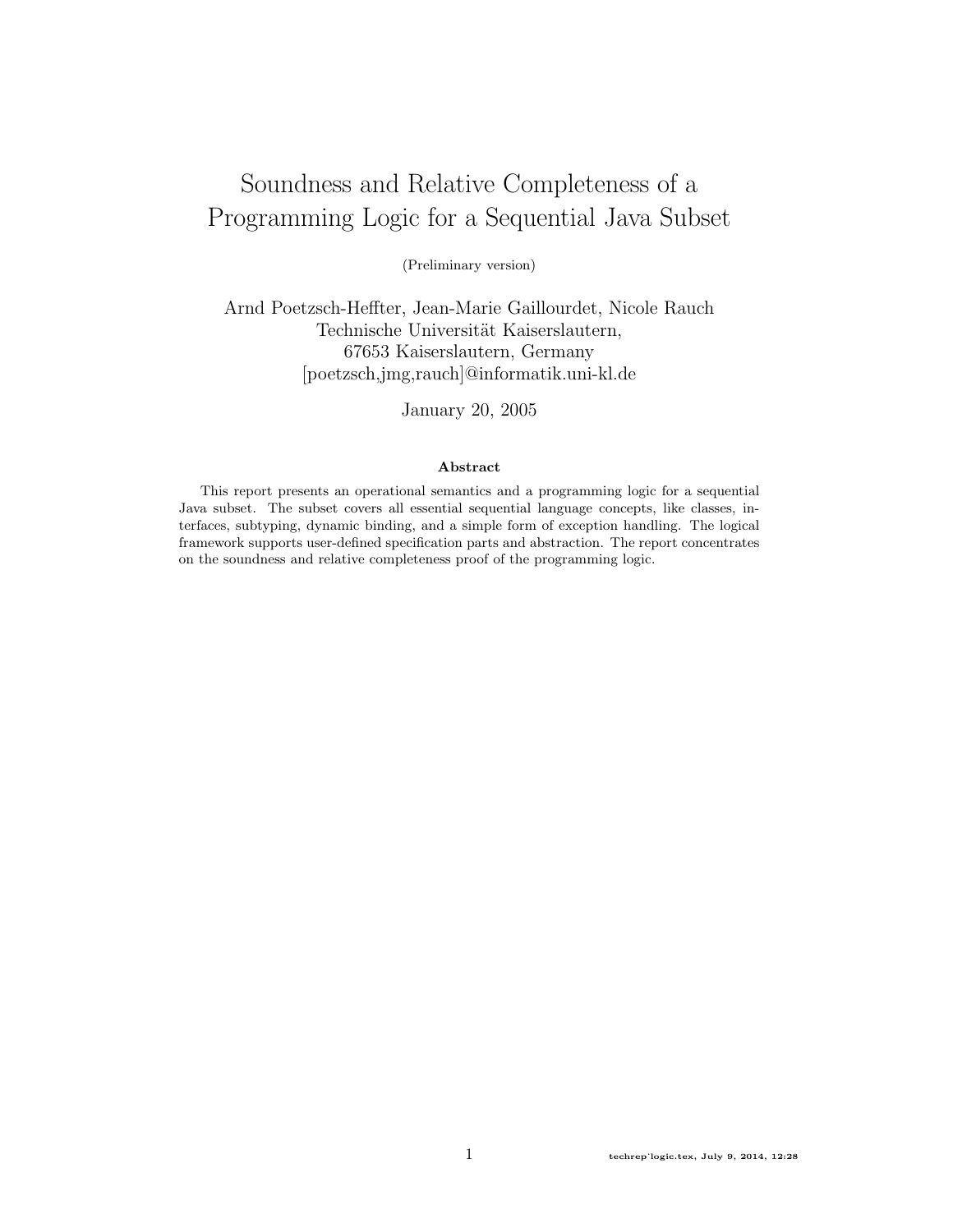## 1 Introduction

In this report, we present a programming logic for a sequential Java kernel with a simple exception mechanism. We call the language  $Java-KE$ . Java-KE is a typical object-oriented kernel language. Its abstract syntax and operational semantics are described in Section [2.](#page-2-0) Section [3](#page-11-0) contains an equivalent operational semantics that simplifies the proofs in the subsequent sections.

The programming logic for Java-KE is based on Hoare triples. It was motivated and developed for the Jive system ([\[7\]](#page-68-0)), an interactive verification environment for Java programs. The pre- and postconditions of the Hoare triples are sorted first-order formulas. The object store (or heap) is handled as a global variable with suitable access functions. The programming logic is presented in Section [4.](#page-15-0) The main contribution of this report is to make the proofs of soundness (Section [5\)](#page-23-0) and relative completeness (Section [6\)](#page-43-0) of the logic publicly available.

In the following, we assume that the reader is familiar with Java, with techniques for specifying operational semantics, with sorted first-order logic, and with Hoare logic.

Related Work. [\[9\]](#page-68-1) [\[1\]](#page-68-2) [\[12\]](#page-68-3) [\[6\]](#page-68-4)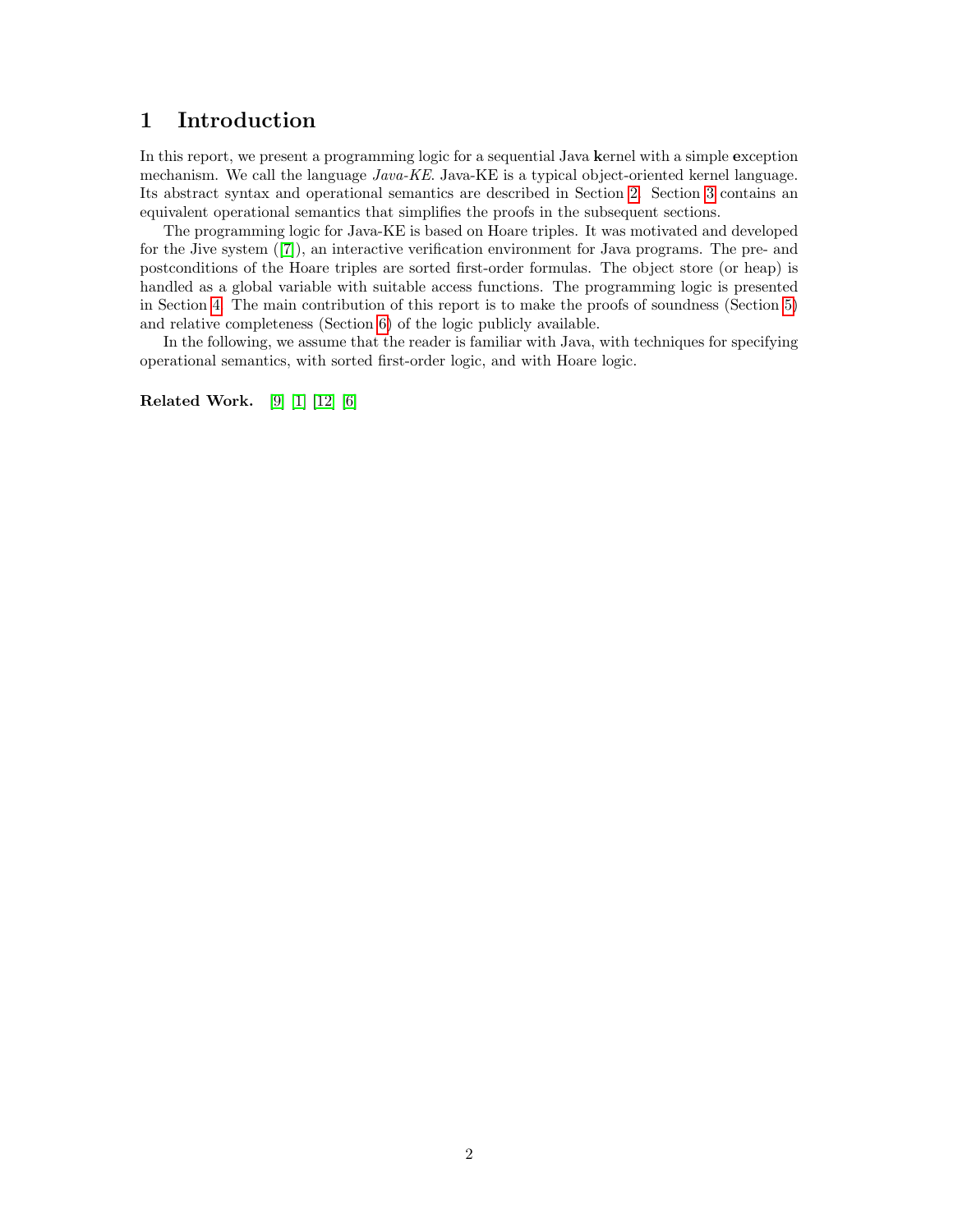## <span id="page-2-0"></span>2 The Language Java-KE

This section contains the specification of the Java sublanguage Java-KE. We present the abstract syntax, static semantics, and operational semantics.

## 2.1 Syntax of Java-KE

In this report, we do not consider packages or compilation units, although the logic was developed for a Java subset with packages. Thus, a Java-KE program is simply a list of type declarations where a type declaration is an interface or class declaration.

Figure [1](#page-2-1) shows the abstract syntax of Java-KE. As we assume that the reader is familiar with Java, we omit a detailed explanation and concentrate on the restrictions and technical issues. We assume the following sorts: FieldId for field identifiers, MethodId for method identifiers, CTypeId for class type identifiers, ITypeId for interface type identifiers, VarId for variable identifiers including special identifiers this, par, res, and exc (see below); furthermore, the sort Int for integers with constants  $\dots$ ,  $-1I$ ,  $0I$ ,  $1I$ ,  $\dots$  and *Bool* for the booleans with constants TRUE and FALSE; finally, UnOp for a suitable set of unary operators and  $\sin Op$  for a suitable set of binary operators. The operators in  $UnOp$  and  $BinOp$  do not cause side-effects and do not raise exceptions; in particular,  $BinOp$  does not contain the division and modulo operators (see Section [7](#page-0-0) for language extensions).

| Program              | $=$                                          | list of TypeDecl                                                      |
|----------------------|----------------------------------------------|-----------------------------------------------------------------------|
| Type Decl            |                                              | $=$ classDecl(CTypeId CTypeId ITypeIdList ClassBody)                  |
|                      |                                              | $interface Decl(IPypeIdIPypeIdListInterfaceBody)$                     |
| $ClassBody =$        |                                              | list of <i>MemberDecl</i>                                             |
|                      |                                              | $MemberDecl$ = fieldDecl(Type FieldId)                                |
|                      |                                              | methodDecl (MethodSig Statement)                                      |
| <i>InterfaceBody</i> | $=$                                          | list of <i>MethodSig</i>                                              |
| MethodSig            | $=$                                          | sig(Type MethodId Type)                                               |
| <i>Type</i>          |                                              | $=$ boolean $T \mid intT \mid nullT \mid ct(CTypeId) \mid it(TypeId)$ |
| Statement            | $\displaystyle \qquad \qquad =\qquad \qquad$ | block(Type VarId Statement)                                           |
|                      |                                              | $\text{cassign}(\text{VarId} \text{Type} \text{Exp})$                 |
|                      |                                              | fread (VarId VarId FieldId)                                           |
|                      |                                              | fwrite (VarId FieldId VarId)                                          |
|                      |                                              | new(VarId CTypeId)                                                    |
|                      |                                              | seq (Statement Statement)                                             |
|                      |                                              | $if($ Exp Statement Statement)                                        |
|                      |                                              | while $(Exp Statement)$                                               |
|                      |                                              | catch (Statement CTypeId VarId Statement)                             |
|                      |                                              | <i>invoc</i> ( <i>VarId VarId MethodId Exp</i> )                      |
|                      |                                              | call(VarId CTypeId MethodId Exp)                                      |
| Exp                  |                                              | $=$ ic(Int)   bc(Bool)   nullc   id(VarId)                            |
|                      |                                              | unary (UnOp Exp)   binary (Exp BinOp Exp)                             |

<span id="page-2-1"></span>Figure 1: Abstract syntax of Java-KE

A class declaration consists of the declared name of the class, the superclass name, the list of interfaces it implements, and the body. In case of the special class Object that has no superclass, the second component can be arbitrary and has no meaning. Java-KE only supports methods with one parameter and with a return value. The parameter is implicitly named par. The only reason for this simplification is to avoid unnecessary overhead in the presentation. The extension of the specifications, the logic, and the proofs to methods without parameters or return values and to methods with several parameters is straightforward. A type in Java-KE is a predefined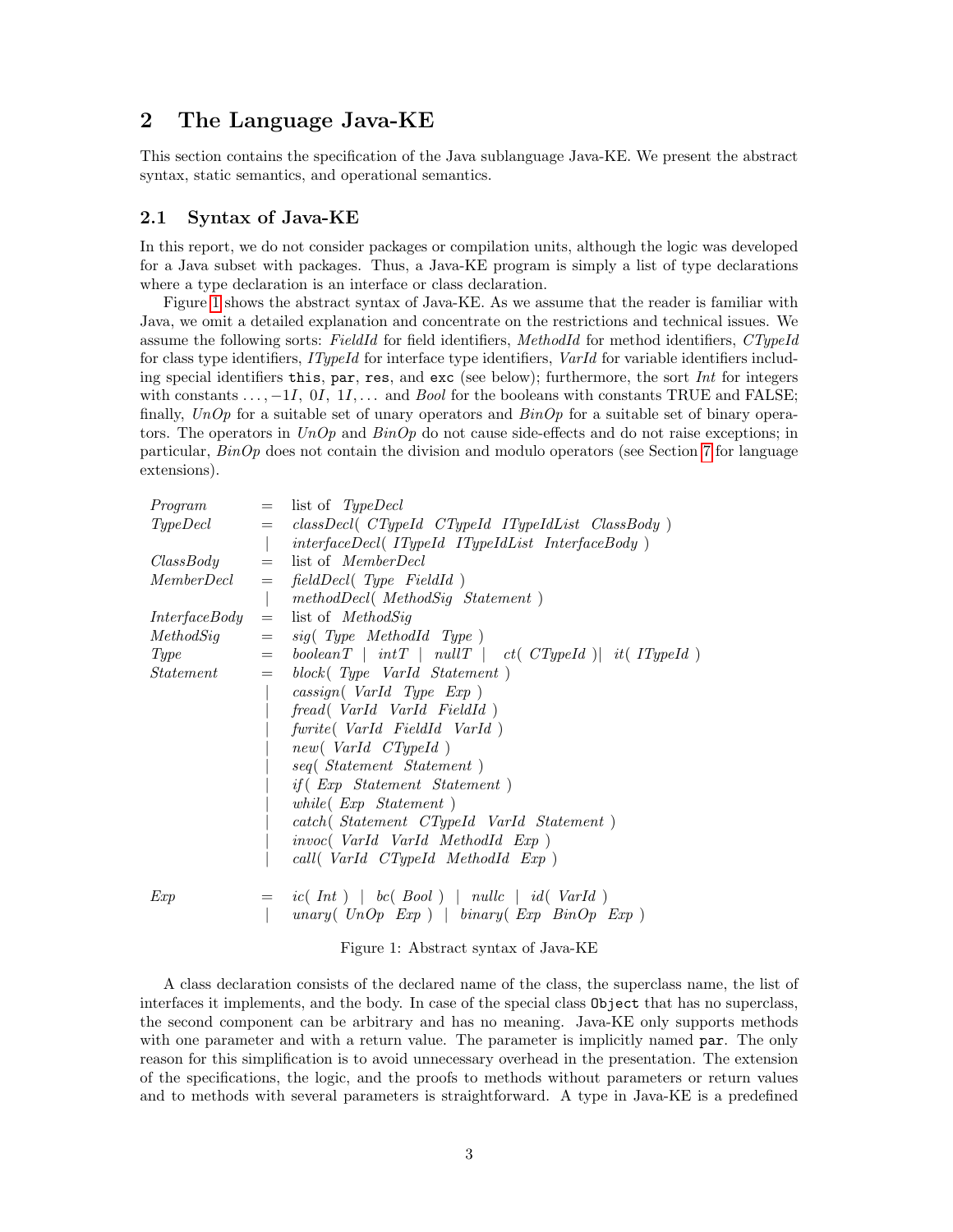type (for convenience, we write boolean for *booleanT* and int for  $intT$ ), the special type Null for typing the null-reference (we write Null instead of  $nullT$ ), a class type, or an interface type. A statement is:

- a block with one variable declaration,
- an assignment, possibly with a cast, i.e. of the form " $x = e$ ;" or " $x = (T)e$ ;",
- a field read of the form " $x = y.a;$ ",
- a field write of the form " $x.a = y$ ;",
- a creation expression with the default constructor of the form " $x = new T($ ",",
- a sequential, conditional, or loop statement,
- a catch statement of the form "try {  $s_1$  } catch(  $ExcType z$ ) {  $s_2$  }" where  $ExcType$ denotes either the type CastExc for cast exceptions or NullPExc for null pointer exceptions (see below),
- a dynamically bound method invocation, or
- a statically bound method invocation; in Java-KE statically bound method invocations<sup>[1](#page-3-0)</sup> represent calls of overridden methods in superclasses of the form " $x = \text{super.}m(e);$ "; the second component in the abstract syntax denotes the superclass T in which the called method is declared. Note that  $T$  can be statically determined. To make  $T$  explicit, we will write " $x = \text{super}_T.m(e);$ " in the following.

Expressions in Java-KE are either constants, variables, or nested applications of side-effect free operators.

In the following, we will denote Java-KE programs either in the abstract syntax described above or in the concrete syntax of Java, depending on what seems more readable to us.

Context Conditions. In addition to what is required for every Java program, Java-KE programs have to satisfy the following context conditions:

- 1. Declared local variables must not be named exc or res; the special meaning of these variables is explained below. res is a local variable that is implicitly declared in every method (like the standard parameter identifiers this and par).
- 2. Field identifiers are unique, i.e. fields in different classes have to be named differently (e.g. by preceding them with the name of the enclosing class).
- 3. Java-KE does not support overloading of methods.

We assume that every Java-KE program contains a class Object with at least one method and one field. (Thus, every program has at least one method and each object has at least one field. The reason for this is to guarantee that the sorts defined in the following are non-empty.) In addition, every Java-KE program contains classes CastExc and NullPExc to create class cast and null pointer exceptions.

As Java-KE neither supports static methods nor strings, we have to use a different startup convention. Each program has to contain a class Main with a method main taking an integer parameter par as argument and yielding an integer res as result. Program execution starts by creating an object of class Main and invoking method main on that object with the input as argument. That is, a program execution corresponds to the execution of the following block statement:

<span id="page-3-0"></span><sup>&</sup>lt;sup>1</sup>In Java, calls of static methods and private methods are also statically bound.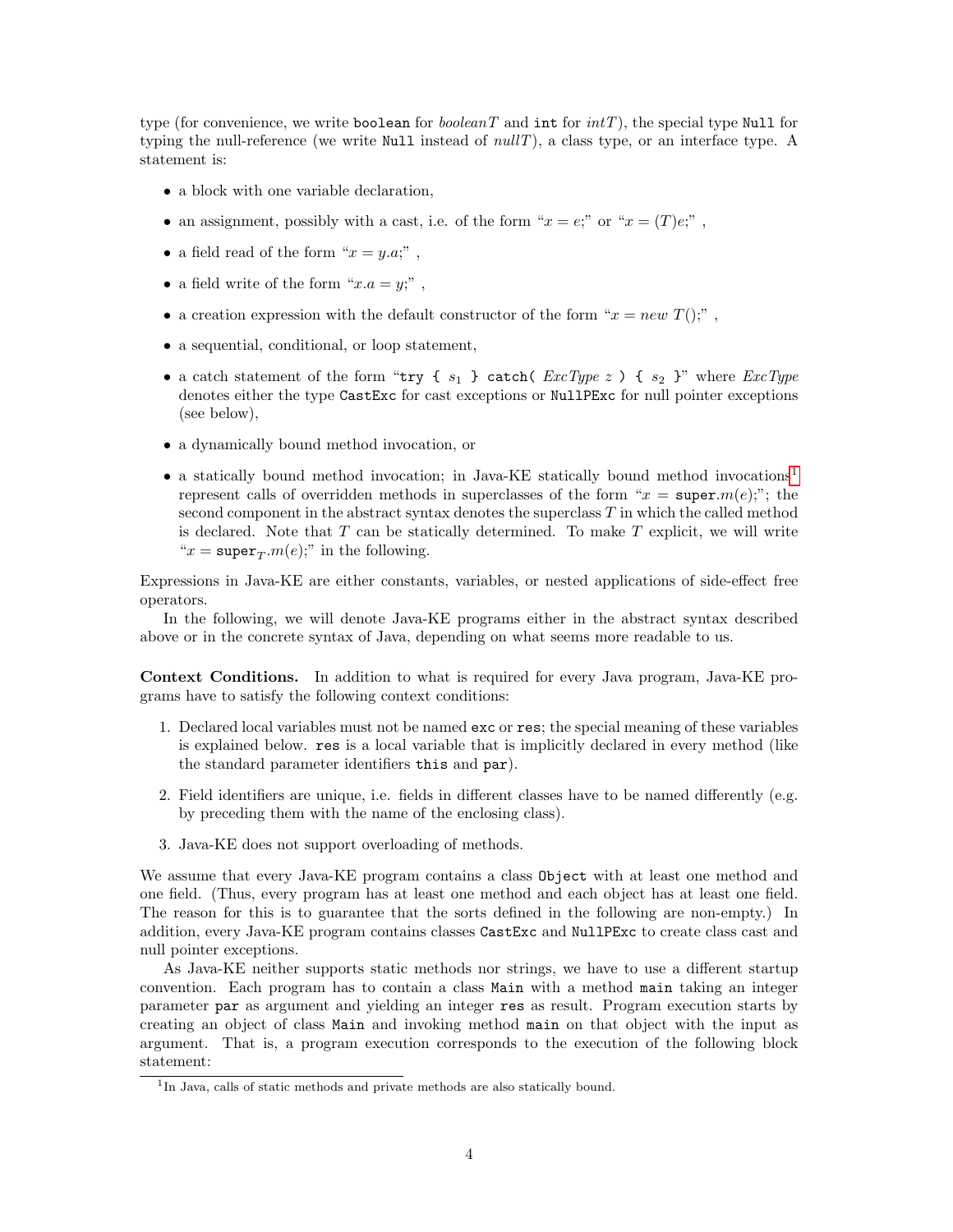```
{
   Main mvr;
   mvr = new Main();
   res = mvr.mainloop (par);
}
```
We assume that this statement is implicitly part of each program and call it the *startup statement*.

## <span id="page-4-0"></span>2.2 Static Semantics of Java-KE

The static semantics specifies the set of program states and further notions needed for the dynamic semantics. For Java-KE, the static semantics includes the sorts and signatures of the operations modelling the object store. To keep the explanations simpler, we assume that a Java-KE program Π is given, and interpret the definitions with respect to Π. In particular, the identifier sorts FieldId, MethodId, CTypeId, ITypeId, and VarId correspond to the identifiers occurring in Π.

The subtype relation on the types of Π is defined as in Java; we denote it by the binary predicate  $\prec$  :

 $\preceq$ : Type  $\times$  Type  $\rightarrow$  Bool

We assume that a complete axiomatization of  $\preceq$  is given in the logical framework (see below). Note that this axiomatization is finite, because  $\Pi$  has only a finite number of types. By  $\prec$ , we denote the proper subtype relation.

The sort of object identifiers is  $ObjId$ ; we assume that  $ObjId$  is linearly ordered and has a successor function next (e.g. the natural numbers could be used as a represenation of  $ObjId$ ). An object is formally represented by a pair consisting of identifier and an object identifier. The main reason for using such pairs is to capture the type of an object in its representation. Based on this modeling decision, the set of values of Java-KE can be defined by the following datatype:

| Value | =                            | $b($ $Bool ($ ) |
|-------|------------------------------|-----------------|
|       | $i($ $Int ($ )               |                 |
|       | $null$                       |                 |
|       | $ref($ $CTypeId$ $ObjId ($ ) |                 |

A value is a boolean, an integer, the null reference, or a reference to an object of a certain class with a certain identifier. Instead of  $b(TRUE)$  and  $b(FALSE)$ , we write true and false, instead of  $i(-1I)$ ,  $i(0I)$ ,  $i(1I)$ , we write -1, 0, 1. Instead of the constructor *null*, we use as well the constant null to stress that this is the same value as the null-reference in Java. According to its class declaration, every object has a fixed number of typed instance variables. The set of all instance variables of all objects is captured by the sort *InstVar*. To refer precisely to methods and statements in program Π, we introduce the following sorts:

- The set of all method declarations in  $\Pi$  is captured by the sort *DeclMethId*; the elements of DeclMethId will be denoted by strings of the form  $cid@mid$  where cid is a class identifier in  $CTypeld$  and  $mid \in MethodId$  is an identifier of a method declared in cid.
- Analogously, the set of so-called *virtual methods* is captured by the sort *VirtMethId* with elements of the form tid:mid such that the following holds: tid:mid  $\in$  VirtMethId iff tid is an interface containing a method signature for mid, or tid is a class containing a method declaration for *mid*, or type *tid* inherits a method with identifier *mid*.
- The set of all statement occurrences in  $\Pi$  as well as the startup statement with its substatements is captured by sort  $StntOcc$ .
- The disjoint union of DeclMethId, VirtMethId, and StmtOcc is captured by sort ProgPart. Note that there are no method declaration occurrences. Methods are only referenced by their identifier, not by their position. This is because the order of the methods in the source code is irrelevant to the verification process.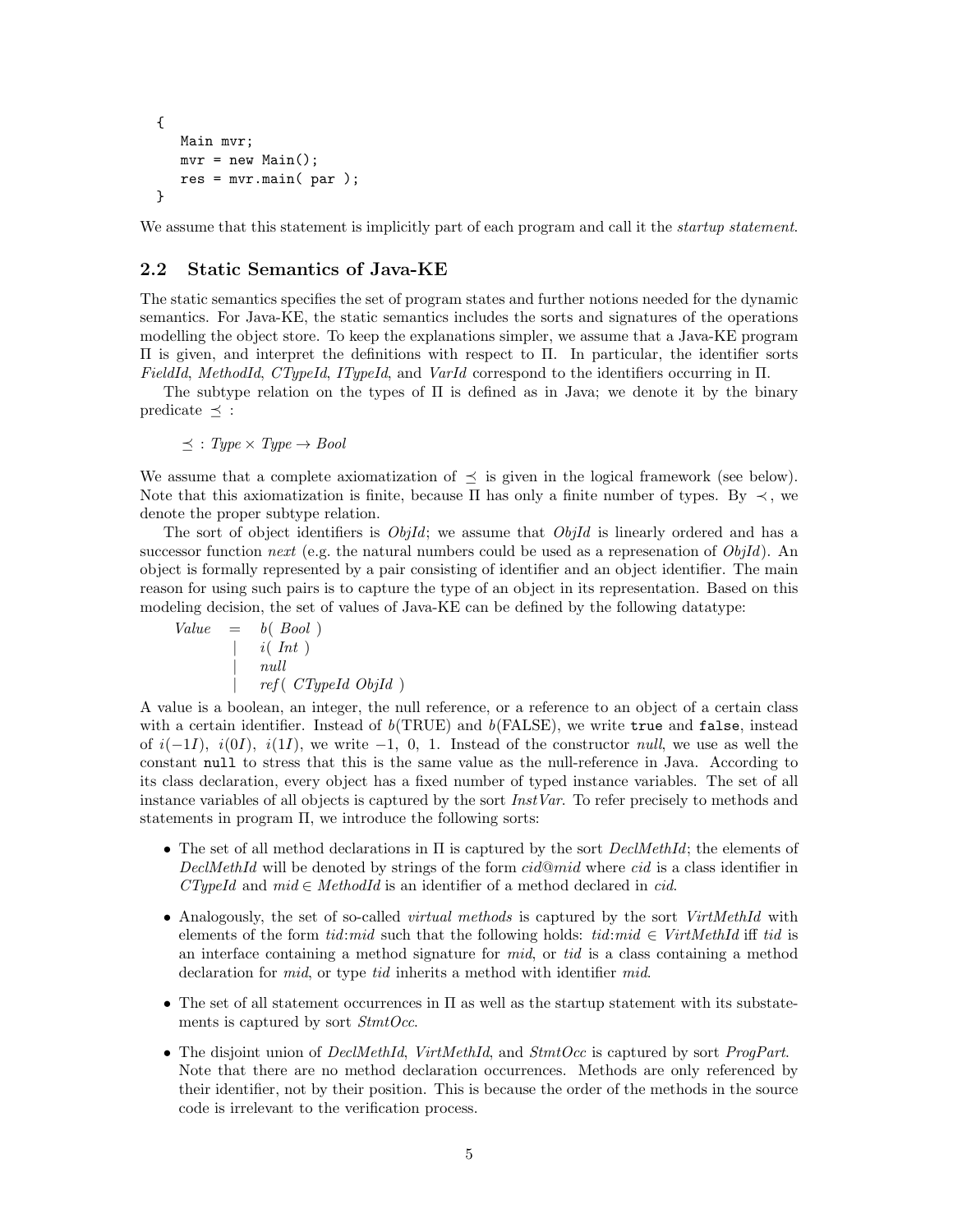The elements of sort *ProgPart* are those parts of a program that can be specified by a pre- and a postcondition, that is, they can appear as second component of a Hoare triple (see Section [4\)](#page-15-0). In particular, a Hoare triple can express a property of a declared or virtual method. To formulate some restrictions on the use of program variables in Hoare triples, we assume a function

 $vis: ProgPart \rightarrow 2^{VarId}$ 

that yields for each program part the set of visible variable identifiers: For statement occurrences c,  $vis(c)$  includes res, exc, this, and par as well as the local variables visible at c. For declared or virtual method identifiers  $m$ ,  $vis(m) = {$  this, par, exc}.<sup>[2](#page-5-0)</sup> Furthermore, we need the following functions:

| $\tau$         | : Value                   | $\rightarrow$ Type       |
|----------------|---------------------------|--------------------------|
| init           | : Type                    | $\rightarrow$ Value      |
| styp           | : InstVar                 | $\rightarrow$ Type       |
| styp           | : $VarId \times ProgPart$ | $\rightarrow$ Type       |
| rtyp           | : ProgPart                | $\rightarrow$ Type       |
| defdm          | : Type $\times$ MethodId  | $\rightarrow$ Bool       |
| dm             | : Type $\times$ MethodId  | $\rightarrow$ DeclMethId |
| $\emph{defvm}$ | : Type $\times$ MethodId  | $\rightarrow$ Bool       |
| v m            | : Type $\times$ MethodId  | $\rightarrow$ VirtMethId |
| $_{body}$      | $:$ $DeclMethod$          | $\rightarrow$ StmtOcc    |
| $ -$           | : Value $\times$ FieldId  | $\rightarrow$ InstVar    |

These functions are defined as follows:

- $\tau$  yields the type of a value; in particular,  $\tau$ (null) = Null.
- *init* yields for each type an initial value: true for type boolean, 0 for type int, and null for the reference types.
- applied to an instance variable iv of the implicitly given program  $\Pi$ , styp yields iv's static type; applied to a variable identifier *vid* visible at a program part  $pp$ ,  $styp$  yields the static type of *vid* in pp; for the variable res, it yields the result type of the enclosing method; for the exception variable exc, we define  $styp(exc, pp) = ct(0bject);$ <sup>[3](#page-5-1)</sup> if *vid* is not visible at pp,  $styp(\textit{vid}, pp)$  is arbitrary.
- If applied to a statement occurrence of  $\Pi$ ,  $rtyp$  yields the result type of the enclosing method (i.e. the type of res), otherwise the return type of the declared or virtual method.
- The predicates *defdm* and *defum* check whether there exists a declared method or virtual method in  $\Pi$  for the given type  $T$  and method identifier  $m$ :
	- defdm(T, m) yields true if a method implementation with identifer m is declared in or inherited by class T. If so,  $dm(T, m)$  yields the corresponding element  $S@m$  of sort DeclMethId:  $S = T$  if m is declared in T, otherwise S is the closest superclass with a declaration for m.
	- defum(T, m) yields true if a method signature or implementation with identifer m is declared in or inherited by type T. If so,  $vm(T, m)$  yields  $T : m$  of sort VirtMethId.

If  $\det dm(T, m)$  or  $\det m(T, m)$  yield false, the results of  $\det T, m$  and  $\nu m(T, m)$  resp. are arbitrary.[4](#page-5-2)

<span id="page-5-0"></span><sup>2</sup>For the visibility of program variables in the pre- and postconditions of the Hoare logic, refer to Sec. [4.1,](#page-15-1) p. [17.](#page-15-1)

<span id="page-5-2"></span><span id="page-5-1"></span> ${}^{3}$ For the notation see the abstract syntax of Java-KE in Fig. [1,](#page-2-1) p. [3.](#page-2-1)

 $4$ As the context conditions guarantee that class Object has a method, both DeclMethId and VirtMethId are non-empty.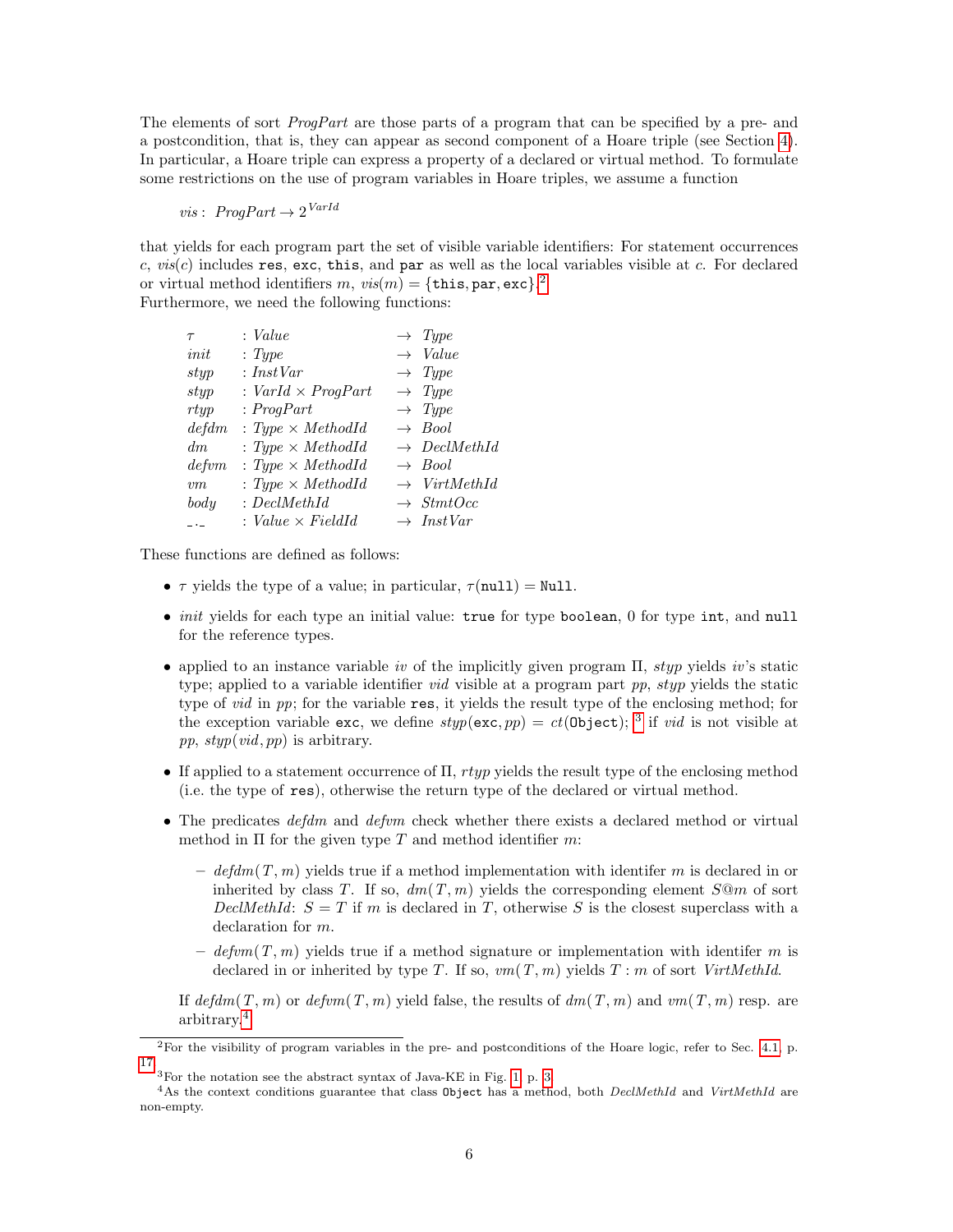- body yields the body of a declared method in  $\Pi$ , that is, the statement describing the implementation of the method.
- The field selection operation x.f selects the instance variable f of object x; if x is not an object or has no field  $f$ , the result is arbitrary.

One of the most interesting aspects of the semantics of object-oriented languages is the formalization of the object store or heap. We use an abstract datatype with sort Store to specify states of the object store. The state of an object store captures the state of the instance variables and the information whether an object is allocated or not. The datatype has the following five operations:

- ( ): Store  $\times$  InstVar  $\rightarrow$  Value where  $OS(x.f)$  yields the value of instance variable x.f in state OS of the object store.
- $\langle \cdot \rangle = \langle \cdot \rangle$ : Store × InstVar × Value  $\rightarrow$  Store where  $OS\langle x, f \rangle = v$  yields the state of the object store after updating  $x.f$  in  $OS$  by  $v$ .
- $\langle \rangle$ : Store  $\times$  CTypeId  $\rightarrow$  Store where OS $\langle TID \rangle$  yields the state of the object store after allocating a new object of type ct(TID).
- new : Store  $\times$  CTypeId  $\rightarrow$  Value where new(OS, TID) yields the object of type  $ct(TID)$ that has been allocated last in OS.
- alive: Value  $\times$  Store  $\rightarrow$  Bool where alive $(x, OS)$  yields true iff x is an allocated object or a constant value.

As the operational semantics and logic use the same datatype for the object store, the details of its specification are irrelevant for the proofs of this report. That is, this work is parametric w.r.t. the object store datatype which makes it applicable to different object store realizations. A possible axiomatization of the datatype and its operations is given in [\[11\]](#page-68-5), Sect. 3.1.2.

## 2.3 Operational Semantics

The operational semantics specifies how the program state evolves during computations. In Java-KE, we model states as pairs:

$$
State = (VarId \rightarrow Value) \times (\{\$\} \rightarrow Store)
$$

The first component maps variable identifiers to their current value, the second component yields the current state of the object store where \$ is considered a global variable of sort Store. Application of a state S to a VarId v is denoted by  $S(v)$ , to the store variable \$ by  $S(\mathcal{S})$ . Update of S at v or \$ is written  $S[v := E]$  or  $S[\$ := E]$  respectively. States are usually denoted by  $S, SP, SQ, SR$ . We extend states canonically to expressions: If  $e$  is a program expression of sort  $Exp$ , we write  $S(e)$  for the evaluation of e in S.

The rules of the operational semantics inductively define the relation:

$$
ssem : State \times StmtOcc \times State \rightarrow Bool
$$

where ssem stands for statement semantics. For states  $SP$ ,  $SQ$ , and a statement occurrence c in  $\Pi$ , ssem(SP, c, SQ) expresses the fact that execution of c in SP terminates with a poststate SQ. If execution of c has completed normally, we have  $SQ(\text{exc})=$ null.  $SQ(\text{exc})\neq$  null indicates abrupt completion: Depending on the object held by  $SQ(\text{exc})$  either a class cast exception or a null pointer exception has occurred. The relation *ssem* does not presume type safety. Essentially, there are three reasons why we start with a semantics for arbitrary states and consider well-typedness and type safety as a second step:

• Whether a state is well-typed depends on its statement context, because the statement context determines the types of the local variables. Thus, quantification over well-typed states has to take statement contexts into account and becomes technically more complex.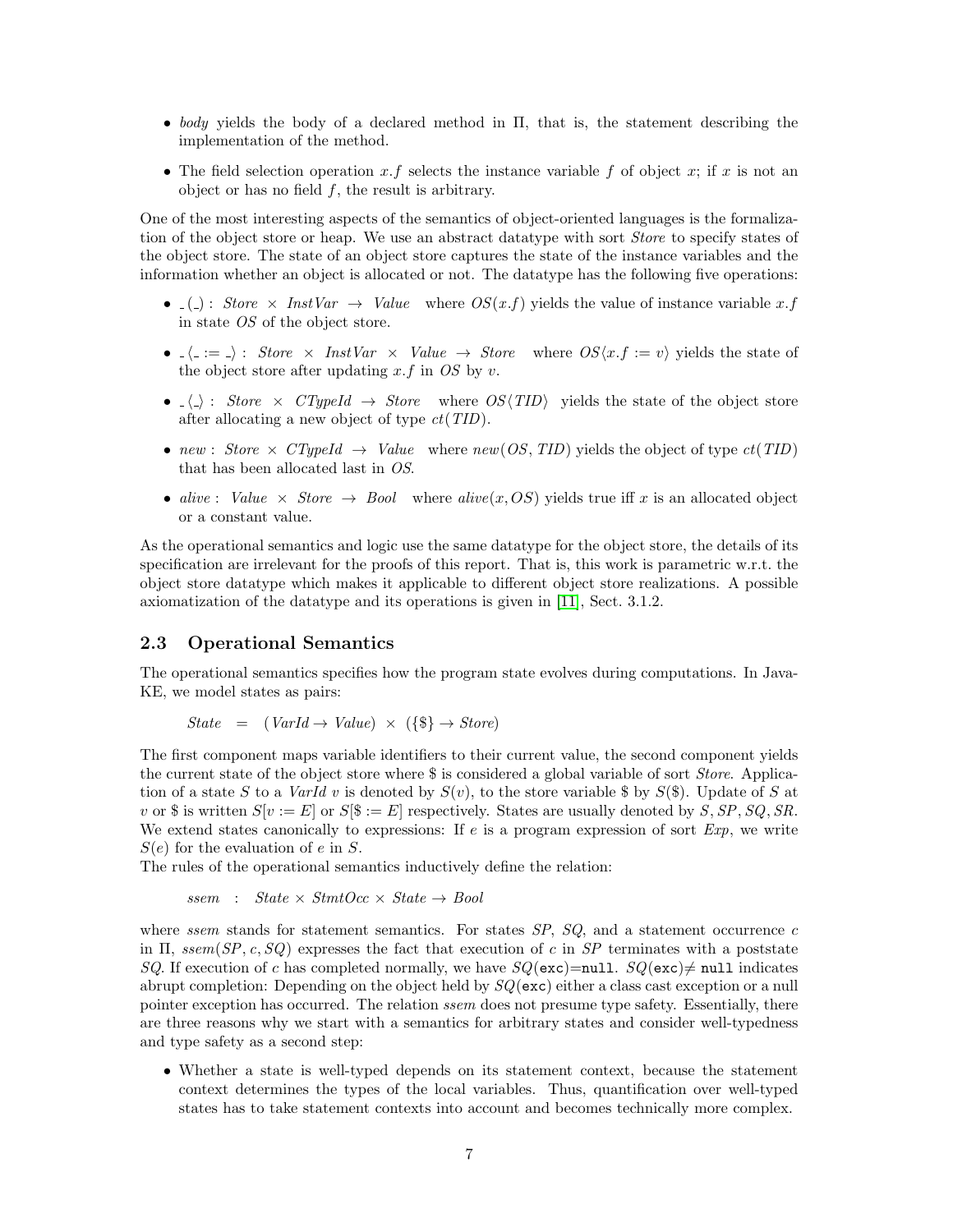- Defining semantics in terms of untyped states allows to prove type safety as a property leading to a clearer separation between the definition and proved properties.
- There are special properties for prestates that have to be handled in a second step anyway.

Within the semantical rules, we use concrete syntax for statements and the convention to write  $SP : c \rightarrow SQ$  instead of ssem(SP, c, SQ). We start with the rules for the classical statements (assignment-, if-, while-statement) and give the typical object-oriented statements at the end.

In Java-KE, casts are only allowed at assigments to local variables. Depending on the outcome of the cast, the assignment completes normally or throws an exception:

$$
\tau(S(e)) \leq T
$$
  
\n
$$
S: x = (T)e; \rightarrow S[x := S(e)]
$$
  
\n
$$
\tau(S(e)) \not\leq T
$$
  
\n
$$
S: x = (T)e; \rightarrow S[\$ := S(\$)\langle \text{CastExc}\rangle, \text{exc} := new(S(\$), \text{CastExc})]
$$

Reading and writing locations has to take the possibility of dereferencing null into account. If the dereferenced value is null, a NullPExc-object is created and assigned to exc.

$$
S(y) \neq \texttt{null}
$$
  

$$
S: x = y.a; \rightarrow S[x := S(\$)(S(y).a)]
$$

Note that this rule does not set exc to null in the poststate. Thus, if  $S(\text{exc}) \neq \text{null}$  in the prestate, we would observe abrupt termination in the poststate, although the exception was not caused by the assignment. As we want to exclude this misleading behavior, we are only interested in prestates S with  $S(\text{exc}) = \text{null}$ . In the following, we will treat this restriction on prestates similar to typing conditions (see below).

$$
S(y) = \texttt{null}
$$
\n
$$
S: x = y.a; \rightarrow S[\$ := S(\$)\langle \texttt{NullPExc}\rangle, \texttt{exc} := new(S(\$), \texttt{NullPExc})]
$$
\n
$$
S(x) \neq \texttt{null}
$$
\n
$$
S: x.a = e; \rightarrow S[\$ := S(\$)\langle S(x).a := S(e)\rangle]
$$
\n
$$
S(x) = \texttt{null}
$$
\n
$$
S: x.a = e; \rightarrow S[\$ := S(\$)\langle \texttt{NullPExc}\rangle, \texttt{exc} := new(S(\$), \texttt{NullPExc})]
$$

In Java-KE object creation always terminates normally:

$$
true
$$

 $S: x = new T(); \rightarrow S[\$ := S(\$)(T), x := new(S(\$), T)]$ 

The following semantic rules describe the classical imperative statements and how they treat exceptions:

$$
S: s_1 \rightarrow SQ, \; SQ(\text{exc}) = \text{null}, \; SQ: s_2 \rightarrow SR
$$
  

$$
S: s_1 s_2 \rightarrow SR
$$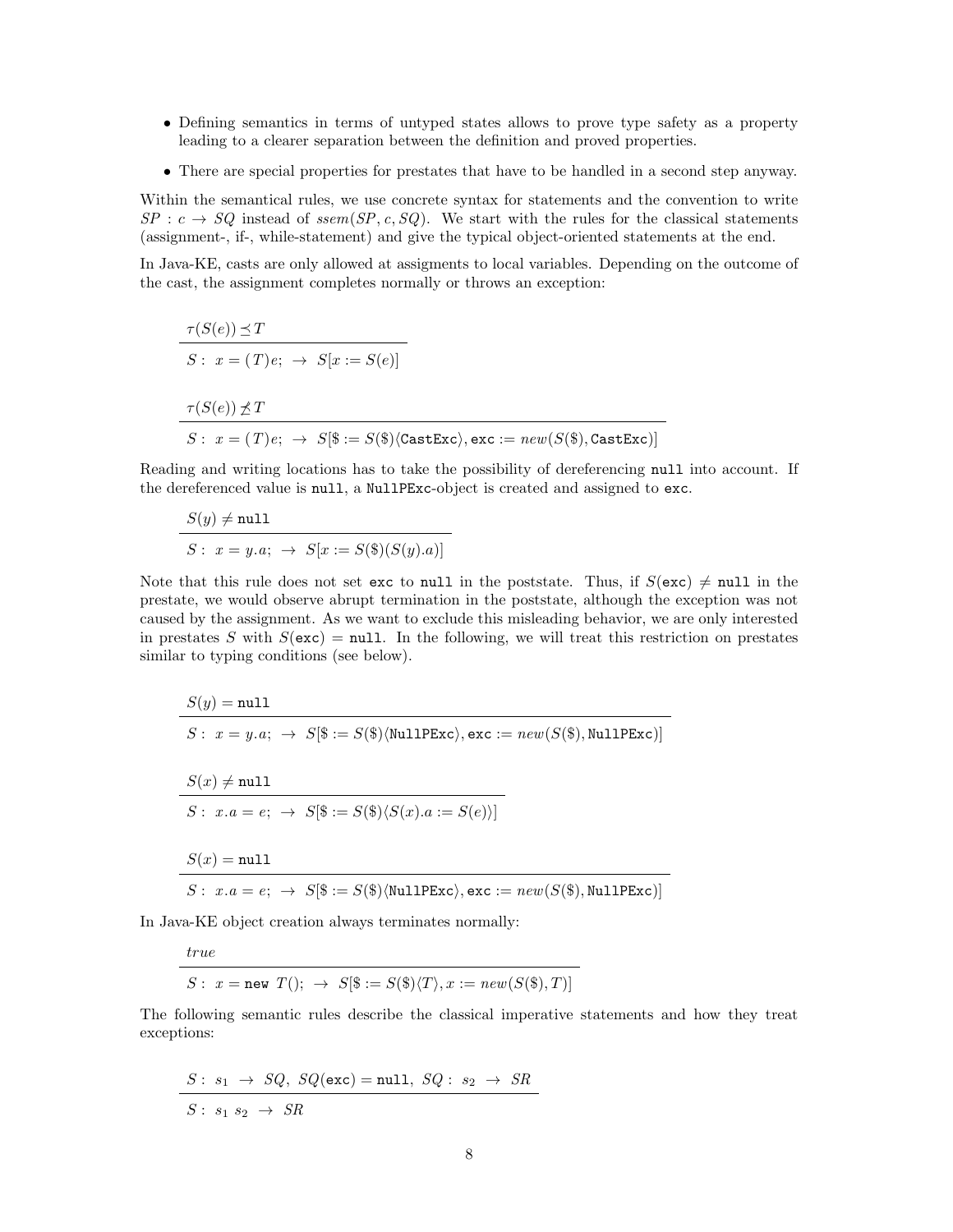$$
S: s_1 \rightarrow SQ, SQ(exc) \neq null
$$
\n
$$
S: s_1 s_2 \rightarrow SQ
$$
\n
$$
S(e) = \text{true}, S: s_1 \rightarrow SQ
$$
\n
$$
S(e) = \text{false}, S: s_1 \rightarrow SQ
$$
\n
$$
S(e) = \text{false}, S: s_2 \rightarrow SQ
$$
\n
$$
S: \text{if } (e) \{s_1\} \text{else} \{s_2\} \rightarrow SQ
$$
\n
$$
S(e) = \text{false}
$$
\n
$$
S: \text{while } (e) \{s\} \rightarrow S
$$
\n
$$
S(e) = \text{true}, S: s \rightarrow SQ, SQ(exc) = null, SQ: \text{while } (e) \{s\} \rightarrow SR
$$
\n
$$
S: \text{while } (e) \{s\} \rightarrow SR
$$
\n
$$
S(e) = \text{true}, S: s \rightarrow SQ, SQ(exc) \neq null
$$
\n
$$
S: \text{while } (e) \{s\} \rightarrow SQ
$$
\n
$$
S[v := init(T)]: s \rightarrow SQ
$$
\n
$$
S: \{Tv; s\} \rightarrow SQ
$$

Similar to the classical statement, the semantics of Java-KE's try-catch-statement is formulated by testing the special variable exc:

$$
S: s_0 \to SQ, \, SQ(\texttt{exc}) = \texttt{null}
$$
\n
$$
S: \, \texttt{try} \{s_0\} \, \texttt{catch}(T \, v) \{s_1\} \to SQ
$$
\n
$$
S: s_0 \to SQ, \, SQ(\texttt{exc}) \neq \texttt{null}, \, \tau(SQ(\texttt{exc})) \nleq T
$$
\n
$$
S: \, \texttt{try} \{s_0\} \, \texttt{catch}(T \, v) \{s_1\} \to SQ
$$
\n
$$
S: s_0 \to SQ, \, SQ(\texttt{exc}) \neq \texttt{null}, \, \tau(SQ(\texttt{exc})) \preceq T,
$$
\n
$$
SQ[v := SQ(\texttt{exc}), \texttt{exc} := \texttt{null}] : s_1 \to SR
$$
\n
$$
S: \, \texttt{try} \{s_0\} \, \texttt{catch}(T \, v) \{s_1\} \to SR
$$

The most interesting rules are those for method invocation. As we cannot assume type safety in the operational semantics, we formulate the corresponding constraint as a premise of the first rule:

$$
S(y) \neq \texttt{null}, \ \tau(S(y)) \leq \text{styp}(y, \text{``}x = y.m(e); \text{''}), \ DMI = dm(\tau(S(y)), m),
$$
  

$$
S[\texttt{this} := S(y), \texttt{par} := S(e), \texttt{res} := init(\texttt{rtyp}(DMI))] : \text{body}(DMI) \rightarrow SQ
$$
  

$$
S: \ x = y.m(e); \rightarrow S[x := SQ(\texttt{res}), \$ := SQ(\texttt{\$}), \texttt{exc} := SQ(\texttt{exc})]
$$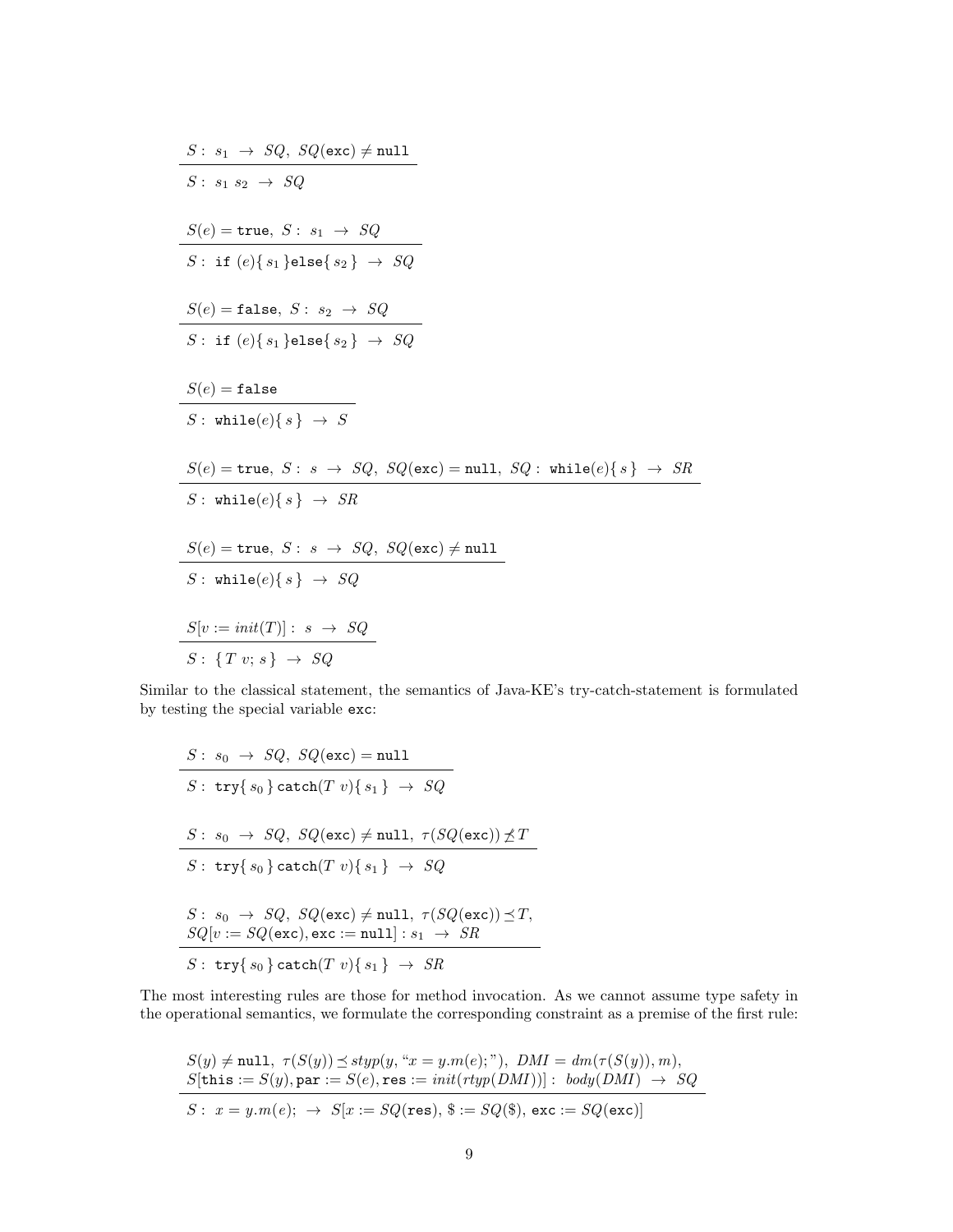$S(y) = \texttt{null}$ 

$$
S: x = y.m(e); \rightarrow S[\$ := S(\$)\langle \texttt{NullPExc}\rangle, \texttt{exc} := \textit{new}(S(\$), \texttt{NullPExc})]
$$

While in the rule above the called method depends on the type  $\tau(S(y))$  of the current target object, "super"-calls to methods in superclasses are statically bound:

$$
S[\texttt{par} := S(e), \texttt{res} := init(rtyp(T@m))]: \text{ body}(T@m) \rightarrow SQ
$$
  

$$
S: x = super_T.m(e); \rightarrow S[x := SQ(\texttt{res}), \$ := SQ(\$), \texttt{exc} := SQ(\texttt{exc})]
$$

#### 2.4 Execution on Well-Typed States

In this subsection, we investigate properties of Java-KE and its semantics. In particular, we discuss type safety. Central are the notions of well-typed stores and well-typed states. We use the following predicates to express well-typedness where wts stands for well-typed stores, wt for well-typed states, wtp for well-typed and -formed prestates, and wtr for well-typed poststates of methods:

| wts: $Store \rightarrow Bool$                  | $wts(OS) \Leftrightarrow \forall InstVar IV : \tau (OS(IV)) \preceq styp(IV)$                                                                                                                                  |
|------------------------------------------------|----------------------------------------------------------------------------------------------------------------------------------------------------------------------------------------------------------------|
| wt: State $\times$ ProgPart $\rightarrow$ Bool | $wt(S, pp) \qquad \Leftrightarrow \qquad S(\text{this}) \neq \text{null} \ \land \ wts(S(\text{\texttt{\$}})) \ \land$<br>$\forall \text{VarId } V : V \in vis(pp) \Rightarrow \tau(S(V)) \preceq styp(V, pp)$ |
| $wtp: State \times ProgPart \rightarrow Bool$  | $wtp(S, pp) \Leftrightarrow wt(S, pp) \wedge S(\text{exc}) = \text{null}$                                                                                                                                      |
| $wtr: State \times ProgPart \rightarrow Bool$  | $wtr(S,pp) \Leftrightarrow wt(S,pp) \wedge \tau(S(\text{res})) \preceq rtyp(pp)$                                                                                                                               |

To be a well-formed prestate  $S$  of a program part, it is required that the special variable  $exc$  is null. The predicate wtr is helpful to abbreviate well-typedness for poststates of methods (recall that for a method m: res  $\notin vis(m)$ . For statement occurrences c, it holds that  $wtr(S, c) \Leftrightarrow wt(S, c)$ , because res  $\in vis(c)$ . Based on *ssem* and the well-typedness predicates, we define a semantic relation that applies to statements and method abstractions:

$$
\begin{array}{rcl}\nsem: & State & \times Program \times State & \rightarrow Bool \\
sem(S, c, SQ) & \Leftrightarrow & wp(S, c) \land \text{ssem}(S, c, SQ) \\
sem(S, T@m, SQ) & \Leftrightarrow & wp(S, T@m) \land \\
sem(S[res := init(rtyp(T@m))], body(T@m), SQ) \\
sem(S, T:m, SQ) & \Leftrightarrow & wp(S, T:m) \land \text{defdm}(\tau(S(\text{this})), m) \land \\
sem(S, dm(\tau(S(\text{this})), m), SQ)\n\end{array}
$$

The following two lemmas state properties of Java-KE that we will need in the main proofs of subsequent sections.

**Lemma 1** (deterministic). Java-KE is deterministic, that is, sem is a partial function from states and program parts to states. More precisely:

$$
sem(S, pp, SQ) \wedge sem(S, pp, SR) \Rightarrow SQ = SR
$$

Proof by induction on the depth of the semantic derivation tree. (The first two arguments determine the tree structure.)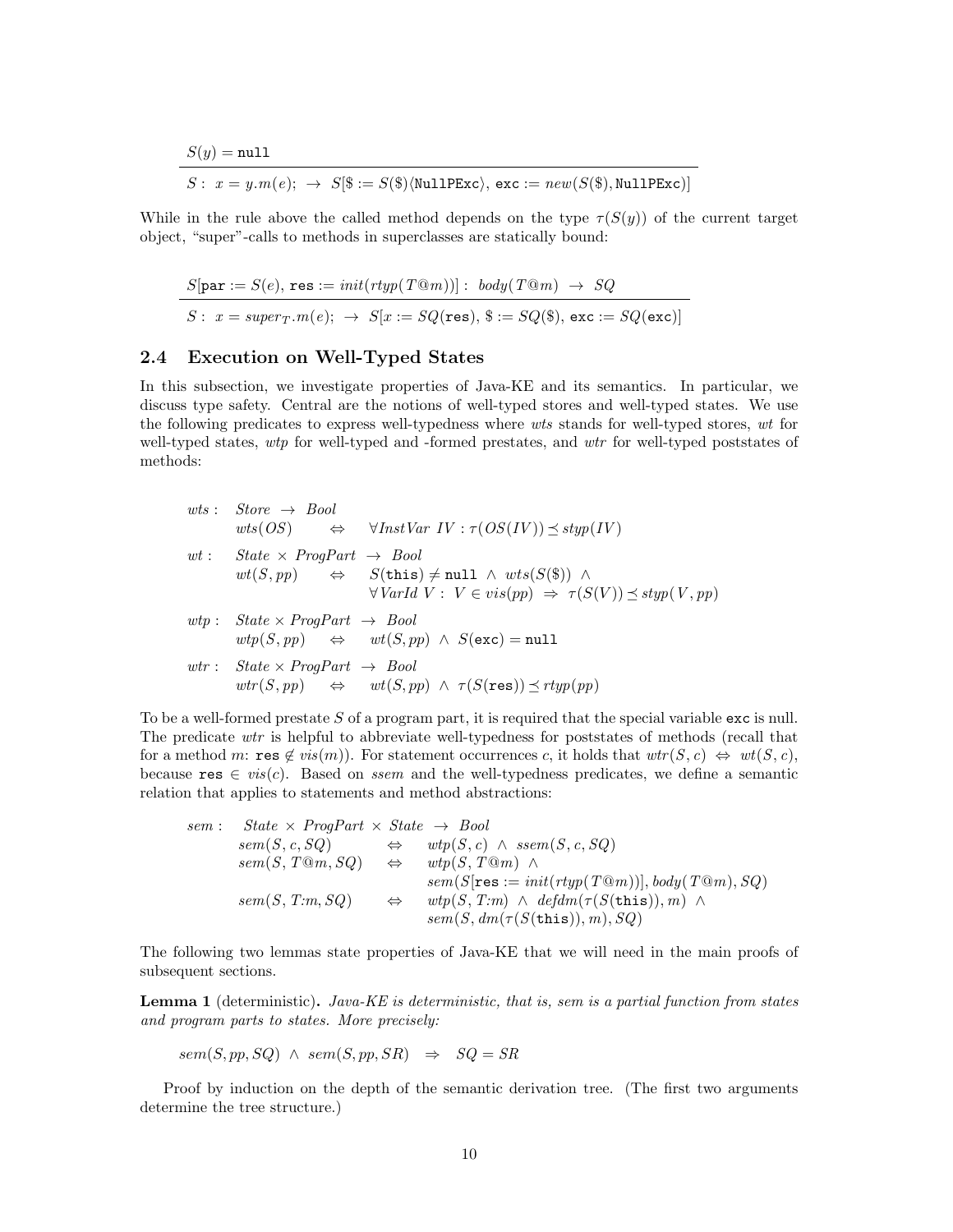Lemma 2 (well-typed poststates). Terminating Java-KE executions that started in a well-typed state always result in a well-typed state. More precisely:

 $sem(S, pp, SQ) \Rightarrow wtr(SQ, pp)$ 

Type soundness can be shown as usual. We haven't worked out the proof in this report. However, in an Isabelle HOL formalization of the language and its semantics, the type soundness is formally proven.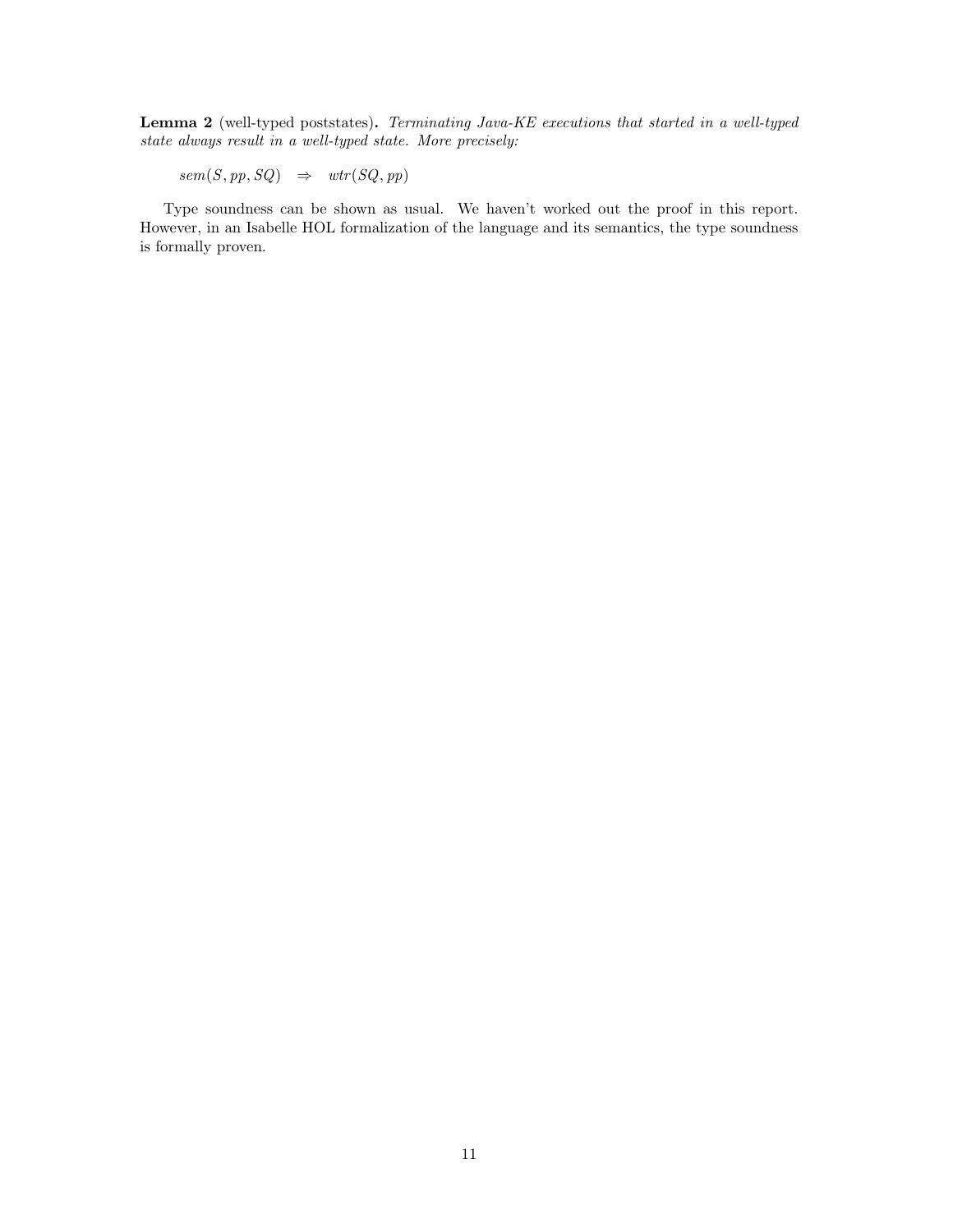## <span id="page-11-0"></span>3 Refined Operational Semantics

To enable the direct embedding of Hoare sequents into the semantics, we define a slightly richer semantic relation rssem:

$$
rssem : Nat \times State \times StmtOcc \times State \rightarrow Bool
$$

where the first parameter captures the maximal depth of nested method calls that is allowed during execution of the statement. That is, for states  $SP$ ,  $SQ$ , and a statement occurrence c in a program  $\Pi$ , rssem(N, SP, c, SQ) expresses the fact that execution of c in SP does not lead to more than N nested calls and terminates with a poststate SQ. We write  $S: c \rightarrow_{N} SQ$  instead of  $rseem(N, S, c, SQ)$ . As it will be explained in Sect. [4,](#page-15-0) the additional parameter N captures the inductive argument that is hidden behind the elegant notation of sequents in Hoare logic.

The rules defining *rssem* are the same as those for *ssem* given in the last section, except for the additional parameter  $N$ . If the rule does not describe the semantics of a call, we simply replace ssem by rssem and add a free variable N. Here is a typical example:

$$
\frac{S(e) = \texttt{true}, S: s \rightarrow_{N} SQ, \ SQ(\texttt{exc}) = \texttt{null}, \ SQ: \ \texttt{while}(e)\{s\} \rightarrow_{N} SR}{S: \ \texttt{while}(e)\{s\} \rightarrow_{N} SR}
$$

Only in the rules that describe the execution of method calls, the parameter  $N$  is affected:

$$
S(y) \neq \text{null}, \ \tau(S(y)) \leq \text{styp}(y, \text{``}x = y.m(e); \text{''}), \ DMI = dm(\tau(S(y)), m),
$$
\n
$$
S[\text{this} := S(y), \text{par} := S(e), \text{res} := init(\text{rtyp}(DMI))] : \ \text{body}(DMI) \to_{N} SQ
$$
\n
$$
S: \ x = y.m(e); \ \to_{N+1} S[x := SQ(\text{res}), \$ := SQ(\$), \text{exc} := SQ(\text{exc})]
$$
\n
$$
S[\text{par} := S(e), \text{res} := init(\text{rtyp}(dm(T, m)))]: \ \text{body}(dm(T, m)) \to_{N} SQ
$$
\n
$$
S: \ x = super_T.m(e); \ \to_{N+1} S[x := SQ(\text{res}), \$ := SQ(\$), \text{exc} := SQ(\text{exc})]
$$

Similar to *sem*, we define a derived semantic predicate *rsem* for statements and methods:

rsem : Nat × State × ProgPart × State → Bool rsem(N , S, c, SQ) ⇔ wtp(S, c) ∧ rssem(N , S, c, SQ) rsem(0 , S, T@m, SQ) ⇔ false rsem(N + 1 , S, T@m, SQ) ⇔ wtp(S, T@m) ∧ rsem(N , S[res := init(rtyp(T@m))], body(T@m), SQ) rsem(N , S, T:m, SQ) ⇔ wtp(S, T:m) ∧ defdm(τ (S(this)), m) ∧ rsem(N , S, dm(τ (S(this)), m), SQ)

As we consider *ssem* as the defining semantics of Java-KE, we need some properties relating rssem to ssem. Otherwise, we would not be able use rssem in soundness proofs. The properties are stated as lemmas. For the proofs of the lemmas, we translate the rules of the structured operational sematics (SOS-rules for short) for ssem and rssem into recursive predicate definitions. We sketch this here for  $rssem$ :

$$
rssem(N, SP, c, SR) \Leftrightarrow_{def} \bigvee_{R \in SOS-rules} ((c \text{ matches }్(R)) \wedge antecedents(R) \wedge poststate(R))
$$

where  $stmtpattern(R)$  is the statement pattern occurring in the succedent of R, antecedents(R) denotes the antecedents of the rule where free occurrences of logical variables are existentially bound, and *poststate*( $R$ ) denotes the definition of the poststate  $SR$ . If the definition of the poststate  $SR$  is trivial, it is directly substituted in  $stmtpattern(R)$ . The prestate  $SP$  is substituted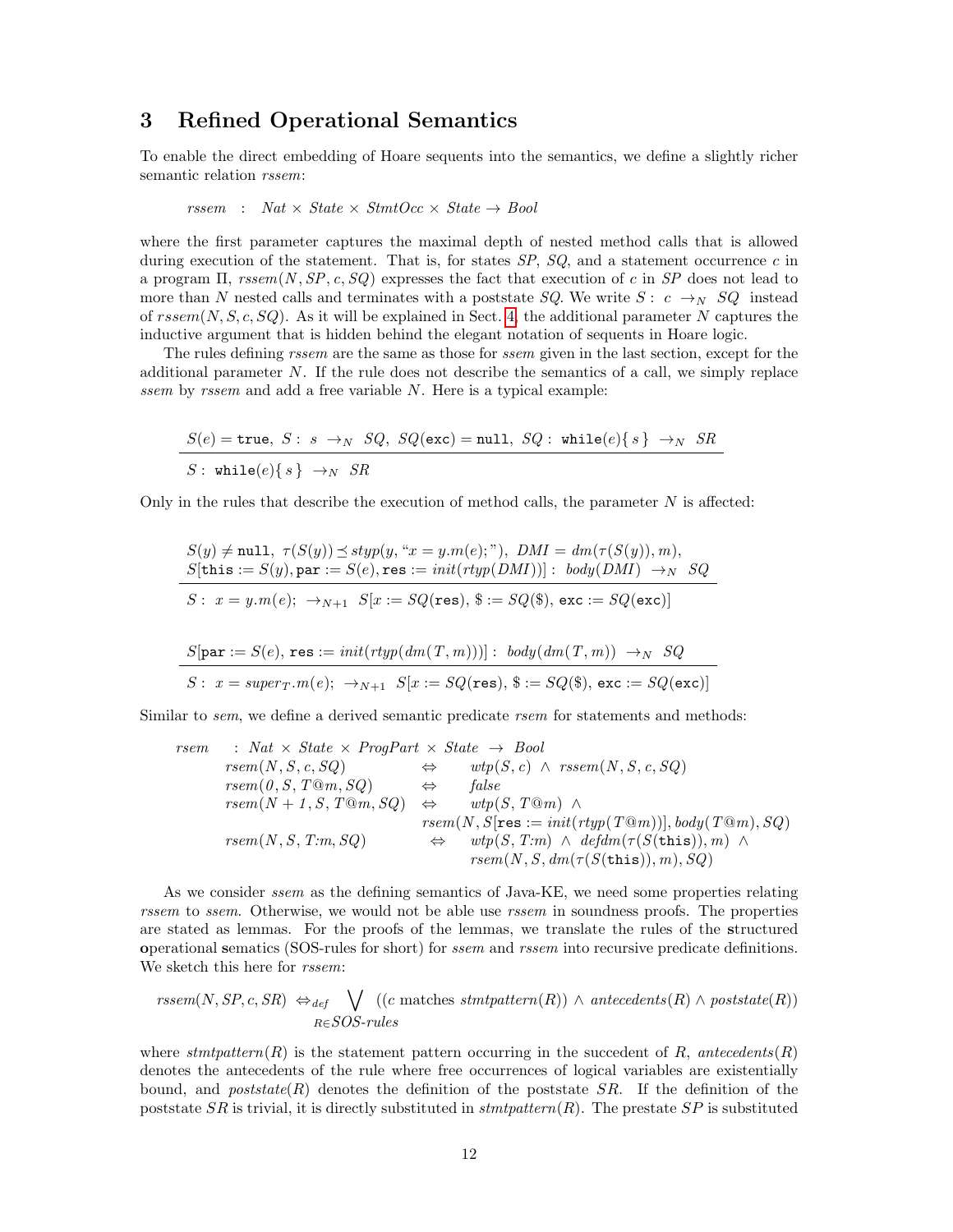in stmtpattern $(R)$  in any case. We demonstrate this here by two disjuncts, namely the disjunct for one of the sequential statement composition rules and that for the central method invocation rule:

 $rssem(N, SP, c, SR) \Leftrightarrow_{def}$ c matches stmtpattern(s<sub>1</sub> s<sub>2</sub>)  $\wedge$  $rssem(N, SP, s_1, SR) \wedge SR(\texttt{exc}) \neq \texttt{null}$ 

 $rssem(N, SP, c, SR) \Leftrightarrow_{def}$ c matches  $stmtpattern(x = y.m(e)) \wedge N > 0 \wedge$  $\exists SQ$ ,  $DMI : SP(y) \neq \text{null} \land \tau(SP(y)) \preceq styp(y, c) \land DMI = dm(\tau(SP(y)), m)$  $\wedge$  rssem(N – 1, SP[this := SP(y), par := SP(e), res := init(rtyp(DMI))], body(DMI), SQ)  $\land$   $SR = SP[x := SQ(\text{res}), \, \$ := SQ(\$), \, \text{exc} := SQ(\text{exc})]$ 

The proofs of the lemmas are based on notions from fixed point theory for first-order logic. In particular, we use the functionals  $\phi_{ssem}$  and  $\phi_{rsem}$  corresponding to the above recursive predicate definitions. Applying the functionals  $j$  times to the predicate  $FALSE$  that is false everywhere is denoted by  $ssem_i$  and  $rseem_i$ , that is in particular:

 $rssem_j(N, S, c, SQ) \Leftrightarrow \phi^j_{rssem}(\text{ FALSE}(N, S, c, SQ) )$ 

Lemma 3 (monotone).

 $rssem(N, S, c, SQ) \Rightarrow rssem(N + 1, S, c, SQ)$ 

#### Proof:

By induction, we show for all  $j \geq 0$  that the following implication holds for arbitrary N,S,c,SQ:

 $rssem_i(N, S, c, SQ) \Rightarrow rssem_i(N + 1, S, c, SQ)$ 

 $j = 0$ : Both sides of the implication are false independent of S, SQ, c, N.  $j \rightarrow j + 1$ : Induction hypothesis:  $rssem_i(N, S, c, SQ) \Rightarrow rssem_i(N + 1, S, c, SQ)$ . Let M be arbitrary:

 $r<sub>stem<sub>j+1</sub></sub>(M, S, c, SQ)$  $\Rightarrow$  [[ definition of *rssem*<sub>i+1</sub> ]] One of the disjuncts holds; let's denote this disjunct by  $D$ ; D has only positive ocurrences of " $M > 0$ ", if any, and of " $rssem_j(M',S',c',sq')$ " where  $M'$  is M or  $M - 1$  (see disjunct example above).

 $\Rightarrow$  [[ only positive occurrences;  $M > 0 \Rightarrow M + 1 > 0$ ; induction hypothesis ]] The formula resulting from replacing M by  $M + 1$  in D holds as well.

 $\Rightarrow$  [[ definition of  $rssem_{i+1}$  ]]

 $rssem_{j+1}(M + 1, S, c, SQ)$ 

QED.

Lemma 4 (ssem-rssem).

 $ssem(S, c, SQ) \Leftrightarrow \exists N : rseem(N, S, c, SQ)$ 

#### proof:

by induction, we show for all  $j \geq 0$  that the following equivalence holds for arbitrary N,S,c,SQ:

 $ssem_i(S, c, SQ) \leftrightarrow \exists N : \; rssem_i(N, S, c, SQ)$ 

 $j = 0$ : both sides of the equivalence are false independent of  $S, c, SQ$ .  $j \to j+1$ : Induction hypothesis:  $ssem_j(S, c, SQ) \leftrightarrow \exists N : rssem_j(N, S, c, SQ)$ .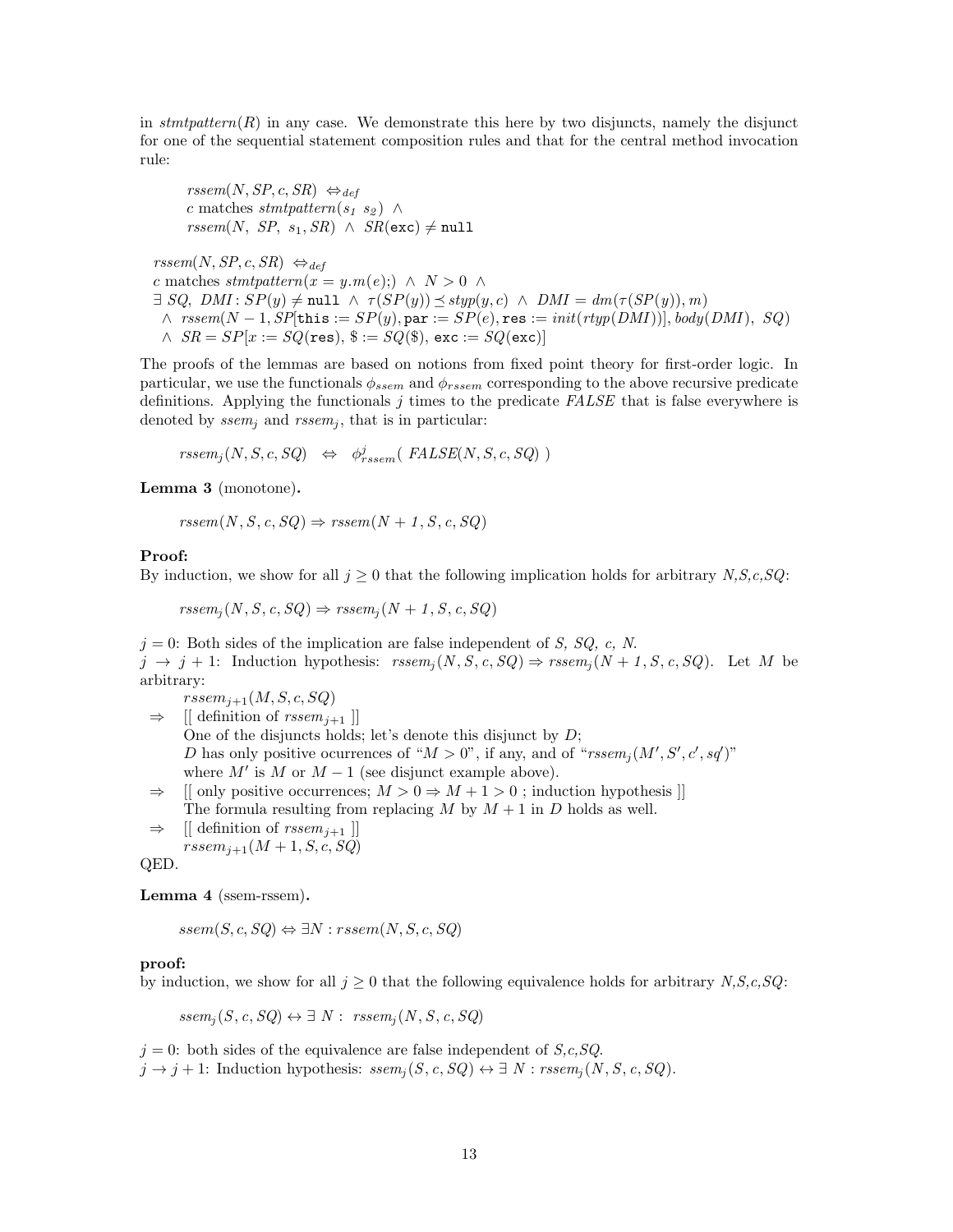$ssem_{j+1}(S, c, SQ)$ 

- $\Leftrightarrow$  [[ definition of ssem ]] one of the disjuncts holds.
- ⇔ [[ induction hypothesis ]] the formula obtained by replacing all occurrences of  $seem_j(S', c', SQ')$  in the disjunct by  $\exists N:rssem_j(N, S', c', SQ')$  holds as well.

⇔ [[ only positive occurrences; lemma monotone; possibly renaming ]] The formula obtained by placing the existential quantifier for  $N$  at outermost position and conjoining  $N > 0$ , if appropriate, holds.

 $\Leftrightarrow$  [[ definition of *rssem* ]]  $\exists N : \text{rssem}_{i+1}(N, S, c, SQ)$ 

QED.

**Lemma 5** (monoton-rsem).  $rsem(N, S, pp, SQ) \Rightarrow rsem(N + 1, S, pp, SQ)$ 

## Proof:

Case distinction over the form of  $pp$ :

Case a: pp is a statement.

Follows from definition of *rsem* and lemma *monoton*.

**Case b:**  $pp$  is a method implementation  $T@m$ . In case  $N = 0$ , the premise is false. Otherwise let  $M + 1 = N > 0$ :

$$
rsem(N, S, T@m, SQ)
$$
\n
$$
\Leftrightarrow [[\text{ definition of } M]]
$$
\n
$$
rsem(M + 1, S, T@m, SQ)
$$
\n
$$
\Leftrightarrow [[\text{ definition of resp }]]
$$
\n
$$
wtp(S, T@m) \wedge rsem(M, S[\text{res} := init(rtyp(T@m))], body(T@m), SQ)
$$
\n
$$
\Leftrightarrow [[\text{ case a }]]
$$
\n
$$
wtp(S, T@m) \wedge rsem(M + 1, S[\text{res} := init(rtyp(T@m))], body(T@m), SQ)
$$
\n
$$
\Leftrightarrow
$$
\n
$$
rsem(M + 2, S, T@m, SQ)
$$
\n
$$
\Leftrightarrow
$$
\n
$$
rsem(N + 1, S, T@m, SQ)
$$

**Case c:**  $pp$  is a virtual method  $T:m$ .

 $rsem(N, S, T:m, SQ)$ ⇔ [[ definition of rsem ]]  $wtp(S, T:m) \wedge defdm(\tau(S(this)), m) \wedge resm(N, S, dm(\tau(S(this)), m), SQ)$  $\Rightarrow$  [[ case b ]]  $wtp(S, T:m) \wedge defdm(\tau(S(this)), m) \wedge resm(N+1, S, dm(\tau(S(this)), m), SQ)$ ⇔  $rsem(N+1, S, T:m, SQ)$ 

### QED.

**Lemma 6** (sem-rsem).  $sem(S, pp, SQ) \Leftrightarrow \exists N : rsem(N, S, pp, SQ)$ 

#### Proof:

Case distinction over the form of  $pp$ :

**Case a:**  $pp$  is a statement.

Follows from definition of sem, rsem, and lemma ssem-rssem.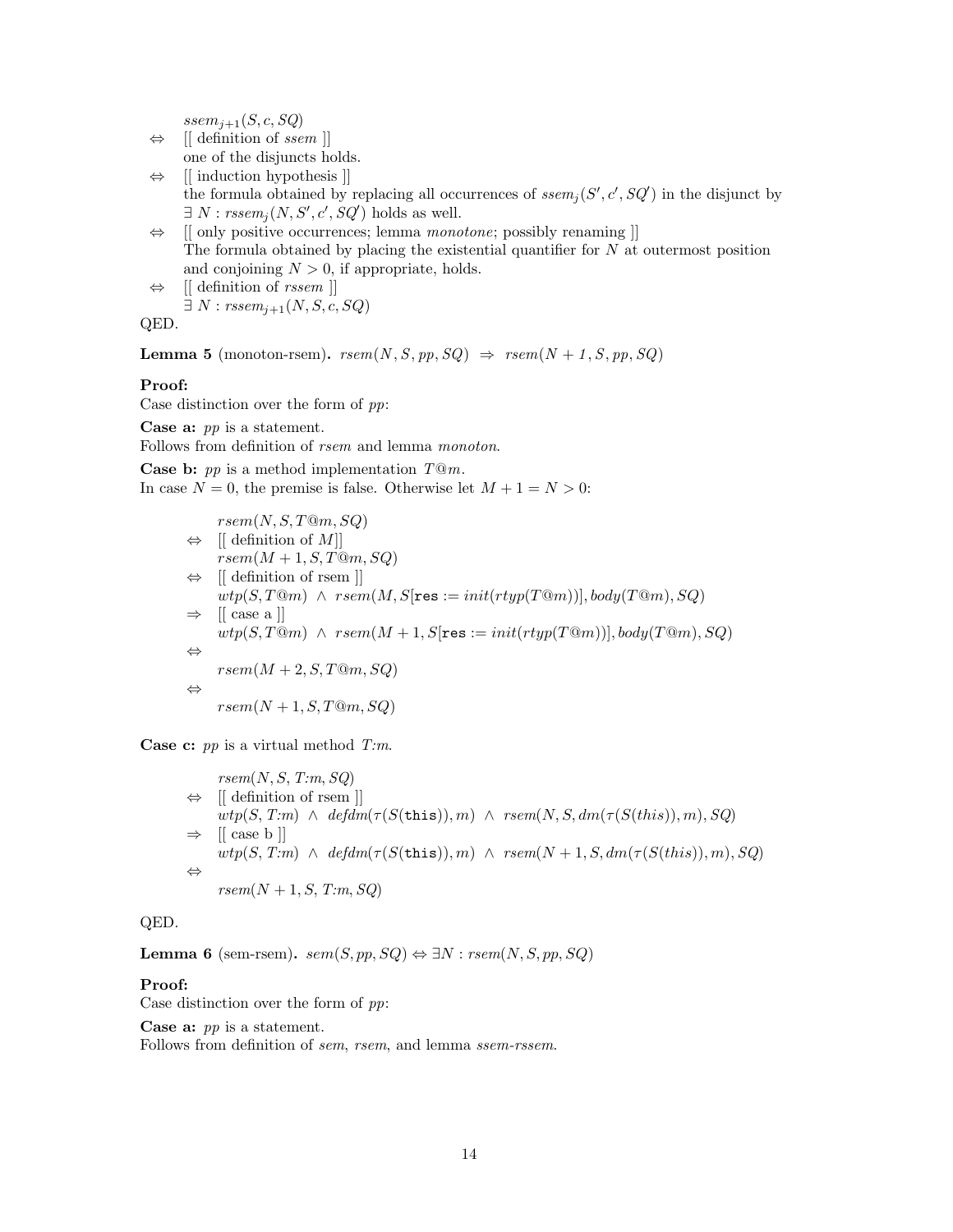**Case b:**  $pp$  is a method implementation  $T@m$ .

 $sem(S, T@m, SQ)$  $\Leftrightarrow$  [[ definition of sem ]]  $wtp(S, T@m) \wedge sem(S[res := init(rtyp(T@m))], body(T@m), SQ)$  $\Rightarrow$  [[ case a ]]  $\exists N: \text{wtp}(S, T@m) \land \text{rsem}(N, S[\text{res} := \text{init}(\text{rtyp}(T@m))], \text{body}(T@m), SQ)$ ⇔ [[ definition of rsem ]]  $\exists N : rsem(N+1, S, T@m, SQ)$ ⇔  $\exists N : N > 0 \land \text{rsem}(N, S, T@m, SQ)$ ⇔ [[ definition of rsem ]]  $\exists N : rsem(N, S, T@m, SQ)$ 

**Case c:**  $pp$  is a virtual method  $T:m$ .

```
sem(S, T:m, SQ)⇔ [[ definition of sem ]]
      wtp(S, T:m) \wedge \mathit{defdm}(\tau(S(\text{this})), m)\wedge sem(S, dm(\tau(S(\text{this})), m), SQ)⇔ [[ case b ]]
      \exists N: \text{wtp}(S, T:m) \land \text{defdm}(\tau(S(\text{this})), m)\land rsem(N, S, dm(\tau(S(\text{this})), m), SQ)
⇔ [[ definition of rsem ]]
     \exists N : rsem(N, S, T:m, SQ)
```
QED: sem-rsem.

<span id="page-14-0"></span>Lemma 7 (well-typed-rres).

 $rsem(N, S, pp, SQ) \Rightarrow wtr(SQ, pp)$ 

#### Proof:

The lemma is equivalent to  $(\exists N : \text{rsem}(N, S, pp, SQ)) \Rightarrow \text{wtr}(SQ, pp)$  and this implication follows from lemma sem-rsem together with lemma well-typed poststates. QED: well-typed-rres.

**Lemma 8** (well-typed-res-induct). For all naturals  $k$ , it holds:

 $wtp(S, c) \wedge \textit{rssem}_k(N, S, c, SQ) \Rightarrow wtr(SQ, c)$ 

#### Proof:

By computational induction it is easy to show that for all  $k$ :

 $rssem_k(N, S, c, SQ) \Rightarrow rssem(N, S, c, SQ)$ 

Let's denote this implication by  $(+)$ . We derive:

$$
wtp(S, c) \land rssem_k(N, S, c, SQ)
$$
  
\n
$$
\Rightarrow [[(+)]]
$$
  
\n
$$
wtp(S, c) \land rssem(N, S, c, SQ)
$$
  
\n
$$
\Rightarrow [[definition of rsem []
$$
  
\n
$$
rsem(N, S, c, SQ)
$$
  
\n
$$
\Rightarrow [[lemma well-typed-rres ]]
$$
  
\n
$$
wt(SQ, c)
$$

QED: well-typed-res-induct.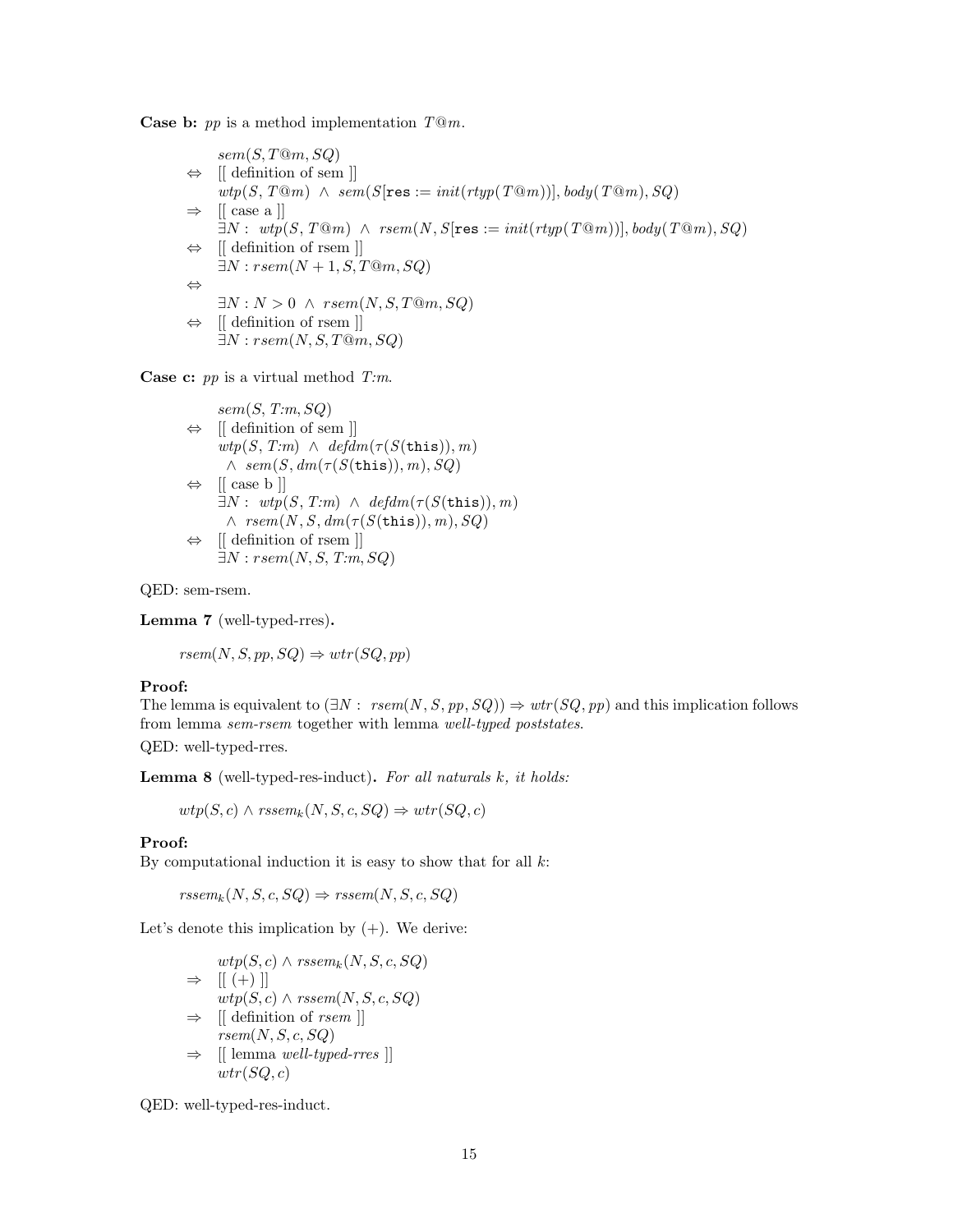## <span id="page-15-0"></span>4 The Logic

The programming logic presented in this section is based on four design goals:

- 1. It should be simple to use.
- 2. It should work on unspecified programs.
- 3. It should allow to express properties of the whole object store.
- 4. It should support the verification of extensible programs.

Since this report focusses on the soundness and completeness proof, we do not discuss the design goals and how they are met in detail. To achieve the first goal, we built on the experiences with Hoare logic. According to the second goal, the logic should allow to derive properties of programs that come without specification. Although this is the classical approach of Hoare logic, it is different from other approaches to the verification of object-oriented programs where the logic assumes specified programs (see e.g. [\[5\]](#page-68-6)). The third design goal has lead to the decision to separate the rules for the object store from the rules that allow to reason about the dynamic program behavior. This way, these two aspects become orthogonal. Here, we only have to deal with the latter rules.

The fourth goal is the basis for modular verification. In contrast to procedural programs, object-oriented programs can have effects that are beyond the program text. For example, due to dynamic binding, a method m can invoke other methods that modify instance variables of fields that are declared outside the scope of  $m$ . There a two ways to handle this problem:

- By using a scope dependent semantics for the logical formulas.
- By using a scope independent semantics.

We follow the second approach. The main consequence for the programming logic is that it has to support abstraction over the state. Abstraction is supported by embedding the state formalization into a higher-order specification framework that supports the definition of new types and functions. These types and functions can be used to express abstraction functions and relations. They may be used in formulas of the Hoare logic.

An important property of the programming logic is that it supports program extensions: The proof of a triple done within the scope of one program Π remains valid in all well-formed programs extending Π by additional type declarations. This property is a prerequisite for modular program verification (although more is needed to make verification really modular) and reflects ordinary programming techniques based on reuse.

As in classical logic, we present the programming logic in three steps: What are formulas, what is their semantics, what are the proof rules. The programming logic is considered an extension of a general specification and verification framework (logical framework for short) such as Isabelle/HOL [\[10\]](#page-68-7) or PVS [\[2\]](#page-68-8). We assume that the semantic definitions given in the previous sections can be and are expressed in this framework. The corresponding theory is called the language theory. In addition, each program Π gives rise to a program theory that contains constant definitions for all field identifiers declared in  $\Pi$  (of sort FieldId) and for all class and interface type identifiers (of sort *CTypeId* and *ITypeId*, resp.).

### <span id="page-15-1"></span>4.1 Formulas

Formulas of the programming logic are formulas of the underlying logical framework as well as sequents. A sequent consists of a set of assumptions and a triple that relates properties of preand poststates of program parts. Before we explain how sequents and triples are formed, we describe how type, field, and variable identifiers of programs can be used in formulas, in particular in pre- and postconditions. Essentially, we introduce constant symbols for these entities. More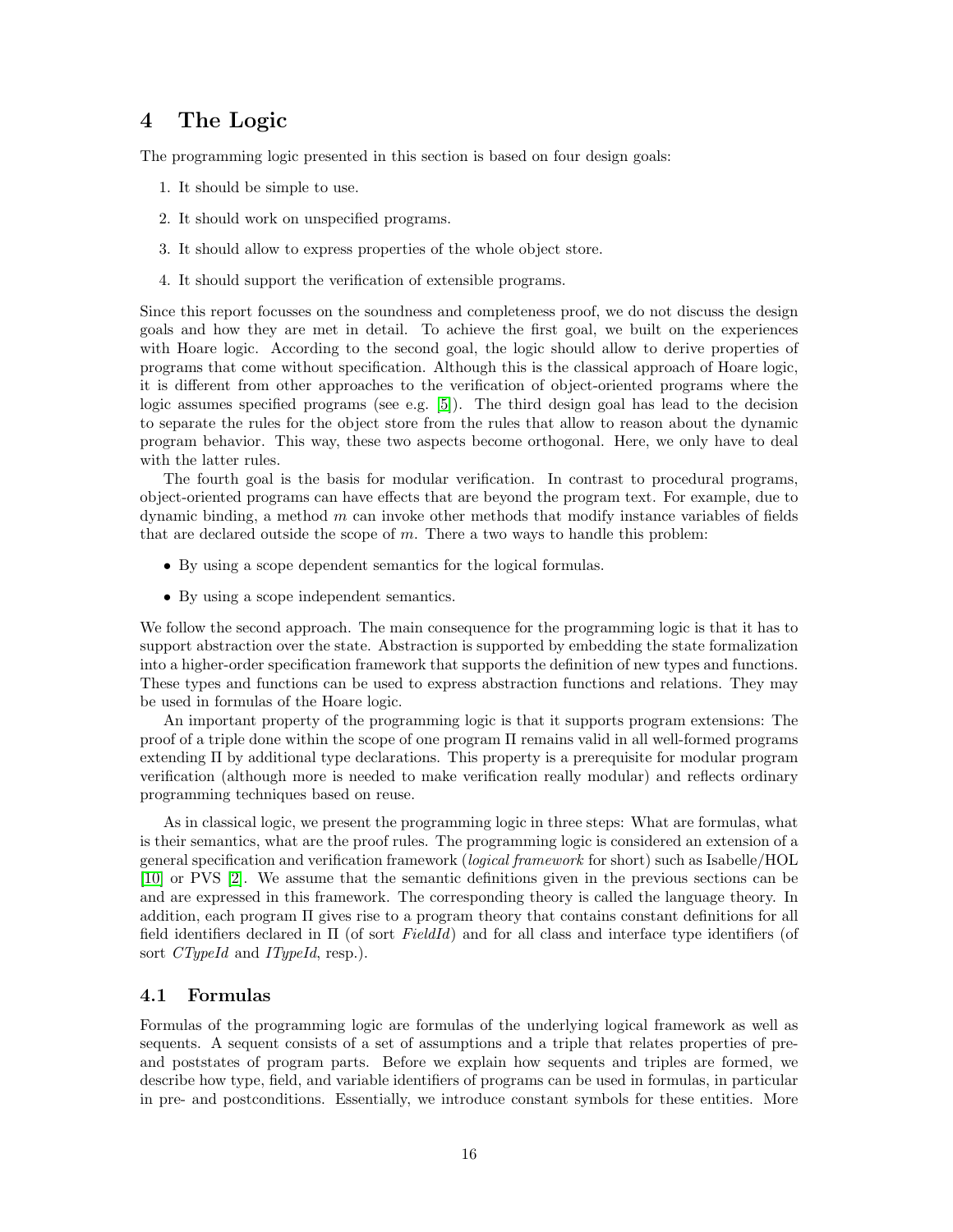precisely, a given Java-KE program  $\Pi$  defines a set  $\Sigma$  that contains all sort<sup>[5](#page-16-0)</sup> and function<sup>[6](#page-16-1)</sup> symbols as described in Sect. [2.2.](#page-4-0) These are exactly those symbols that occur in the underlying data and store model, including the program-dependent model parts, i.e. constant symbols for the types and fields declared in  $\Pi$ . We call  $\Sigma$  the signature of  $\Pi$ .

Furthermore, we treat parameters, program variables, and the variable \$ for the current object store syntactically as constant symbols of sort *Value* and *Store* respectively to simplify quantification and substitution rules as well as context conditions for pre- and postconditions. These symbols do not belong to  $\Sigma^7$  $\Sigma^7$ . As it is common practice in Hoare logic, a variable v occurring in a pre- or postcondition represents the value of  $v$  in the prestate or poststate. If we want to refer to the corresponding variable identifier of sort VarId, we add a prime as postfix, that is, we write  $v'$ ; in particular, this', par'  $\in \text{VarId}$ . The prime is omitted when it is clear from the context that we refer to the variable identifier. For example, if S is a state, we write  $S(v)$  instead of  $S(v')$ .

As already said in Sect. [2,](#page-2-0) we assume that *Int* and *Bool* are sorts of the logical framework with unary operators  $UnOp$  and binary operators  $BinOp$  having the semantics of the programming language. That is, a term of sort  $Exp$  as defined in Fig. [1](#page-2-1) can be considered a term of the logical framework as well. To keep things as simple as possible, in the following we do not distinguish between terms of sort Exp and the corresponding terms of the logical framework. That is, we use a shallow embedding of the expressions into the logical framework. (For more details on how numeric types of programming languages can be embedded into HOL, cf. [\[13\]](#page-68-9).)

A basic formula for  $\Pi$  is a first-order formula over  $\Sigma \cup \text{VarId} \cup \{\$\}.$  A triple has the form  ${P \ p \ p \ Q}$  where P and Q are basic formulas and pp is a program part of  $\Pi$ . Such a triple is called a statement annotation, implementation annotation, or method annotation if pp is a statement, a declared method, or virtual method, respectively. Pre- and postconditions of statement annotations and preconditions of implementation or method annotations have to be basic formulas over  $\Sigma \cup vis(pp) \cup {\{\$\}.}$  Postconditions of implementation or method annotations have to be formulas over  $\Sigma \cup \{res, exc, \$\}$ ; in particular, the formal method parameters this and par must not occur in postconditions. If a program variable v may occur in a pre- or postcondition  **of** pp, we say that v is *admissible* for **R**.

To handle recursive methods, we use *sequents* of the form  $A \geq A$  where A is a finite set of method and implementation annotations and  $A$  is a triple. Triples in  $A$  are called *assumptions* of the sequent and  $A$  is called the *consequent* of the sequent.<sup>[8](#page-16-3)</sup> For convenience, the assumptions are written as a comma separated list without duplicates. Intuitively, a sequent expresses the fact that we can prove a triple based on some assumptions about methods. On an informal level, we do not distiguish between a triple and the corresponding sequent without assumptions. (As we will see in the next subsection the formal distinction corresponds to an implicit quantification.)

A formula of the logic is a basic formula or a sequent.

#### <span id="page-16-4"></span>4.2 Semantics of formulas

The semantics of basic formulas is given by the logical framework. The semantics of sequents is described by a syntactic embedding into the logical framework. That is, we consider a sequent an abbreviation of a formula in the logical framework. The embedding is based on the following notations. Let  $\Pi$  be a program with signature  $\Sigma$ , F be a formula or term over  $\Sigma$  and S be a state. Then,  $F[S]$  denotes the formula or term in which each occurrence of a program variable v is substituted by  $S(v')$ ; similar for \$. A Hoare triple  $\{P\}pp\{Q\}$  is considered an abbreviation for

 $UC(\forall S, SQ : \mathbf{P}[S] \land \text{rsem}(N, S, pp, SQ) \Rightarrow \mathbf{Q}[SQ])$ 

<span id="page-16-1"></span><span id="page-16-0"></span> ${}^{5}$ Examples for sort symbols are: FieldId, MethodId, CTypeId, ITypeId, ...

<span id="page-16-2"></span> $^6\text{Examples}$  for function symbols are:  $\tau,$   $init,$   $style,$   $tryp,$   $\emph{defdm},$   $dm,$   $\ldots$ 

<sup>7</sup>This syntactical distinction between logical variables and program variables is similar to the way global and local variables are handled in temporal logic (cf. e.g. [\[3\]](#page-68-10), p. 233ff.).

<span id="page-16-3"></span> $8$ As we consider sequents as formulas with a semantics, we do not use the " $\sim$ "-symbol (that is often used to express an inference relation) to separate assumptions from the consequent.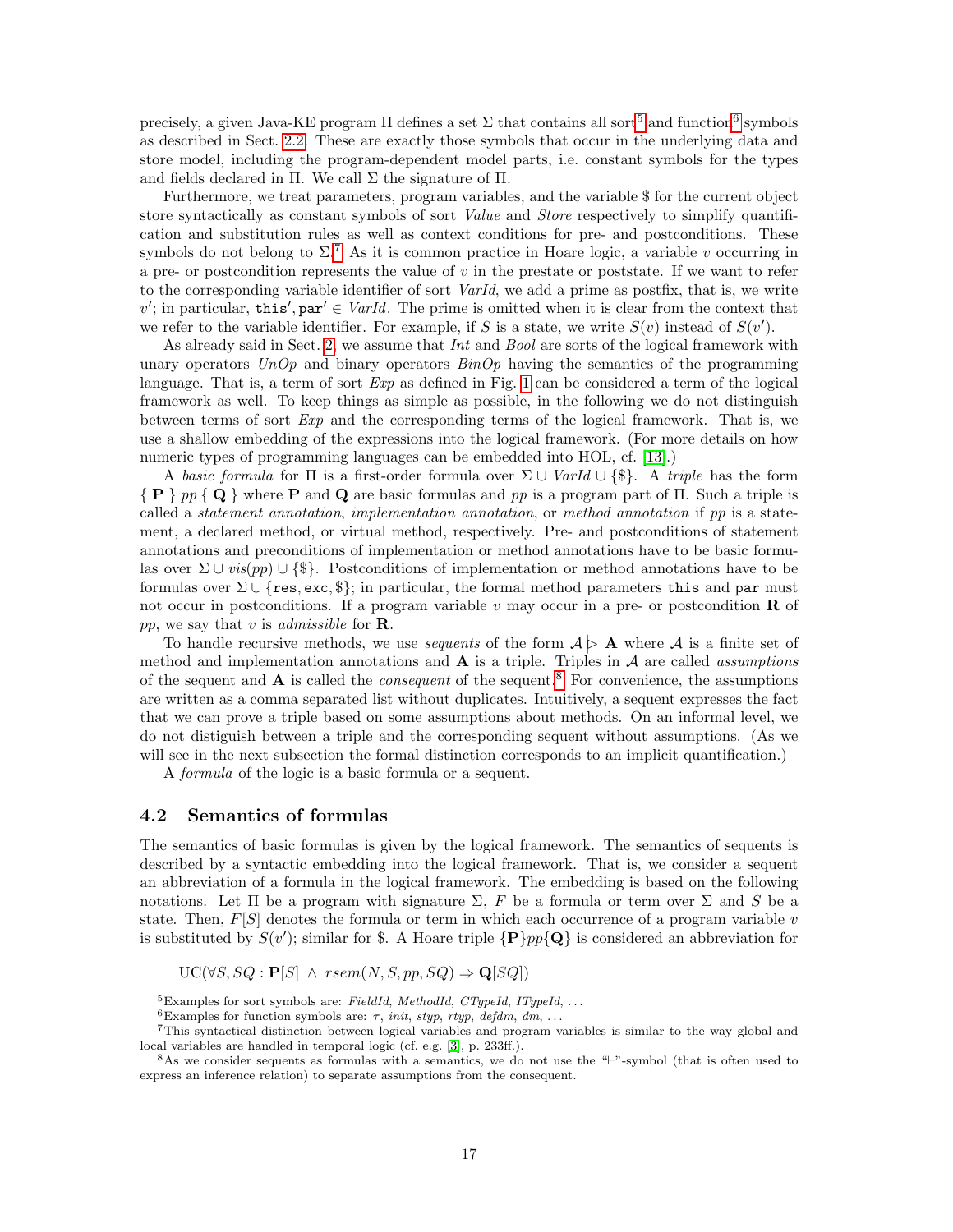where N is a logical variable not occurring free in  $P$  or  $Q$  and UC denotes the universal closure over all logical variables except N. The semantics of a sequent

$$
\{\mathbf P_1\}m_1\{\mathbf Q_1\},\ldots,\{\mathbf P_l\}m_l\{\mathbf Q_l\}\models \{\mathbf P\}c\{\mathbf Q\}
$$

is given by:

$$
\forall N: \{\mathbf{P}_1\} \ m_1\{\mathbf{Q}_1\} \ \wedge \ \ldots \ \wedge \ \{\mathbf{P}_l\} \ m_l\{\mathbf{Q}_l\} \Rightarrow \{\mathbf{P}\} c\{\mathbf{Q}\}\
$$

The following lemma shows that this sequent semantics is compatible with the operational semantics based on sem:

**Lemma 9** (triple-semantics). If a sequent has no assumptions, its semantics is the operational semantics defined by sem:

$$
(\triangleright \{P\}pp\{\mathbf{Q}\}) \Leftrightarrow \mathrm{UC}(\forall S,SQ:\mathbf{P}[S] \ \wedge \ sem(S,pp,SQ) \Rightarrow \mathbf{Q}[SQ])
$$

Proof:

$$
\varphi \{ \mathbf{P} \} pp \{ \mathbf{Q} \}
$$
\n
$$
\Leftrightarrow \left[ \left[ \text{ definition of sequents } \right] \right]
$$
\n
$$
\forall N : \text{UC}(\forall S, SQ : \mathbf{P}[S] \land \text{rsem}(N, S, pp, SQ) \Rightarrow \mathbf{Q}[SQ] )
$$
\n
$$
\Leftrightarrow \left[ \left[ \text{ predicate logic } \right] \right]
$$
\n
$$
\text{UC}(\forall S, SQ : \mathbf{P}[S] \land (\exists N : \text{rsem}(N, S, pp, SQ)) \Rightarrow \mathbf{Q}[SQ] )
$$
\n
$$
\Leftrightarrow \left[ \left[ \text{lemma } sem\text{-rsem } \right] \right]
$$
\n
$$
\text{UC}(\forall S, SQ : \mathbf{P}[S] \land \text{sem}(S, pp, SQ) \Rightarrow \mathbf{Q}[SQ] )
$$

QED.triple-semantics

#### 4.3 Axioms and Rules

The axioms and rules of the programming logic consist of

- the axioms and rules of the logical framework including the theories specifying the sorts and functions of Sect. [2](#page-2-0) and
- the axioms and rules of the Hoare logic as described below.

In the following A stands for a set of assumptions and  $P, Q, R$  are formulas adhering to the restrictions of the corresponding triple; that is, the use of program variables in a pre- or postcondition  $\bf{R}$  is restricted to the variables admissible for  $\bf{R}$  (see above). The presentation starts with the axioms and rules for the different statements. Then, we give the axioms and rules that can be applied to all program parts.

The axioms for the different assignment statements are essentially as in classical Hoare logic. The differences are caused by the need to handle the operations on the object store and by the possibility of exceptions:

#### cast-axiom:

$$
\left. \begin{array}{l} \left( \begin{array}{c} \tau(e) \preceq \mathrm{T} \; \wedge \; \mathbf{P}[e/x] ) \; \vee \\ (\tau(e) \not\preceq \mathrm{T} \; \wedge \; \mathbf{P}[\$ \langle \texttt{CastExc} \rangle / \$ , \mathit{new($}, \texttt{CastExc}) / \texttt{exc}]) \end{array} \right\} \; x = (\mathrm{T}) e; \ \{\ \mathbf{P} \; \} \end{array} \right.
$$

field-read-axiom:

$$
\left. \begin{array}{l} \left( \begin{array}{l} (y \neq \texttt{null} \; \wedge \; \mathbf{P}[\$(y.a)/x]) \; \vee \\ (y = \texttt{null} \; \wedge \; \mathbf{P}[\$(\texttt{NullPExc})/\$, \mathit{new}(\$, \texttt{NullPExc})/\texttt{exc}]) \end{array} \right) \end{array} \right\} \; x = y.a; \; \{ \; \mathbf{P} \; \}
$$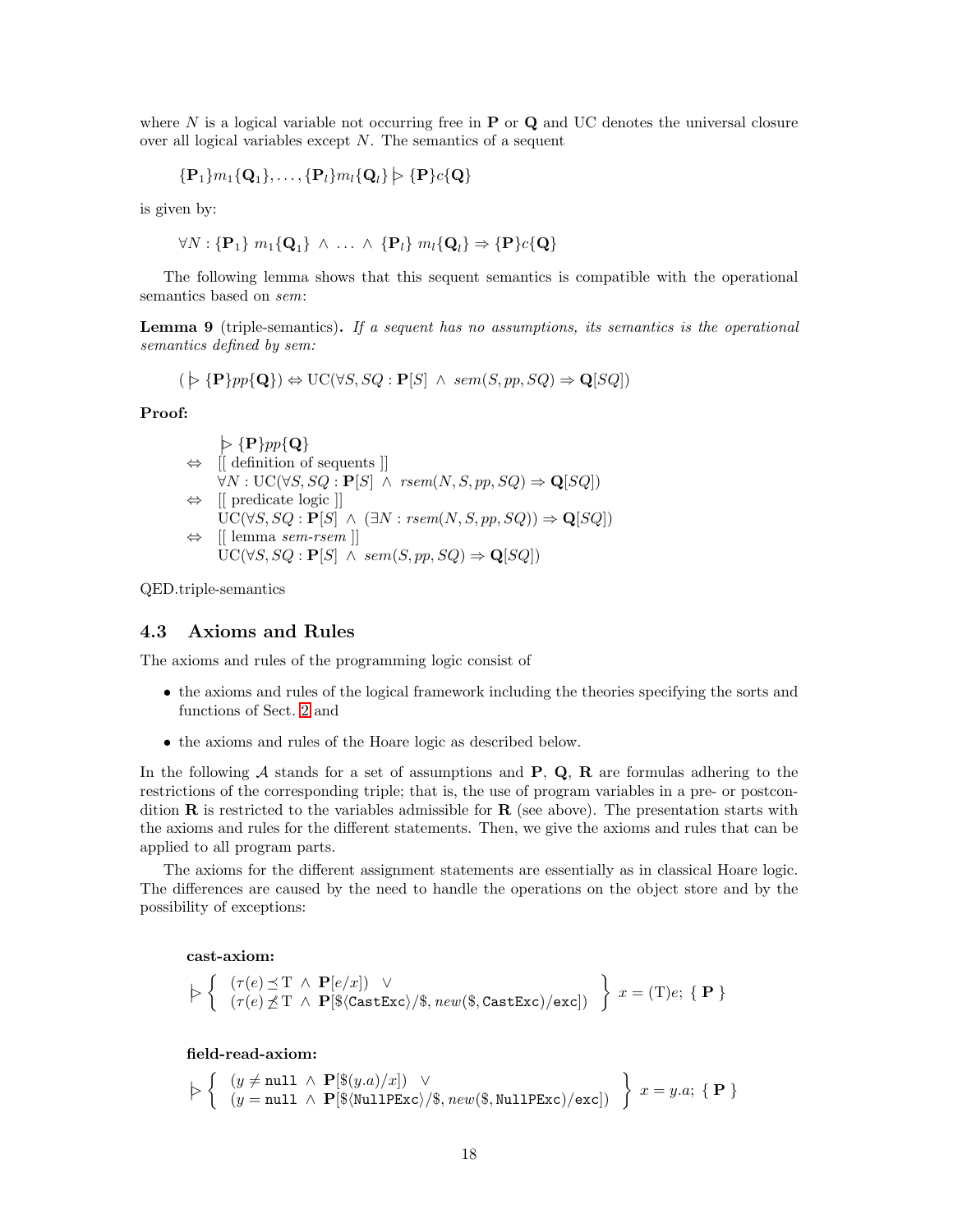field-write-axiom:

$$
\triangleright \left\{ \begin{array}{l} (x \neq \texttt{null} \ \land \ \mathbf{P}[\$(x.a := e) / \$]) \ \lor \\ (x = \texttt{null} \ \land \ \mathbf{P}[\$(\texttt{NullPExc}) / \$, \mathit{new}(\$, \texttt{NullPExc}) / \texttt{exc}]) \end{array} \right\} \ x.a = e; \ \{\ \mathbf{P} \ \}
$$

new-axiom:

 $\varphi \{ \mathbf{P}[new(\$, T)/x, \$(T)/\$ ] \} x = \texttt{new } T() \; ; \; \{ \mathbf{P} \}$ 

The rules for the compound statements are as in classical Hoare logic except that we have to take care of the exceptions:

seq-rule:  $\mathcal{A} \geq \{ P \}$   $s_1 \{ (exc \neq null \land Q) \lor (exc = null \land R) \}$  $\mathcal{A} \triangleright \mathcal{B} \setminus \mathbf{R}$   $\mathcal{S}_2$  { Q }  $\mathcal{A} \triangleright \{~\mathbf{P}~\}$   $s_1s_2~\{~\mathbf{Q}~\}$ 

if-rule:

 $\begin{array}{c} \mathcal{A}\triangleright \set{e=\texttt{true}\,\wedge\,\mathbf{P}\,} \, s_1 \, \set{\mathbf{Q}}\ \mathcal{A}\triangleright \set{e=\texttt{false}\,\wedge\,\mathbf{P}\,} \, s_2 \set{\mathbf{Q}}\ \end{array}$  $\mathcal{A} \triangleright \Set{\mathbf{P}} \text{if} (e) \{s_1\}$ else $\{s_2\} \Set{\mathbf{Q}}$ 

Note that true and false denote the elements of the term language, not the elements of Java.

#### while-rule:

$$
\mathcal{A} \triangleright \{ e = \text{true} \land \mathbf{I} \} s \{ \mathbf{I} \}
$$
\n
$$
\mathcal{A} \triangleright \{ \mathbf{I} \} \text{while}(e) \{ s \} \{ (\text{exc} \neq \text{null} \lor e = \text{false}) \land \mathbf{I} \}
$$

catch-rule:

$$
\begin{array}{l} \mathcal{A}\models \Set{\mathbf{P}} s_0 \left\{ \begin{array}{l} \left((\texttt{exc} = \texttt{null} \; \lor \; \tau(\texttt{exc}) \not\preceq \texttt{T}) \; \land \; \mathbf{Q}\right) \\ \lor \left(\texttt{exc} \neq \texttt{null} \; \land \; \tau(\texttt{exc}) \preceq \texttt{T} \; \land \; \mathbf{R}\right) \end{array}\right\} \\ \mathcal{A}\models \Set{\mathbf{R}[v/\texttt{exc}]} s_1 \Set{\mathbf{Q}} \\ \mathcal{A}\models \Set{\mathbf{P}} \mathsf{try}\{s_0\}\texttt{catch}(\texttt{T}\; v)\{s_1\} \Set{\mathbf{Q}} \end{array}\end{array}
$$

block-rule:

 $\mathcal{A} \geq \{ \mathbf{P} \wedge v = init(\mathrm{T}) \} s \{ \mathbf{Q} \}$  $\mathcal{A} \triangleright \{ \mathbf{P} \}$  {T v; s} { **Q** }

Note that the triple in the conclusion is only correctly formed if  $P$  and  $Q$  do not contain v. The variable  $v$  cannot be visible outside the block statement in Java, because Java does not allow hiding of variables defined in enclosing scopes.

From an object-oriented point of view, the most interesting rules are those that handle method invocation, inheritance, and subtyping. Method invocation is handled by two rules and the following axiom that handles the case that the target object is null: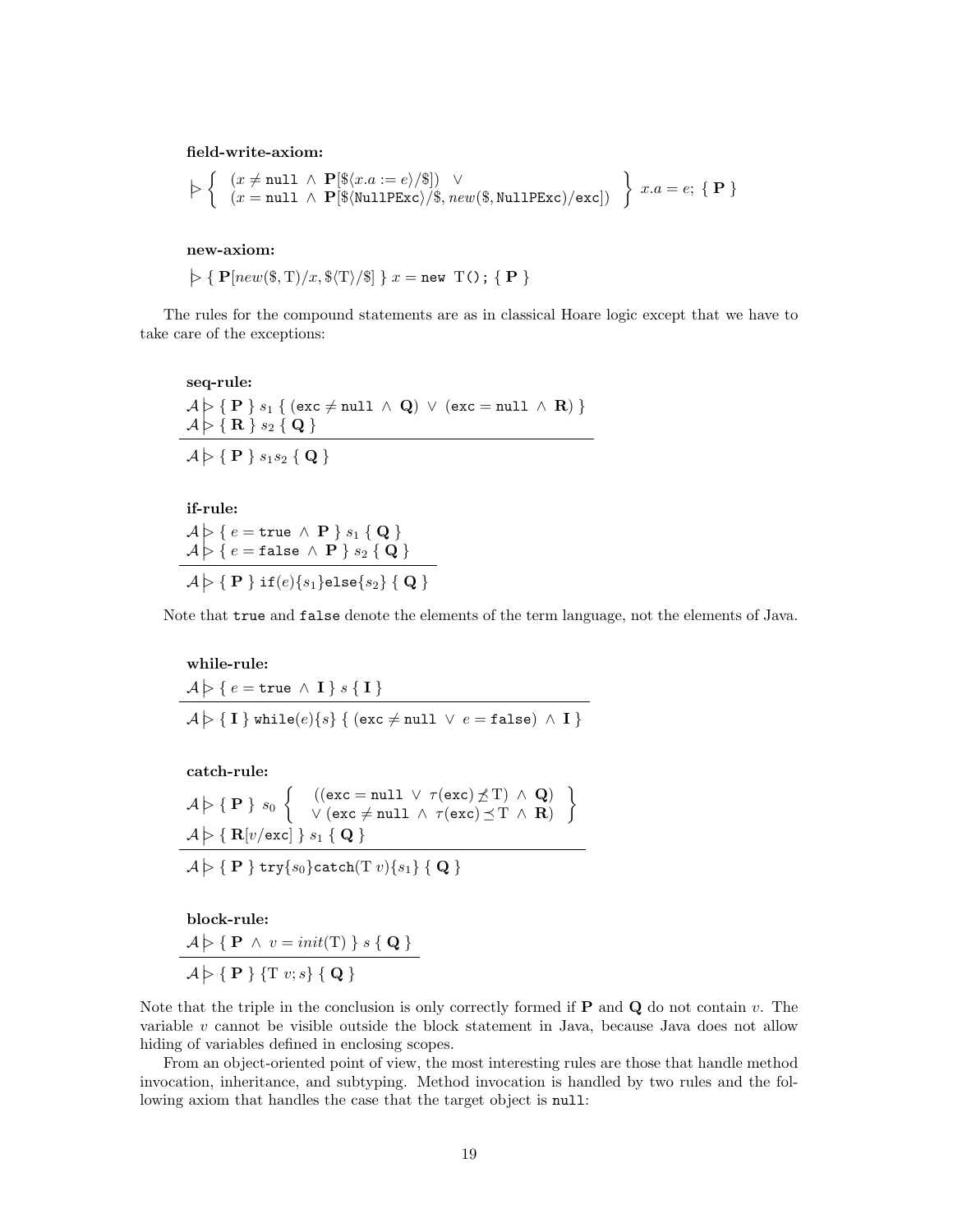invoc-exc:

$$
\triangleright \; \{ \; y = \texttt{null} \; \wedge \; \mathbf{Q}[\$ \langle \texttt{NullPExc} \rangle / \$, \mathit{new}(\$ , \texttt{NullPExc}) / \texttt{exc}] \; \} \; x = y. m(e); \; \{ \; \mathbf{Q} \; \}
$$

The first rule for invocations allows to transfer the properties that have been proven for a virtual method  $T:m$  to the invocation site. The type T is the static type of the target expression. The context conditions of Java guarantee that method  $m$  is declared for  $T$ . As will be expressed by the subtype and class rules, properties of a virtual method  $T:m$  are those that hold for all subtype methods of  $T:m$ .

$$
\begin{aligned}\n\text{invoc-rule:} \\
\mathcal{A} &\models \{ \mathbf{P} \} \text{vm}(\text{styp}(y', \text{``}x = y.m(e); \text{''}), m) \{ \mathbf{Q} \} \\
\mathcal{A} &\models \{ y \neq \text{null} \ \land \ \mathbf{P}[y/\text{this}, e/\text{par}] \} \text{ } x = y.m(e); \ \{ \mathbf{Q}[x/\text{res}] \} \n\end{aligned}
$$

According to the context conditions for triples, P may only contain the program variables this, par and exc, and Q may only contain res and exc in instantiations of this rule. The following rule has to be used to show that program variables different from  $x$  and  $exc$  hold the same value in pre- and poststate, i.e. that a method invocation may only modify x and exc but no other program variables:

$$
\begin{aligned}\n\text{invoc-var-rule:} \\
A &\models \{ \mathbf{P} \} \ x = y.m(e); \ \{ \mathbf{Q} \} \\
A &\models \{ \mathbf{P}[w/Z] \} \ x = y.m(e); \ \{ \mathbf{Q}[w/Z] \}\n\end{aligned}
$$

where  $Z$  is a logical variable and  $w$ is a program variable different from x and exc.

For calls to methods in superclasses, we provide almost the same rules. In these rules,  $super<sub>T</sub>$ denotes the actual type in which the method  $m$  is called if the Java code contains the method call super.m(e). This type can be statically determined and thus already inserted into the program's abstract syntax tree by the static program analysis. Note that in the call rules there is no substitution on this because the receiver object is not changed by the super call.

call-rule:  
\n
$$
A \rhd \{P\} T@m \{Q\}
$$
  
\n $A \rhd \{P[e/par]\} x = super_T.m(e); \{Q[x/res]\}$ 

call-var-rule:  
\n
$$
A \rhd \{P\} x = super_T.m(e); \{Q\}
$$
  
\n $A \rhd \{P[w/Z] \} x = super_T.m(e); \{Q[w/Z] \}$ 

where  $Z$  is a logical variable and  $w$ a program variable different from x and exc.

The next three rules describe how properties of methods can be derived. The implementation rule allows to discard an implementation annotation from the assumptions of a sequent if the annotation holds for the body of the corresponding method, more precisely:

impl-rule:  $\mathcal{A}, \{ \ \mathbf{P} \ \}$   $\mathit{Tom} \ \{ \ \mathbf{Q} \ \} \models \{ \ \mathbf{P} \ \land \ \mathbf{res} = init(rtyp(T@m)) \ \} \ body(T@m) \ \{ \ \mathbf{Q} \ \}$  $\mathcal{A} \models \{\ \mathbf{P}\ \}$  T@m  $\{\ \mathbf{Q}\ \}$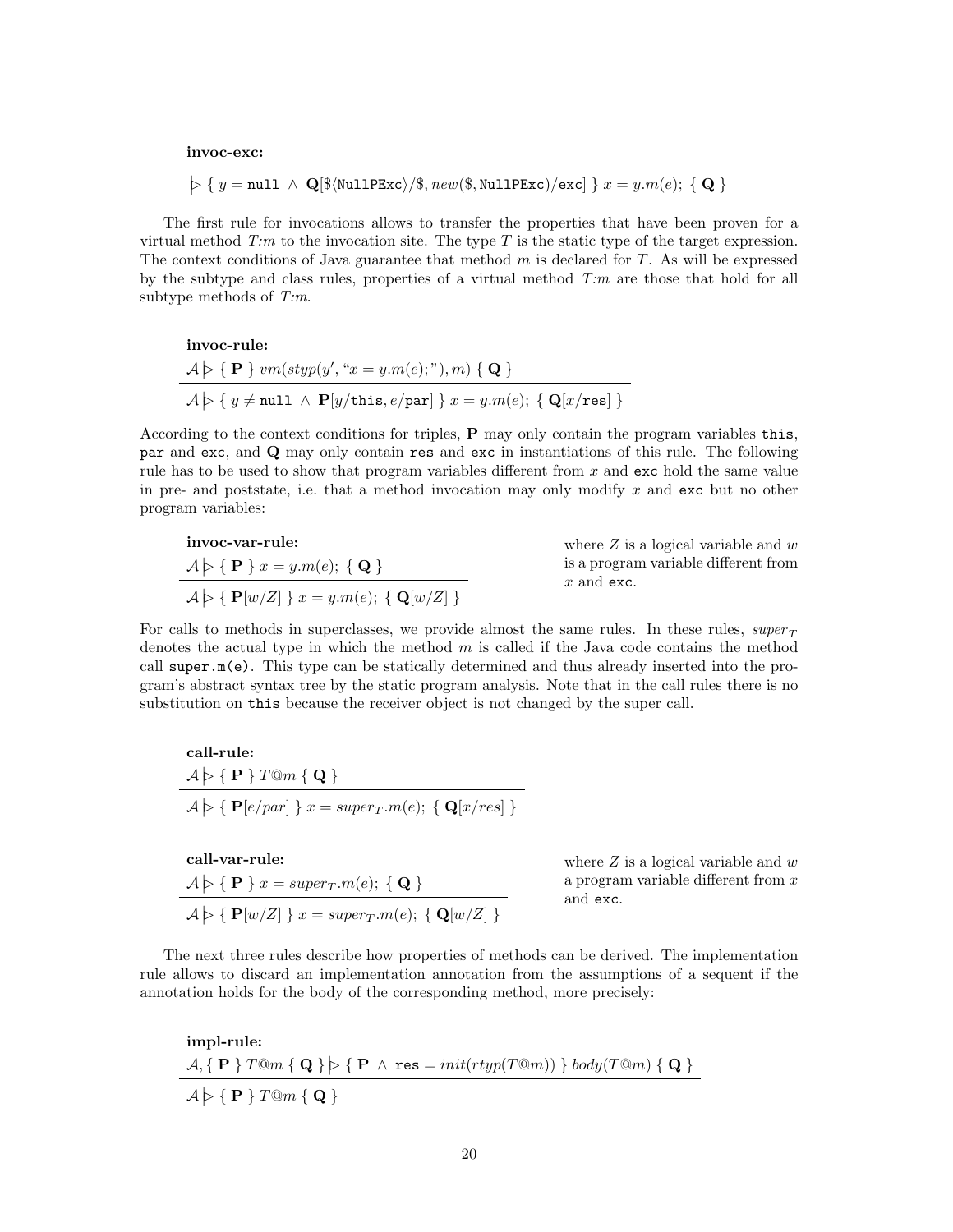The proof technique for virtual methods is based on the formalization of the subtype relation and two rules. As already explained in Subsect. [2.2,](#page-4-0) we assume that the subtype relation  $\preceq$  of a program  $\Pi$  is completely axiomatized. In particular, we assume that we can derive for each type T a characterizing formula of the following form:

$$
S \preceq T \Leftrightarrow (S = T \lor S \preceq T_1 \lor \dots \lor S \preceq T_n)
$$

where  $T_1, \ldots, T_n$  are the subtypes of T. Since the whole program is known at verification time (see the context conditions for Java-KE, Sec. ??), all subtypes of a type are known as well. Thus, it is easy to state and prove these formulas. For modular verification, one has to distinguish between the known types for which verification can be done and the not yet known types for which certain properties are assumed and proved later. Here, we do not consider modular verification and refer the reader to Peter M¨uller's thesis [\[8\]](#page-68-11) that develops modular verification techniques based on our programming logic.

The technique to derive a method annotation is based on two specific rules for virtual methods and several rules that work on all triples. We first explain how a triple of the form  ${P}$   $T:m {\ Q}$  is proved. Then, we explain the rules. By the swiss-rule (see below), it is allowed to assume correct typing of variables and parameters in the prestate, in particular for this. That is, it suffices to show

$$
\{\tau(\mathtt{this}) \preceq T \wedge \mathbf{P}\} \ T.m \{\mathbf{Q}\}\
$$

According to the characterizing formula this is equivalent to

$$
\{(\ \tau(\mathtt{this}) = T \lor \tau(\mathtt{this}) \leq T_1 \lor \dots \lor \tau(\mathtt{this}) \leq T_n \ ) \land \mathbf{P}\} \ T:m \{\mathbf{Q}\}\
$$

Using the disjunct-rule (see below), this goal can be derived from  $\{\tau(\text{this}) = T \wedge P\}$  T:m  $\{Q\}$ and  $\{\tau(\text{this}) \leq T_i \wedge \mathbf{P}\}\$   $T:m \{\mathbf{Q}\}\$ for  $1 \leq i \leq n$ . The class rule allows to derive the first triple:

class-rule:  
\n
$$
defdm(T, m)
$$
  
\n $A \rhd \{ \tau(\text{this}) = T \wedge \mathbf{P} \} dm(T, m) \{ \mathbf{Q} \}$   
\n $A \rhd \{ \tau(\text{this}) = T \wedge \mathbf{P} \} T:m \{ \mathbf{Q} \}$ 

Recall that  $\deg dm(T, m)$  states that T is a class and m is a method implemented in or inherited by T. Also recall that for each class T in which m is inherited but not implemented,  $dm(T, m)$ yields the same representative.

The remaining goal triples are proved by the subtype rule:

subtype-rule:

\n
$$
S \prec T
$$
\n
$$
A \triangleright \{ \mathbf{P} \} \, S:m \{ \mathbf{Q} \}
$$
\n
$$
A \triangleright \{ \tau(\text{this}) \preceq S \land \mathbf{P} \} \, T:m \{ \mathbf{Q} \}
$$

The above axioms and rules capture the semantics of specific constructs of Java-KE. The following axioms and rules provide the reasoning capabilities that are independent of the underlying program parts. As above  $\mathcal A$  stands for a set of assumptions and  $P$ ,  $PP$ ,  $P1$ ,  $P2$ ,  $Q$ ,  $QQ$ ,  $Q1$ ,  $Q2$ are formulas adhering to the restrictions of the corresponding triples; A stands for syntactically correct method or implementation annotations;  $Y$  and  $Z$  denote distinct logical variables of the same sort, and pp stands for program parts.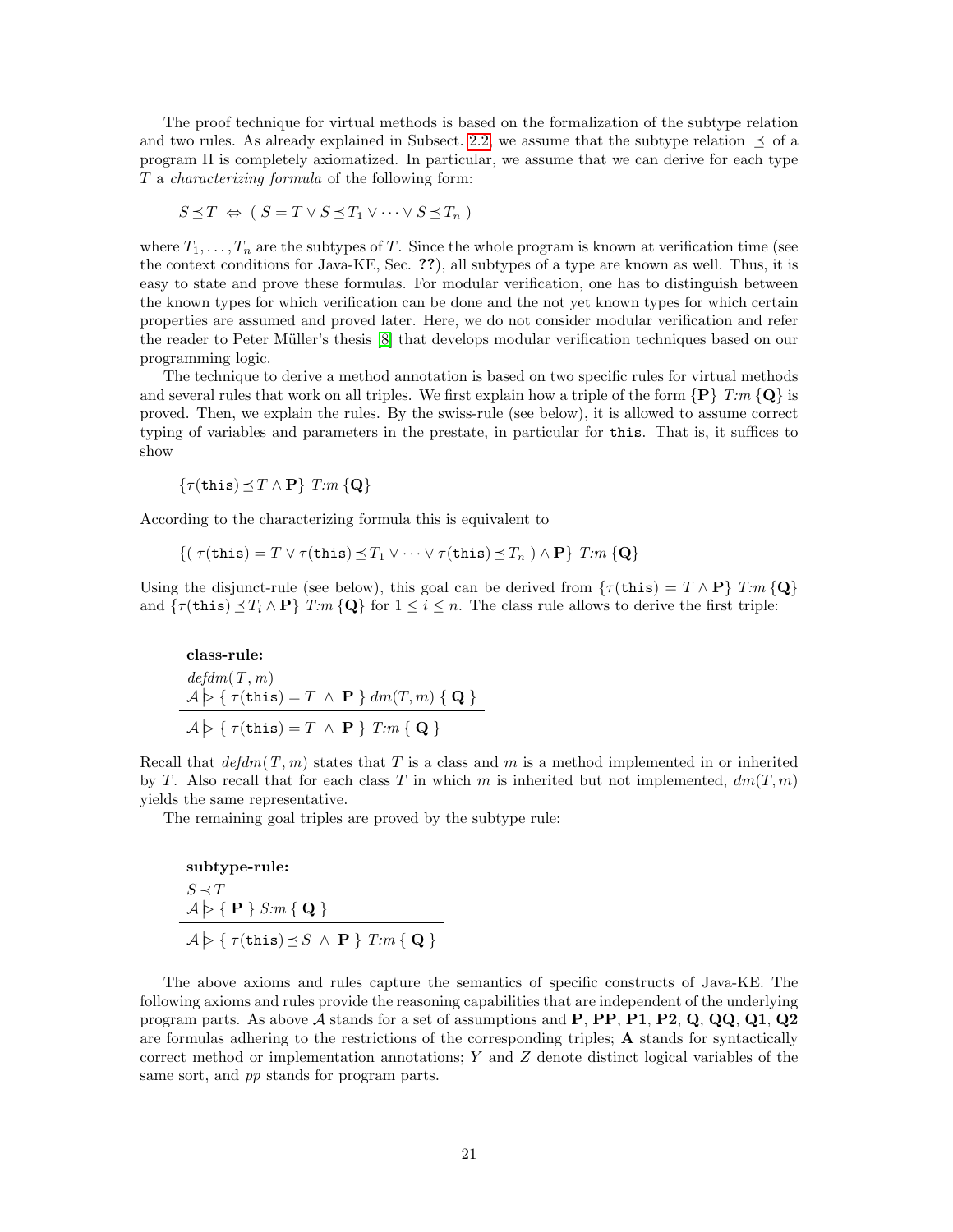| assumpt-axiom: | false-axiom:                            |
|----------------|-----------------------------------------|
| A > A          | $\triangleright$ { FALSE } pp { FALSE } |
|                |                                         |

| assumpt-intro-rule:<br>$\mathcal{A} > \mathbf{A}$                                                                                                                     | assumpt-elim-rule:<br>$\mathcal{A} \triangleright \mathbf{A}_0$<br>$\mathcal{A}, \mathbf{A}_0 \triangleright \mathbf{A}$ |
|-----------------------------------------------------------------------------------------------------------------------------------------------------------------------|--------------------------------------------------------------------------------------------------------------------------|
| $\mathcal{A}, \mathbf{A}_0 \triangleright \mathbf{A}$                                                                                                                 | $\mathcal{A} \triangleright \mathbf{A}$                                                                                  |
| disjunct-rule:                                                                                                                                                        | ex-rule:                                                                                                                 |
| $\begin{array}{c} \mathcal{A} \triangleright \{~\mathbf{P1}~\}~pp~\{~\mathbf{Q1}~\} \\ \mathcal{A} \triangleright \{~\mathbf{P2}~\}~pp~\{~\mathbf{Q2}~\} \end{array}$ | $\mathcal{A} \triangleright \{ \mathbf{P} \}$ pp { $\mathbf{Q}[Y/Z]$ }                                                   |
| $\mathcal{A} \triangleright \{ P1 \vee P2 \} pp \{ Q1 \vee Q2 \}$                                                                                                     | $\mathcal{A} \triangleright \{ \exists Z : \mathbf{P} \} pp \{ \mathbf{Q}[Y/Z] \}$                                       |

The substitution in the ex-rule (and also in the all-rule, see below) of Y for Z in  $\bf{Q}$  is only used to guarantee that  $Z$  does not occur free in  $Q$ .

Finally, the logic supports a multi-purpose rule, the so-called swiss-rule (like a swiss army knife). The swiss-rule allows to

- Strengthen preconditions,
- Weaken postconditions,
- add Invariants to pre- and postconditions,
- Substitute free variables by terms, and
- Supply the pre- and postconditions with typing and other information.

Before we discuss the application of the rule, we explain its syntactical aspects:

|                                                                                                                                                                                                                                                                                                                                                                                                 | where                                                                                               |
|-------------------------------------------------------------------------------------------------------------------------------------------------------------------------------------------------------------------------------------------------------------------------------------------------------------------------------------------------------------------------------------------------|-----------------------------------------------------------------------------------------------------|
| swiss-rule:                                                                                                                                                                                                                                                                                                                                                                                     | $v$ program variable, ad-                                                                           |
| $\mathbf{PP} \wedge \tau(v) \preceq \mathit{styp}(v', pp) \wedge \mathit{this} \neq \texttt{null} \wedge \mathit{exc} = \texttt{null} \wedge \mathit{wts}(\$) \Rightarrow \mathbf{P}$<br>$\mathcal{A} \triangleright \{\mathbf{P}\}\, pp \{\mathbf{Q}\}\$<br>$\mathbf{Q} \wedge \tau(w) \preceq styp(w', pp) \wedge \text{this} \neq \text{null} \wedge wts(\text{\$}) \Rightarrow \mathbf{QQ}$ | missible in $pre(pp)$ ,<br>$w$ program variable, ad-<br>missible in $post(pp)$ ,                    |
| $\mathcal{A} \triangleright \{ \text{ PP}[t/Z] \land \text{ R } \}$ pp { $\text{QQ}[t/Z] \land \text{ R } \}$                                                                                                                                                                                                                                                                                   | $t \Sigma$ -term,<br>Z logical variable of<br>same sort as $t$ ,<br>$\mathbf{R}$ $\Sigma$ -formula. |

Recall that  $\Sigma$  does not contain the program variables or \$. That is, t and **R** do not depend on the state. That is why the swiss-rule allows to derive  $\{P \wedge R\}pp\{Q \wedge R\}$  and  $\{P[t/Z]\}pp\{Q[t/Z]\}$  from  ${P}{p}p{Q}.$  Strengthening is supported by using the instantiation  $\mathbf{Q}\mathbf{Q} \equiv \mathbf{Q}, t \equiv Z, \mathbf{R} \equiv \text{TRUE}$ (weakening is done similarly). By using the instantiations

$$
\begin{array}{rcl}\n\mathbf{P} & \equiv & \mathbf{P} \mathbf{P} \land \tau(v) \preceq \text{styp}(v', pp) \land \text{this} \neq \text{null} \land \text{exc} = \text{null} \land \text{wts}(\$) \\
\mathbf{QQ} & \equiv & \mathbf{Q} \land \tau(w) \preceq \text{styp}(w', pp) \land \text{this} \neq \text{null} \land \text{wts}(\$)\n\end{array}
$$

one can eliminate typing conjuncts and properties of this and exc in the precondition or add typing conjuncts to the postcondition.

In the two implications, the additional conjuncts provide the user with information that is known to always hold semantically in the precondition and postcondition, respectively. The swiss rule provides the means to add this semantic information to the current proof goal for free.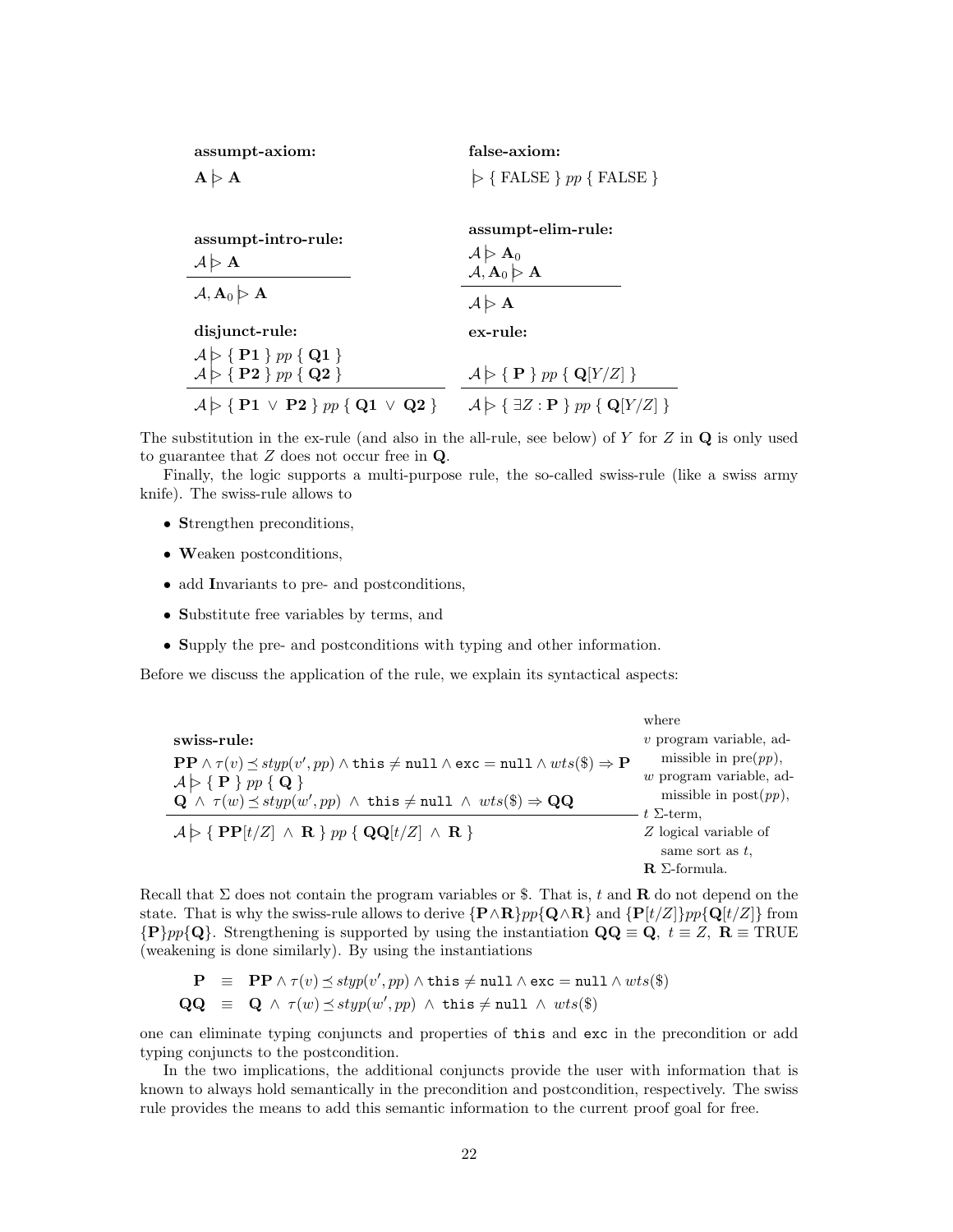The two implications seem to indicate that this rule allows to strengthen and weaken to arbitrary formulae if one of the conjuncts is false. But since the first implication must hold for a fixed **P** and **PP** (for the second implication, for a fixed **Q** and **QQ**, correspondingly) in all interpretations, especially in those where all added conjuncts yield true. Thus, this rule does not produce unsoundness.

The swiss-rule takes care of adaptation completeness [\[4\]](#page-68-12) since it allows to rename logical variables. This renaming mechanism has been presented in [\[11\]](#page-68-5) already. Kleymann performs the substitution directly on the strengthening and weakening implications, which makes his solution less elegant and simple.

To clarify matters, we show the four rules that can be derived from the swiss-rule:

strength-rule:

 $\mathbf{PP} \wedge \tau(v) \preceq \mathit{styp}(v',\textit{pp}) \wedge \mathtt{this} \neq \mathtt{null} \wedge \mathtt{exc} = \mathtt{null} \wedge \mathit{wts}(\$) \Rightarrow \mathbf{P}$  $\mathcal{A} \models \{\ \mathbf{P} \ \} \ pp \ \{\ \mathbf{Q} \ \}$ 

 $\mathcal{A} \models \{ \textbf{ PP } \}$  pp { Q }

weak-rule:

 $\mathcal{A} \triangleright \{\mathbf{P}\}\,pp\{\mathbf{Q}\}\$  $\mathbf{Q}^{'} \wedge \; \tau(w) \preceq \mathit{styp}(w', pp) \; \wedge \; \mathtt{this} \neq \mathtt{null} \; \wedge \; \mathit{wts}(\$) \Rightarrow \mathbf{QQ}$ 

 $\mathcal{A} \triangleright \{ \mathbf{P} \}$  pp { QQ }

| invar-rule:                                                                                             | subst-rule:                                                                   |
|---------------------------------------------------------------------------------------------------------|-------------------------------------------------------------------------------|
| $\mathcal{A} \triangleright \{\mathbf{P}\}\, pp \{\mathbf{Q}\}\$                                        | $\mathcal{A} \triangleright \{ \mathbf{P} \}$ pp { Q }                        |
| $\mathcal{A} \triangleright \{ \mathbf{P} \wedge \mathbf{R} \}$ pp $\{ \mathbf{Q} \wedge \mathbf{R} \}$ | $\mathcal{A} \triangleright \{ \mathbf{P}[t/Z] \}$ pp $\{ \mathbf{Q}[t/Z] \}$ |

These four rules can be used to "derive" the swiss-rule as follows:

$$
\begin{array}{rcl}\n\mathbf{R}_1 & = & \tau(\mathtt{this}) \preceq \mathit{styp}(\mathtt{this}', pp) \land \mathtt{this} \neq \texttt{null} \land \mathtt{exc} = \texttt{null} \land \mathit{wts}(\$) \\
\mathbf{R}_2 & = & \tau(\mathtt{this}) \preceq \mathit{styp}(\mathtt{this}', pp) \land \mathtt{this} \neq \texttt{null} \land \mathit{wts}(\$)\n\end{array}
$$

$$
\mathcal{A} \rightarrow \{ \mathbf{P} \} \text{ pp } \{ \mathbf{Q} \} \qquad \mathbf{PP} \land \mathbf{R}_1 \Rightarrow \mathbf{P} \text{ [strength]} \n\mathcal{A} \rightarrow \{ \mathbf{PP} \} \text{ pp } \{ \mathbf{Q} \} \n\mathcal{A} \rightarrow \{ \mathbf{PP} \} \text{ pp } \{ \mathbf{QQ} \} \n\mathcal{A} \rightarrow \{ \mathbf{PP} \} \text{ pp } \{ \mathbf{QQ} \} \n\mathcal{A} \rightarrow \{ \mathbf{PP}[t/Z] \} \text{ pp } \{ \mathbf{QQ}[t/Z] \} \n\mathcal{A} \rightarrow \{ \mathbf{PP}[t/Z] \land \mathbf{R} \} \text{ pp } \{ \mathbf{QQ}[t/Z] \land \mathbf{R} \} \n\text{ [invar]} \n\mathcal{A} \rightarrow \{ \mathbf{PP}[t/Z] \land \mathbf{R} \} \text{ pp } \{ \mathbf{QQ}[t/Z] \land \mathbf{R} \}
$$

For practical program verification, in particular modular verification, the following complementary axiom and rules are helpful. However, as they are not needed for completeness, they will not be considered in the rest of this report:

conjunct-rule:  $\mathcal{A} \geq \{P1\}$  pp { Q1 }  $\mathcal{A} \triangleright \{\ \mathbf{P2} \ \}$  pp {  $\mathbf{Q2} \ \}$  $\mathcal{A} \triangleright \{ \mathbf{P1} \wedge \mathbf{P2} \} pp \{ \mathbf{Q1} \wedge \mathbf{Q2} \}$ all-rule:  $\mathcal{A} \models \{\ \mathbf{P}[Y/Z] \ \} \ pp \ \{\ \mathbf{Q} \ \}$  $\mathcal{A} \triangleright \{ \mathbf{P}[Y/Z] \}$  pp  $\{ \forall Z : \mathbf{Q} \}$ true-axiom:

 $\varphi$  { TRUE }  $pp$  { TRUE }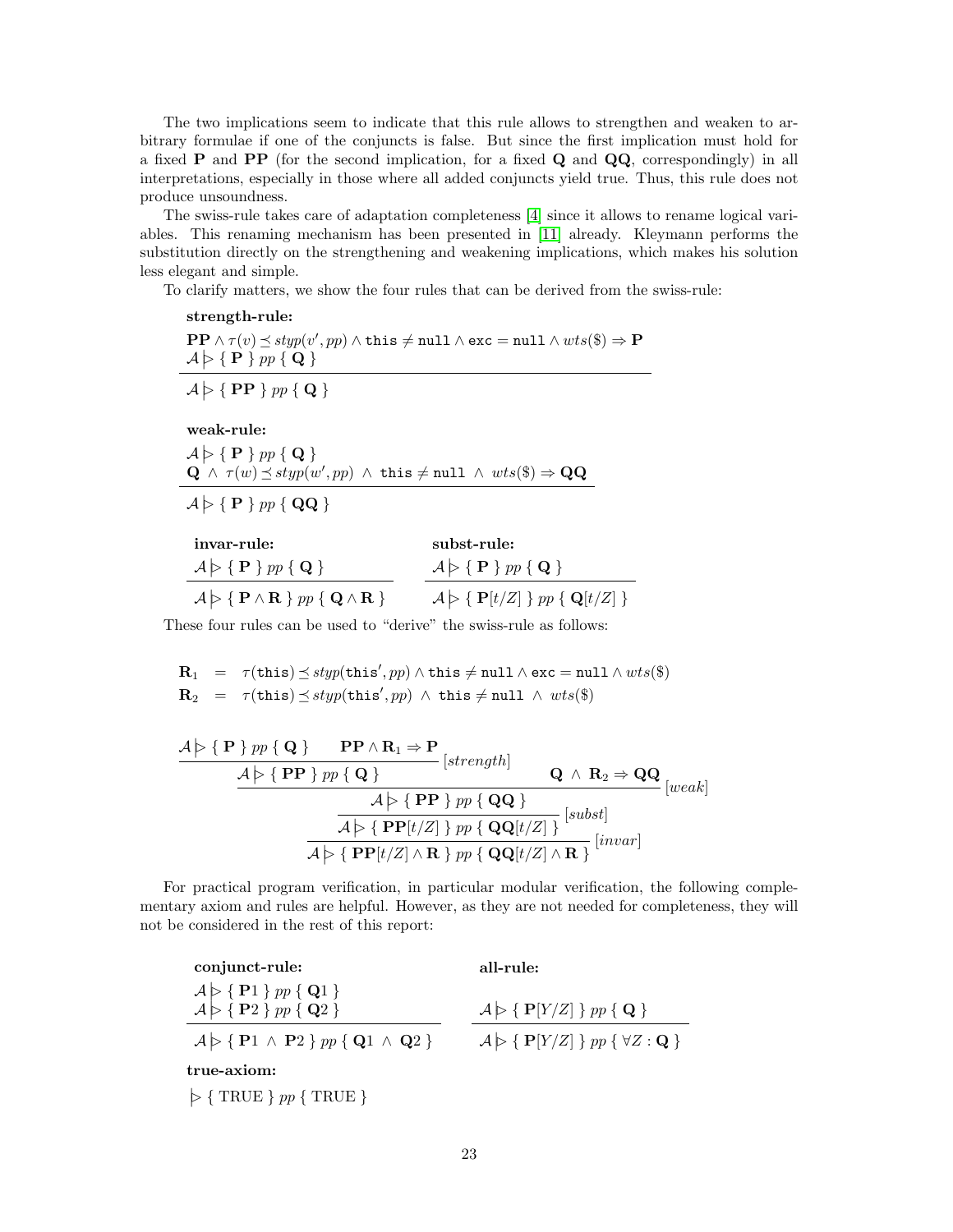## <span id="page-23-0"></span>5 Soundness Proof

In this section, we show that each axiom and rule is sound w.r.t. the semantics. Axioms will be derived from the semantics. For rules, it will be shown that the premises imply the conclusion. In these proofs, we use the following two lemmas:

**Lemma 10** (substitution). Let **F** be a basic formula or term,  $x_1, \ldots, x_n$  be program variables or \$, and  $t_1, \ldots, t_n$  ground terms of suitable sort, that is, terms without logical variables. Then, it holds for every state S:

$$
(\mathbf{F}[t_1/x_1,\ldots,t_n/x_n])[S] \Leftrightarrow \mathbf{F}[S[x_1:=S(t_1),\ldots,x_n:=S(t_n)]]
$$

#### Proof:

A complete proof of the lemma would be done by induction on the structure of **. We consider** here only the interesting base case, namely that  $\mathbf{F} \equiv y$  for some program variable y. That is, we have to show:

$$
(y[t_1/x_1,\ldots,t_n/x_n])[t_1/x_1,\ldots,t_n/x_n][S] = y[S[x_1 := S(t_1),\ldots,x_n := S(t_n)]]
$$

This is proven by a simple case distinction:

**Case a:** There is an *i* such that  $y \equiv x_i$ :

$$
= \frac{(y[t_1/x_1,\ldots,t_n/x_n])[S]}{(x_i[t_1/x_1,\ldots,t_n/x_n])[S]}
$$
  
\n
$$
= \frac{t_i[S]}{S(t_i)}
$$
  
\n
$$
= \frac{S(t_i)}{(S[x_1:=S(t_1),\ldots,x_n:=S(t_n)])(x_1)}
$$
  
\n
$$
= \frac{x_i[S[x_1:=S(t_1),\ldots,x_n:=S(t_n)]]}{y[S[x_1:=S(t_1),\ldots,x_n:=S(t_n)]]}
$$

**Case b:** There is no *i* such that  $y \equiv x_i$ :

$$
= \frac{(y[t_1/x_1,\ldots,t_n/x_n])[S]}{y[S]}
$$
  
= 
$$
S(y)
$$
  
= 
$$
(S[x_1 := S(t_1),\ldots,x_n := S(t_n)])(y)
$$
  
= 
$$
y[S[x_1 := S(t_1),\ldots,x_n := S(t_n)]]
$$

QED: substitution.

Lemma 11 (quantification simplification, quasi). To prove the soundness of a rule of the form:

$$
\begin{array}{c}\nA \triangleright \{ \mathbf{ P }_1 \} s_1 \{ \mathbf{ Q }_1 \} \\
\cdots \\
A \triangleright \{ \mathbf{ P }_m \} s_m \{ \mathbf{ Q }_m \} \\
A \triangleright \{ \mathbf{ P } \} s \{ \mathbf{ Q } \}\n\end{array}
$$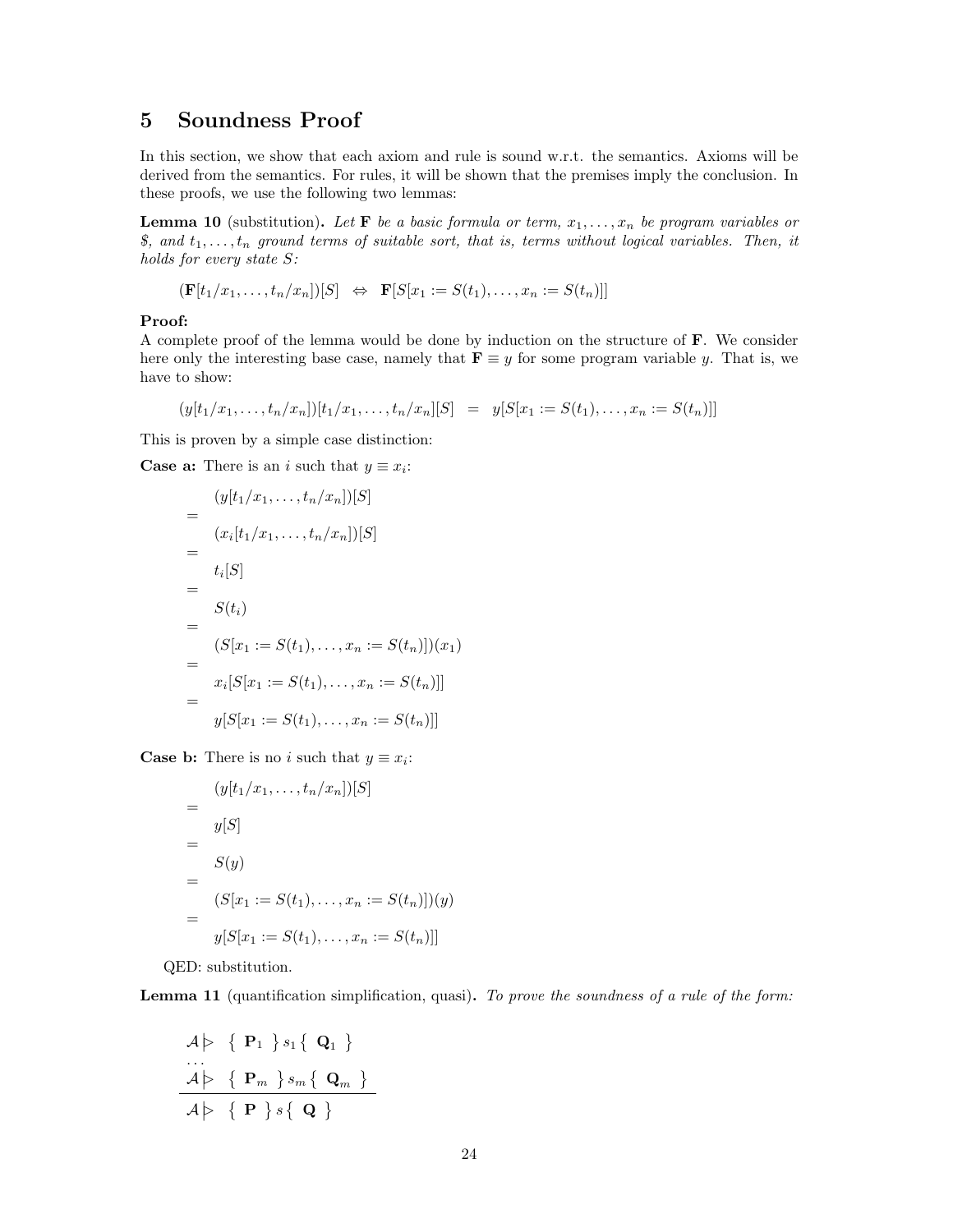it suffices to show one of the following two implications:

$$
(\forall S, SQ : \mathbf{P}_1[S] \ \land \ \text{rsem}(N, S, s1, SQ) \Rightarrow \mathbf{Q}_1[SQ])
$$
  

$$
\land \quad (\forall S, SQ : \mathbf{P}_m[S] \ \land \ \text{rsem}(N, S, s1, SQ) \Rightarrow \mathbf{Q}_m[SQ])
$$
  

$$
\Rightarrow \quad \mathbf{P}[S] \ \land \ \text{rsem}(N, S, s, SQ) \Rightarrow \mathbf{Q}[SQ]
$$

or

$$
\begin{aligned}\n\text{UC}(\forall S, SQ : \mathbf{P}_1[S] \ \land \ \text{rsem}(N, S, s_1, SQ) &\Rightarrow \mathbf{Q}_1[SQ]) \\
\land \quad \dots \\
\land \quad \text{UC}(\forall S, SQ : \mathbf{P}_m[S] \ \land \ \text{rsem}(N, S, s_m, SQ) &\Rightarrow \mathbf{Q}_m[SQ]) \\
\Rightarrow \quad \mathbf{P}[S] \ \land \ \text{rsem}(N, S, s, SQ) &\Rightarrow \mathbf{Q}[SQ]\n\end{aligned}
$$

where UC is defined as in Subsect. [4.2](#page-16-4) and where we assume w.l.g. that the free variables different from  $N$  in the m conjuncts of the premise and the conclusion are renamed in such a way that they are pairwise disjoint and different from N.

Note that within the implications, the free variable  $N$  is the same for all conjuncts and the conclusion, whereas, according to the semantics of sequents, it is bound in the antecedents and consequents of the rule (cf. Subsect. [4.2\)](#page-16-4). Furthermore, the implications do not refer to the assumptions of the sequents.

#### Proof:

The proof uses two facts from predicate logic (PL):

Fact 1: Let P and Q be basic formulas such that X does not occur free in Q and Y does not occur free in **P**. If  $P \Rightarrow Q$  is valid, then  $(\forall X : P) \Rightarrow Q$  and  $(\forall X : P) \Rightarrow (\forall Y : Q)$  are valid as well.

Fact 2: Let P and Q be basic formulas. If  $P \Rightarrow Q$  is valid, then  $(\forall X : P) \Rightarrow (\forall X : Q)$  is valid as well.

Let  $AP$  denote the conjunction of the semantic embeddings of the assumptions in  $\mathcal{A}$ . We get:

 $(\forall S, SQ : \mathbf{P}_1[S] \ \land \ \text{rsem}(N, S, s_1, SQ) \Rightarrow \mathbf{Q}_1[SQ])$ ∧ . . .  $\wedge$  ( $\forall S, SQ : \mathbf{P}_m[S] \wedge \text{rsem}(N, S, s_m, SQ) \Rightarrow \mathbf{Q}_m[SQ])$  $\Rightarrow$  **P**[S]  $\land$  rsem(N, S, s, SQ)  $\Rightarrow$  **Q**[SQ]  $\Rightarrow$  [[ fact 1; predicate logic; free variables in conjuncts and conclusion are pairwise disjoint]]  $\mathrm{UC}(\forall S, SQ : \mathbf{P}_1[S] \ \wedge \ \text{rsem}(N, S, s_1, SQ) \Rightarrow \mathbf{Q}_1[SQ])$ ∧ . . . ∧ UC( $\forall S, SQ : \mathbf{P}_m[S]$  ∧ rsem $(N, S, s_m, SQ) \Rightarrow \mathbf{Q}_m[SQ]$ )  $\Rightarrow \text{UC}(\mathbf{P}[S] \ \wedge \ \text{rsem}(N, S, s, SQ) \Rightarrow \mathbf{Q}[SQ])$ ⇒ [[ predicate logic ]]  $(AP \Rightarrow \text{UC}(\forall S, SQ : \mathbf{P}_1[S] \ \wedge \ \text{rsem}(N, S, s_1, SQ) \Rightarrow \mathbf{Q}_1[SQ]))$ ∧ . . .  $\wedge$   $(AP \Rightarrow \text{UC}(\forall S, SQ : \mathbf{P}_m[S] \wedge \text{rsem}(N, S, s_m, SQ) \Rightarrow \mathbf{Q}_m[SQ]))$  $\Rightarrow$   $(AP \Rightarrow \text{UC}(\mathbf{P}[S] \land \text{rsem}(N, S, s, SQ) \Rightarrow \mathbf{Q}[SQ]))$ ⇒ [[ fact 2 and predicate logic ]]  $(\forall N: AP \Rightarrow \text{UC}(\forall S, SQ : \mathbf{P}_1[S] \ \land \ \text{rsem}(N, S, s_1, SQ) \Rightarrow \mathbf{Q}_1[SQ]))$ ∧ . . .  $\wedge$  (∀N : AP  $\Rightarrow$  UC(∀S, SQ :  $\mathbf{P}_m[S] \wedge \text{rsem}(N, S, s_m, SQ) \Rightarrow \mathbf{Q}_m[SQ])$ )  $\Rightarrow$   $(\forall N : AP \Rightarrow \text{UC}(\mathbf{P}[S] \land \text{rsem}(N, S, s, SQ) \Rightarrow \mathbf{Q}[SQ]))$ 

The last implication corresponds exactly to the semantical embedding of the rule. QED: quasi.

In the following, we consider the axioms and rules in turn and show based on the operational semantics that each axiom is valid and that the antecedents of a rule imply the succedent.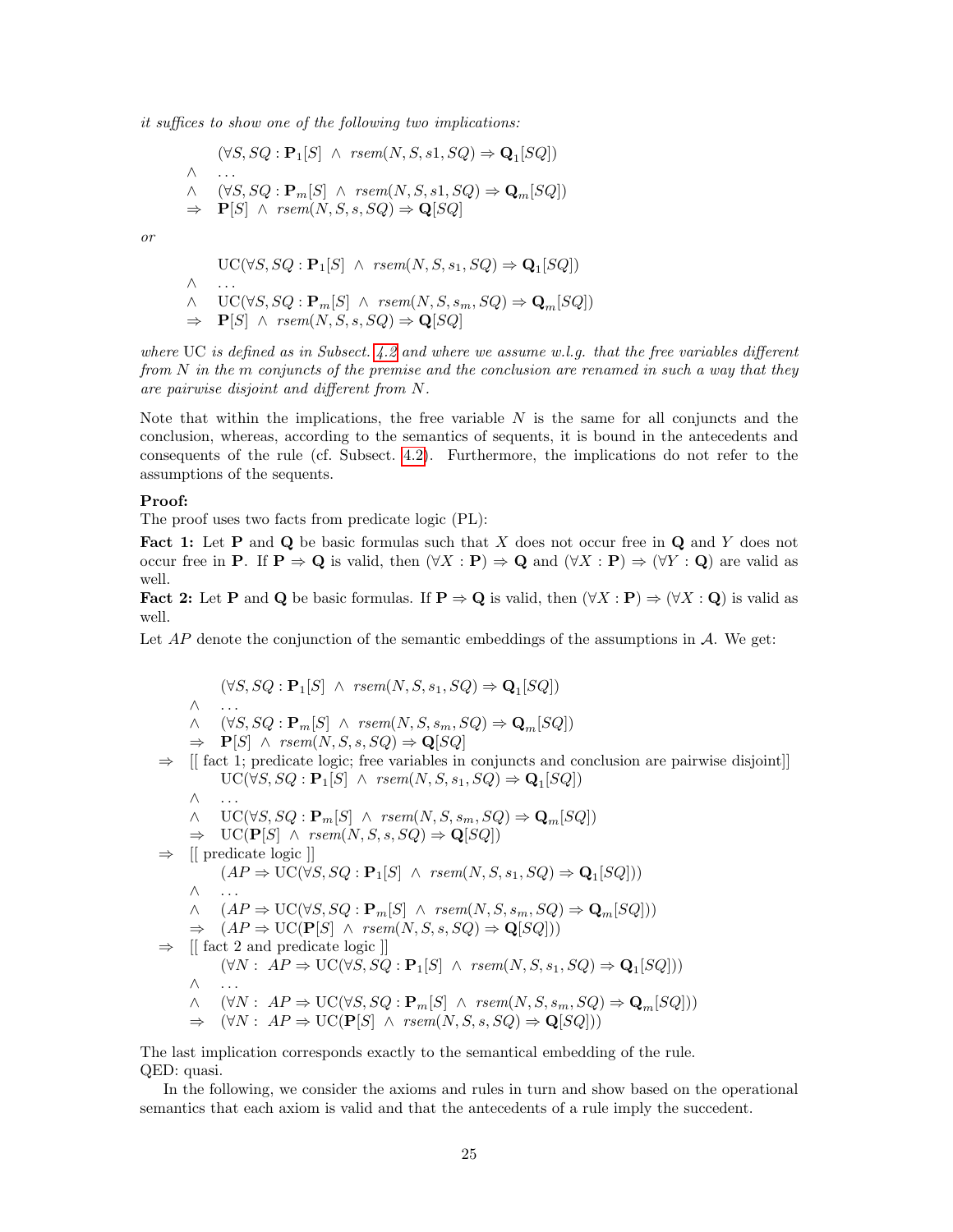#### Soundness of the cast-axiom:

For all N, for all free logical variables in  $P$ , and for all states S and  $SQ$ , we have to show:

$$
((\tau(e) \preceq T \wedge \mathbf{P}[e/x]) \vee (\tau(e) \preceq T \wedge \mathbf{P}[\$(\texttt{CastExc}\rangle/\$, new(\$, \texttt{CastExc}\rangle/\texttt{exc}]))[S]
$$
  

$$
\wedge \textit{rsem}(N, S, c, SQ) \Rightarrow \mathbf{P}[SQ]
$$

with  $c \equiv "x = (T)e;"$ . According to the substitution lemma, this is equivalent to:

 $((\tau(S(e)) \preceq T \wedge \mathbf{P}[S[x := S(e)]]) \vee (\tau(S(e)) \preceq T \wedge \mathbf{P}[S] \$ : = S(\\tastExc), exc := new(S(\\\tastExc)]]))  $\land$  rsem $(N, S, c, SQ) \Rightarrow P[SQ]$ 

From the definition of *rssem* (see Sect. [3\)](#page-11-0), we get the following two semantic properties:

 $rssem(N, S, c, SQ) \wedge \tau(S(e)) \preceq T \Rightarrow SQ = S[x := S(e)]$  $rssem(N, S, c, SQ) \wedge \tau(S(e)) \npreceq T \Rightarrow SQ = S(\$):= S(\$)\langle \texttt{CastExc}\rangle, \texttt{exc} := new(S(\$), \texttt{CastExc})]$ 

These properties imply what we have to show. QED: cast-axiom.

#### Soundness of the field-read-axiom:

For all N, for all free logical variables in  $P$ , and for all states S and SQ, we have to show:

 $((y \neq \text{null} \land \mathbf{P}[\$(y.a)/x]) \lor (y = \text{null} \land \mathbf{P}[\$(\text{NullPExc})/\$, new(\$(\text{NullPExc})/\text{exc}]))[S]$  $\land$  rsem $(N, S, c, SQ) \Rightarrow P[SQ]$ 

with  $c \equiv "x = y.a;"$ . According to the substitution lemma, this is equivalent to:

 $((S(y) \neq \text{null} \land \mathbf{P}[S[x := S(\$(y,a))]])$  $\vee$   $(S(y) = null \wedge P[S|\$ := S(\$)\langle \texttt{NullPExc}\rangle, \texttt{exc} := new(S(\$), \texttt{NullPExc}]]))$  $\land$  rsem $(N, S, c, SQ) \Rightarrow P[SQ]$ 

From the definition of *rssem* (see Sect. [3\)](#page-11-0), we get the following two semantic properties:

 $rssem(N, S, c, SQ) \wedge S(y) \neq \text{null} \Rightarrow SQ = S[x := S(\$)(S(y).a)]$  $rssem(N, S, c, SQ) \wedge S(y) = \text{null} \Rightarrow$  $SQ = S[\$ := S(\$)\langle \texttt{NullPExc}\rangle, \texttt{exc} := new(S(\$), \texttt{NullPExc})]$ 

These properties imply what we have to show. QED: field-read-axiom.

#### Soundness of the field-write-axiom:

For all N, for all free logical variables in  $P$ , and for all states S and  $SQ$ , we have to show:

$$
((x \neq \text{null} \land \mathbf{P}[\$(x.a := e)/\$]) \lor (x = \text{null} \land \mathbf{P}[\$(\text{NullPExc})/\$, \text{new}(\$, \text{NullPExc})/\text{exc}]))[S]
$$
  

$$
\land \text{rsem}(N, S, c, SQ) \Rightarrow \mathbf{P}[SQ]
$$

with  $c \equiv "x.a = e;".$  According to the substitution lemma, this is equivalent to:

$$
((S(x) \neq \text{null} \land \mathbf{P}[S(\$)\langle x.a := S(e) \rangle]) \lor (S(x) = \text{null} \land \mathbf{P}[S(\$ := S(\$)\langle \text{NullPExc} \rangle, \text{exc} := new(S(\$), \text{NullPExc})])) \land rsem(N, S, c, SQ) \Rightarrow \mathbf{P}[SQ]
$$

From the definition of *rssem* (see Sect. [3\)](#page-11-0), we get the following two semantic properties:

$$
rssem(N, S, c, SQ) \land S(x) \neq \texttt{null} \implies SQ = S[\$ := S(\$)\langle x.a := e \rangle]
$$
\n
$$
rssem(N, S, c, SQ) \land S(x) = \texttt{null} \implies
$$
\n
$$
SQ = S[\$ := S(\$)\langle \texttt{NullPExc} \rangle, \texttt{exc} := new(S(\$), \texttt{NullPExc})]
$$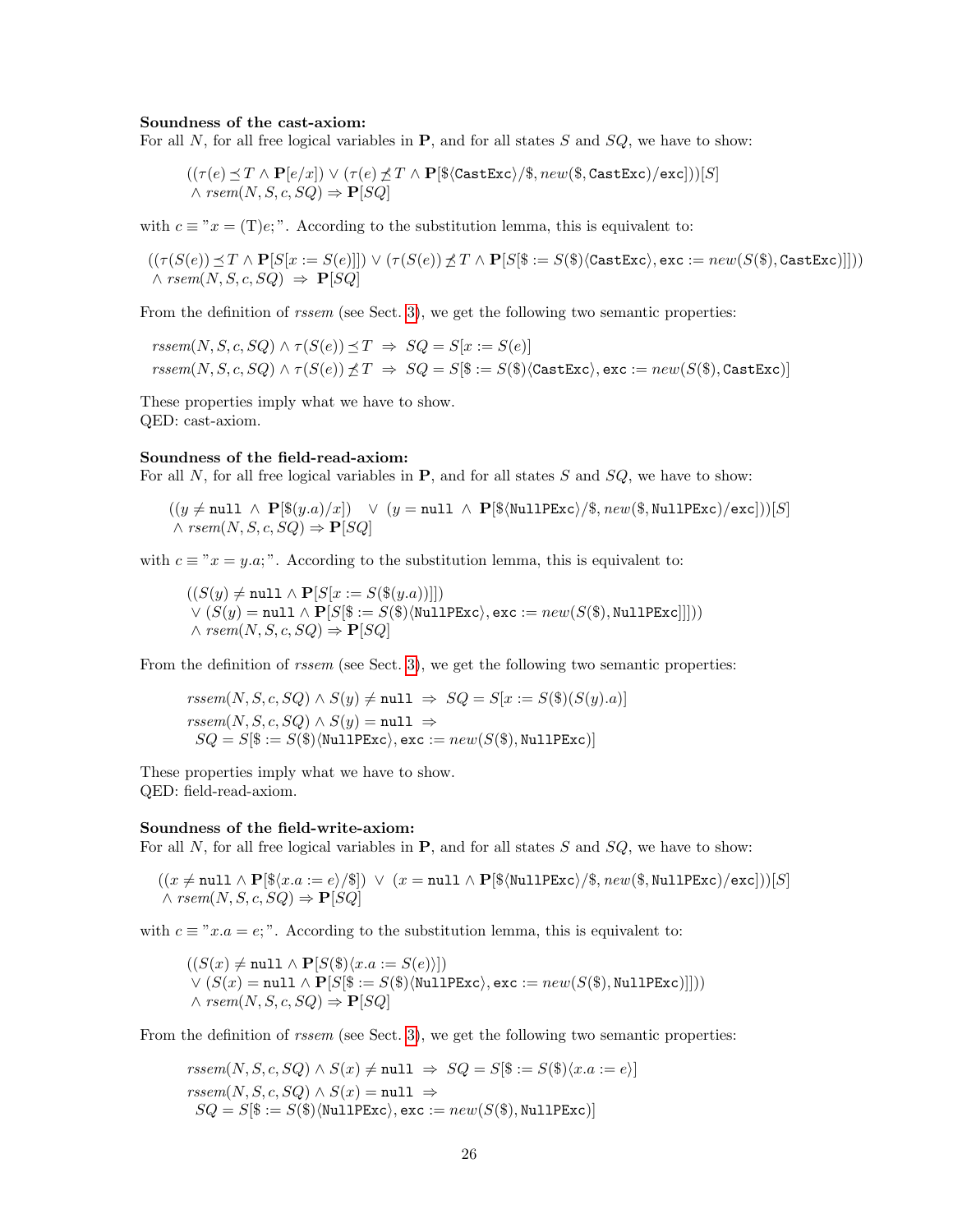These properties imply what we have to show. QED: field-write-axiom.

#### Soundness of the new-axiom:

For all  $N$ , for all free logical variables in  $P$ , and for all states  $S$  and  $SQ$ , we have to show:

$$
\mathbf{P}[new(\$, T)/x, \$\langle T \rangle/\$] \land \text{rsem}(N, S, c, SQ) \Rightarrow \mathbf{P}[SQ]
$$

with  $c \equiv "x = new T($ ;". According to the substitution lemma, this is equivalent to:

$$
\mathbf{P}[S[x := new(S(\$), T), \$ := S(\$)\langle T \rangle]] \land \text{rsem}(N, S, c, SQ) \Rightarrow \mathbf{P}[SQ]
$$

From the definition of rssem (see Sect. [3\)](#page-11-0), we get the following semantic propertiy:

 $rssem(N, S, c, SQ) \Rightarrow SQ = S[x := new(S(\$), T), \$ := S(\$)\langle T \rangle]$ 

These properties imply what we have to show. QED: new-axiom.

#### Soundness of the seq-rule:

Let  $c \equiv$  " $s_1$   $s_2$ ". According to lemma *quasi*, it suffices to show for all N, for all free logical variables in  $P$ ,  $Q$ , and  $R$ , and for all states  $S$  and  $SQ$ :

<span id="page-26-1"></span>
$$
(\forall S_P, S_R : \mathbf{P}[S_P] \land \text{rsem}(N, S_P, s_1, S_R)
$$
  
\n
$$
\Rightarrow (S_R(\text{exc}) \neq \text{null} \land \mathbf{Q}[S_R]) \lor (S_R(\text{exc}) = \text{null} \land \mathbf{R}[S_R]) )
$$
\n(1)

$$
\wedge \ (\forall S_R, S_Q : \mathbf{R}[S_R] \ \wedge \ \text{rsem}(N, S_R, s_2, S_Q) \Rightarrow \mathbf{Q}[S_Q])
$$
\n
$$
\Rightarrow (\mathbf{P}[S] \ \wedge \ \text{rsem}(N, S, s_1 \ s_2, S_Q) \Rightarrow \mathbf{Q}[SQ])
$$
\n
$$
(2)
$$

From the definition of rssem (see Sect. [3\)](#page-11-0), we get the following semantic property:

<span id="page-26-0"></span>
$$
rssem(N, S, s_1 s_2, SQ) \Leftrightarrow
$$
  
\n
$$
(\exists SR : rssem(N, S, s_1, SR) \land SR(exc) = null \land rssem(N, SR, s_2, SQ))
$$
  
\n
$$
\lor \quad (rssem(N, S, s_1, SQ) \land SQ(exc) \neq null)
$$
\n(3)

Additionally, we know

$$
wtp(S, c) = wtp(S, s_1) \land wtp(S, s_2)
$$
\n
$$
(4)
$$

because  $c \equiv "s_1 \ s_2"$  and  $vis(c) = vis(s_1)$ , and from this we get

$$
rsem(N, S, s_1, SR) \land SR(exc) = null
$$
  
\n
$$
\implies \text{ [lemma 7: well-typed\_rres } \text{]}
$$
  
\n
$$
wt(SR, s_1) \land SR(exc) = null
$$
  
\n
$$
\implies \text{ [def. of wtr } \text{]}
$$
  
\n
$$
wt(SR, s_1) \land SR(exc) = null
$$
  
\n
$$
\implies \text{ [def. of wtp } \text{]}
$$
  
\n
$$
wtp(SR, s_1)
$$
  
\n
$$
\implies \text{ [4] } \text{]}
$$
  
\n
$$
wtp(SR, s_1 s_2)
$$
  
\n
$$
\implies \text{ [4] } \text{]}
$$
  
\n
$$
wtp(SR, s_2)
$$

We derive  $\mathbf{Q}[SQ]$  from  $\mathbf{P}[S] \wedge \text{rsem}(N, S, c, SQ)$  using the premises of the rule and the semantic property in the derivation:

$$
\mathbf{P}[S] \wedge \textit{rsem}(N, S, c, SQ)
$$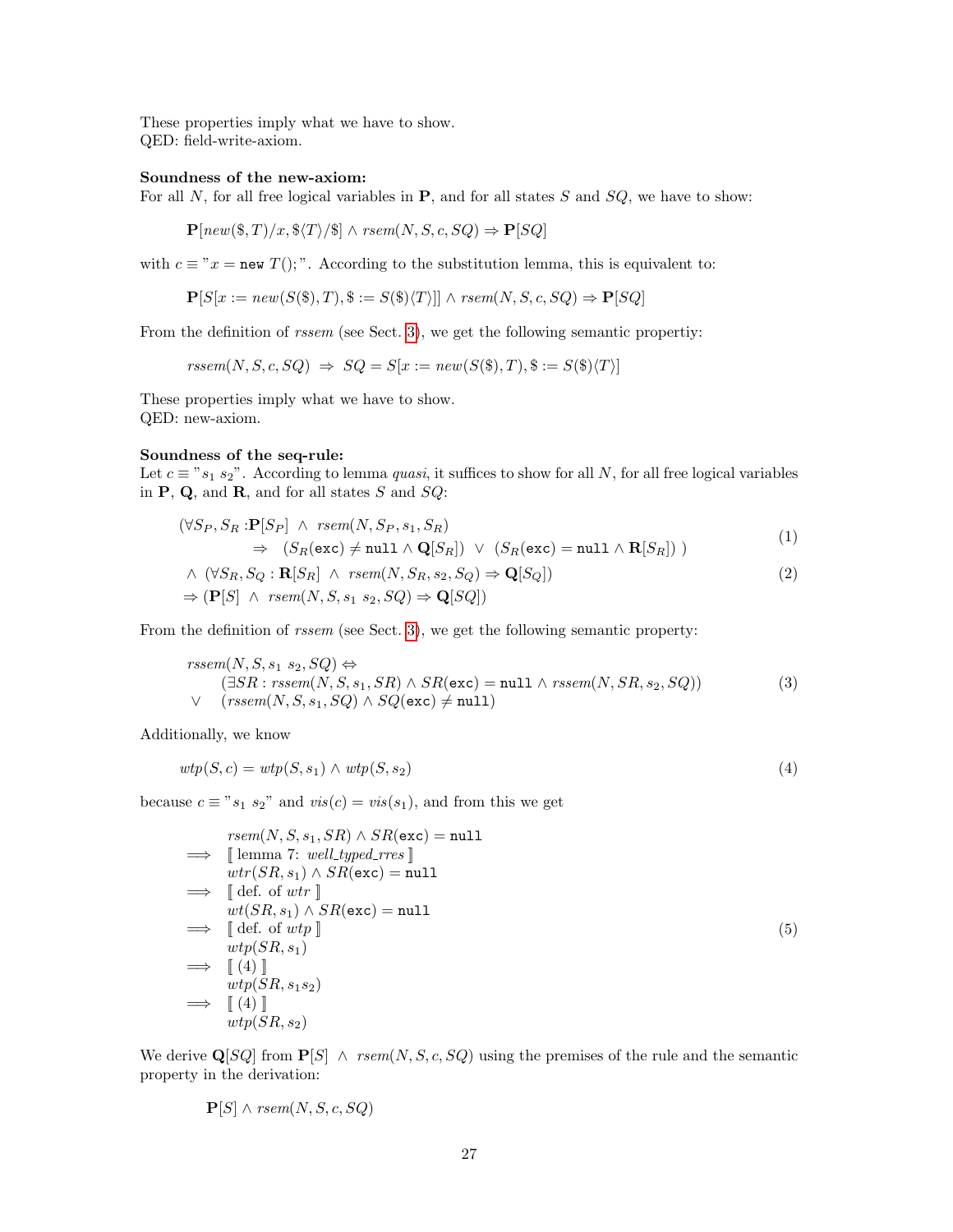$\Longrightarrow$  [ definition of *rsem* ]  $\mathbf{P}[S] \wedge \text{wtp}(S, c) \wedge \text{rssem}(N, S, c, SQ)$  $\Longrightarrow$   $[$  (4)  $]$  $\mathbf{P}[S] \wedge \text{wtp}(S, s_1) \wedge \text{rssem}(N, S, c, SQ)$  $\Longrightarrow$  [[ semantical property [\(3\)](#page-26-0) ]]  $\mathbf{P}[S] \wedge \text{wtp}(S, s_1)$  $\wedge ((\exists SR:rseem(N, S, s_1, SR) \wedge SR(\texttt{exc}) = \texttt{null} \wedge rseem(N, SR, s_2, SQ))$  $\vee$  (rssem(N, S, s<sub>1</sub>, SQ)  $\wedge$  SQ(exc)  $\neq$  null))  $\Longrightarrow$  [ predicate logic ]]  $(\exists SR : \mathbf{P}[S] \land \textit{wtp}(S, s_1) \land \textit{rssem}(N, S, s_1, SR) \land SR(\texttt{exc}) = \texttt{null} \land \textit{rssem}(N, SR, s_2, SQ)$  $\vee$  (P[S]  $\wedge$  wtp(S, s<sub>1</sub>)  $\wedge$  rssem(N, S, s<sub>1</sub>, SQ)  $\wedge$  SQ(exc)  $\neq$  null)  $\implies$  [ definition of *rsem* ]  $(\exists SR : \mathbf{P}[S] \land \textit{rsem}(N, S, s_1, SR) \land SR(\texttt{exc}) = \texttt{null} \land \textit{rseem}(N, SR, s_2, SQ) )$  $\vee$  (P[S]  $\wedge$  rsem(N, S, s<sub>1</sub>, SQ)  $\wedge$  SQ(exc)  $\neq$  null )  $\implies$  [ apply [\(1\)](#page-26-1) on both disjuncts ]  $(\exists SR : ( \ (SR(exc) \neq null \land \mathbf{Q}[SR]) \ \lor \ (SR(exc) = null \land \mathbf{R}[SR]) )$  $\wedge$  rsem $(N, S, s_1, SR) \wedge SR(\text{exc}) = \text{null} \wedge \text{rssem}(N, SR, s_2, SQ)$  $\vee$  ( (  $(SQ(\text{exc}) \neq \text{null} \wedge \mathbf{Q}[SQ]) \vee (SQ(\text{exc}) = \text{null} \wedge \mathbf{R}[SQ]) \wedge SQ(\text{exc}) \neq \text{null}$ )  $\Longrightarrow$  [ predicate logic ]]  $(∃SR : \mathbf{R}[SR] \wedge rsem(N, S, s_1, SR) \wedge SR(exc) = null \wedge rseem(N, SR, s_2, SQ) )$  $\vee$  Q[SQ]  $\Longrightarrow$   $\lceil$  (5)  $\rceil$  $(\exists SR : \mathbf{R}[SR] \wedge \textit{wtp}(SR, s_2) \wedge \textit{rssem}(N, SR, s_2, SQ) ) \vee \mathbf{Q}[SQ]$  $\Longrightarrow$  [ definition of *rsem* ]  $(\exists SR : \mathbf{R}[SR] \land \text{rsem}(N, SR, s_2, SQ) ) \lor \mathbf{Q}[SQ]$  $\implies$  [ apply 2. antecedent to first disjunct ]  $(\exists SR : \mathbf{Q}[SQ]) \vee \mathbf{Q}[SQ]$  $\Longrightarrow$   $\lceil$  SR not free in Q[SQ]  $\lceil$  $Q[SQ]$ 

QED seq-rule.

#### Soundness of the if-rule:

Let  $c \equiv$  "if(e){s<sub>1</sub>}else{s<sub>2</sub>}". According to lemma *quasi*, it suffices to show for all N, for all free logical variables in  $P$  and  $Q$ , and for all states S and  $SQ$ :

$$
(\forall S_P, S_Q : (e \land \mathbf{P})[S_P] \land \text{rsem}(N, S_P, s_1, S_Q) \Rightarrow \mathbf{Q}[S_Q])
$$
\n
$$
(1)
$$

<span id="page-27-1"></span>
$$
\wedge \left(\forall S_P, S_Q : (\neg e \wedge \mathbf{R})[S_P] \wedge \text{rsem}(N, S_P, s_2, S_Q) \Rightarrow \mathbf{Q}[S_Q]\right) \tag{2}
$$

$$
\Rightarrow (\mathbf{P}[S] \ \wedge \ \text{rsem}(N, S, c, SQ) \Rightarrow \mathbf{Q}[SQ])
$$

From the definition of rssem (see Sect. [3\)](#page-11-0), we get the following semantic property:

$$
rssem(N, S, \text{if}(e)\{s_1\} \text{else}\{s_2\}, SQ) \Leftrightarrow (S(e) \land rssem(N, S, s_1, SQ)) \lor (\neg S(e) \land rssem(N, S, s_2, SQ))
$$
\n(3)

We derive  $\mathbf{Q}[SQ]$  from  $\mathbf{P}[S] \wedge \text{rsem}(N, S, c, SQ)$  using the premises of the rule and the semantic property in the derivation:

<span id="page-27-0"></span>
$$
\mathbf{P}[S] \wedge \text{rsem}(N, S, c, SQ)
$$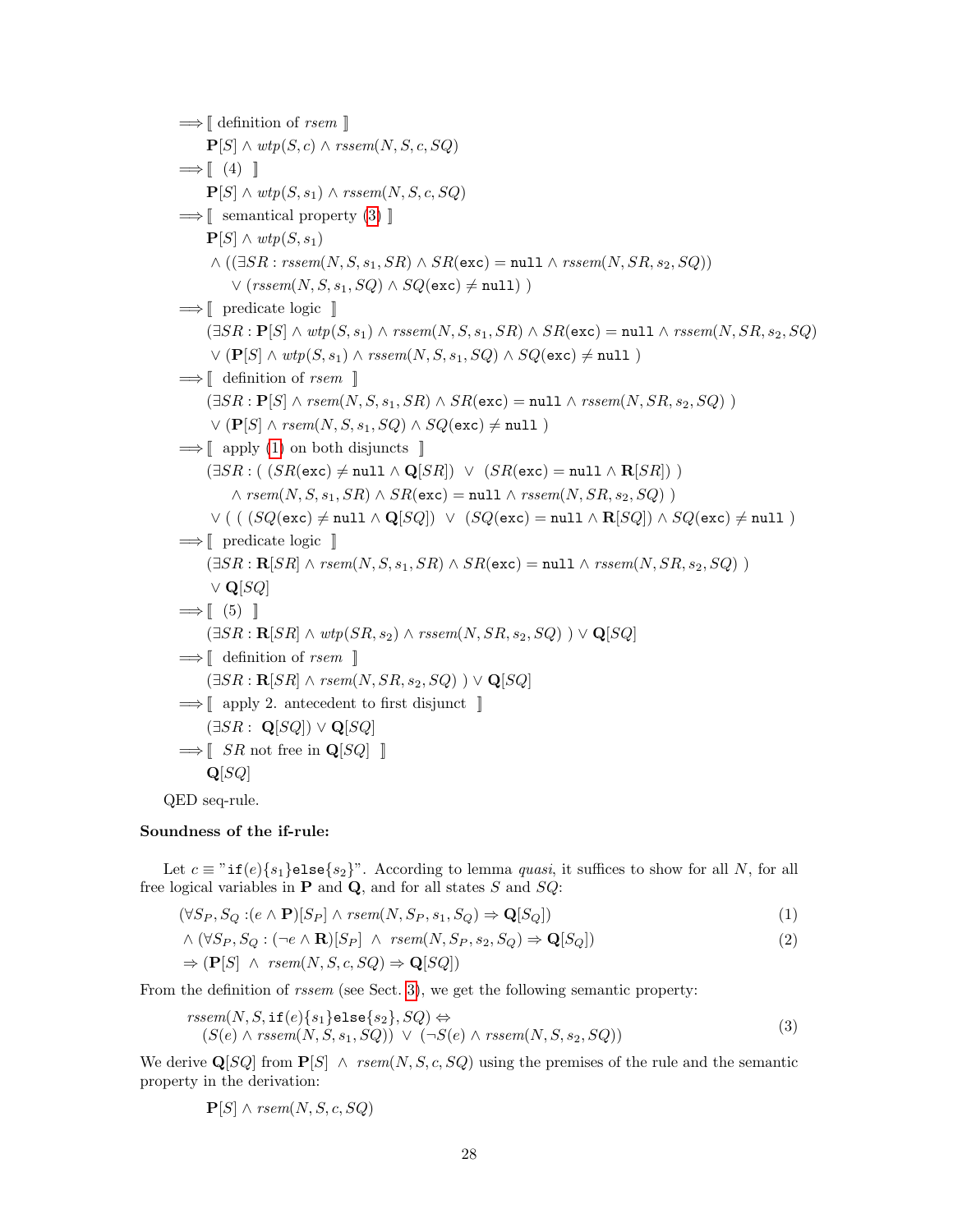$$
⇒[ definition of rsem ]
$$
\n
$$
P[S] ∧ wtp(S, c) ∧ rseem(N, S, c, SQ)
$$
\n
$$
⇒[ wtp(S, c) = wtp(S, s_1) ∧ wtp(S, s_2) because c ≡ "if(e){s_1}else{s_2}" and vis(c) = vis(s_1) = vis(s_2) ]
$$
\n
$$
P[S] ∧ wtp(S, s_1) ∧ wtp(S, s_2) ∧ rseem(N, S, c, SQ)
$$
\n
$$
⇒[ semantically property (3) ]
$$
\n
$$
P[S] ∧ wtp(S, s_1) ∧ wtp(S, s_2)
$$
\n
$$
((S(e) ∧ rseem(N, S, s_1, SQ)) ∨ (¬S(e) ∧ rseem(N, S, s_2, SQ)))
$$
\n
$$
⇒[ predicate logic ]
$$
\n
$$
(P[S] ∧ wtp(S, s_1) ∧ S(e) ∧ rseem(N, S, s_1, SQ)) ∨ (P[S] ∧ wtp(S, s_2) ∧ ¬S(e) ∧ rseem(N, S, s_2, SQ))
$$
\n
$$
⇒[ definition of rsem []
$$
\n
$$
(P[S] ∧ S(e) ∧ rseem(N, S, s_1, SQ)) ∨ (P[S] ∧ ¬S(e) ∧ rseem(N, S, s_2, SQ))
$$
\n
$$
⇒[ apply (1) ]
$$
\n
$$
Q[SQ] ∨ (P[S] ∧ ¬S(e) ∧ rseem(N, S, s_2, SQ))
$$
\n
$$
⇒[ apply (2) ]
$$
\n
$$
Q[SQ] ∨ Q[SQ]
$$
\n
$$
⇒[ ] ]
$$
\n
$$
Q[SQ] ∨ Q[SQ]
$$

QED: if-rule.

### Soundness of the while-rule:

Let  $c \equiv$  "while $(e)$ {s}". According to lemma *quasi*, it suffices to show for all N, for all free logical variables in  $P$ , and for all states  $S$  and  $SQ$ :

 $(\forall S, SQ : S(e) = \text{true} \land \mathbf{P}[S] \land \text{rsem}(N, S, s, SQ) \Rightarrow \mathbf{P}[SQ]$ )  $\Rightarrow$  P[S]  $\land$   $rsem(N, S, c, SQ) \Rightarrow (S(exc) \neq null \lor S(e) = \texttt{false}) \land P[SQ]$ 

In the following proof, we use the premise in the first line above as an assumption. From that assumption, we derive the following implication  $(+)$  enusing the definition of rsem and the property  $rssem_k(N, S, s, SQ) \Rightarrow rssem(N, S, s, SQ):$ 

$$
\forall S, SQ : S(e) = \texttt{true} \land \mathbf{P}[S] \land \text{wtp}(S, s) \land \text{rssem}_k(N, S, s, SQ) \Rightarrow \mathbf{P}[SQ]
$$

By computational induction, we prove for all  $k$  that the following implication  $(*)$  holds:

 $P[S] \wedge \textit{wtp}(S, c) \wedge \textit{rssem}_k(N, S, c, SQ) \Rightarrow (SQ(\texttt{exc}) \neq \texttt{null} \vee SQ(e) = \texttt{false}) \wedge P[SQ]$ 

Within the proof, we need the following semantic property that is implied by the definition of  $rssem_k$  (see Sect. [3\)](#page-11-0):

$$
\begin{array}{ll} \mathit{rssem}_{k+1}(N,S,c,SQ) & \Leftrightarrow \\ (S(e) = \texttt{false} \land SQ = S) \\ \lor & (S(e) = \texttt{true} \land \exists SR : \mathit{rssem}_k(N,S,s,SR) \land SR(\texttt{exc}) = \texttt{null} \land \mathit{rssem}_k(N,SR,c,SQ)) \\ \lor & (S(e) = \texttt{true} \land \mathit{rssem}_k(N,S,s,SQ) \land SQ(\texttt{exc}) \neq \texttt{null}) \end{array}
$$

#### Induction base:

 $k = 0$ , that is, the premise of  $(*)$  is false.

**Induction step:**  $k \to k+1$ , with induction hypothesis (\*). We derive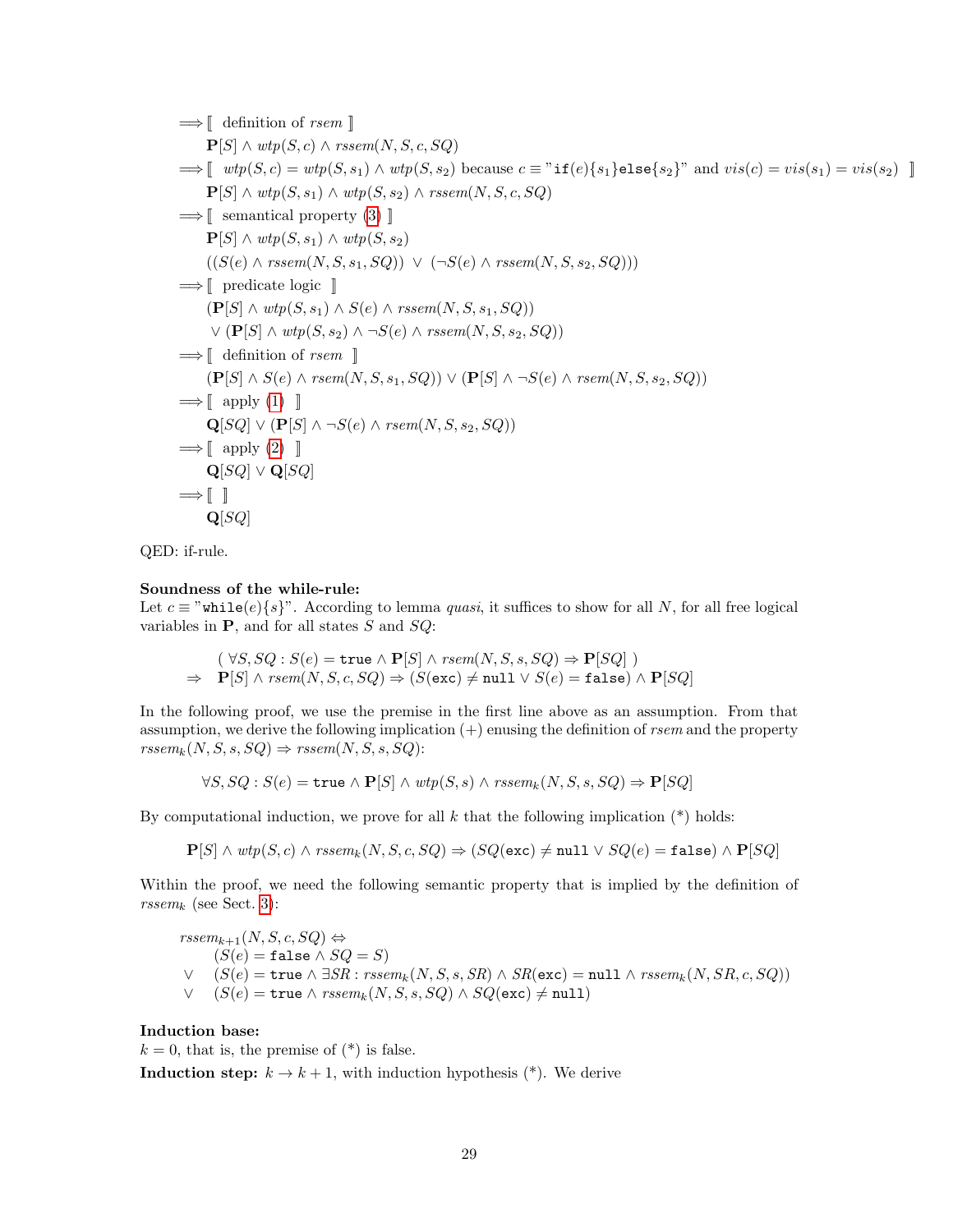$$
P[S] \land \text{wtp}(S, c) \land \text{rssem}_{k+1}(N, S, c, SQ)
$$
\n
$$
\Rightarrow \text{ [[ semantic property ]]}
$$
\n
$$
P[S] \land \text{wtp}(S, c) \land (\text{(S(e) = false } \land SQ = S)
$$
\n
$$
\lor (S(e) = \text{true } \land \exists SR : \text{rssem}_k(N, S, s, SR) \land SR(\text{exc}) = \text{null } \land \text{rssem}_k(N, SR, c, SQ))
$$
\n
$$
\lor (S(e) = \text{true } \land \text{rssem}_k(N, S, s, SQ) \land SQ(\text{exc}) \neq \text{null})
$$
\n
$$
\Rightarrow \text{ [[ } \text{wtp}(S, c) \Leftrightarrow \text{wtp}(S, s), (+), \text{ well-typeed-res-induct } ] ]
$$
\n
$$
(P[S] \land \text{wtp}(S, c) \land S(e) = \text{false } \land SQ = S)
$$
\n
$$
\lor (\exists SR : P[SR] \land \text{wt}(SR, s) \land SR(\text{exc}) = \text{null } \land \text{rssem}_k(N, SR, c, SQ))
$$
\n
$$
\lor (P[SQ] \land SQ(\text{exc}) \neq \text{null})
$$
\n
$$
\Rightarrow \text{ [[ predicate logic; definition of } \text{wtp}] ]
$$
\n
$$
(P[SQ] \land (SQ(\text{exc}) \neq \text{null } \lor SQ(e) = \text{false } ) )
$$
\n
$$
\lor (\exists SR : P[SR] \land \text{wtp}(SR, s) \land \text{rssem}_k(N, SR, c, SQ))
$$
\n
$$
\Rightarrow \text{ [[ induction hypothesis ]]}
$$
\n
$$
(P[SQ] \land (SQ(\text{exc}) \neq \text{null } \lor SQ(e) = \text{false } ) \land P[SQ])
$$
\n
$$
\Rightarrow \text{ [[ predicate logic ]]}
$$
\n
$$
(P[SQ] \land (SQ(\text{exc}) \neq \text{null } \lor SQ(e) = \text{false } ) )
$$

QED: while-rule.

## Soundness of the catch-rule:

Let  $c \equiv$  "try $\{s_0\}$ catch(T e) $\{s_1\}$ ". According to lemma *quasi*, it suffices to show for all N, for all free logical variables in  $P$ ,  $R$  and  $Q$ , and for all states  $S$  and  $SQ$ :

$$
(\forall S_P, S_Q : \mathbf{P}[S_P] \land \text{rsem}(N, S_P, s_0, S_Q) \n\Rightarrow (((\mathbf{exc} = \text{null} \lor \tau(\text{exc}) \not\preceq T) \land \mathbf{Q}) \lor (\mathbf{R} \land \mathbf{exc} \neq \text{null} \land \tau(\mathbf{exc}) \preceq T))[S_Q]) \n\land (\forall S_P, S_Q : \mathbf{R}[e/\mathbf{exc}][S_P] \land \text{rsem}(N, S_P, s_1, S_Q) \Rightarrow \mathbf{Q}[S_Q])
$$
\n
$$
\Rightarrow (\mathbf{P}[S] \land \text{rsem}(N, S, c, SQ) \Rightarrow \mathbf{Q}[SQ])
$$
\n(2)

From the definition of rssem (see Sect. [3\)](#page-11-0), we get the following semantic property:

<span id="page-29-2"></span><span id="page-29-0"></span>
$$
rssem(N, S, \text{try}\{s_0\} \text{catch}(T e)\{s_1\}, SQ) \Leftrightarrow
$$
  
\n
$$
\exists SR : ((rssem(N, S, s_0, SQ) \land SQ(\text{exc}) = \text{null})
$$
  
\n
$$
\lor (rssem(N, S, s_0, SQ) \land SQ(\text{exc}) \neq \text{null} \land \tau(SQ(\text{exc})) \nleq T)
$$
  
\n
$$
\lor (rssem(N, S, s_0, SR) \land SR(\text{exc}) \neq \text{null} \land \tau(SR(\text{exc})) \leq T
$$
  
\n
$$
\land rssem(N, SR[e := \text{exc}, \text{exc} = null], s_1, SQ)))
$$
\n(3)

<span id="page-29-1"></span>Lemma 12 (Lemma.exc-subst).

$$
\mathbf{R}[SR] \Leftrightarrow \mathbf{R}[e/\texttt{exc}][SR[e := SR(\texttt{exc}), \texttt{exc} := \texttt{null}]]
$$

Proof of Lemma.exc-subst.

| $\mathbf{R}[SR]$                                                                                                                  |
|-----------------------------------------------------------------------------------------------------------------------------------|
| ⇒ $[e \text{ does not occur in R }]$                                                                                              |
| $\mathbf{R}[SR[e := SR(\texttt{exc})]]$                                                                                           |
| ⇒ $[$ rev. simplification $]$                                                                                                     |
| $\mathbf{R}[SR[e := SR(\texttt{exc}), \texttt{exc} := null][\texttt{exc} := SR(\texttt{exc})]]$                                   |
| ⇒ $[$ rev. simplification $]$                                                                                                     |
| $\mathbf{R}[SR[e := SR(\texttt{exc}), \texttt{exc} := null][\texttt{exc} := SR[e := SR(\texttt{exc}), \texttt{exc} := null][e)]]$ |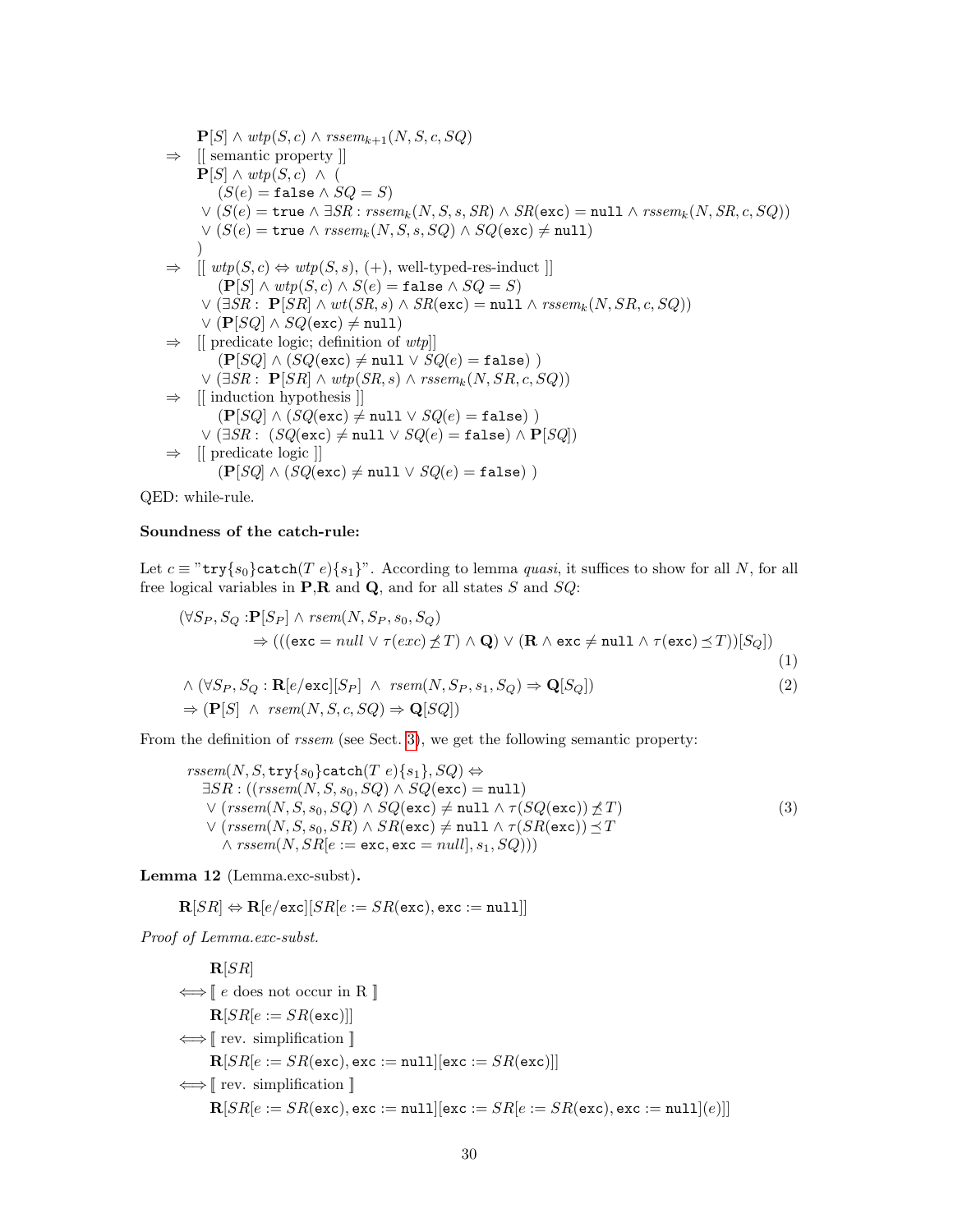⇐⇒ [[ lm.substitution ]]  $\mathbf{R}[e/\texttt{exc}][SR[e := SR(\texttt{exc}), \texttt{exc} := \texttt{null}]]$ 

We derive  $\mathbf{Q}[SQ]$  from  $\mathbf{P}[S] \wedge \text{rsem}(N, S, c, SQ)$  using the premises of the rule and the semantic property in the derivation:

 ${\bf P}[S] \wedge \textit{rsem}(N, S, c, SQ)$  $\Longrightarrow$  [ definition of *rsem* ]  $\mathbf{P}[S] \wedge \textit{wtp}(S, c) \wedge \textit{rssem}(N, S, c, SQ)$  $\Rightarrow$   $\lceil \text{ wtp}(S, c) = \text{wtp}(S, s_0) \text{ because } c \equiv \text{wtr}\{s_0\} \text{ catch}(T, e)\{s_1\} \text{ and } vis(c) \Leftrightarrow vis(s_0) \rceil$  $\mathbf{P}[S] \wedge \text{wtp}(S, s_0) \wedge \text{rssem}(N, S, c, SQ)$  $\implies$  [[ semantical property [\(3\)](#page-29-0) ]]  $P[S] \wedge \text{wtp}(S, s_0) \wedge \exists SR : ((rssem(N, S, s_0, SQ) \wedge SQ(\text{exc}) = \text{null})$  $\vee$  (rssem(N, S, s<sub>0</sub>, SQ)  $\wedge$  SQ(exc)  $\neq$  null  $\wedge$   $\tau(SQ(\texttt{exc})) \not\preceq T$ )  $\vee$  (rssem(N, S, s<sub>0</sub>, SR)  $\wedge$  SR(exc)  $\neq$  null  $\wedge \tau(SR(\texttt{exc})) \preceq T$  $\land$  rssem $(N, SR | e := SR(\texttt{exc}), \texttt{exc} := null |, s_1, SO)$  $\Longrightarrow$  [ predicate logic ]]  $(\mathbf{P}[S] \wedge \text{wtp}(S, s_0) \wedge \text{rseem}(N, S, s_0, SQ) \wedge SQ(\text{exc}) = \text{null})$  $\vee$  (P[S]  $\wedge$  wtp(S, s<sub>0</sub>)  $\wedge$  rssem(N, S, s<sub>0</sub>, SQ)  $\wedge$  SQ(exc)  $\neq$  null  $\wedge$   $\tau(SQ(\text{exc})) \neq T$ )  $\vee \exists SR : (\mathbf{P}[S] \wedge \textit{wtp}(S, s_0) \wedge \textit{rssem}(N, S, s_0, SR) \wedge SR(\texttt{exc}) \neq \texttt{null} \wedge \tau(SR(\texttt{exc})) \preceq T$  $\land$   $rssem(N, SR[v := SR(exc), exc := null, s_1, SQ))$  $\Longrightarrow$  [ definition of *rsem* ]  $(P[S] \wedge \text{rsem}(N, S, s_0, SQ) \wedge SQ(\text{exc}) = \text{null}$  $\vee$  (P[S]  $\wedge$  rsem(N, S, s<sub>0</sub>, SQ)  $\wedge$  SQ(exc)  $\neq$  null  $\wedge$   $\tau(SQ(\text{exc})) \not\preceq T$ )  $\vee \exists SR : (\mathbf{P}[S] \land \textit{rsem}(N, S, s_0, SR) \land SR(\texttt{exc}) \neq \texttt{null} \land \tau(SR(\texttt{exc})) \preceq T$  $\land$  rssem $(N, SR | e := SR(\texttt{exc}), \texttt{exc} := null |, s_1, SQ)$  $\implies$  with lemma well-typed-rres [\(7\)](#page-14-0) and definition of wtr  $\parallel$  $(\mathbf{P}[S] \wedge \text{rsem}(N, S, s_0, SQ) \wedge SQ[\text{exc}] = \text{null}$  $\vee$  (P[S]  $\wedge$  rsem(N, S, s<sub>0</sub>, SQ)  $\wedge$  SQ(exc)  $\neq$  null  $\wedge \tau(SQ(\text{exc})) \not\preceq T$ )  $\vee \exists SR : (\mathbf{P}[S] \land \textit{rsem}(N, S, s_0, SR) \land SR(\texttt{exc}) \neq \texttt{null} \land \tau(SR(\texttt{exc})) \preceq T$  $\wedge wt(SR, s_0) \wedge rssem(N, SR | e := SR(\texttt{exc}), \texttt{exc} := null, s_1, SQ)$  $\implies$  with definition of wt and wtp and with  $styp(e) = T$  $(\mathbf{P}[S] \wedge \text{rsem}(N, S, s_0, SQ) \wedge SQ(\text{exc}) = \text{null})$  $\vee$  (P[S]  $\wedge$  rsem(N, S, s<sub>0</sub>, SQ)  $\wedge$  SQ(exc)  $\neq$  null  $\wedge$   $\tau(SQ(\text{exc})) \not\preceq T$ )  $\vee \exists SR : (\mathbf{P}[S] \land \textit{rsem}(N, S, s_0, SR) \land SR(\texttt{exc}) \neq \texttt{null} \land \tau(SR(\texttt{exc})) \preceq T$  $\land \textit{wtp}(SR[e := SR(\texttt{exc}), \texttt{exc} := \textit{null}, s_1) \land \textit{rssem}(N, SR[v := \texttt{exc}, \texttt{exc} := \textit{null}, s_1, SQ))$  $\Longrightarrow$  [ definition of *rsem* ]  $(P[S] \wedge \textit{rsem}(N, S, s_0, SQ) \wedge SQ(\text{exc}) = \text{null}$  $\vee$  (P[S]  $\wedge$  rsem(N, S, s<sub>0</sub>, SQ)  $\wedge$  SQ(exc)  $\neq$  null  $\wedge$   $\tau(SQ(\texttt{exc})) \not\preceq T$ )  $\vee \exists SR : (\mathbf{P}[S] \land \textit{rsem}(N, S, s_0, SR) \land SR(\texttt{exc}) \neq \texttt{null} \land \tau(SR(\texttt{exc})) \preceq T$  $\wedge$  rsem $(N, SR | e := SR(\texttt{exc}), \texttt{exc} := null |, s_1, SQ)$ 

 $\Box$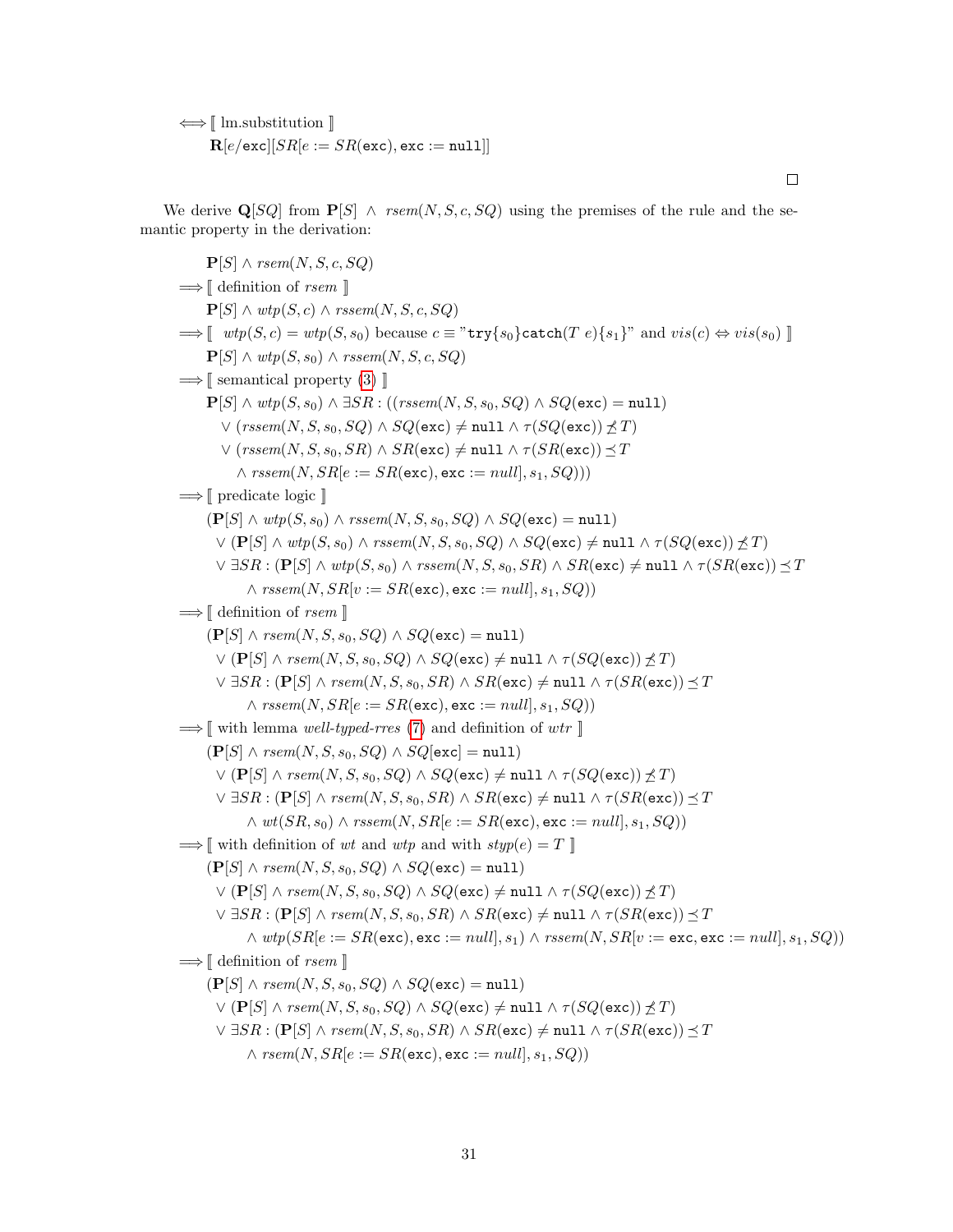$$
\Rightarrow [\text{ apply (1) three times } ]\n((((\text{exc} := null \lor \tau(exc) \not\preceq T) ∧ Q) ∨ (R ∧ \text{exc} \neq null ∧ \tau(\text{exc}) \preceq T))[SQ] ∧ SQ(\text{exc}) = null)\n∨ (((((\text{exc} := null \lor \tau(exc) \not\preceq T) ∧ Q) ∨ (R ∧ \text{exc} \neq null ∧ \tau(\text{exc}) \preceq T))[SQ]\n∧ SQ(\text{exc}) \neq null ∧ \tau(SQ(\text{exc})) \not\preceq T)\n∨ \exists SR : ((((SR(\text{exc}) = null \lor \tau(SR(exc)) \not\preceq T) ∧ Q[SR])\n∨ (R[SR] ∧ SR(\text{exc}) \neq null ∧ \tau(SR(\text{exc})) \preceq T)\n∧ \text{resm}(N, SR[e := SR(\text{exc}), \text{exc} := null, s_1, SQ))\n
$$
\Rightarrow [\text{ predicate logic } ]\n(SQ(\text{exc}) = null ∧ Q[SQ])\n∨ ((SQ(\text{exc}) \neq null ∧ \tau(SQ(exc)) \not\preceq T) ∧ Q[SQ])\n∨ \exists SR : (R[SR] ∧ \text{resm}(N, SR[e := SR(\text{exc}), \text{exc} := null], s_1, SQ))\n
$$
\Rightarrow [\text{ predicate logic } ]\nQ[SQ]\n∨ \exists SR : (R[SR] ∧ \text{resm}(N, SR[e := SR(\text{exc}), \text{exc} := null], s_1, SQ))\n
$$
\Rightarrow [\text{ use lemma 12 } ]\nQ[SQ]\n∨ \exists SR : (R[e/\text{exc} | [SR[e := SR(\text{exc}), \text{exc} := null], s_1, SQ))\n
$$
\Rightarrow [\text{ apply (2)}]\nQ[SQ] ∨ 3SR : (Q[SQ])\n
$$
\Rightarrow [\text{ predicate logic } ]\nQ[SQ]\n
$$
\Rightarrow [\text{ predicate logic } ]\nQ[SQ]\n
$$
\Rightarrow [\text{ predicate logic } ]\nQ[SQ]\n
$$
\Rightarrow [\text{ predicate logic } ]\nQ[SQ]\n
$$
\Rightarrow [\text{ predicate logic } ]\n
$$
$$
$$
$$
$$
$$
$$
$$
$$
$$

QED: catch-rule.

## Soundness of the block-rule:

Let  $c \equiv "T v; s]$ ". According to lemma *quasi*, it suffices to show for all N, for all free logical variables in  $P$  and  $Q$ , and for all states  $S$  and  $SQ$ :

$$
(\forall S_P, S_Q : (\mathbf{P} \land v = init(T))[S_P] \land rsem(N, S_P, s, S_Q) \Rightarrow \mathbf{Q}[S_Q])
$$
  
\n
$$
\Rightarrow (\mathbf{P}[S] \land rsem(N, S, cs, SQ) \Rightarrow \mathbf{Q}[SQ])
$$
\n(1)

From the definition of rssem (see Sect. [3\)](#page-11-0), we get the following semantic property:

<span id="page-31-0"></span>
$$
rseem(N, S, c, SQ) \Leftrightarrowrseem(N, S[v := init(T)], s, SQ)
$$
\n(2)

We derive  $\mathbf{Q}[SQ]$  from  $\mathbf{P}[S] \wedge \text{rsem}(N, S, c, SQ)$  using the premises of the rule and the semantic property in the derivation:

$$
\begin{aligned} \mathbf{P}[S] \land \text{rsem}(N, S, c, SQ) \\ \implies &\parallel \text{definition of } \text{rsem} \parallel \\ \mathbf{P}[S] \land \text{wtp}(S, c) \land \text{rssem}(N, S, c, SQ) \\ \implies &\parallel \text{semantical property (2) } \parallel \\ \mathbf{P}[S] \land \text{wtp}(S, c) \land \text{rssem}(N, S[v := init(T)], s, SQ) \end{aligned}
$$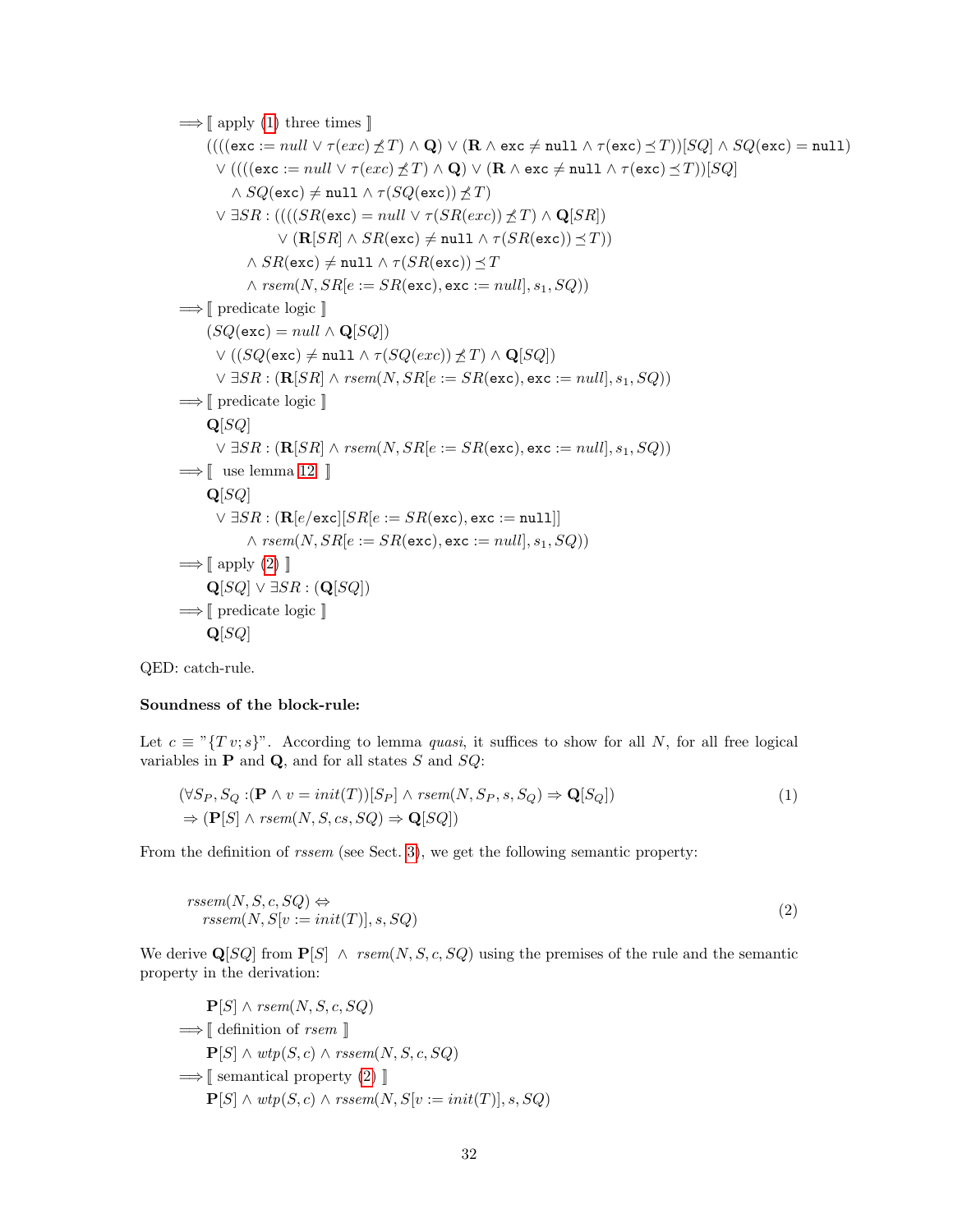$$
\Rightarrow \llbracket \text{ with definition of } \text{wtp} \text{ and } \text{wtl} \rrbracket
$$
\n
$$
\mathbf{P}[S] \land \text{wtp}(S[v := init(T)], s) \land \text{rssem}(N, S[v := init(T)], s, SQ)
$$
\n
$$
\Rightarrow \llbracket \text{ definition of } \text{rsem} \rrbracket
$$
\n
$$
\mathbf{P}[S] \land \text{rsem}(N, S[v := init(T)], s, SQ)
$$
\n
$$
\Rightarrow \llbracket v \text{ does not occur in } \mathbf{P} \rrbracket
$$
\n
$$
\mathbf{P}[S[v := init(T)]] \land \text{rsem}(N, S[v := init(T)], s, SQ)
$$
\n
$$
\Rightarrow \llbracket \text{ predicate logic } \rrbracket
$$
\n
$$
\mathbf{P}[S[v := init(T)]] \land S[v := init(T)][v] = init(T) \land \text{rsem}(N, S[v := init(T)], s, SQ)
$$
\n
$$
\Rightarrow \llbracket \text{ apply } (2) \rrbracket
$$
\n
$$
\mathbf{Q}[SQ]
$$

QED: block-rule.

#### Soundness of inv-exc:

invoc-axiom:

$$
\mathcal{A} \triangleright \left\{ \begin{array}{l} y = \texttt{null} \\ \wedge \ \mathbf{P}[\texttt{\$}\langle \texttt{NullPExc} \rangle/\texttt{\$}, \mathit{new}(\texttt{\$}, \texttt{NullPExc})/\texttt{exc}] \end{array} \right\} x = y.m(e); \left\{ \begin{array}{l} \mathbf{P} \end{array} \right\}
$$

According to lemma.rusi and the substitution lemma, it suffices to show the following formula:

$$
S(y) = \texttt{null} \land \mathbf{P}[S|\$ := \$\langle \texttt{NullPExc} \rangle, \texttt{exc} := \textit{new}(\$,\texttt{NullPExc})] \land \textit{rsem}(N,S,c,SQ) \Rightarrow \mathbf{P}[SQ]
$$

Semantic property (see above) leads to:

 $rssem(N, S, c, SQ) \wedge S(y) = \texttt{null} \Rightarrow SQ = S[\$ := S(\$)\langle \texttt{NullPExc}\rangle, \texttt{exc} := new(S(\$), \texttt{NullPExc})]$ Thus, we can derive:  $S(y) = \texttt{null} \wedge \mathbf{P}[S|\$ := \$\langle \texttt{NullPExc} \rangle, \texttt{exc} := \textit{new}(\$, \texttt{NullPExc})] \wedge \textit{rsem}(N, S, c, SQ)$ ⇒  $P[S|$ := $\langle \texttt{NullPExc} \rangle, \texttt{exc} := new($, \texttt{NullPExc})]$  $\land SQ = S$\mathfrak{F} := S$\mathfrak{N}$\langle\mathtt{NullPExc}\rangle, \mathtt{exc} := new(S$\mathfrak{F}$), \mathtt{NullPExc}\rangle]$ ⇒  $P[SQ]$ 

QED: inv-exc.

Soundness of the invoc-rule: Let  $c \equiv x = y.m(e);$  and  $vm \equiv xvm(styp(y', x =$  $y.m(e);$ ",  $m$ )". According to lemma quasi, it suffices to show for all N, for all free logical variables in  $P$ , and for all states S and  $SQ$ :

$$
(\forall S, SQ : \mathbf{P}[S] \land \text{rsem}(N, S, \text{vm}, SQ) \Rightarrow \mathbf{Q}[SQ] )
$$
  
\n
$$
\Rightarrow S(y) \neq \text{null} \land \mathbf{P}[y/\text{this}, e/\text{par}][S] \land \text{rsem}(N, S, c, SQ) \Rightarrow \mathbf{Q}[x/\text{res}][SQ]
$$

Recall from the syntactical constraints of formulas that **P** may not contain the variable res and that  $Q$  may only contain the program variables res, exc, and \$. In the following proof, we use the premise in the first line above as an assumption. The operational semantics yields the following property:

 $rssem_{k+1}(N, S, c, SQ) \Leftrightarrow$  $(S(e) = \mathtt{false} \wedge SQ = S)$  $\vee$  (S(e) = true  $\wedge \exists SR : \textit{rssem}_k(N, S, s, SR) \wedge SR(\texttt{exc}) = \texttt{null} \wedge \textit{rssem}_k(N, SR, c, SQ)$ )  $∨ (S(e) = true \land rssem_k(N, S, s, SQ) \land SQ(exc) \neq null)$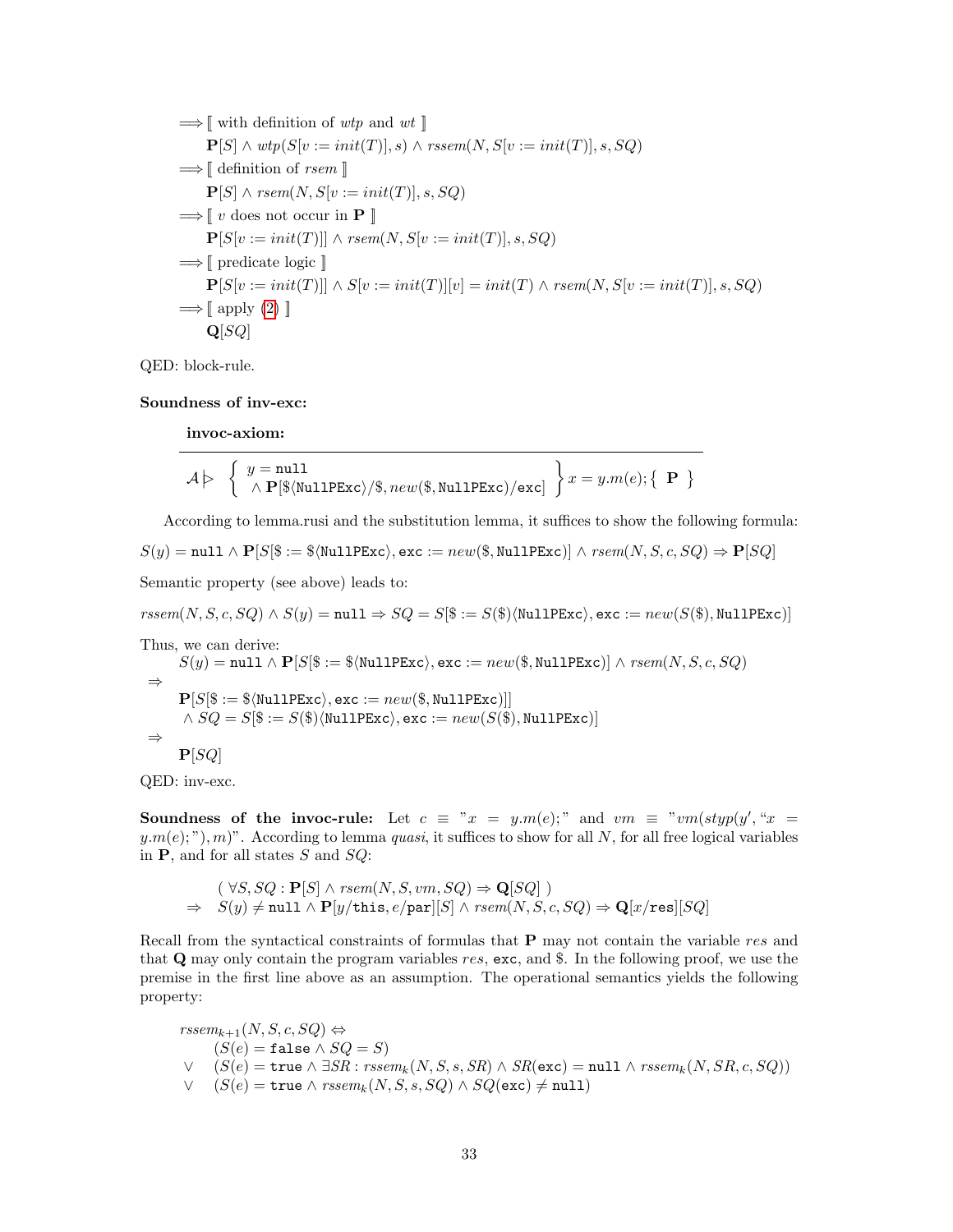Semantic property:

 $r<sub>ssem</sub>(N, S, c, SR) \Leftrightarrow$  $(N > 0 \ \land \ \exists \ SQ, \ DMI : S(y) \neq \text{null} \land \tau(S(y)) \preceq \text{styp}(y, c) \land \text{DMI} = dm(\tau(S(y)), m)$  $\wedge$  rssem $(N-1, S[$ this  $:= S(y),$  par  $:= S(e),$  res  $:= init(rtyp(DMI))$ ,  $body(DMI), SQ)$  $\land SR = S[x := SQ(\text{res}), \$ := SQ(\$), \text{exc} := SQ(\text{exc})$  $\vee$  (S(e) = true  $\wedge \exists SR : \text{rseem}_k(N, S, s, SR) \wedge SR(\text{exc}) = \text{null} \wedge \text{rseem}_k(N, SR, c, SQ)$ )

 $∨$  (S(e) = true  $∧$  rssem<sub>k</sub>(N, S, s, SQ)  $∧$  SQ(exc)  $\neq$  null)

from which we derive

$$
S(y) = \texttt{null} \land SR = S[\$ := S(\$)\langle \texttt{NullPExc}\rangle, \texttt{exc} := new(S(\$), \texttt{NullPExc})]
$$
  

$$
\Rightarrow \quad\quad\textit{rseem}(N, S, c, SR)
$$

Case distinction on the call depth N:

Case  $N=0$ :  $((S(y) \neq \text{null} \land \mathbf{P}[y/this, e/par][S]) \lor$  $(S(y) = null \wedge \mathbf{Q}[S|\$ := S(\$)\langle \texttt{NullPExc}\rangle, \texttt{exc} := new(S(\$), \texttt{NullPExc})])$  $\wedge$  rsem $(0, S, c, SQ)$  $\Rightarrow$  [[ semantic property ]]  $((S(y) \neq \texttt{null} \land \mathbf{P}[y/this, e/par][S]) \lor$  $(S(y) = \texttt{null} \wedge \mathbf{Q}[S(\$ := S(\$)\langle \texttt{NullPExc}\rangle, \texttt{exc} := \textit{new}(S(\$), \texttt{NullPExc})]])$  $\wedge S(y) = \text{null} \wedge SQ = S(\$) := S(\$)\langle \text{NullPExc}\rangle, \text{exc} := new(S(\$), \text{NullPExc})$  $\Rightarrow$  [[ "exclusion of Third" ]]  $S(y) = \text{null} \wedge \mathbf{Q}[S|\$ := S(\$)\langle \text{NullPExc}\rangle, \text{exc} := new(S(\$), \text{NullPExc})]$  $\wedge SQ = S$\$ :=  $S$\$ \NullPExc\, exc :=  $new(S$\)$ , NullPExc\)  $\Rightarrow$  [[ "insertion of SQ]]  $Q[SQ]$ XXXXXXX Hier weiter!

Case N 
$$
< 0
$$
:

It suffices to show for arbitrary N (but fixed) that under the assumptions

$$
(\forall S, SQ : \mathbf{P}[S] \land \text{rsem}(N+1, S, \text{vm}(styp(y', c), m), SQ) \Rightarrow \mathbf{Q}[SQ])
$$

and

$$
S(y) \neq \texttt{null} \land \mathbf{P}[y/this, e/par][S] \land \textit{rsem}(N+1, S, c, SQ)
$$

we can prove

 $\mathbf{Q}[x,res][SQ]$ 

Using the definition of rsemwe get from the first assumption:

 $(\forall S, SQ : \mathbf{P}[S] \land \text{rsem}(N+1, S, \text{vm}(styp(y', c), m), SQ) \Rightarrow \mathbf{Q}[SQ])$ ⇔  $(\forall S, SQ : \mathbf{P}[S] \land \text{wtp}(S, \text{vm}(\text{styp}(y', c), m)) \land \text{rsem}(N+1, S, \text{dm}(\tau(S(this)), m), SQ))$  $\Rightarrow$  Q[SQ])

⇔

```
(\forall S, SQ : \mathbf{P}[S] \land \textit{wtp}(S, \textit{vm}(\textit{styp}(y', c), m)) \land \textit{wtp}(S, \textit{dm}(\tau(S(this)), m)) \landrsem(N, S[res := init(rtyp(dm(\tau(S(this)), m))))], body(dm(\tau(S(this)), m)), SQ))
\Rightarrow Q[SQ])
```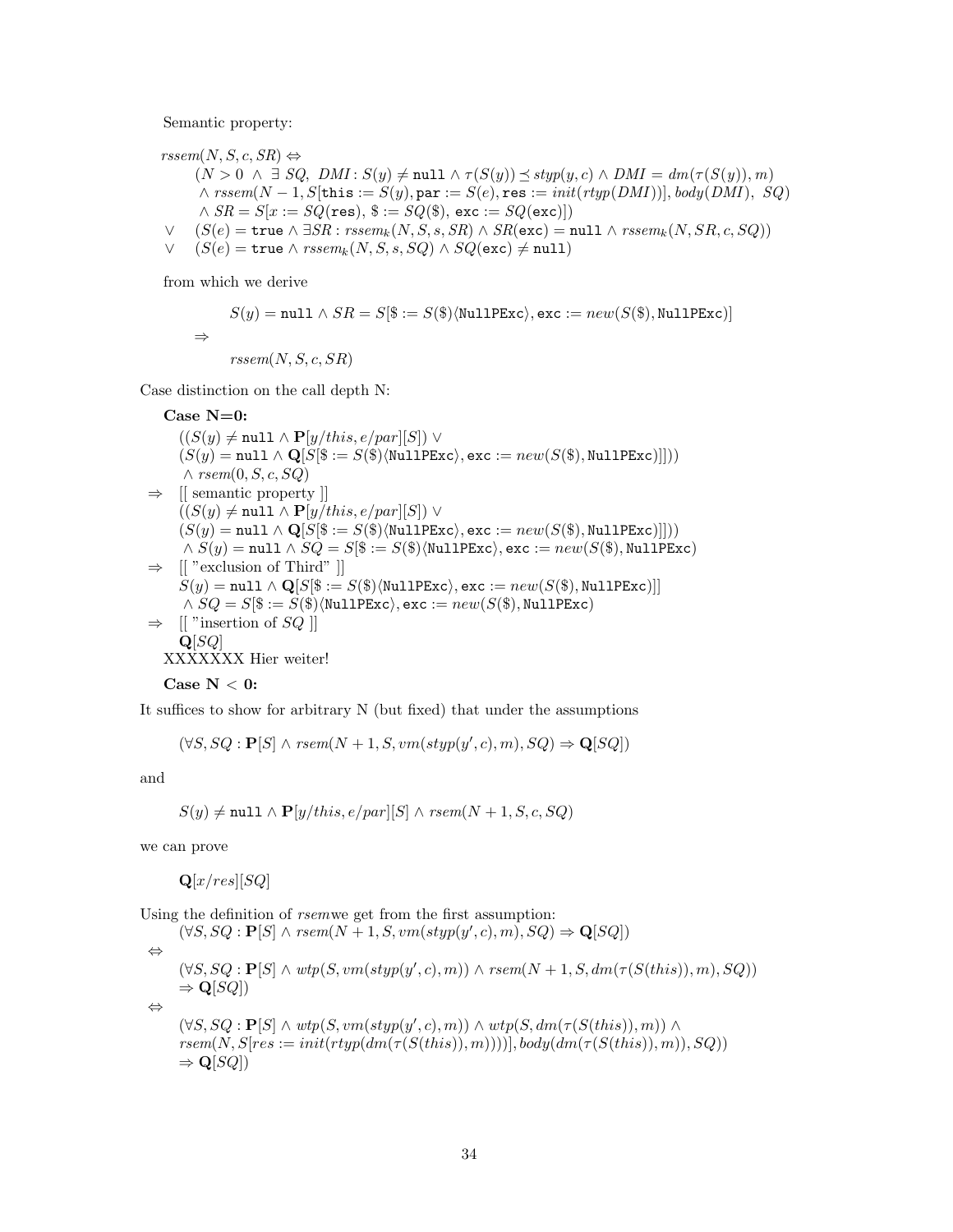Substitution of  $S[this:=S(v),par:=e[S]]$  for S and SR for SQ yields  $\mathbf{P}[S|this := S(y), par := e[S]]] \wedge wtp(S|this := S(y), par := e[S]], vw(styp(y', c), m))$  $\wedge \text{wtp}(S[this := S(y), \text{par} := e[S]], \text{dm}(\tau(S(y)), \text{m}))$  $\land$  rsem $(N, S|this := S(y), par := e[S], res := init(rtyp(dm(\tau(S(y)), m))))],$  $body(dm(\tau(S(y)),m)), SR)$ )  $\Rightarrow$  Q[SR]  $\Rightarrow$  [[ def of *rsem* ]]  $\mathbf{P}[S[this := S(y), par := e[S]]] \wedge wtp(S[this := S(y), par := e[S]], vw(styp(y', c), m))$  $\land \text{wtp}(S[this := S(y), \text{par} := e[S]], \text{dm}(\tau(S(y)), \text{m}))$  $\land \text{wtp}(S[this := S(y), \text{par} := e[S], \text{res} := \text{init}(\text{rtyp}(\text{dm}(\tau(S(y)), m))))], \text{dm}(\tau(S(y)), m))$  $\land$  rssem $(N, S[this := S(y), par := e[S], res := init(rtyp(dm(\tau(S(y)), m))))]$ ,  $body(dm(\tau(S(y)),m)), SR))$  $\Rightarrow$  Q[SR]  $\Rightarrow$   $[[wtp(S, c) \Rightarrow wtp(S[this := S(y), par := e[S]], vw(styp(y', c), m)) \wedge$  $wtp(S[this := S(y), par := e[S]], dm(\tau(S(y)), m)) \wedge$  $wtp(S|this := S(y), par := e[S], res := init(rtyp(dm(\tau(S(y)), m))))$ ,  $dm(\tau(S(y)), m)$ ) note: res is not visible before method abstractions ]]  $\mathbf{P}[S|this := S(y), par := e[S]] \wedge wtp(S, c)$  $\land$  rssem $(N, S[this := S(y), par := e[S], res := init(rtyp(dm(\tau(S(y)), m))))],$  $body(dm(\tau(S(y)),m)), SR)$  $\Rightarrow$  Q[SR] We denote the last formula by  $(\&)$ . We derive:  $S(y) \neq \texttt{null} \land \mathbf{P}[y/this, e/par][S] \land \textit{rsem}(N+1, S, c, SQ)$  $\left[\right]$  definition *rsem*  $\left[\right]$  $S(y) \neq \text{null} \wedge \mathbf{P}[y/this, e/par][S] \wedge \text{rseem}(N+1, S, c, SQ) \wedge \text{wtp}(S, c)$  $\Rightarrow$  [[ semp ]]  $\exists SR : \mathbf{P}[y/this, e/par][S] \wedge wtp(S, c) \wedge \tau(S(y)) \preceq styp(y', c)$  $\land$  rssem $(N, S[this := S(y), par := e[S], res := init(rtyp(dm(\tau(S(y)), m)))]$  $body(dm(\tau(S(y)),m)), SR)$  $\land SQ = S[x := SR(res), \$ := SR(\$),$ exc :=  $SR(exc)]$  $\Rightarrow$  [[ substitution lemma, definition of wtp ]]  $\exists SR : \mathbf{P}[S| this := S(y), par := e[S]] \wedge wtp(S, c)$  $\land$  rssem $(N, S[this := S(y), par := e[S], res := init(rtyp(dm(\tau(S(y)), m)))]$  $\land SQ = S[x := SR(res), \$ := SR(\$),$  exc :=  $SR(exc)]$  $\Rightarrow$  [[ formula & ]]  $\exists SR : \mathbf{Q}[SR] \wedge SQ = S[x := SR(res), \$ := SR(\$), \texttt{exc} := SR(\texttt{exc})]$  $\Rightarrow$  [[ as Q only contains res, exc, and \$, Q[SR]  $\Leftrightarrow$  Q[SQ[res := SQ(x)]]]]  $Q[SO[res := x]]$ ⇒ [[ substitution lemma ]]  $\mathbf{Q}[x,res][SQ]$ QED invoc-rule. We need the following two lemmas: **Lemma 13** (Lemma.state-subst).  $R[w/X][S] == R[S][S(w)/X]$ 

PROOF: by induction over the term structure QED Lemma.state-subst

**Lemma 14** (Lemma.invoc/call-var). If w is different from x and exc, we have

 $r<sub>rs</sub>em(N, S, c, SQ) \Rightarrow S(w) = SQ(w)$ 

where  $c == x = y.m(e);$  or  $c == x = super_T.m(e);$ 

PROOF: Considering the different statements in turn and for each we use a case distinction on N: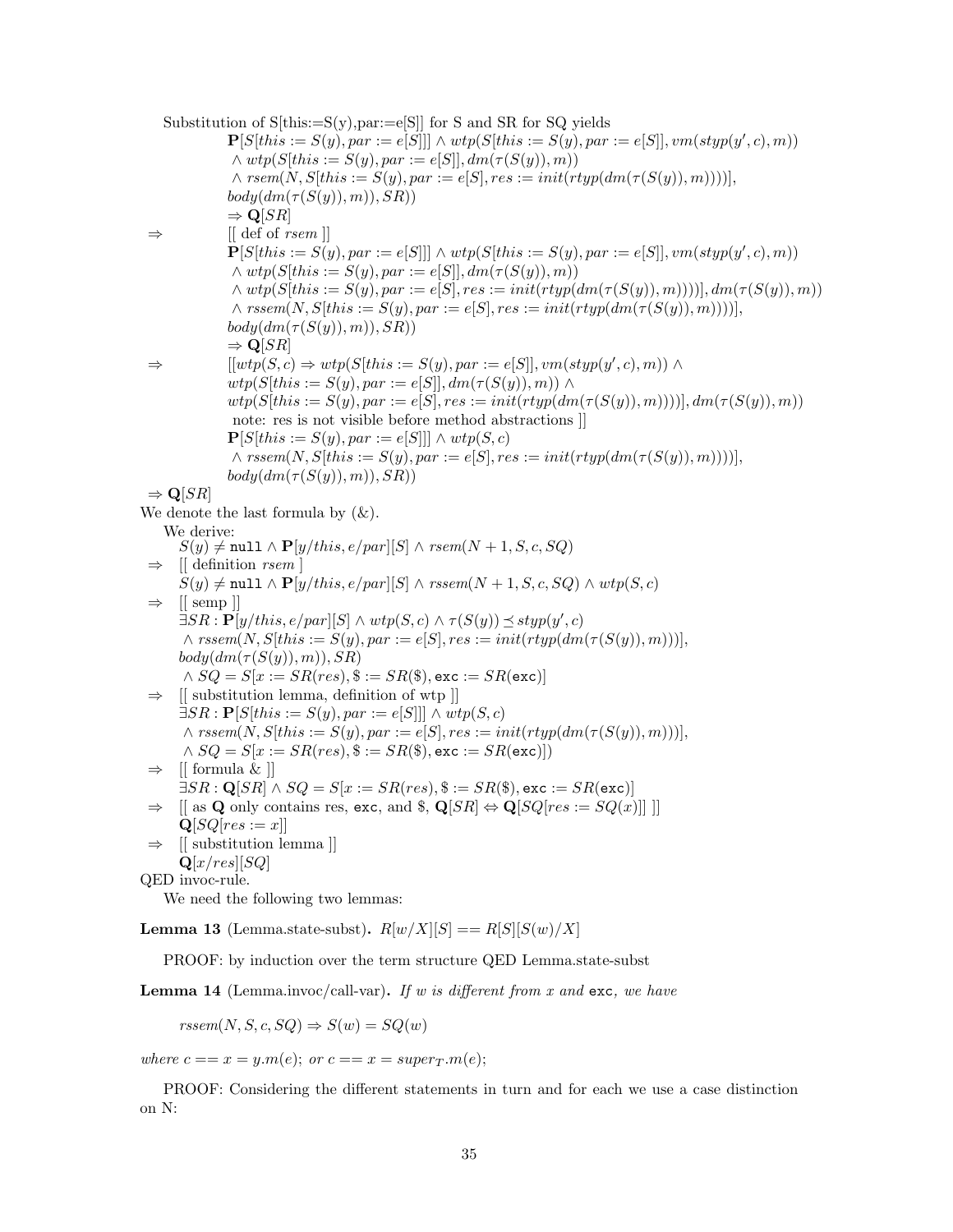1. Let  $c == x = v.m(e)$ ; Case NN=0:

 $r<sub>rsem</sub>(0, S, c, SQ)$  $\Rightarrow$  [[ semantic property ]]  $SQ = S[\$ := S(\$)\langle \texttt{NullPExc}\rangle, \texttt{exc} := new(S(\$), \texttt{NullPExc})]$  $\Rightarrow$  [[ w different from exc]]  $SQ(w) = S(\$) := S(\$)\langle \texttt{NullPExc}\rangle, \texttt{exc} := new(S(\$), \texttt{NullPExc})|(w) = S(w)$ 

#### Case NN>0:

For  $S(y) = \text{null}$  the reasoning is the same as in case NN=0. Now assume  $S(y) \neq \text{null}$ , and let  $N + 1 = NN$ :

 $rssem(N + 1, S, x = y.m(e); SQ) \wedge S(y) \neq \text{null}$  $\Rightarrow$  [[ semantic property ]]  $\exists SR : SQ = S[x := SR(res), \$ := SR(\$),$ exc :=  $SR(exc)$ ]  $\Rightarrow$  [[ w different from exc]]  $\exists SR : SQ(w) = S[x := SR(res), \$ := SR(\$),$ exc :=  $SR(exc)](w)$ ⇒  $SQ(w) = S(w)$ 2. Let  $c == x = super_T.m(e);$  Case NN=0:

For  $c == x = super_T.m(e); rssem(0, S, c, SQ) \Leftrightarrow false$ 

thus  $rssem(0, S, c, SQ) \Rightarrow S(w) = SQ(w)$ 

Case NN>0: Let N+1=NN:  $r<sub>rs</sub>em(N + 1, S, c, SQ)$  $\Rightarrow$  [[ semantic property ]]  $\exists SR : SQ = S[x := SR(res), \$ := SR(\$),$ exc :=  $SR(exc)]$  $\Rightarrow$  [[ w different from x and exc]]  $\exists SR : SQ(w) = S[x := SR(res), \$ := SR(\$),$ exc :=  $SR(exc)|(w)$ ⇒  $SQ(w) = S(w)$ QED invoc/call-var

## Soundness of the invoc-var-rule:

QED: inv-rule.

$$
\text{invoc-var-rule:}\n\mathcal{A} \triangleright \{ \mathbf{P} \} x = y.m(e); \{ \mathbf{Q} \}
$$
\n
$$
\mathcal{A} \triangleright \{ \mathbf{P}[w/Z] \} x = y.m(e); \{ \mathbf{Q}[w/Z] \}
$$

where w is different from x and exc.

According to the weak lemma.rusi, it suffices to show the following formula:

$$
\forall Z : (\forall S, SQ : \mathbf{P}[S] \land \text{rsem}(N, S, c, SQ) \Rightarrow \mathbf{Q}[SQ])
$$
  

$$
\Rightarrow \mathbf{P}[w/Z][S] \land \text{rsem}(N, S, c, SQ) \Rightarrow \mathbf{Q}[w/Z][SQ]
$$

Using the lemmas invoc/call-var and state-subst from above, we derive: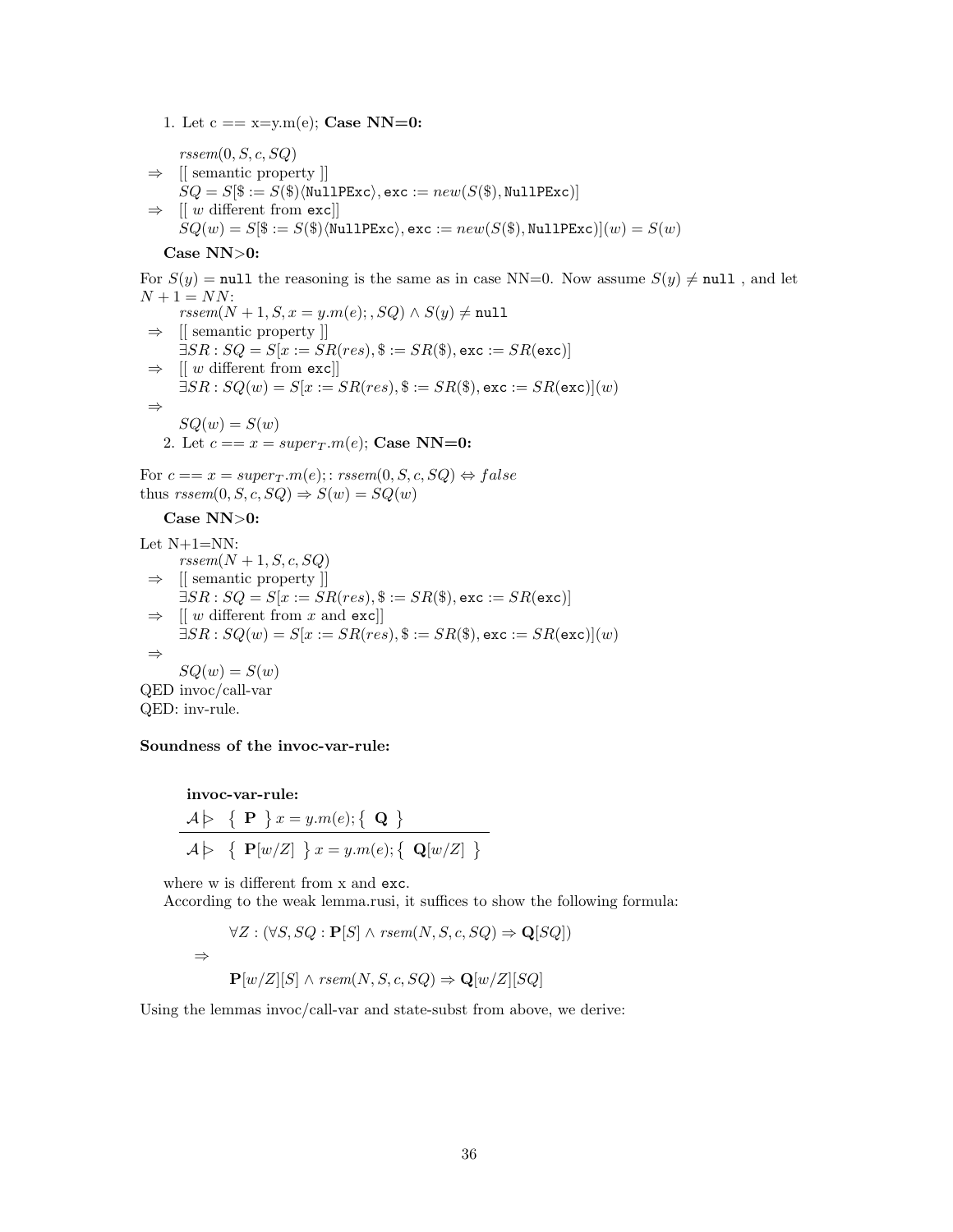$$
\forall Z : (\forall S, SQ : \mathbf{P}[S] \land rsem(N, S, c, SQ) \Rightarrow \mathbf{Q}[SQ])
$$
\n
$$
\Rightarrow [[PL]]
$$
\n
$$
(P[S] \land rsem(N, S, c, SQ) \Rightarrow \mathbf{Q}[SQ])[S(w)/Z]
$$
\n
$$
\Rightarrow [[\text{lemma.invoc/call-var}]]
$$
\n
$$
\mathbf{P}[S][S(w)/Z] \land rsem(N, S, c, SQ) \Rightarrow \mathbf{Q}[SQ][S(w)/Z]) \land S(w) = SQ(w)
$$
\n
$$
\Rightarrow [[\text{lemma.state-subst, PL}]]
$$
\n
$$
\mathbf{P}[w/Z][S] \land rsem(N, S, c, SQ) \Rightarrow \mathbf{Q}[SQ][SQ(w)/Z])
$$
\n
$$
\Rightarrow [[\text{lemma.state-subst, PL}]]
$$
\n
$$
\mathbf{P}[w/Z][S] \land rsem(N, S, c, SQ) \Rightarrow \mathbf{Q}[w/Z][SQ])
$$

QED: inv-var-rule.

## Soundness of the call-rule:

$$
\begin{array}{l}\n\textbf{call-rule:} \\
\mathcal{A} \triangleright \{ \mathbf{P} \} \, dm(T, m) \{ \mathbf{Q} \} \\
\hline\n\mathcal{A} \triangleright \{ \mathbf{P}[e/par] \} \, x = super_T.m(e); \{ \mathbf{Q}[x/res] \} \n\end{array}
$$

According to lemma.rusi, it suffices to show the following formula (\*):

$$
(\forall S, SQ : \mathbf{P}[S] \land rsem(N, S, dm(T, m), SQ) \Rightarrow \mathbf{Q}[SQ])
$$
  

$$
\Rightarrow \mathbf{P}[e/par][S] \land rsem(N, S, c, SQ) \Rightarrow \mathbf{Q}[x/res][SQ]
$$

Semantic property:

 $r<sub>rs</sub>em(N + 1, S, c, SR)$ 

⇔

$$
\exists SQ: rssem(N, S|par := e[S], res := init(rtyp(dm(T, m)))], body(dm(T, m)), SQ) \land SR = S[x := SQ(res), $ := SQ($), exc := SQ(exc)]
$$

 $rssem(0, S, c, SR) \Leftrightarrow false$ 

Case distinction on the call depth N:

## Case NN=0:

According to the semantic property, for NN=0 the premise in the conclusion is false.

## $\bf Case~NN\rm {\small >}0:$

Let  $N+1=NN$  It suffices to show for arbitrary N (but fixed) that under the assumptions

$$
(\forall S, SQ : \mathbf{P}[S] \land \text{rsem}(N+1, S, dm(T, m), SQ) \Rightarrow \mathbf{Q}[SQ])
$$

and

 $\mathbf{P}[e/par][S] \wedge \text{rsem}(N+1, S, c, SQ)$ 

we can prove

$$
{\bf Q}[x,res][SQ]
$$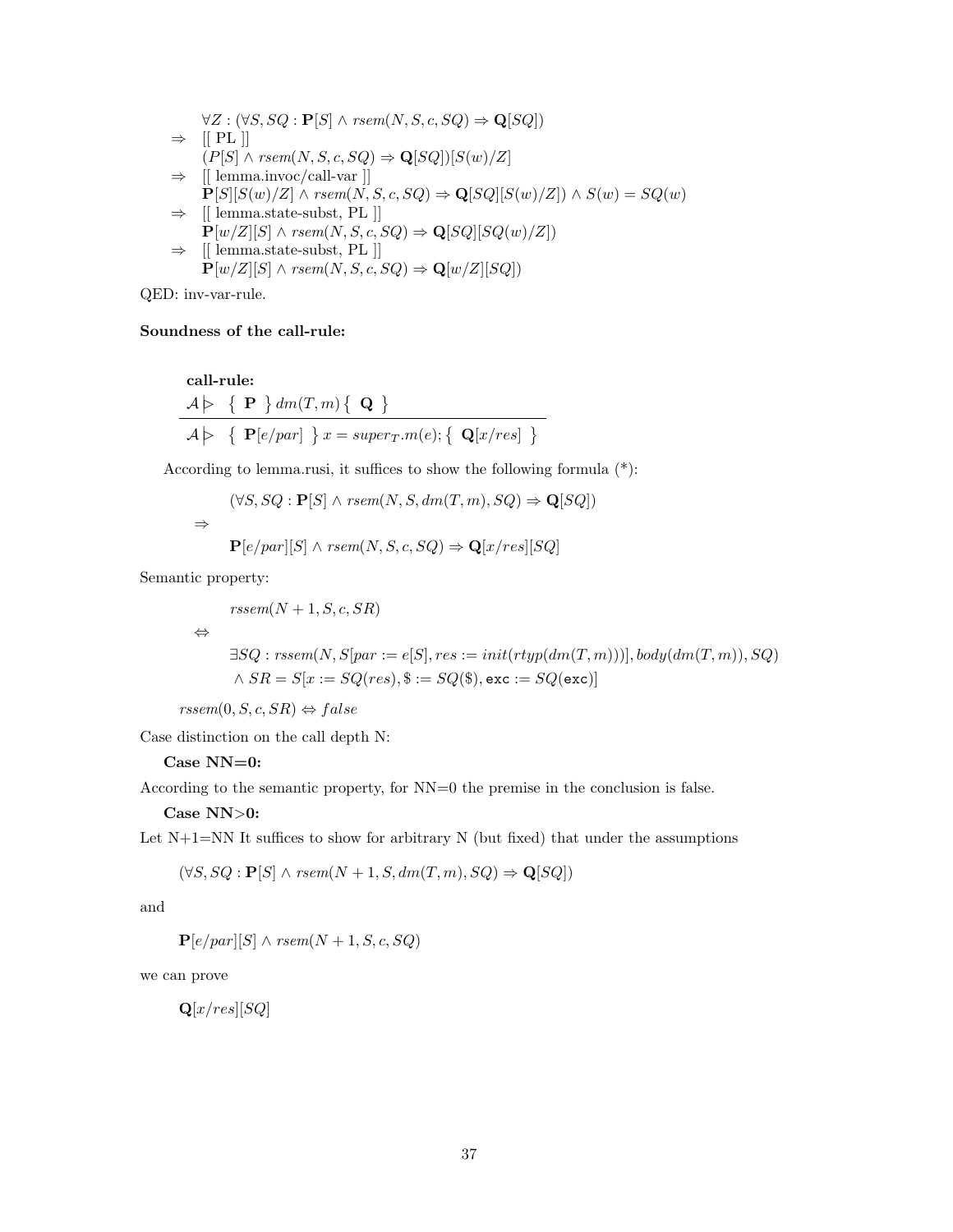Using the definition of rsem, we get from the first assumption:  $(\forall S, SQ : \mathbf{P}[S] \land \text{rsem}(N+1, S, dm(T, m), SQ) \Rightarrow \mathbf{Q}[SQ])$ ⇔  $(\forall S, SQ : \mathbf{P}[S] \wedge wtp(S, dm(T, m))$  $\land$  rsem(N, S[res := init(rtyp(dm(T, m)))], body(dm(T, m)), SQ)  $\Rightarrow$  Q[SQ])  $\Rightarrow$   $[[wtp(S, dm(T, m))] \Rightarrow wtp(S[res := init(rtyp(dm(T, m)))], body(dm(T, m))]]$  $(\forall S, SQ : \mathbf{P}[S] \wedge wtp(S, dm(T, m))$  $\land$  rssem(N, S[res := init(rtyp(dm(T, m)))], body(dm(T, m)), SQ)  $\Rightarrow$  Q[SQ]) Substitution of S[par:=e[S]] for S and SR for SQ yields  $\mathbf{P}[S|par := e[S]]] \wedge wtp(S|par := e[S]], dm(T, m))$  $\land$  rssem(N, S[par := e[S], res := init(rtyp(dm(T, m)))], body(dm(T, m)), SR)  $\Rightarrow$  Q[SR])  $\Rightarrow$   $[[wtp(S, c) \Rightarrow wtp(S|par := e[S]], dm(T, m))]]$  $\mathbf{P}[S|par := e[S]]] \wedge wtp(S, c)$  $\land$  rssem(N, S[par := e[S], res := init(rtyp(dm(T, m)))], body(dm(T, m)), SR)  $\Rightarrow$  Q[SR]) We denote the last formula by  $(\&)$ . We derive:  $\mathbf{P}[e/par][S] \wedge \text{rsem}(N+1, S, c, SQ)$  $\Rightarrow$  [[ definition *rsem* ]  $\mathbf{P}[e/par][S] \wedge wtp(S, c) \wedge rssem(N+1, S, c, SQ)$ ⇒ [[ semantic property, substitution lemma ]]  $\exists SR : \mathbf{P}[S|par := e[S]]] \wedge wtp(S, c) \wedge$  $rssem(N, S|par := e|S|, res := init(rtyp(dm(T, m)))$ , body $(dm(T, m)), SR)$  $\land SQ = S[x := SR(res), \$ := SR(\$),$  exc :=  $SR(exc)]$  $\Rightarrow$  [[ formula & ]]  $\exists SR : \mathbf{Q}[SR] \wedge SQ = S[x := SR(res), \$ := SR(\$),$ exc :=  $SR(\text{exc})$ ]  $\Rightarrow$  [[ as Q only contains res, exc, and \$, Q[SR]  $\Leftrightarrow$  Q[SQ[res := SQ(x)]]]]  $\mathbf{Q}[SQ[res := x]]$  $\Rightarrow$  [[ substitution lemma ]]  $\mathbf{Q}[x,res][SQ]$ 

QED: call-rule.

## Soundness of the call-var-rule:

$$
\begin{aligned}\n\textbf{call-var-rule:} \\
\begin{aligned}\n& A \triangleright \{ \mathbf{P} \} x = super_T.m(e); \{ \mathbf{Q} \} \\
& A \triangleright \{ \mathbf{P}[w/Z] \} x = super_T.m(e); \{ \mathbf{Q}[w/Z] \}\n\end{aligned}\n\end{aligned}
$$

where w is different from x and exc.

Proof is textual identical to the proof of invoc-var-rule. QED: call-var-rule.

#### Soundness of the impl-rule:

impl-rule: A, P T@m Q B P ∧ res = init(rtyp(T@m)) body(T@m) Q A B P T@m Q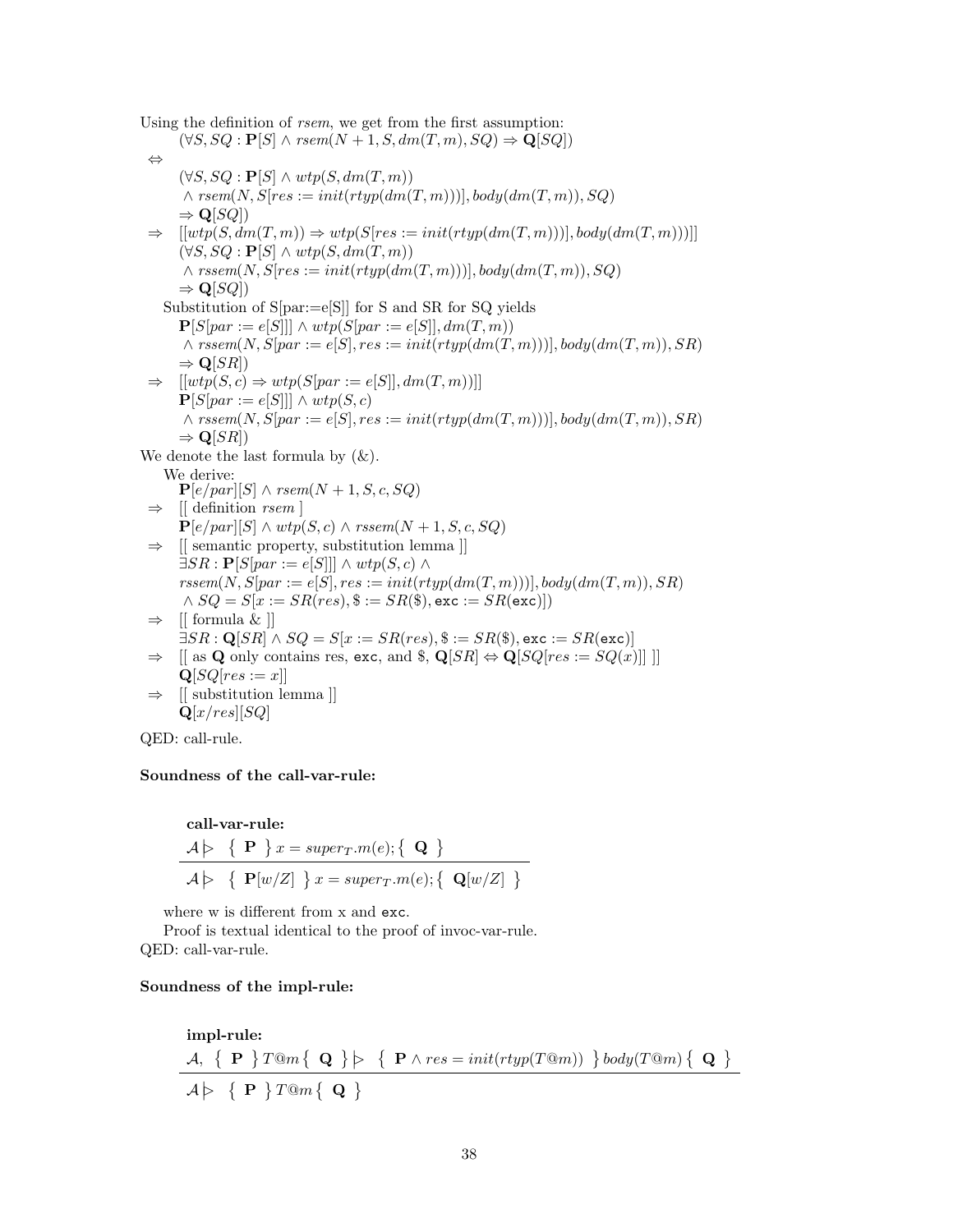According to the semantics for sequents, we may assume the antecedent

$$
(\forall N : (SEM(A, N) \land UC(\forall S, SQ : \mathbf{P}[S] \land \text{rsem}(N, S, T@m, SQ) \Rightarrow \mathbf{Q}[SQ])
$$

$$
UC(\forall S, SQ : \mathbf{P}[S] \land S(res) = init(rtyp(T@m)) \land rsem(N, S, body(T@m), SQ) \Rightarrow \mathbf{Q}[SQ]))
$$

to show

⇒

$$
\forall N: SEM(A, N) \Rightarrow UC(\forall S, SQ : \mathbf{P}[S] \land \text{rsem}(N, S, T \textcircled{m}, SQ) \Rightarrow \mathbf{Q}[SQ])
$$

We show this by induction on N:

#### Induction base:

 $\mathit{rsem}(0, S, T@m, SQ) \Leftrightarrow \mathit{false}$  , i.e. the goal is valid.

## Induction step:  $N \Rightarrow N+1$

Assuming the induction hypo:

$$
SEM(A, N) \Rightarrow UC(\forall S, SQ : \mathbf{P}[S] \land \text{rsem}(N, S, T \mathbb{Q}m, SQ) \Rightarrow \mathbf{Q}[SQ])
$$

we have to show:

$$
SEM(A, N+1) \Rightarrow UC(\forall S, SQ : \mathbf{P}[S] \land \text{rsem}(N+1, S, T@m, SQ) \Rightarrow \mathbf{Q}[SQ])
$$

Modus ponens applied to antecedent and ind. hypo yields for every  $S, SQ$ :

\n- \n
$$
P[S] \land S(res) = init(rtyp(T@m)) \land rsem(N, S, body(T@m), SQ) \Rightarrow Q[SQ]
$$
\n
\n- \n $\Rightarrow$ \n
	\n- [ [subset S] or S [res := init(rtyp(T@m)) ]]
	\n- [S [res := init(rtyp(T@m))]] ∨ init(rtyp(T@m)) = init(rtyp(T@m))
	\n- [S [res := init(rtyp(T@m))], body(T@m), SQ)
	\n- \n $\Rightarrow Q[SQ]$ \n
	\n- \n $\Rightarrow$ \n
		\n- [ [ P only depends on this, par, \$; s: l = init(rtyp(T@m))], body(T@m), SQ)
		\n- \n $\Rightarrow Q[SQ]$ \n
		\n- \n $\Rightarrow$ \n
			\n- [ [ F] ∩ *wtp(S, T@m) ∧ rsem(N, S[res := init(rtyp(T@m))], body(T@m), SQ)*
			\n- \n $\Rightarrow Q[SQ]$ \n
			\n- [ [ resmd, ... ]]
			\n- \n $P[S] ∩ rsem(N + 1, S, T@m, SQ) \Rightarrow Q[SQ]$ \n
			\n\n
		\n

QED: impl-rule.

#### Soundness of the class-rule:

class-rule:  
\n
$$
\begin{array}{c}\nA \triangleright \{ \tau(this) = T \land \mathbf{P} \} dm(T, m) \{ \mathbf{Q} \} \\
A \triangleright \{ \tau(this) \prec T \land \mathbf{P} \} T : m \{ \mathbf{Q} \} \\
\hline\nA \triangleright \{ \mathbf{P} \} T : m \{ \mathbf{Q} \}\n\end{array}
$$

According to lemma.rusi, it suffices to show the following formula (\*):

$$
(\forall S, SQ : \tau(S(this)) = T \land \mathbf{P}[S] \land rsem(N, S, dm(T, m), SQ) \Rightarrow \mathbf{Q}[SQ])
$$
  
 
$$
\land (\forall S, SQ : \tau(S(this)) \prec T \land \mathbf{P}[S] \land rsem(N, S, T : m, SQ) \Rightarrow \mathbf{Q}[SQ])
$$
  

$$
\Rightarrow \mathbf{P}[S] \land rsem(N, S, T : m, SQ) \Rightarrow \mathbf{Q}[SQ]
$$

We derive: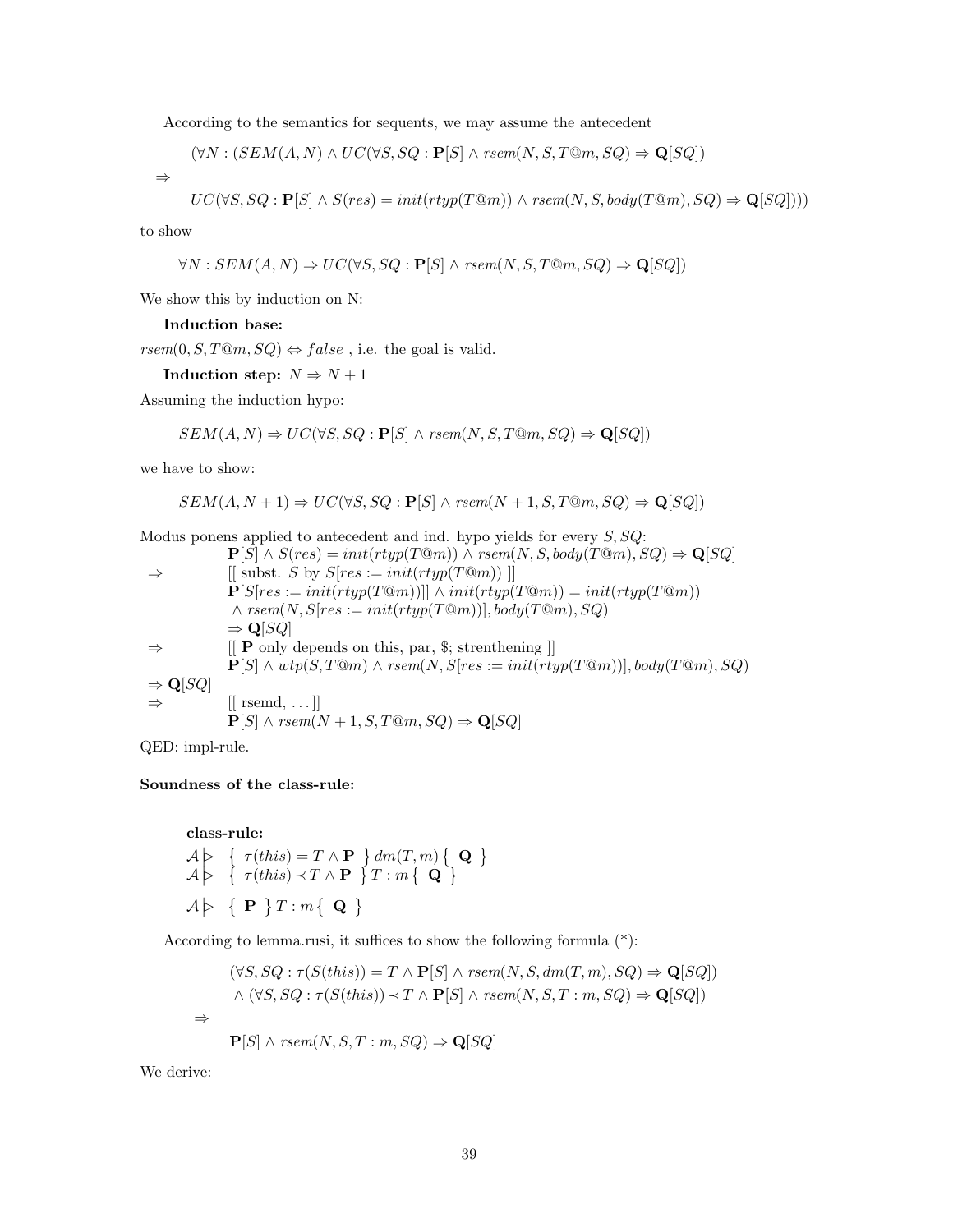$$
P[S] ∧ rsem(N, S, T : m, SQ)\n⇒ [[rsemd]]\nP[S] ∧ wtp(S, T : m) ∧ rsem(N, S, T : m, SQ)\n⇒ [[def of wtp]]\n(τ(S(this)) = T ∨ τ(S(this)) ≺ T) ∧ P[S] ∧ rsem(N, S, T : m, SQ)\n⇒ [[PL, rsemd]]\n(τ(S(this)) = T ∧ P[S] ∧ rsem(N, S, dm(τ(S(this)), m), SQ)) ∨\n{τ(S(this)) ≺ T ∧ P[S] ∧ rsem(N, S, T : m, SQ)\n⇒ [[PL]]\n(τ(S(this)) = T ∧ P[S] ∧ rsem(N, S, dm(T, m), SQ)) ∨\n{τ(S(this)) ≺ T ∧ P[S] ∧ rsem(N, S, T : m, SQ)\n⇒ [[premise of (*)]]\nQ[SQ]
$$

QED: class-rule.

### Soundness of the subtype-rule:

subtype-rule:  $S \preceq T$  $\begin{array}{c|c} \mathcal{A} & \rightarrow \end{array} \left\{ \begin{array}{c} \mathbf{P} \end{array} \right\} S: m\left\{ \begin{array}{c} \mathbf{Q} \end{array} \right\}$  $\mathcal{A} \geq \left\{ \tau(this) \preceq S \wedge \mathbf{P} \right\} T : m \left\{ \right. \mathbf{Q} \left. \right\}$ 

According to lemma.rusi, it suffices to show the following formula (\*):

$$
(\forall S, SQ : \mathbf{P}[S] \land \text{rsem}(N, S, T0 : m, SQ) \Rightarrow \mathbf{Q}[SQ])
$$
  

$$
\Rightarrow \qquad (\mathbf{P}[S] \land \tau(S(this)) \preceq T0 \land \text{rsem}(N, S, T : m, SQ) \Rightarrow \mathbf{Q}[SQ])
$$

Thus, it suffices to show:

$$
\tau(S(this)) \leq T0 \land \text{rsem}(N, S, T : m, SQ) \Rightarrow \text{rsem}(N, S, T0 : m, SQ)
$$

We derive:  $\tau(S(this)) \preceq T0 \wedge \text{rsem}(N, S, T : m, SQ)$  $\Rightarrow$  [[ def of *rsem* ]]  $\tau(S(this)) \preceq T0 \wedge wtp(S, T:m) \wedge rsem(N, S, dm(\tau(S(this)), m), SQ)$  $\Rightarrow$  [[ def of wtp, context conditions for par of m ]]  $wtp(S, T0 : m) \wedge rsem(N, S, dm(\tau(S(this)), m), SQ)$  $\Rightarrow$  [[ def of *rsem* ]]  $rsem(N, S, T0: m, SQ)$ 

QED: subtype-rule.

#### Soundness of the assumpt-axiom:

assumpt-axiom:

 $\mathcal{A} \triangleright \mathcal{A}$ 

We have to show for every triple A:

$$
\forall N : A(N) \Rightarrow A(N)
$$

which is valid.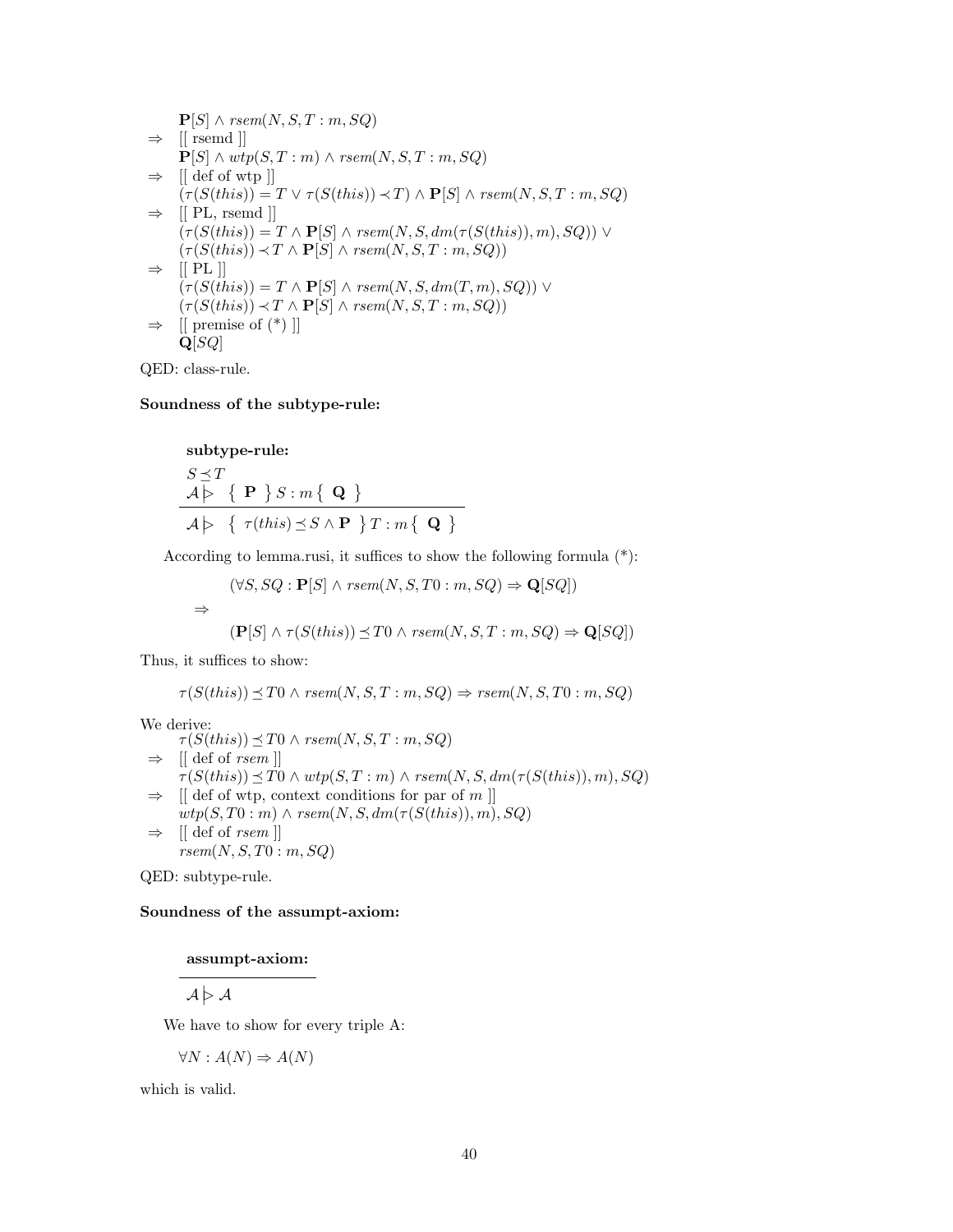QED: assumpt-axiom.

## Soundness of the false-axiom:

false-axiom:

$$
\mathcal{A}\big\}\ \ \left\{\ \textit{false}\ \right\} pp\left\{\ \textit{false}\ \right\}
$$

We have to show

$$
\forall N : false \land \textit{rsem}(N, S, pp, SQ) \Rightarrow false
$$

which is valid.

QED: false-axiom.

## Soundness of the assumpt-intro-rule:

## assumpt-intro-rule:

 $A \geq a$ 

 $\mathcal{A}, a0 \geqslant a$ 

We have to show

$$
(\forall N : SEM(A, N) \Rightarrow SEM(a, N))
$$
  

$$
\Rightarrow
$$
  

$$
(\forall N : SEM(A, N) \land SEM(a0, N) \Rightarrow SEM(a, N))
$$

which is valid. QED: assumpt-intro-rule.

## Soundness of the assumpt-elim-rule:

assumpt-elim-rule:  $\mathcal{A} \geq a0$  $\mathcal{A}, a_0 \triangleright a$ 

 $\mathcal{A} \geq a$ 

We have to show

$$
(\forall N : SEM(A, N) \Rightarrow SEM(a0, N))
$$
  

$$
\land (\forall N : SEM(A, N) \land SEM(a0, N) \Rightarrow SEM(a, N))
$$
  

$$
\Rightarrow
$$
  

$$
(\forall N : SEM(A, N) \Rightarrow SEM(a, N))
$$

which is valid. QED: assumpt-elim-rule.

## Soundness of the disjunct-rule: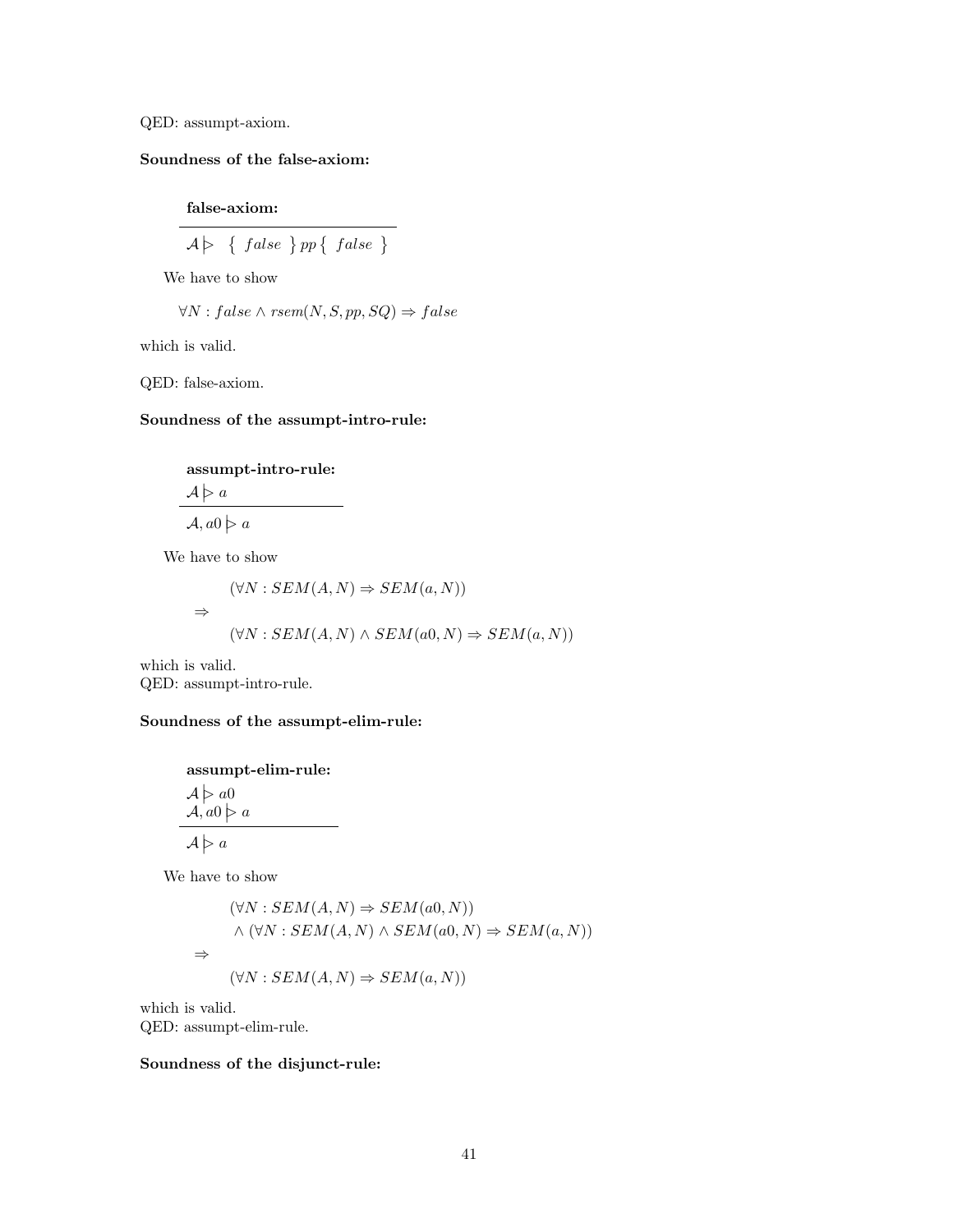disjunct-rule:  $\begin{array}{c} A \rightarrow \{P1\} \text{ pp} \{Q1\} \end{array}$  $\mathcal{A} \rightarrow \{ \ \mathbf{P}2 \ \}pp \{ \ \mathbf{Q}2 \ \}$  $\mathcal{A} \geq \{ \ \mathbf{P}1 \vee \mathbf{P}2 \ \} pp \{ \ \mathbf{Q}1 \vee \mathbf{Q}2 \ \}$ 

According to lemma.rusi, it suffices to show the following formula (\*):

$$
(\forall S, SQ : \mathbf{P1}[S] \land \text{rsem}(N, S, pp, SQ) \Rightarrow \mathbf{Q1}[SQ])
$$
  
 
$$
\land (\forall S, SQ : \mathbf{P2}[S] \land \text{rsem}(N, S, pp, SQ) \Rightarrow \mathbf{Q2}[SQ])
$$
  

$$
\Rightarrow (P1[S] \lor \mathbf{P2}[s]) \land \text{rsem}(N, S, pp, SQ) \Rightarrow \mathbf{Q1}[SQ] \lor \mathbf{Q2}[SQ]
$$

which is valid. QED: disjunct-rule.

#### Soundness of the ex-rule:

**ex-rule:**  
\n
$$
A \rightharpoonup \{ \mathbf{P} \} pp \{ \mathbf{Q}[Y/Z] \}
$$
  
\n $A \rightharpoonup \{ \exists Z : \mathbf{P} \} pp \{ \mathbf{Q}[Y/Z] \}$ 

According to lemma.rusi, it suffices to show the following formula (\*):

$$
(\forall S, SQ : \mathbf{P}[S] \land \text{rsem}(N, S, pp, SQ) \Rightarrow \mathbf{Q}[Y/Z][SQ])
$$
  

$$
\Rightarrow
$$
  

$$
(\exists Z : \mathbf{P}[S] \land \text{rsem}(N, S, pp, SQ)) \Rightarrow \mathbf{Q}[Y/Z][SQ]
$$

which is valid because Z does not occur free in  $\mathbf{Q}[Y/Z]$ . QED: ex-rule.

## Soundness of the swis-rule:

$$
\begin{array}{ll}\n\textbf{swis-rule:} \\
PVSUBSTBYLVAR(\textbf{PP} \land \tau(v) \leq \text{styp}(v', pp) \land \text{this} \neq \texttt{null} \land \texttt{exc} = \texttt{null} \Rightarrow \textbf{P}) \\
A \triangleright \{ \textbf{P} \} pp \{ \textbf{Q} \} \\
PVSUBSTBYLVAR(\textbf{Q} \land \tau(v) \leq \text{styp}(v', pp) \land \text{this} \neq \texttt{null} \Rightarrow \textbf{QQ}) \\
\hline\nA \triangleright \{ \textbf{PP}[t/Z] \land R \} pp \{ \textbf{QQ}[t/Z] \land R \} \\
\end{array}
$$

where v is a program variable of pp, Z is a logical variable, t is a Sigma-term, and R is a Sigmaformula not depending on program variables, and PP and QQ are admissable pre-/postformulas for pp.

Based on the assumptions

$$
\mathbf{PP} \land \tau(v) \preceq \text{styp}(v', pp) \land \text{this} \neq \texttt{null} \land \texttt{exc} = \texttt{null} \Rightarrow \mathbf{P}
$$
  
\n
$$
\forall S, SQ : \mathbf{P}[S] \land \text{rsem}(N, S, pp, SQ) \Rightarrow \mathbf{Q}[SQ]
$$
  
\n
$$
\mathbf{Q} \land \tau(v) \preceq \text{styp}(v', pp) \land \text{this} \neq \texttt{null} \Rightarrow \mathbf{QQ}
$$

we have to show

$$
\mathbf{PP}[t/Z][S] \wedge R[S] \wedge \text{rsem}(N, S, pp, SQ) \Rightarrow \mathbf{QQ}[t/Z][SQ] \wedge R[SQ]
$$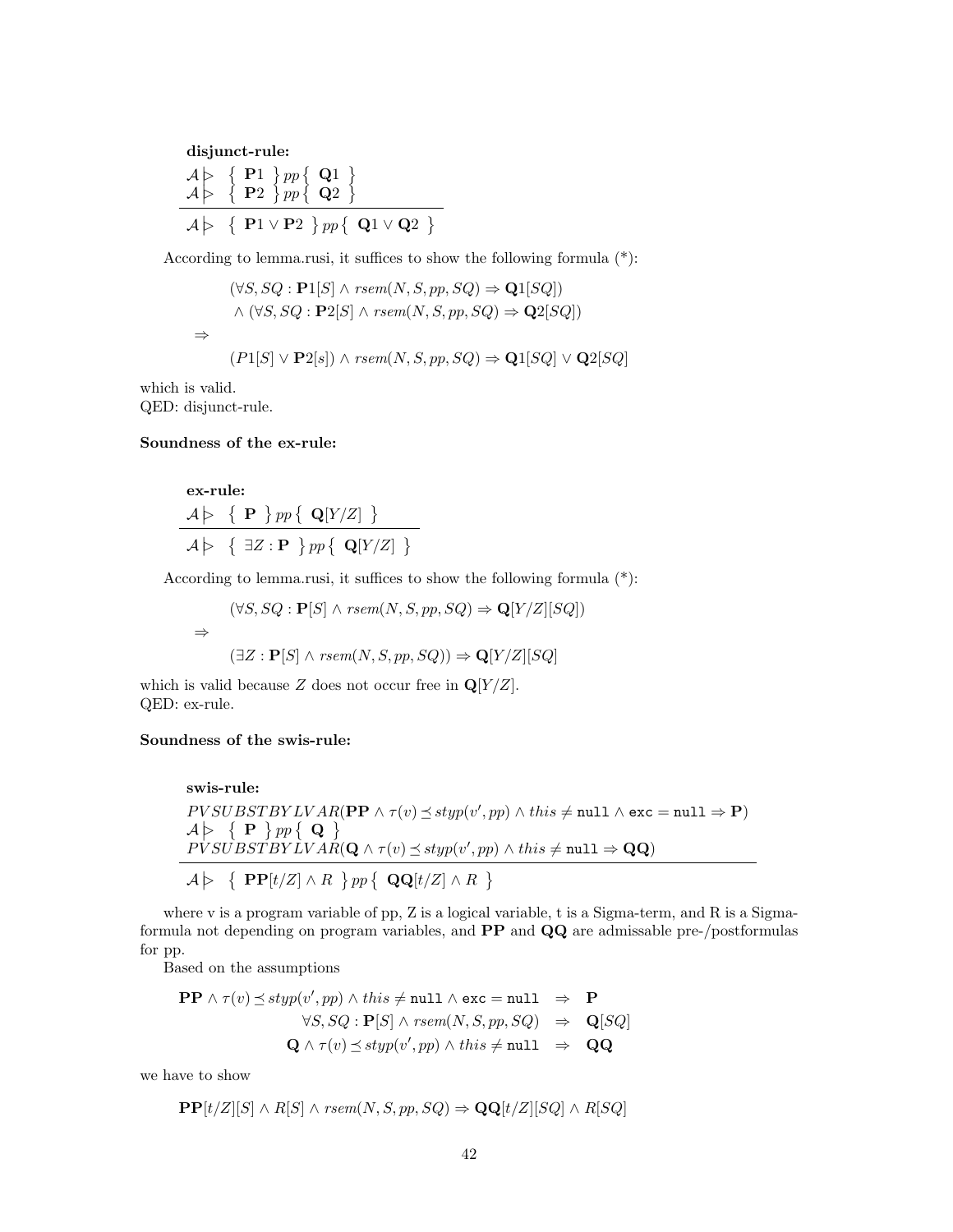As  $R[S] == R[SQ]$  and  $\mathbf{PP}[t/Z][S] == \mathbf{PP}[S][t/Z], \mathbf{QQ}[t/Z][SQ] == \mathbf{QQ}[SQ][t/Z]$  it suffices to show:

$$
\mathbf{PP}[S] \land \text{rsem}(N, S, pp, SQ) \Rightarrow \mathbf{QQ}[SQ]
$$

We derive:

$$
\begin{aligned}\n&\mathbf{PP}[S] \land \text{rsem}(N, S, pp, SQ) \\
&\Rightarrow \text{ [[ def rsem]]} \\
&\mathbf{PP}[S] \land \text{wtp}(S, pp) \land \text{rsem}(N, S, pp, SQ) \\
&\Rightarrow \text{ [[defofwtp]]} \\
&\mathbf{PP}[S] \land \tau(S(v) \leq \text{styp}(v', pp) \land S(this) \neq \texttt{null} \\
&\land S(\texttt{exc}) = \texttt{null} \land \text{rsem}(N, S, pp, SQ) \\
&\Rightarrow \text{ [[ assumption ]} \\
&\mathbf{P}[S] \land \text{rsem}(N, S, pp, SQ) \\
&\Rightarrow \text{ [[well - typed - nres]]} \\
&\mathbf{P}[S] \land \text{rsem}(N, S, pp, SQ) \land \text{wtr}(SQ, pp) \\
&\Rightarrow \text{ [[ assumption ]]} \\
&\mathbf{Q}[SQ] \land \text{wtr}(SQ, pp) \\
&\Rightarrow \text{ [[ def of wtr ]]} \\
&\mathbf{Q}[SQ] \land \tau(S(v) \leq \text{styp}(v', pp) \land S(this) \neq \texttt{null} \\
&\mathbf{QQ}[SQ] \\
&\text{aligned ]} \n\end{aligned}
$$

QED: swiss-rule.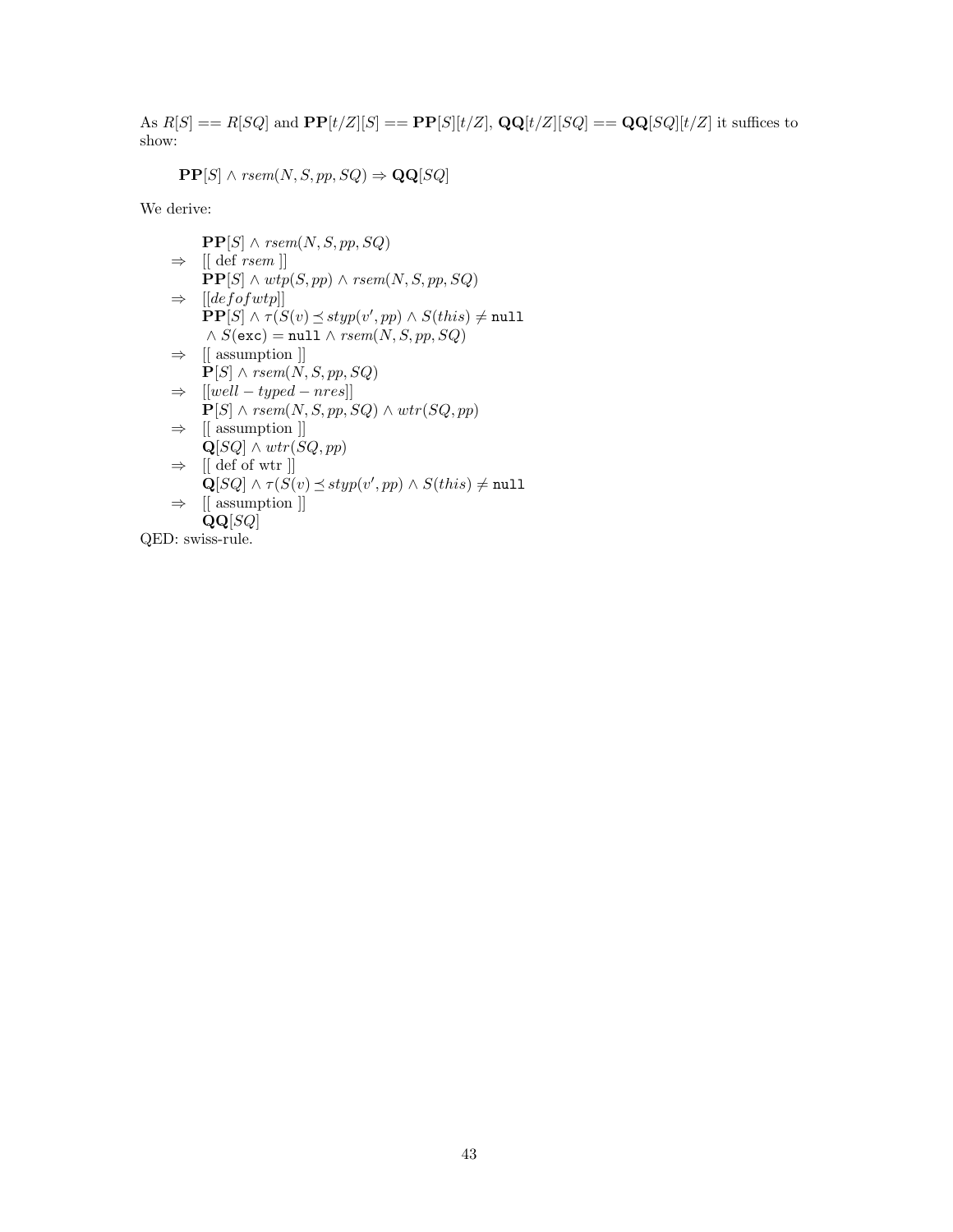## <span id="page-43-0"></span>6 Completeness proof

It turns out that following axioms and rules are not needed for completeness:

- true-axiom
- conjunct-rule
- all-rule

We use the following notation:

- ASSUMPT  $\triangleright$  TRIPLE denotes a sequent; if the premise is empty the seperation sign can be dropped.
- $\bullet$   $\vdash$  SEQ states that there is a formal proof for SEQ in the programming logic.
- $\bullet \models \text{SEQ}$  states that SEQ is valid in the SV-framework (note that SEQ is a syntactical abbreviation).

Let M be a given package. Syntactical abbreviations:

$$
\begin{array}{rcl}\n\Lambda_{v \in vis(pp)} F(v) & = & F(v1) \land \dots \land F(vn) & \text{if } vis(pp) = \{v1, \dots, vn\} \\
\pi(S, pp) & = & \Lambda_{v \in vis(pp)} S(v) = v \land S(\$) = \$ \\
\rho(S, m) & = & S(res) = res \land S(exc) = exc \land S(\$) = \$ \\
\rho(S, c) & = & \pi(S, c)\n\end{array}
$$
\nWe have to show:

\nIf  $\models UC(\forall S, SQ : \mathbf{P}[S] \land sem(S, pp, SQ) \Rightarrow Q[SQ])$ 

\nthen  $\vdash \{ \mathbf{P} \} pp\{ \mathbf{Q} \}$ 

\nwhere  $\mathbf{P}, \mathbf{Q}$  do not contain a free  $S, SQ$ .

\nIn the following proof annotations, we write

inva for the invariant part of swis

strg for strengthening

weak for weakening

semp for the given semantic properties of the language

semd for the extension of *sem* to method abstractions.

In a first step, we use the programming logic to show for all  $pp$  of  $M$  the most general formula MGF:

$$
\vdash \{\pi(S, pp)\} pp \{\exists SQ : sem(S, pp, SQ) \land \rho(SQ, pp)\}
$$

From MFG we can derive the desired as follows:

| $\{\pi(S, pp) \} pp \{\exists SQ : sem(S, pp, SQ) \wedge \rho(SQ, pp) \}$                                             | [inva]             |
|-----------------------------------------------------------------------------------------------------------------------|--------------------|
| $\{ \mathbf{P}[S] \wedge \pi(S, pp) \} pp \{ \mathbf{P}[S] \wedge \exists SQ : sem(S, pp, SQ) \wedge \rho(SQ, pp) \}$ |                    |
| $\{ \mathbf{P}[S] \wedge \pi(S, pp) \} pp \{ \exists SQ : \mathbf{P}[S] \wedge sem(S, pp, SQ) \wedge \rho(SQ, pp) \}$ | swis               |
| $\{\pi(S, pp) \wedge \mathbf{P}[S] \} pp \{\exists SQ : \mathbf{Q}[SQ] \wedge \rho(SQ, pp) \}$                        | [weak,semp]        |
| $\{\pi(S, pp) \wedge \mathbf{P}[S] \} pp \{\mathbf{Q}\}\$                                                             | [weak]             |
| $\{ \exists S : \pi(S, pp) \land \mathbf{P}[S] \} pp \{ \mathbf{Q} \}$                                                | $\vert$ ex $\vert$ |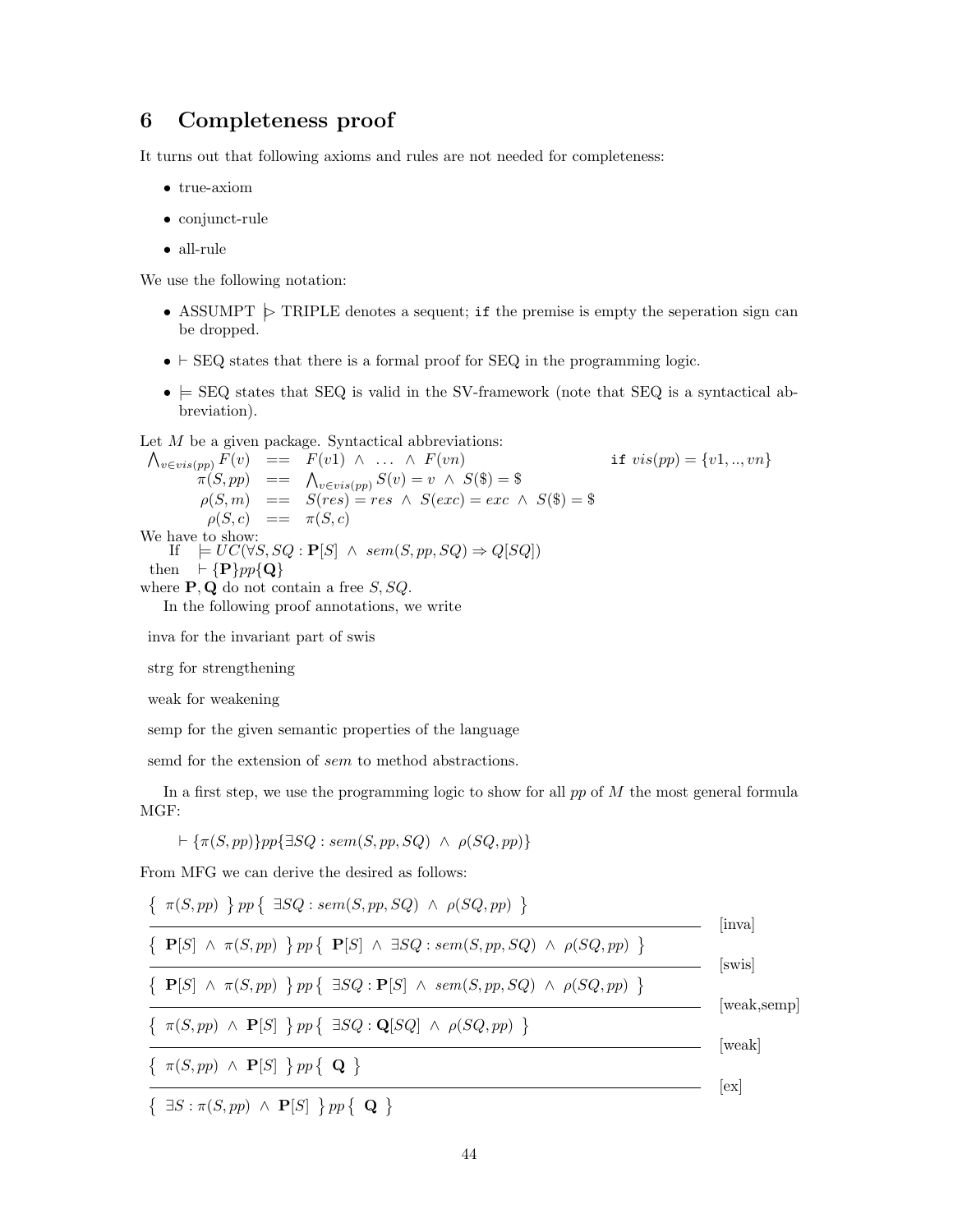[strg]

 $\{ \mathbf{P} \} pp \{ \mathbf{Q} \}$ 

It remains to show MGF for all pp!

#### Proof of MGF:

Let  $mgf(pp)$  abbreviate  $\{\pi(S, pp) \mid pp\}$   $\exists SQ : sem(S, pp, SQ) \wedge \rho(SQ, pp) \}$ . Let  $MV =$  $\{mv^1, \ldots, mv^q\}$  be the set of virtual methods and  $MI = \{mi^1, \ldots, mi^r\}$  be the set of implemented methods of M.

$$
\begin{aligned}\n\mathcal{A}\mathcal{V} &= \{mgf(mv^i)|mv^i \ in \ MV\} \\
\mathcal{A}\mathcal{I} &= \{mgf(mi^j)|mi^j \ in \ MI\} \\
\mathcal{A}\mathcal{V}\mathcal{I} &= \mathcal{A}\mathcal{V} \cup \mathcal{A}\mathcal{I}\n\end{aligned}
$$

Proof structure:

- 1. Derive  $\mathcal{AVI} \geq mgf(c)$  for all statements c by induction on the depth of c's syntax tree.
- 2. Derive  $\mathcal{AI} \geq mgf(mv^i)$  for all  $mv^i$  by induction on the type hierarchy.
- 3. Derive  $\mathcal{AI}\succ mgf(c)$  for all statements by assumption elimination from  $(1)+(2)$
- 4. Derive  $mgf(mi^{j+1}), \ldots, mgf(mi^r) \succ mgf(mi^j)$  for all  $mi^j$ from  $mgf(mi^j), \ldots, mgf(mi^r) \geq mgf(body(mi^j))$  based on the results of (3)
- 5. Derive  $\triangleright \textit{mgf}(mi^j)$  for all  $mi^j$  by assumption elimination.
- 6. Derive  $\triangleright$   $mgf(mv^i)$  for all  $mv^i$  by assumption elimination.
- 7. Derive  $\triangleright \mathit{mgf}(c)$  for all statements by assumption elimination.

#### AD 1:

To derive  $AVI \geq mgf(c)$  for all statements, we use induction over the structure of c and exploit the properties of sem. In some steps, we show only  $mgf_t$  and  $mgf_d$ 

$$
\begin{array}{lcl}\n\mathcal{AVI} & \Rightarrow & \{ \pi(S,c) \land \mathit{sem}(S,c,SQ) \} c \{ \pi(SQ,c) \} \\
\mathcal{AVI} & \Rightarrow & \{ \pi(S,c) \land \neg \exists SQ : \mathit{sem}(S,c,SQ) \} c \{ \mathit{false} \}\n\end{array}
$$

From that, we can derive mgf as follows:

$$
\mathcal{AVI} \models \{ \pi(S,c) \land sem(S,c,SQ) \} c \{ \pi(SQ,c) \}
$$
 [inval]  
\n
$$
\mathcal{AVI} \models \{ \pi(S,c) \land sem(S,c,SQ) \} c \{ \text{sem}(S,c,SQ) \land \pi(SQ,c) \}
$$
 [inval]  
\n
$$
\mathcal{AVI} \models \{ \pi(S,c) \land sem(S,c,SQ) \} c \{ \frac{\exists SQ : sem(S,c,SQ)}{\land \pi(SQ,c)} \}
$$
 [weak]  
\n
$$
\mathcal{AVI} \models \{ \pi(S,c) \land sem(S,c,SQ) \} c \{ \frac{\exists SQ : sem(S,c,SQ)}{\land \pi(SQ,c)} \}
$$
 [ex]

Then disjuntion with

$$
\mathcal{AVI} \quad \succ \quad \{\pi(S,c) \ \wedge \ \neg \exists SQ : sem(S,c,SQ)\} c \{\exists SQ : sem(S,c,SQ) \ \wedge \ \pi(SQ,c)\}
$$

yields mgf.

On the other hand we can derive  $mgf_t$  and  $mgf_d$  from mgf: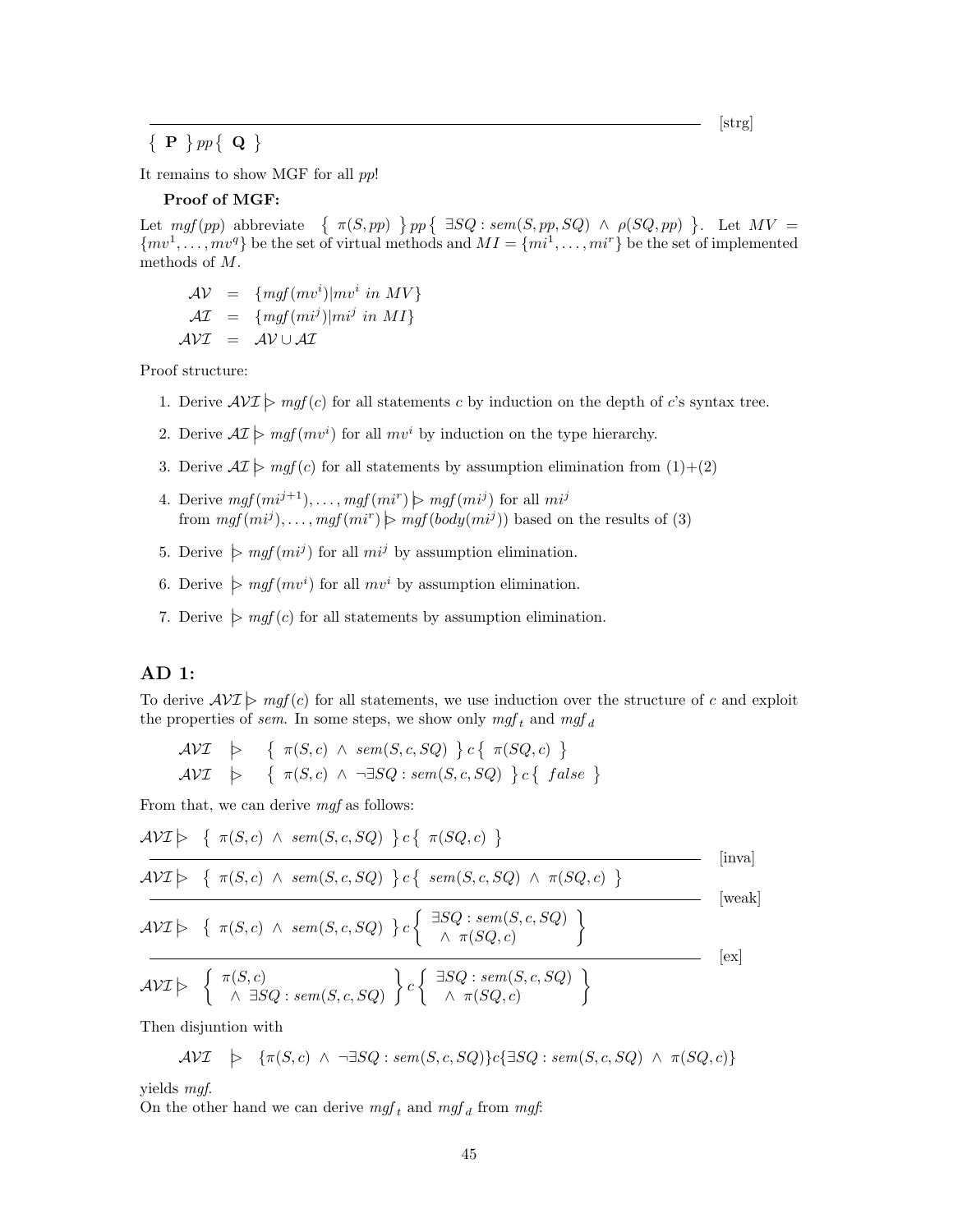$$
\mathcal{AVI} \rightarrow \{\ \pi(S,c) \} c\{\ \exists SQ : sem(S,c,SQ) \ \land \ \pi(SQ,c) \}
$$
 [inva]  
\n
$$
\mathcal{AVI} \rightarrow \{\ \pi(S,c) \ \text{sem}(S,c,SQ) \ \} c\left\{\ \text{sem}(S,c,SQ) \ \text{em}(S,c,SR) \ \text{h} \right\}
$$
 [inva]  
\n
$$
\mathcal{AVI} \rightarrow \{\ \pi(S,c) \ \land \ sem(S,c,SQ) \ \} c\{\ \exists SR : SQ = SR \ \land \ \pi(SR,c) \ \}
$$
 [lemma. deterministic]  
\n
$$
\mathcal{AVI} \rightarrow \{\ \pi(S,c) \ \land \ sem(S,c,SQ) \ \} c\{\ \pi(SQ,c) \ \}
$$
 [weak]  
\n
$$
\mathcal{AVI} \rightarrow \{\ \pi(S,c) \ \land \ sem(S,c,SQ) \ \} c\{\ \pi(SQ,c) \ \}
$$
 [weak]  
\n
$$
\mathcal{AVI} \rightarrow \{\ \pi(S,c) \ \} c\{\ \exists SQ : sem(S,c,SQ) \ \} c\{\ \text{NOT}(\exists SQ : sem(S,c,SQ) \ \}
$$
 [inva,weak]  
\n
$$
\mathcal{AVI} \rightarrow \{\ \pi(S,c) \ \land \ \neg \exists SQ : sem(S,c,SQ) \ \} c\{\ \text{false} \ \}
$$

Lemma 15 (wtp (used)).

$$
\frac{\{\ \mathbf{P}\ \wedge\ \pi(S,pp)\ \wedge\ \textit{wtp}(S,pp)\ \} \ pp\ \{\ \mathbf{Q}\ \}}{\{\ \mathbf{P}\ \wedge\ \pi(S,pp)\ \} \ pp\ \{\ \mathbf{Q}\ \}}
$$

PROOF: Let  $v1, \ldots, vn$  be the visible variables before  $pp$ ; for brevity we omit **P** in the precondition of the proof:

$$
\{ \pi(S, pp) \ \wedge \ wtp(S, pp) \ \} \, pp \{ \ \mathbf{Q} \ \}
$$

$$
\frac{\left\{\n\begin{array}{l}\n\pi(S,pp) \land \text{wtp}(S,pp) \uparrow pp \uparrow \mathbf{Q} \uparrow\n\\
\pi(S,pp) \land S(\text{this}) \neq \text{null} \land \text{wts}(S(\$)) \\
\hline\n\left\{\n\begin{array}{l}\n\pi(S,pp) \land S(\text{this}) \neq \text{null} \land \text{wts}(S(\$)) \\
\land S(\text{exc}) = \text{null}\n\end{array}\n\right. & [\text{strg}] \\
\hline\n\left\{\n\begin{array}{l}\n\pi(S,pp) \land \text{this} \neq \text{null} \land \text{wts}(\$) \\
\land \tau(v1) \preceq \text{styp}(v1',pp) \land \dots \land \tau(vn) \preceq \text{styp}(vn',pp)\n\end{array}\n\right\} pp \left\{\n\begin{array}{l}\n\mathbf{Q} \downarrow\n\end{array}\n\right. & [\text{strg}] \\
\hline\n\left\{\n\begin{array}{l}\n\pi(S,pp) \land \text{this} \neq \text{null} \land \text{wts}(\$) \\
\land \text{exc} = \text{null}\n\end{array}\n\right. & [\text{swis}] \\
\hline\n\left\{\n\begin{array}{l}\n\pi(S,pp) \\
\land \tau(v1) \preceq \text{styp}(v1',pp) \land \dots \land \tau(vn) \preceq \text{styp}(vn',pp)\n\end{array}\n\right\} pp \left\{\n\begin{array}{l}\n\mathbf{Q} \downarrow\n\end{array}\n\right. & [\text{swis}] \\
\hline\n\left\{\n\begin{array}{l}\n\pi(S,pp) \\
\land \tau(v1) \preceq \text{styp}(v1',pp) \land \dots \land \tau(vn-1) \preceq \text{styp}(vn-1',pp)\n\end{array}\n\right\} pp \left\{\n\begin{array}{l}\n\mathbf{Q} \downarrow\n\end{array}\n\right. & [\text{swis}] \\
\hline\n\left\{\n\begin{array}{l}\n\pi(S,pp) \land \tau(v) \preceq \text{styp}(v',pp) \uparrow pp \left\{\n\mathbf{Q} \right\}\n\end{array}\n\right. & [\text{swis}] \\
\hline\n\left\{\n\begin{array}{l}
$$

QED wtp

Lemma 16 $(\mathrm{ev}~(\mathrm{used})).$ 

$$
\pi(S, c) \Rightarrow e = e[S]
$$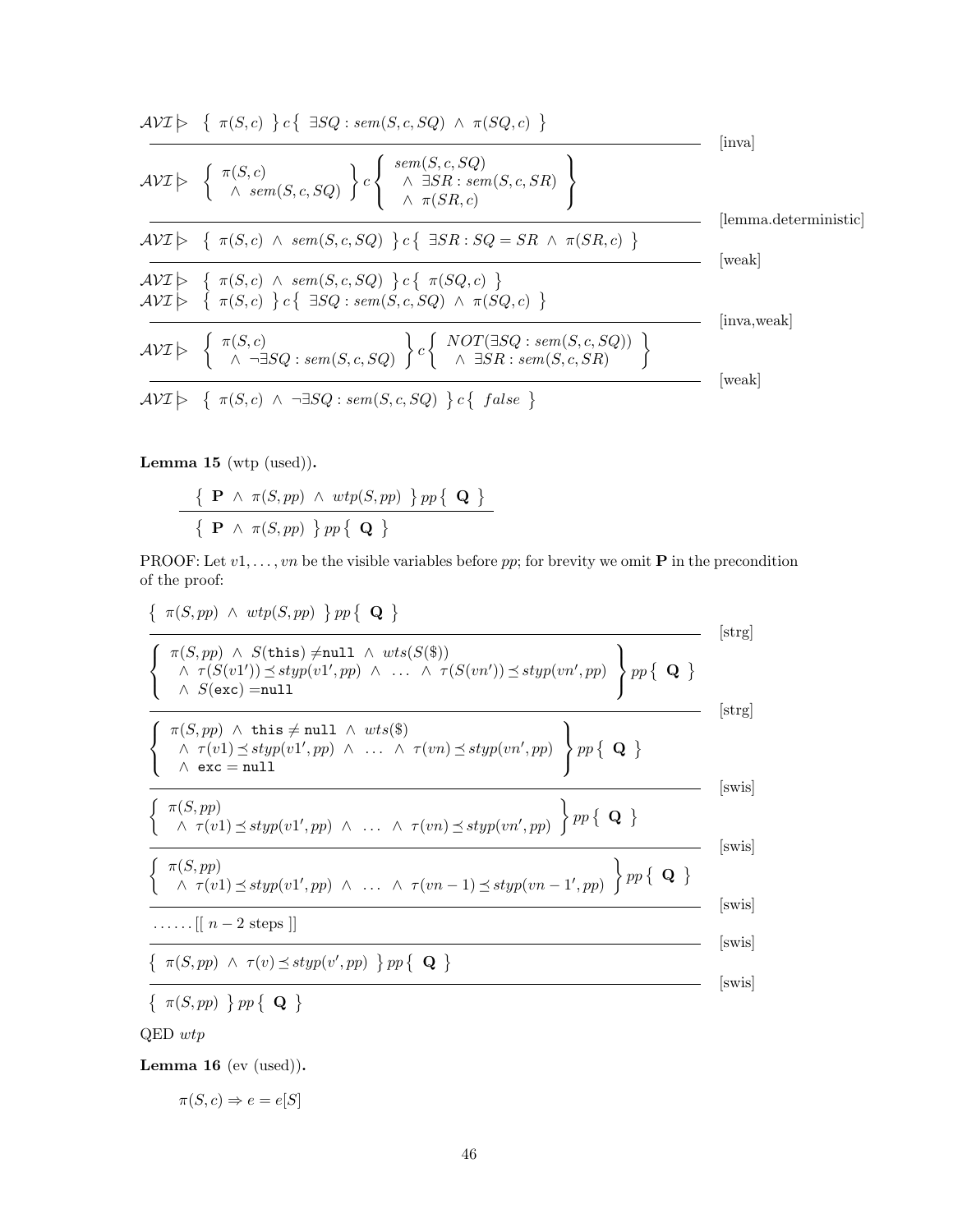## PROOF NQED

In the following, we build our semantics on ssem(!), not on nsem:

fread(VarId VarId FieldId):  $c == x = y.a;$ 

To show:

$$
\mathcal{AVI} \quad \triangleright \quad \left\{ \begin{array}{l} \pi(S, x = y.a; ) \end{array} \right\} x = y.a; \left\{ \begin{array}{l} \exists SQ : sem(S, x = y.a; , SQ) \land \pi(SQ, x = y.a; ) \end{array} \right\}
$$

We show: a)

$$
\mathcal{AVI} \quad \triangleright \quad \left\{ \begin{array}{l} S(y) \neq \texttt{null} \\ \wedge \ \pi(S, x = y.a; ) \ \wedge \ wtp(S, c) \end{array} \right\} x = y.a; \left\{ \begin{array}{l} \exists SQ : sem(S, x = y.a; , SQ) \\ \wedge \ \pi(SQ, x = y.a; ) \end{array} \right\}
$$

and b)

$$
\mathcal{AVI} \quad \triangleright \quad \left\{ \begin{array}{l} S(y) = \texttt{null} \\ \land \ \pi(S, x = y.a; ) \ \land \ wtp(S, c) \end{array} \right\} x = y.a; \left\{ \begin{array}{l} \exists SQ : sem(S, x = y.a; , SQ) \\ \land \ \pi(SQ, x = y.a; ) \end{array} \right\}
$$

Then the disjunct-rule and the  $lm.wtp$  allows to derive q.e.d.

## AD a:

The property of ssem:

$$
S(y) \neq \texttt{null} \Rightarrow \exists SQ : \mathit{ssem}(S, c, SQ) \ \land \ SQ = S[x := S(\$)(S(y).a)]
$$

Using field-read-axiom on the postcondition of  $mfg$ , we get the following proof outline:

$$
\{S(y) \neq \text{null} \land \pi(S, c) \land wtp(S, c)\}
$$
\n
$$
\Rightarrow [[defofssemforc]]
$$
\n
$$
\{S(y) \neq \text{null} \land \pi(S, c) \land wtp(S, c) \land \exists SQ : ssem(S, c, SQ) \land SQ = S[x := S(\$)(S(y).a)]\}
$$
\n
$$
\Rightarrow
$$
\n
$$
\{S(y) \neq \text{null} \land \pi(S, c) \land wtp(S, c) \land \exists SQ : ssem(S, c, SQ) \land \bigwedge_{vinvis(c)\{x\}} SQ(v) = S(v)
$$
\n
$$
\land SQ(x) = S(\$)(S(y).a) \land SQ(\$) = S(\$)\}
$$
\n
$$
\Rightarrow [[string]]
$$
\n
$$
\left\{\n\begin{array}{l}\ny \neq \text{null} \land \exists SQ : sem(S, c, SQ) \\
\land \bigwedge_{vinvis(c)\{x\}} SQ(v) = v \\
\land SQ(x) = \$(S(y).a) \land SQ(\$) = \$\n\end{array}\n\right\} x = y.a; \left\{\n\begin{array}{l}\n\exists SQ : sem(S, x = y.a; , SQ) \\
\land \pi(SQ, c)\n\end{array}\n\right\}
$$

AD b:

The property of ssem:

$$
S(y) = \text{null} \Rightarrow \exists SQ : sem(S, c, SQ)
$$
  
 
$$
\land \; SQ = S[\$ := S(\$)\langle \texttt{NullPExc} \rangle, \texttt{exc} := new(S(\$), \texttt{NullPExc})]
$$

Using field-read-exc-axiom on the postcondition of mfg, we get the following proof outline:

$$
\{S(y) = \text{null} \land \pi(S, c) \land \text{wtp}(S, c)\}
$$
\n
$$
\Rightarrow [[defsem, swis]]
$$
\n
$$
\{S(y) = \text{null} \land \pi(S, c) \land \text{wtp}(S, c)
$$
\n
$$
\land \exists SQ : ssem(S, c, SQ) \land SQ = S[\$ := S(\$)\langle \text{NullPExc}\rangle, \text{exc} := new(S(\$), \text{NullPExc})]\}
$$
\n
$$
\Rightarrow \{y = \text{null} \land \pi(S, c) \land \exists SQ : sem(S, c, SQ) \land \bigwedge_{v \in vis(c) \{exc\}} SQ(v) = S(v)
$$
\n
$$
\land SQ(\text{exc}) = new(S(\$), \text{NullPExc}) \land SQ(\$) = S(\$)\langle \text{NullPExc}\rangle\}
$$
\n
$$
\Rightarrow \{y = \text{null} \land \exists SQ : sem(S, c, SQ)
$$
\n
$$
\land \bigwedge_{v \in vis(c) \{exc\}} SQ(v) = v
$$
\n
$$
\land SQ(\text{exc}) = new(\$, \text{NullPExc})
$$
\n
$$
\land SQ(\$) = \$(\text{NullPExc}\rangle)
$$
\n
$$
\text{QED \tfrac{1}{\text{Area}}}
$$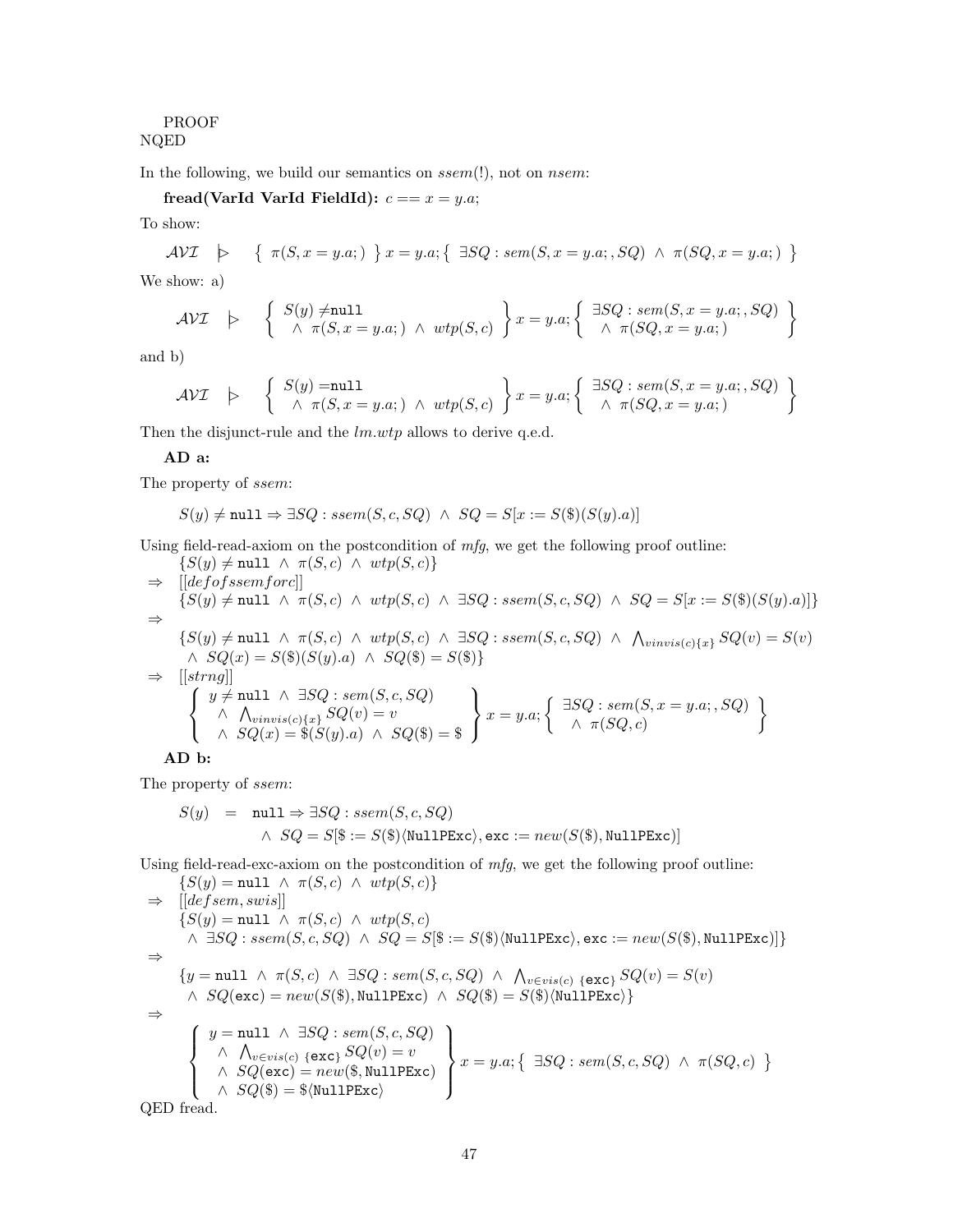fwrite( VarId FieldId VarId ):  $c == x.a = e$ ;

To show:

$$
\mathcal{AVI} \geq \{ \pi(S, c) \} x.a = e; \{ \exists SQ : sem(S, c, SQ) \land \pi(SQ, c) \}
$$

We show: a)

$$
\mathcal{AVI} \models \{ \ S(x) \neq \texttt{null} \ \land \ \pi(S,c) \ \land \ \textit{wtp}(S,c) \ \} \ x.a = e; \{ \ \exists SQ: sem(S,c,SQ) \ \land \ \pi(SQ,c) \ \}
$$

and b)

$$
\mathcal{AVI} \geq \{ S(x) = \texttt{null} \land \pi(S, c) \land \text{wtp}(S, c) \} \ x.a = e; \{ \exists SQ : \text{sem}(S, c, SQ) \land \pi(SQ, c) \}
$$

Then the disjunct-rule and  $lm.wtp$  allows to derive q.e.d.

#### AD a:

The property of ssem:

$$
S(x) \neq \texttt{null} \Rightarrow \text{ssem}(S, c, S[\$ := S(\$)\langle S(x).a := e[S] \rangle])
$$

Using field-write-axiom on the postcondition of  $mfg$ , we get the following proof outline:  $\{S(x) \neq \text{null} \land \pi(S, c) \land wtn(S, c)\}$ 

$$
S(x) \neq \text{null} \land \pi(S, c) \land \text{wtp}(S, c)f
$$
\n⇒ 
$$
[[defofssemforce, swis, lm.wtp]]
$$
\n
$$
\{S(x) \neq \text{null} \land \pi(S, c) \land \text{wtp}(S, c) \land \text{ssem}(S, c, S[\$ := S(\$)\langle S(x).a := e[S]\rangle])\}
$$
\n⇒ 
$$
\{S(x) \neq \text{null} \land \pi(S, c) \land \exists SQ : sem(S, c, SQ) \land SQ = S[\$ := S(\$)\langle S(x).a := e[S]\rangle]\}
$$
\n⇒ 
$$
\{S(x) \neq \text{null} \land \pi(S, c) \land \exists SQ : sem(S, c, SQ) \land \bigwedge_{v \in vis(c)} SQ(v) = S(v)
$$
\n
$$
\land SQ(\$) = S(\$)\langle S(x).a := e[S]\rangle\}
$$
\n⇒ 
$$
[[lm.ev : \pi(S, c) \Rightarrow e = e[S], strength]]
$$
\n
$$
\{x \neq \text{null} \land \exists SQ : sem(S, c, SQ)
$$
\n
$$
\{x.a = e; \{\exists SQ : sem(S, c, SQ) \land \pi(SQ, c) \land \pi(SQ, c) \land \pi(SQ, c) \land \pi(SQ, c) \land \pi(SQ, c) \land \pi(SQ, c) \}
$$

#### AD b:

The property of ssem:

$$
S(x) = \texttt{null} \Rightarrow \mathit{ssem}(S, c, S[\$, := S(\$)\langle \texttt{NullPExc} \rangle, \texttt{exc} := \mathit{new}(S(\$), \texttt{NullPExc})])
$$

Using field-write-exc-axiom on the postcondition of mfg, we get the following proof outline:  ${S(x) = null \land \pi(S, c) \land \text{wtp}(S, c)}$ 

 $\Rightarrow$  [[defsem, swis]]  $\{S(x) = \texttt{null} \; \wedge \; \pi(S,c) \; \wedge \; \textit{wtp}(S,c) \; \wedge \; \exists SQ: \mathit{ssem}(S,c,SQ)$  $\land \ \ SQ = S[\$\ := S(\$\) \langle \texttt{NullPExc} \rangle, \texttt{exc} := \mathit{new}(S(\$\), \texttt{NullPExc})] \}$ ⇒  $\sqrt{ }$  $\int$  $\overline{\mathcal{L}}$  $x = \text{null} \; \wedge \; (\exists SQ : \mathit{ssem}(S, c, SQ)$  $\wedge \bigwedge_{v \in vis(c)} \{\mathsf{exc}\}$   $SQ(v) = v$  $\land \ SQ(\texttt{exc}) = new(\$, \texttt{NullPExc})$  $\land$   $SQ(\$) = \$\langle \texttt{NullPExc}\rangle$  $\mathcal{L}$  $\mathcal{L}$  $\int$  $x.a = e; \begin{cases} \exists SQ : sem(S, c, SQ) \\ \wedge \neg(S, c, SQ) \end{cases}$  $\wedge \pi(SQ, c)$  $\mathcal{L}$ 

QED fwrite.

cassign( VarId Type Exp ):  $c == x = (T)e$ ;

To show:

$$
\mathcal{AVI} \quad \succ \quad \{ \ \pi(S, c) \ \} \, x = (T)e; \{ \ \exists SQ : sem(S, c, SQ) \ \wedge \ \pi(SQ, c) \ \}
$$

We show: a)

$$
\mathcal{AVI} \quad \succ \quad \left\{ \begin{array}{l} \tau(e) \preceq T \;\wedge\; \pi(S,c) \;\wedge\; \mathit{wtp}(S,c) \end{array} \right\} c\left\{ \begin{array}{l} \exists SQ:\mathit{sem}(S,c,SQ) \;\wedge\; \pi(SQ,c) \end{array} \right\}
$$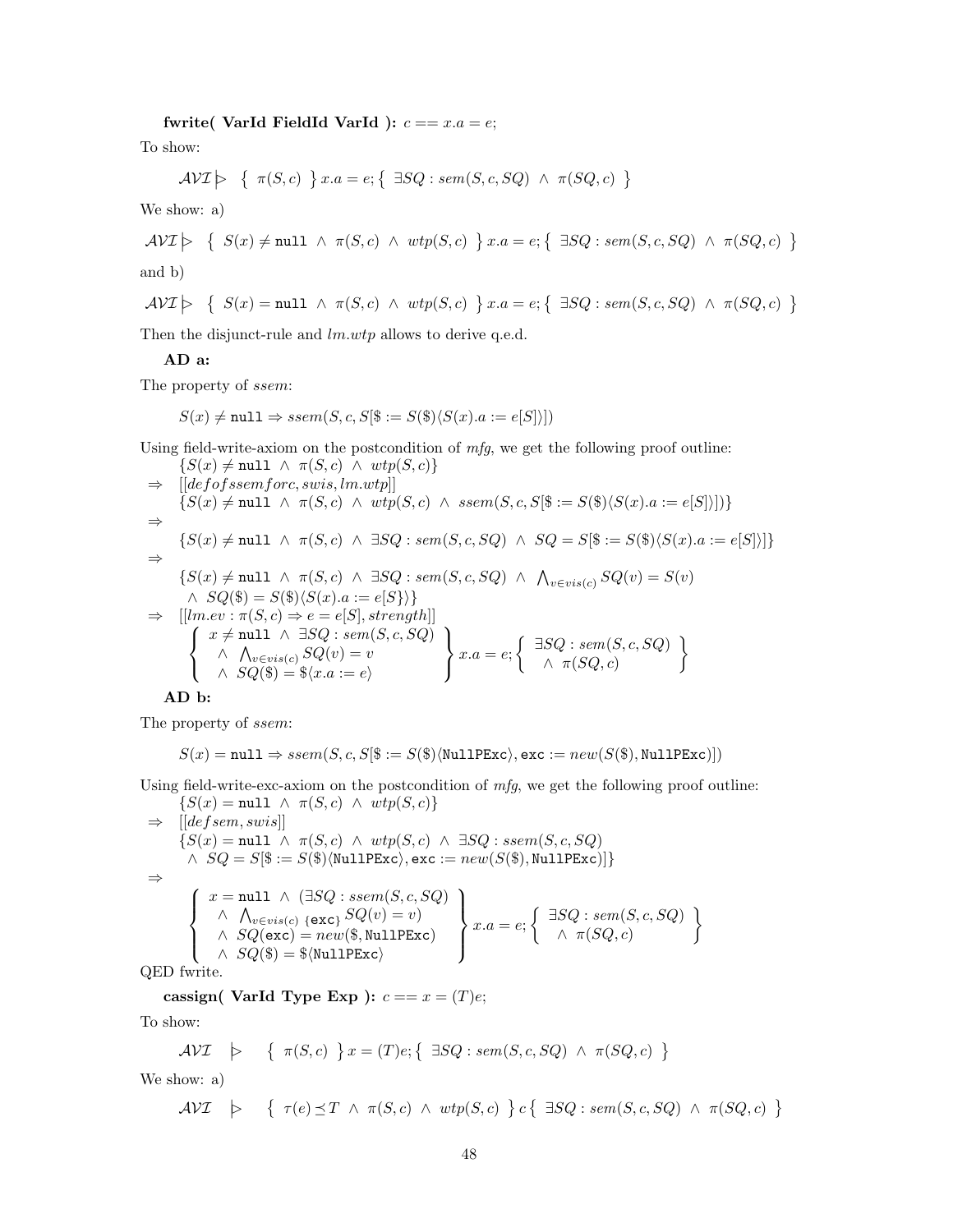and b)

$$
\mathcal{AVI} \quad \succ \quad \left\{ \begin{array}{c} \tau(e) \not\preceq T \\ \wedge \ \pi(S, c) \ \wedge \ wtp(S, c) \end{array} \right\} c \left\{ \begin{array}{c} \exists SQ : sem(S, c, SQ) \\ \wedge \ \pi(SQ, c) \end{array} \right\}
$$

Then disjunct-rule and  $lm.wtp$  yield the result.

AD a:

The property of ssem:

$$
\tau(e[S]) \preceq T \Rightarrow ssem(S, x = (T)e; S[x := e[S]])
$$

Using cast-axiom on mfg-postcondition, we get the following proof outline:

$$
\{\tau(e) \preceq T \land \pi(S, c) \land \text{wtp}(S, c)\}\
$$
\n
$$
\Rightarrow \text{[[ssemp]]}
$$
\n
$$
\{\tau(e) \preceq T \land \pi(S, c) \land \text{wtp}(S, c) \land \tau(e[S]) \preceq T \land \exists SQ : ssem(S, c, SQ)
$$
\n
$$
\land SQ = S[x := e[S]]\}
$$
\n
$$
\Rightarrow \left\{\begin{array}{c}\tau(e) \preceq T \land \exists SQ : sem(S, c, SQ) \\ \land \Lambda_{v \in vis(c) \{x\}} SQ(v) = v \\ \land SQ(x) = e \land SQ(\$) = \$\end{array}\right\} x = (T)e; \left\{\begin{array}{c}\exists SQ : sem(S, c, SQ) \\ \land \pi(SQ, c)\end{array}\right\}
$$

AD b:

The property of ssem:

$$
\tau(e[S]) \npreceq T \Rightarrow ssem(S, c, S[\$, := S(\$)\langle CastExc \rangle, \texttt{exc} := new(S(\$), CastExc)])
$$

Using cast-exc-axiom on mfg-postcondition, we get the following proof outline:

$$
\begin{array}{c}\n\{\tau(e) \nleq T \land \pi(S, c) \land \text{wtp}(S, c)\} \\
\Rightarrow \{\tau(e) \nleq T \land \pi(S, c) \land \text{wtp}(S, c) \land \exists SQ : \text{ssem}(S, c, SQ) \\
\land SQ = S[\$\$ := S(\$\] \$\langle \texttt{CastExc} \rangle / \$\, \textit{new}(\$\, \texttt{CastExc} \rangle / \texttt{exc}], \texttt{exc} := \textit{new}(S(\$\), \textit{CastExc})]\}\n\end{array}
$$
\n
$$
\begin{array}{c}\n\begin{array}{c}\n\tau(e) \nleq T \land \exists SQ : \textit{sem}(S, c, SQ) \\
\land \bigwedge_{v \in \textit{vis}(c) \ \{\texttt{exc}_\} \ \ \textit{SQ}(v) = v \\
\land \quad \textit{SQ}(\texttt{exc}) := \textit{new}(\$\, \texttt{CastExc} \rangle / \$\, \textit{new}(\$\, \texttt{CastExc} \rangle / \texttt{exc}]\n\end{array}\n\end{array}\n\right\}\n\begin{array}{c}\n\text{ISO} : \textit{sem}(S, c, SQ) \\
\text{ISO} : \textit{sem}(S, c, SQ) \\
\land \quad \textit{SQ}(\texttt{exc}) := \textit{new}(\$\, \texttt{CastExc} \rangle / \$\, \textit{new}(\$\, \texttt{castExc} \rangle / \texttt{exc}]\n\end{array}
$$

QED cassign

new( VarId CTypeId ):  $c == x =$  new  $T()$ ;

The property of ssem:

$$
\exists SQ: \mathit{ssem}(S, x = \mathit{newT}();, SQ) \ \land \ SQ = S[x := \mathit{new}(S(\$), T), \$ := S(\$)\langle T \rangle]
$$

Using new-axiom on the mgf-postcondition yields:

$$
\{\pi(S, c) \land \text{wtp}(S, c)\}\
$$
\n
$$
\Rightarrow [[swis, ssemp]]
$$
\n
$$
\{\pi(S, c) \land \text{wtp}(S, c) \land \exists SQ : ssem(S, c, SQ)
$$
\n
$$
\land SQ = S[x := new(S(\$), T), \$ := S(\$)\langle T \rangle]\}\
$$
\n
$$
\Rightarrow \{\begin{array}{c}\exists SQ : sem(S, c, SQ) \\
\land \land_{v \in vis(c) \{x\}} SQ(v) = v \\
\land SQ(x) = new(\$, T)\n\end{array}\} x = new T(); \{\begin{array}{c}\exists SQ : sem(S, c, SQ) \\
\land \land_{\pi(SQ, c)} \\
\land \pi(SQ, c)\n\end{array}\}
$$

seq( Statement Statement ):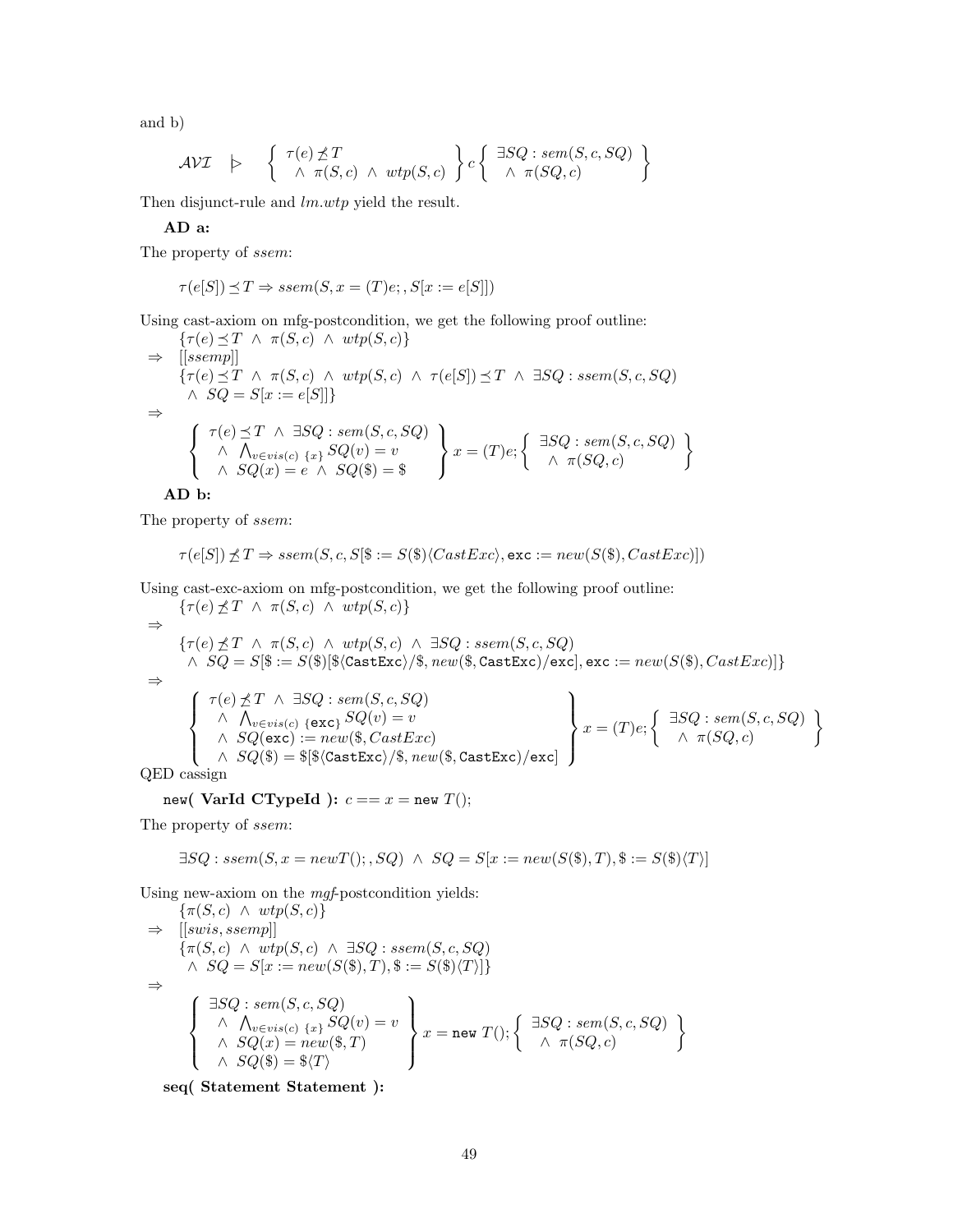In a seq-statement it holds  $\pi(S, s) = \pi(S, s1) = \pi(S, s2)$  . Thus, we may assume

$$
\begin{array}{lcl}\n\mathcal{AVI} & \rightarrow & \{ \pi(S,s) \} \, s1 \{ \exists SQ : sem(S,s1,SQ) \land \pi(SQ,s) \} \\
\mathcal{AVI} & \rightarrow & \{ \pi(S,s) \} \, s2 \{ \exists SQ : sem(S,s2,SQ) \land \pi(SQ,s) \} \\
\end{array}
$$

and have to show

$$
\mathcal{AVI} \quad \triangleright \qquad \left\{ \begin{array}{c} \pi(S,s) \end{array} \right\} s \left\{ \begin{array}{c} \exists SQ: sem(S,s,SQ) \;\wedge\; \pi(SQ,s) \end{array} \right\}
$$

From

$$
\mathcal{AVI} \quad \succ \quad \{ \ \pi(S,s) \ \} \ s1 \{ \ \exists SQ : sem(S,s1,SQ) \ \wedge \ \pi(SQ,s) \ \}
$$

we derive the triples (cp. equivalence of  $MGF$  with  $MGF_t$  and  $MGF_d$ ):

t) 
$$
AVI
$$
  $\models$  {  $\pi(S, s) \land sem(S, s1, SR) \} s1 \{ \pi(SR, s) \}$   
d)  $AVI$   $\models$  {  $\pi(S, s) \land \neg \exists SQ : sem(S, s1, SQ) \} s1 \{ false \}$ 

Below, we consider two cases. Starting from (t) we derive in case (a)

$$
\left\{\begin{array}{c}\pi(S,s) \land sem(S,s1,SR) \\ \land SR(\texttt{exc}) = \texttt{null}\end{array}\right\} s \left\{\begin{array}{c}\exists SQ: sem(S,s,SQ) \\ \land \pi(SQ,s)\end{array}\right\}
$$

and in case (b)

$$
\left\{\begin{array}{c}\pi(S,s)\ \wedge\ sem(S,s1,SR) \\ \wedge\ SR(\texttt{exc}) \neq \texttt{null}\end{array}\right\}s\left\{\begin{array}{c}\exists SQ:\ sem(S,s,SQ) \\ \wedge\ \pi(SQ,s)\end{array}\right\}
$$

Then, disjunction yields the following:

$$
\frac{\left\{\begin{array}{c}\pi(S,s)\\ \wedge \text{ sem}(S,s1,SR) \end{array}\right\} s \left\{\begin{array}{c}\exists SQ: \text{sem}(S,s,SQ)\\ \wedge \pi(SQ,s) \end{array}\right\}}{\left\{\begin{array}{c}\pi(S,s)\\ \wedge \exists SR: \text{sem}(S,s1,SR) \end{array}\right\} s \left\{\begin{array}{c}\exists SQ: \text{sem}(S,s,SQ)\\ \wedge \pi(SQ,s) \end{array}\right\}}
$$
 [ex]

Starting with (d), we get

$$
\left\{\n\begin{array}{l}\n\pi(S,s) \\
\wedge \neg \exists SR: sem(S,s1,SR) \\
\hline\n\left\{\n\begin{array}{l}\n\pi(S,s) \\
\wedge \neg \exists SR: sem(S,s1,SR) \\
\hline\n\left\{\n\begin{array}{l}\n\exists SQ: sem(S,s,SQ) \\
\wedge \pi(SQ,s) \land \text{exc} \neq \text{null}\n\end{array}\n\right\}\n\end{array}\n\right\}\n\end{array}\n\right\}
$$
\n[weak] (weak] (weak)

and by disjunction with the above we obtain  $MGF$  for  $s$ :

$$
\{ \pi(S,s) \} s \{ \exists SQ : sem(S,s,SQ) \land \pi(SQ,s) \}
$$

case a:

The semantic property:

$$
ssem(S, s1, SR) \land SR(exc) = null \land ssem(SR, s2, SQ) \Rightarrow ssem(S, s1s2, SQ)
$$

which implies – using lemma well-typed-res –

 $sem(S, s1, SR) \ \land \ SR(\texttt{exc}) = \texttt{null} \ \land \ sem(SR, s2, SQ) \Rightarrow sem(S, s1s2, SQ)$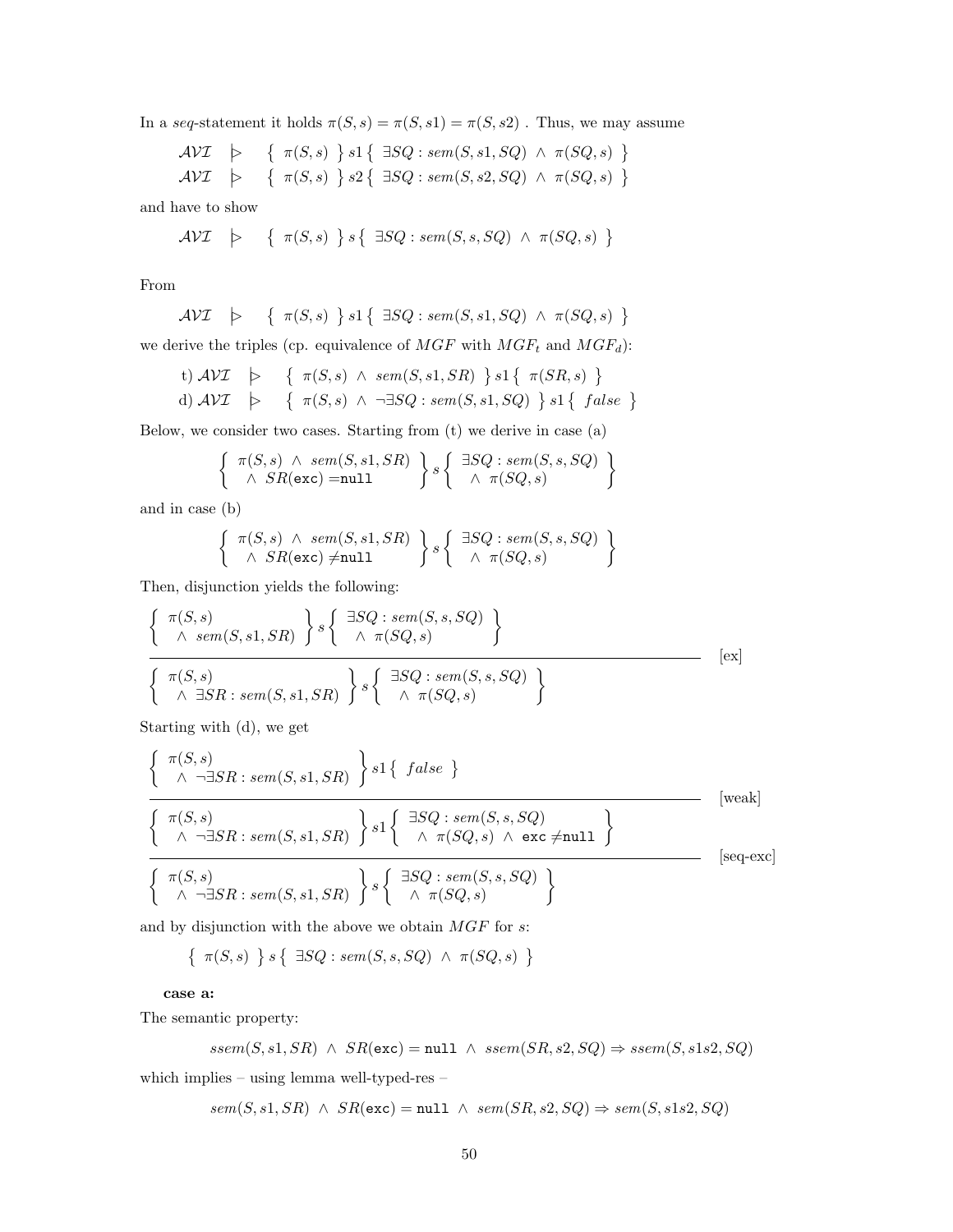π(S, s) ∧ sem(S, s1, SR) s1 π(SR, s) [inva] π(S, s) ∧ sem(S, s1, SR) ∧ SR(exc) = null s1 π(SR, s) <sup>∧</sup> SR(exc) = null [swis,hypo] π(S, s) ∧ sem(S, s1, SR) ∧ SR(exc) = null s1 π(SR, s) <sup>∧</sup> exc <sup>=</sup> null π(SR, s) s2 ∃SQ : sem(SR, s2, SQ) ∧ π(SQ, s) [seq] π(S, s) ∧ sem(S, s1, SR) ∧ SR(exc) =null s ∃SQ : sem(SR, s2, SQ) ∧ π(SQ, s) [inva] π(S, s) ∧ sem(S, s1, SR) ∧ SR(exc) =null s sem(S, s1, SR) ∧ SR(exc) =null ∧ ∃SQ : sem(SR, s2, SQ) ∧ π(SQ, s) [weak] π(S, s) ∧ sem(S, s1, SR) ∧ SR(exc) =null s ∃SQ : sem(S, s1, SR) ∧ SR(exc) =null ∧ sem(SR, s2, SQ) ∧ π(SQ, s) [ssemp,weak] π(S, s) ∧ sem(S, s1, SR) ∧ SR(exc) =null s ∃SQ : sem(S, s, SQ) ∧ π(SQ, s) 

case b:

The used semantic property derived from def ssem:

 $sem(S, s1, SR) \ \wedge \ SR(\texttt{exc}) \neq \texttt{null} \Rightarrow sem(S, s1s2, SR)$ 

$$
\frac{\left\{\begin{array}{l}\pi(S,s) \land sem(S,s1,SR) \right\} s1\left\{\begin{array}{l}\pi(SR,s) \\\\ \land\ SR(\text{exc}) \neq \text{null}\end{array}\right\} s1\left\{\begin{array}{l}\pi(SR,s) \\\\ \land\ SR(\text{exc}) \neq \text{null}\end{array}\right\} (inval) \\\hline \left\{\begin{array}{l}\pi(S,s) \land sem(S,s1,SR) \\\\ \land\ SR(\text{exc}) \neq \text{null}\end{array}\right\} s\left\{\begin{array}{l}\pi(SR,s) \\\\ \land\ SR(\text{exc}) \neq \text{null}\end{array}\right\} (seq\text{-exc}) \\\hline \left\{\begin{array}{l}\pi(S,s) \land sem(S,s1,SR) \\\\ \land\ SR(\text{exc}) \neq \text{null}\end{array}\right\} s\left\{\begin{array}{l}\pi(SR,s) \land sem(S,s1,SR) \\\\ \land\ SR(\text{exc}) \neq \text{null}\end{array}\right\} (inval) \\\hline \left\{\begin{array}{l}\pi(S,s) \land sem(S,s1,SR) \\\\ \land\ SR(\text{exc}) \neq \text{null}\end{array}\right\} s\left\{\begin{array}{l}\pi(SR,s) \\\\ \land\ sem(S,s,SR)\end{array}\right\} \qquad \text{[semp,weak]} \\\hline \left\{\begin{array}{l}\pi(S,s) \land sem(S,s1,SR) \\\\ \land\ SR(\text{exc}) \neq \text{null}\end{array}\right\} s\left\{\begin{array}{l}\pi(SR,s) \\\\ \land\ sem(S,s,SR)\end{array}\right\} \qquad \text{[weak]} \end{array}
$$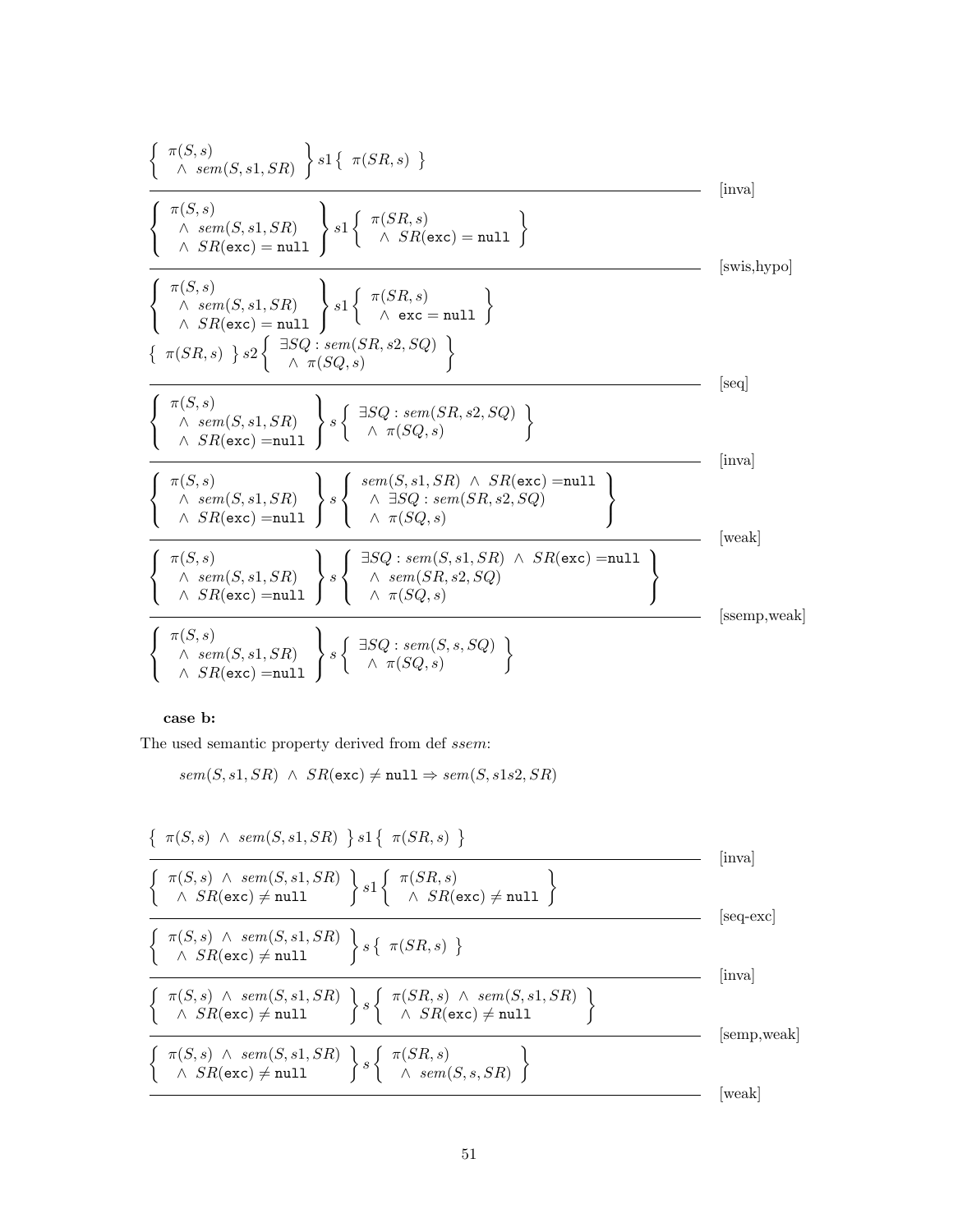$$
\left\{\begin{array}{c}\pi(S,s) \land sem(S,s1,SR) \\ \land SR(exc) \neq null\end{array}\right\} s \left\{\begin{array}{c}\exists SQ: sem(S,s,SQ) \\ \land \pi(SQ,s)\end{array}\right\}
$$

 $\mbox{QED}$   $\emph{seq}$ 

if ( Exp Statement Statement ):  $s == if(e){s1}$ else ${s2}$ The induction hypo yields

$$
\begin{array}{lcl} \mathcal{AVI} & \rightarrow & \{ \begin{array}{l} \pi(S,s) \end{array} \} s1 \{ \begin{array}{lcl} \exists SQ: sem(S,s1,SQ) \, \wedge \, \pi(SQ,s) \end{array} \} \\ \mathcal{AVI} & \succ & \{ \begin{array}{lcl} \pi(S,s) \end{array} \} s2 \{ \begin{array}{lcl} \exists SQ: sem(S,s2,SQ) \, \wedge \, \pi(SQ,s) \end{array} \} \end{array}
$$

from which we show

$$
\mathcal{AVI} \quad \succ \quad \{ \ \pi(S,s) \ \} \ s \{ \ \exists SQ : sem(S,s,SQ) \ \wedge \ \pi(SQ,s) \ \}
$$

$$
\frac{\{\pi(S,s) \} s1 \{\exists SQ : sem(S,s1,SQ) \land \pi(SQ,s) \}}{\{ e[S] \land \pi(S,s) \} s1 \{\exists SQ : e[S] \land sem(S,s1,SQ) \land \pi(SQ,s) \}} \qquad \text{[inva,weak]}
$$
\n
$$
\frac{\{ e \land \pi(S,s) \} s1 \{\exists SQ : e[S] \land sem(S,s1,SQ) \land \pi(SQ,s) \}}{\{ e \land \pi(S,s) \} s1 \{\exists SQ : e[S] \land \text{wtp}(S,s) \land \text{ssem}(S,s1,SQ) \land \pi(SQ,s) \}} \qquad \text{[inva,strg]}
$$
\n
$$
\frac{\{ e \land \pi(S,s) \} s1 \{\exists SQ : e[S] \land \text{wtp}(S,s) \land \text{ssem}(S,s1,SQ) \land \pi(SQ,s) \}}{\{ e \land \pi(S,s) \} s1 \{\exists SQ : \text{wtp}(S,s) \land \text{ssem}(S,s,SQ) \land \pi(SQ,s) \}}
$$
\n
$$
\frac{\{\text{[asemp,weak]}}{\{ e \land \pi(S,s) \} s1 \{\exists SQ : sem(S,s,SQ) \land \pi(SQ,s) \}} \qquad \text{[asemp,weak]}
$$

In the same way, we derive:

$$
\frac{\{\pi(S,s) \} s2 \{\exists SQ : sem(S,s2,SQ) \land \pi(SQ,s) \}}{\{\neg e[S] \land \pi(S,s) \} s2 \{\exists SQ : \neg e[S] \land sem(S,s2,SQ) \land \pi(SQ,s) \}} \quad \text{[inva,weak]}
$$
\n
$$
\frac{\{\neg e \land \pi(S,s) \} s2 \{\exists SQ : \neg e[S] \land sem(S,s2,SQ) \land \pi(SQ,s) \}}{\{\neg e \land \pi(S,s) \} s2 \{\exists SQ : \neg e[S] \land wt(S,s) \land ssem(S,s2,SQ) \land \pi(SQ,s) \}} \quad \text{[inva,strg]}
$$
\n
$$
\frac{\{\neg e \land \pi(S,s) \} s2 \{\exists SQ : \neg e[S] \land wt(S,s) \land ssem(S,s2,SQ) \land \pi(SQ,s) \}}{\{\neg e \land \pi(S,s) \} s2 \{\exists SQ : wt(S,s) \land ssem(S,s,SQ) \land \pi(SQ,s) \}} \quad \text{[asemp,weak]}
$$
\n
$$
\{\neg e \land \pi(S,s) \} s2 \{\exists SQ : sem(S,s,SQ) \land \pi(SQ,s) \}
$$
\n
$$
\{\neg e \land \pi(S,s) \} s2 \{\exists SQ : sem(S,s,SQ) \land \pi(SQ,s) \}
$$
\n
$$
\{\neg e \land \pi(S,s) \} s2 \{\exists SQ : sem(S,s,SQ) \land \pi(SQ,s) \}
$$

and the application of the if-rule yields the desired result. QED if

while ( Exp Statement ):  $c == \text{while}(e)\{s\}$ We show  $mgf_t$  and  $mgf_d$ :

AD t:

assuming

$$
\mathcal{AVI} \quad \succ \quad \left\{ \begin{array}{c} sem(S, s, SQ) \ \wedge \ \pi(S, s) \end{array} \right\} s \left\{ \begin{array}{c} \pi(SQ, s) \end{array} \right\}
$$

show

 $\mathcal{AVI}$   $\downarrow$  {  $sem(S, w, SQ) \wedge \pi(S, w)$  }  $w \{ \pi(SQ, w) \}$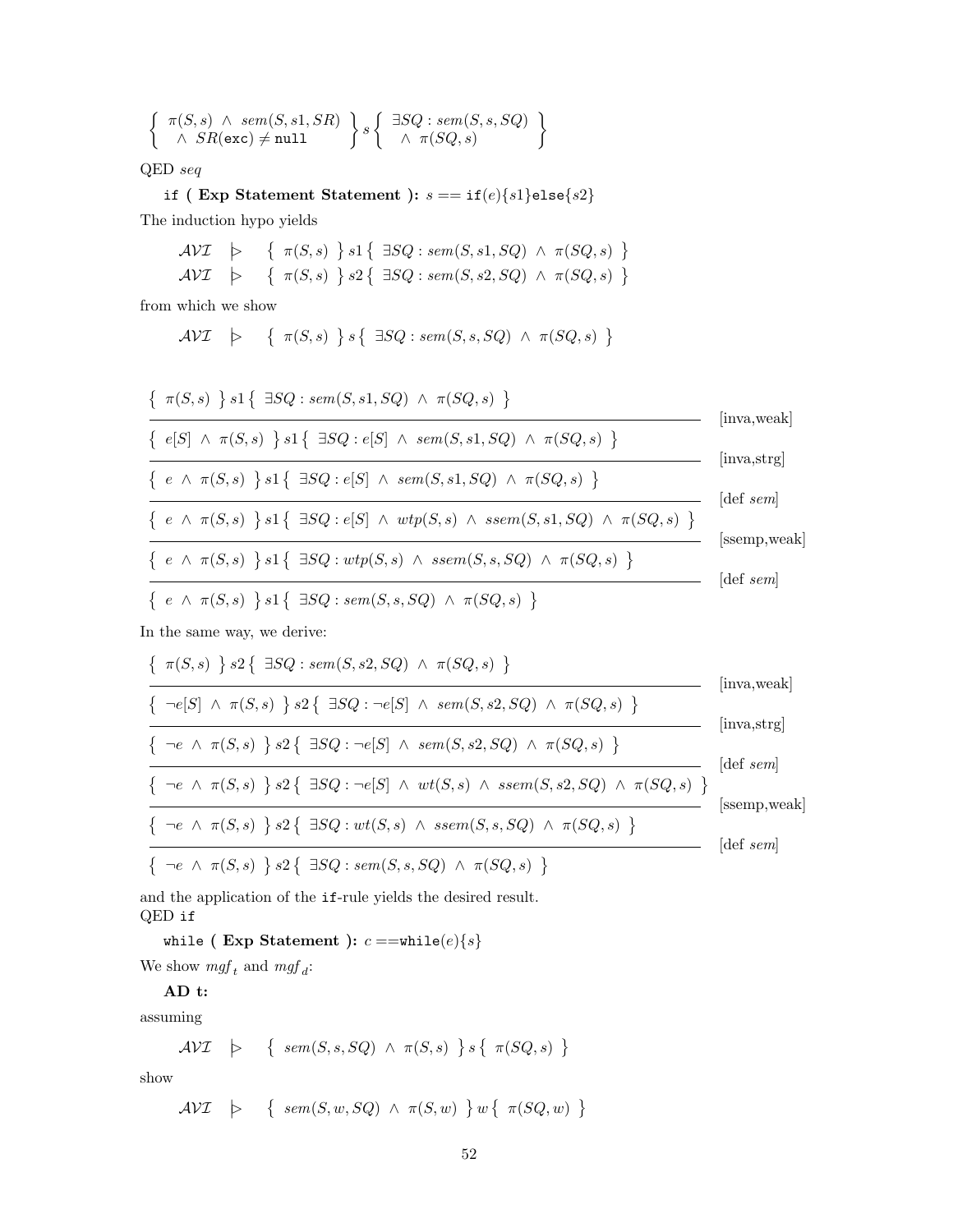The semantics of the while loop is:

$$
sem(SP, w(e)\{s\}, SQ) \Leftrightarrow \begin{aligned} \textit{wtp}(SP, w) &\wedge \ ((\neg e[SP] \ \wedge \ SP = SQ) \\ &\vee \ (e[SP] \ \wedge \ \textit{ssem}(SP, s, SQ) \ \wedge \ \textit{SQ}(\texttt{exc}) \neq \texttt{null}) \\ &\vee \ (e[SP] \ \wedge \ (\exists SR : \textit{ssem}(SP, s, SR) \\ &\wedge \ \textit{SR}(\texttt{exc}) = \texttt{null} \ \wedge \ \textit{ssem}(SR, w, SQ)))) \end{aligned}
$$

Let

$$
inv(SP, w(e)\{s\}, SQ) \Leftrightarrow sem(SP, w(e)\{s\}, SQ) \vee (SP = SQ \wedge SP(\texttt{exc}) \neq \texttt{null})
$$

We use the following loop invariant:

 $\exists S$  :  $\pi(S, w) \land inv(S, w(e) \{s\}, SQ)$ 

i.e. the current state  $S$  is a state leading to a terminating loop state  $SQ$  or it is a state with an exception (the invariant has to hold after an abnormal termination of the loop).

The proof starts with the induction hypothesis about the loop body (for brevity, we omit the assumptions):

$$
\frac{\left\{\begin{array}{l} sem(SP, s, SQ) \land \pi(SP, w) \end{array}\right\} s \left\{\begin{array}{l} \pi(SQ, w) \end{array}\right\}}{\left\{\begin{array}{l} sem(SP, s, SQ) \land inv(SQ, w, SR) \end{array}\right\} s \left\{\begin{array}{l} inv(SQ, w, SR) \end{array}\right\} s \left\{\begin{array}{l} inv(SQ, w, SR) \end{array}\right\}} \text{ [inval]} \right\}}
$$
 [inval  
\n
$$
\frac{\left\{\begin{array}{l} \exists SQ : sem(SP, s, SQ) \land inv(SQ, w, SR) \end{array}\right\} s \left\{\begin{array}{l} \exists SP : inv(SP, w, SR) \end{array}\right\}}{\left\{\begin{array}{l} e(SP] \land SP(\texttt{exc}) = \texttt{null} \land inv(SP, w, SR) \end{array}\right\} s \left\{\begin{array}{l} \exists SP : inv(SP, w, SR) \end{array}\right\}} \text{ [strg,lm.w1]}
$$
 [strg,lm.w1]  
\n
$$
\frac{\left\{\begin{array}{l} e \land \exists SP : inv(SP, w, SR) \end{array}\right\} s \left\{\begin{array}{l} \exists SP : inv(SP, w, SR) \end{array}\right\} s \left\{\begin{array}{l} \exists SP : inv(SP, w, SR) \end{array}\right\}}{\left\{\begin{array}{l} e \land \pi(SP, w) \end{array}\right\} \text{ while } e) \left\{\begin{array}{l} s \left\{\begin{array}{l} \exists SP : inv(SP, w, SR) \end{array}\right\} \text{ [while]} \right\}} \text{ [twile]} \right\}}
$$
 [inval  
\n
$$
\frac{\left\{\begin{array}{l} \exists SP : inv(SP, w, SR) \end{array}\right\} \text{ while } e) \left\{\begin{array}{l} s \left\{\begin{array}{l} \forall x \in P : inv(SP, w, SR) \end{array}\right\}}{\left\{\begin{array}{l} \forall x \in (SP, w) \end{array}\right\}} \text{ [weak]} \right\}}
$$
 [inval  
\n
$$
\frac{\left\{\begin{array}{l} \exists SP : inv(SP, w, SR) \end{array}\right\} \text{ while } e) \left\{\begin{array}{l} s \left\{\begin{array}{l} \
$$

Lemma 17  $(w1)$ .

$$
e[S] \ \land \ S(\text{exc}) = \text{null} \ \land \ inv(S, w, SQ) \ \Rightarrow \ \exists SR : sem(S, s, SR) \ \land \ inv(SR, w, SQ)
$$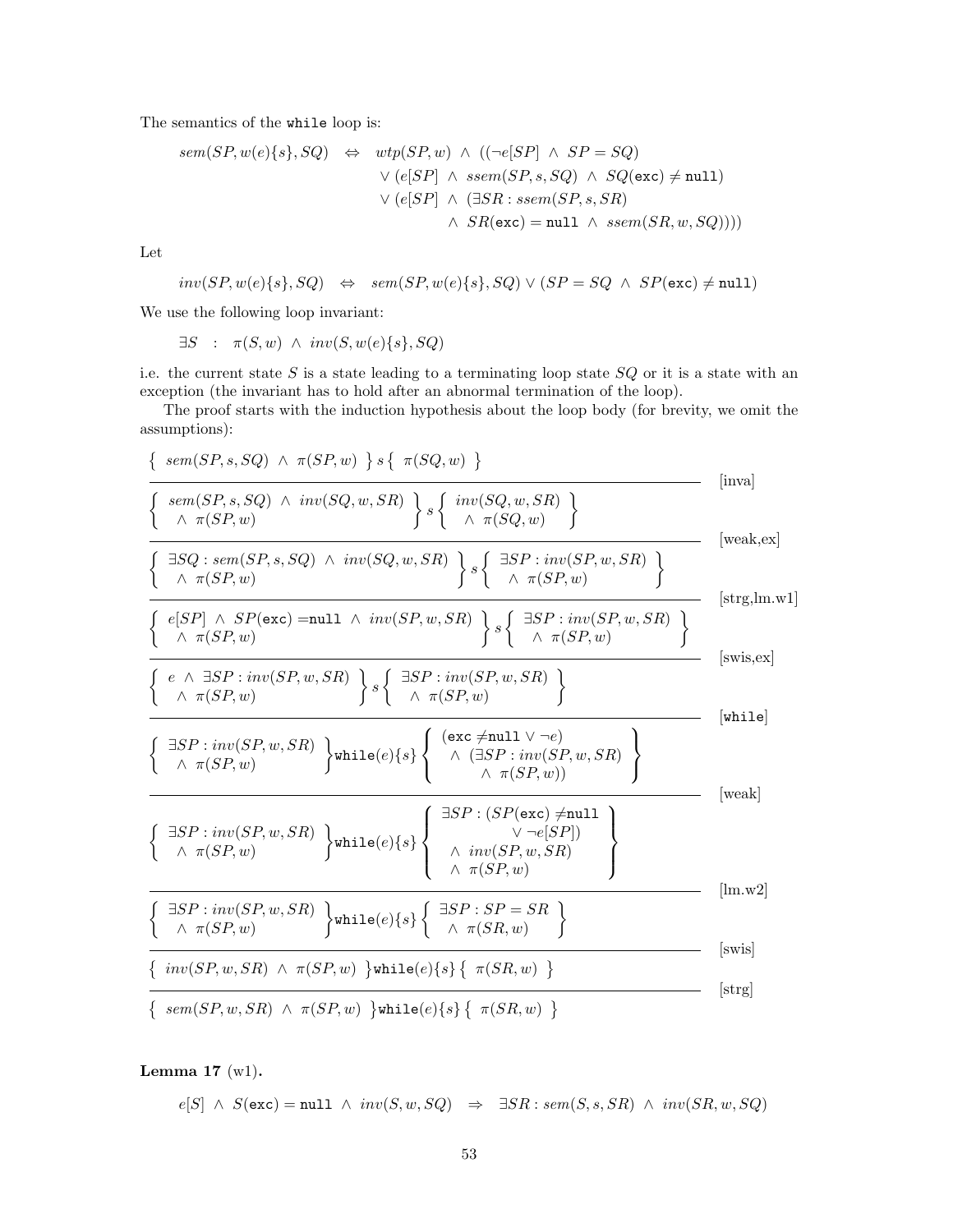PROOF:  $e[S] \wedge S(\text{exc}) = \text{null} \wedge inv(S, w, SQ)$ ⇒  $e[S] \wedge S(\text{exc}) = \text{null} \wedge (sem(S, w(e)\{s\}, SQ) \vee (S = SQ \wedge S(\text{exc}) \neq \text{null}))$ ⇒  $e[S] \wedge S(\text{exc}) = \text{null} \wedge \text{wtp}(S, w)$  $\wedge$  ((¬ $e[S] \wedge S = SQ$ )  $∨ (e[S] ∧ ssem(S, s, SQ) ∧ SQ(exc) ≠ null)$  $\vee$  (e[S]  $\wedge$  ( $\exists SR : sem(S, s, SR) \wedge SR(\text{exc}) = \text{null} \wedge ssem(SR, w, SQ))$ ) ⇒  $wtp(S, w) \wedge ((ssem(S, s, SQ) \wedge SQ(\text{exc}) \neq \text{null})$  $\vee$  ( $\exists SR : ssem(S, s, SR) \land SR(exc) = null \land ssem(SR, w, SQ))$ )  $\Rightarrow$  [[well – typed – res]]  $(\textit{sem}(S, s, SQ) \ \wedge \ SQ(\textsf{exc}) \neq \texttt{null})$  $\vee$  ( $\exists SR : sem(S, s, SR) \land \text{wtp}(SR, w) \land \text{ssem}(SR, w, SQ)$ ) ⇒  $(\exists SR : sem(S, s, SR) \land SR = SQ \land SR(exc) \neq null)$  $\vee$  ( $\exists SR : sem(S, s, SR) \land sem(SR, w, SQ)$ )  $\Rightarrow$  [[def inv]]  $EX\ SR : sem(S, s, SR) \wedge inv(SR, w, SQ)$  $QED$   $lm.w1$ 

## Lemma 18 (w2).

 $(SP(\text{exc}) \neq \text{null} \lor \neg e[SP]) \land inv(SP, w, SQ) \Rightarrow SP = SQ$ PROOF:  $(SP(\text{exc}) \neq \text{null} \vee \neg e[SP])$  $\wedge$   $(sem(SP, w(e)\{s\}, SQ) \vee (SP = SQ \wedge SP(\text{exc}) \neq \text{null})$ ⇒  $(SP(\texttt{exc}) \neq \texttt{null} \ \land \ sem(SP, w(e)\{s\}, SQ))$  $\vee (SP(\texttt{exc}) \neq \texttt{null} \wedge SP = SQ \wedge SP(\texttt{exc}) \neq \texttt{null})$  $\vee (\neg e[SP] \land sem(SP, w(e)\{s\}, SQ)) \vee (\neg e[SP] \land SP = SQ \land SP(\text{exc}) \neq \text{null})$  $\Rightarrow$  [[defsemandssem]]  $(SP(\texttt{exc}) \neq \texttt{null} \ \land \ wtp(SP, w)) \lor (SP(\texttt{exc}) \neq \texttt{null} \ \land \ SP = SQ)$  $\vee$  (¬e[SP] ∧ (¬e[SP] ∧ SP = SQ))  $\vee$  (¬e[SP] ∧ SP = SQ) ⇒  $false \vee SP = SQ \vee SP = SQ \vee SP = SQ$ ⇒  $SP = SO$ QED Lemma w2 QED (t)  $AD$   $(d)$ :

assuming

$$
\mathcal{AVI} \quad \succcurlyeq \quad \left\{ \begin{array}{l} sem(S, s, SQ) \land \pi(S, s) \end{array} \right\} s \left\{ \begin{array}{l} \pi(SQ, s) \end{array} \right\}
$$
\n
$$
\mathcal{AVI} \quad \succcurlyeq \quad \left\{ \begin{array}{l} (\neg \exists SQ : sem(S, s, SQ)) \land \pi(S, s) \end{array} \right\} s \left\{ \begin{array}{l} false \end{array} \right\}
$$

show

$$
\mathcal{AVI} \quad \succ \quad \left\{ \begin{array}{ll} (\neg \exists SQ : sem(S, w, SQ)) \ \wedge \ \pi(S, w) \end{array} \right\} w \left\{ \begin{array}{ll} false \end{array} \right\}
$$

We use the following invariant:

 $\exists SP : \pi(SP, w) \land \text{wtp}(SP, w) \land \neg \exists SQ : \text{sem}(SP, w, SQ)$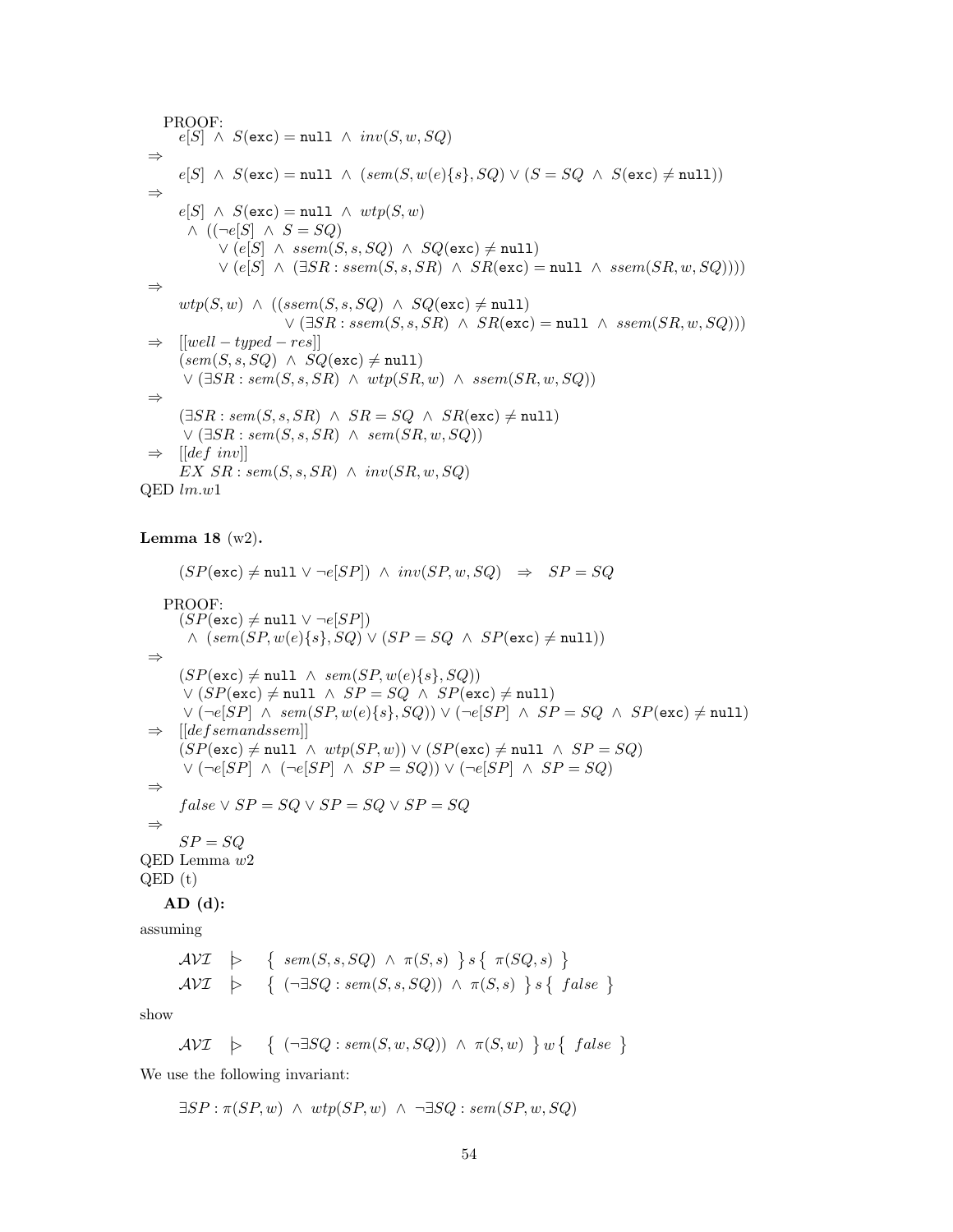which is equivalent to

 $\exists SP: \pi (SP, w) \;\wedge\; wtp (SP, w) \;\wedge\; \neg \exists SQ: inv (SP, w, SQ)$ 

The proof starts with the two induction hypotheses about  $s$  (for brevity, we omit the assumptions):

From the first hypothesis:

$$
\left\{\n\begin{array}{l}\n\text{sem}(S, s, SQ) \land \pi(S, s) \quad s \quad \pi(SQ, s) \\
\hline\n\left\{\n\begin{array}{l}\n\text{sem}(S, s, SQ) \land \pi(S, s) \\
\land \text{wtp}(SQ, w) \\
\land \neg \exists SR : sem(SQ, w, SR)\n\end{array}\n\right\}\n\right.\n\left\{\n\begin{array}{l}\n\pi(SQ, s) \\
\land \text{wtp}(SQ, w) \\
\land \neg \exists SR : sem(SQ, w, SR)\n\end{array}\n\right\}\n\left\{\n\begin{array}{l}\n\text{sem}(S, s, SQ) \land \pi(S, s) \\
\hline\n\text{wtp}(SQ, w) \\
\land \neg \exists SR : sem(SQ, w, SR)\n\end{array}\n\right\}\n\left\{\n\begin{array}{l}\n\exists SP : \pi(SP, s) \\
\land \text{wtp}(SP, w) \\
\land \neg \exists SR : sem(SQ, w, SR)\n\end{array}\n\right\}\n\left\{\n\begin{array}{l}\n\exists SP : \pi(SP, s) \\
\land \text{wtp}(SP, w, SR)\n\end{array}\n\right\}\n\left\{\n\begin{array}{l}\n\text{ster}(S, s, SQ) \land e[S] \land \pi(S, w) \\
\land \text{wtp}(SQ, w)\n\end{array}\n\right\}\n\left\{\n\begin{array}{l}\n\exists SP : \pi(SP, s) \\
\land \text{wtp}(SP, w)\n\end{array}\n\right\}\n\left\{\n\begin{array}{l}\n\text{strg}\n\end{array}\n\left\{\n\begin{array}{l}\n\text{sem}(S, s, SQ) \land e[S] \land \pi(S, w) \\
\land \text{vtp}(SQ, w)\n\end{array}\n\right\}\n\left\{\n\begin{array}{l}\n\exists SP : \pi(SP, s) \land \text{wtp}(SP, w) \\
\land \neg \exists SR : sem(SP, w, SR)\n\end{array}\n\right\}\n\left\{\n\begin{array}{l}\n\text{tem}(S, s, SQ) \land e[S] \land \pi(S, w) \\
\land \neg \exists SR : sem(SP, w, SR)\n\end{array}\n\right\}\n\left\{\n\begin{array}{l}\n\exists SP : \pi(SP, w) \\
\land \neg \exists SR : sem(SP, w, SR)\n\end{array}\
$$

## From the second hypothesis:

$$
\left\{\n\begin{array}{c}\n\big(\neg(\exists SQ: sem(S, s, SQ)) \land \pi(S, s) \big\} s \left\{\n\begin{array}{c}\n\{ \text{false} \} \\
\end{array}\n\right\} \\
\hline\n\left\{\n\begin{array}{c}\n\big(\exists SQ: sem(S, s, SQ)\big) \\
\land e \land \pi(S, w) \\
\land \neg\exists SR: sem(S, w, SR)\n\end{array}\n\right\} s \left\{\n\begin{array}{c}\n\exists SP: \pi(SP, w) \\
\land \text{wtp}(SP, w) \\
\land \neg\exists SR: sem(SP, w, SR)\n\end{array}\n\right\}\n\right\}
$$
\n[swis]

## By disjunct-rule, the conclusion of the above derivations yield:

$$
\begin{cases}\n e \wedge \pi(S, w) \\
 \wedge \neg \exists SR : sem(S, w, SR) \n\end{cases}\n s\n\begin{cases}\n \exists SP : \pi(SP, w) \wedge \text{wtp}(SP, w) \\
 \wedge \neg \exists SR : sem(SP, w, SR) \n\end{cases}\n \bigg\}\n \text{ (strg,ex)}\n \begin{cases}\n e \wedge \exists SP : \pi(SP, w) \\
 \wedge \text{wtp}(SP, w) \\
 \wedge \neg \exists SR : sem(SP, w, SR) \n\end{cases}\n \bigg\}\n \text{ (strg,ex)}\n \bigg\{\n \begin{cases}\n \exists SP : \pi(SP, w) \\
 \wedge \text{wtp}(SP, w) \\
 \wedge \neg \exists SR : sem(SP, w, SR) \n\end{cases}\n\bigg\}\n \text{ (strg,ex)}\n \bigg\}
$$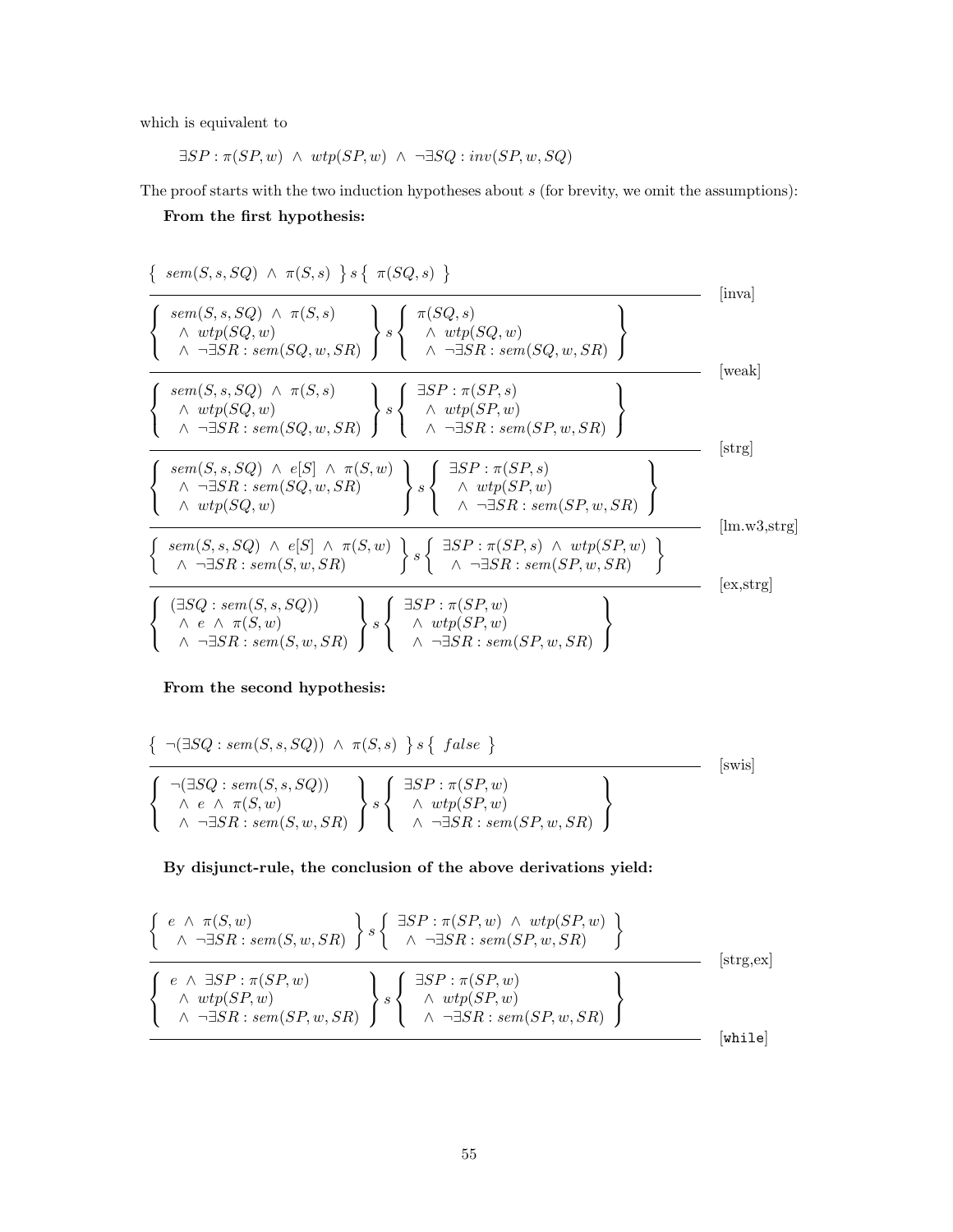

Lemma 19 (w3).

 $sem(S, s, SQ) \wedge e[S] \wedge \neg (\exists SR : sem(S, w, SR))$ ⇒  $\neg \exists SR : sem(SQ, w, SR) \land wtp(SQ, w)$ 

PROOF:

The lemma is equivalent to:  $\neg sem(S, s, SQ) \vee \neg e[S] \vee (\exists SR : sem(S, w, SR))$  $\vee (wtp(SQ, w) \wedge \neg (\exists SR : sem(SQ, w, SR)))$ ⇔  $\neg sem(S, s, SQ) \lor \neg e[S] \lor (\exists SR : sem(S, w, SR))$  $\vee \neg(\neg wtp(SQ, w) \vee (\exists SR : sem(SQ, w, SR)))$ ⇔  $(sem(S, s, SQ) \wedge e[S] \wedge (\neg wtp(SQ, w) \vee (\exists SR : sem(SQ, w, SR)))$  $\Rightarrow \exists SR : sem(S, w, SR)$ 

So let us start with the premise: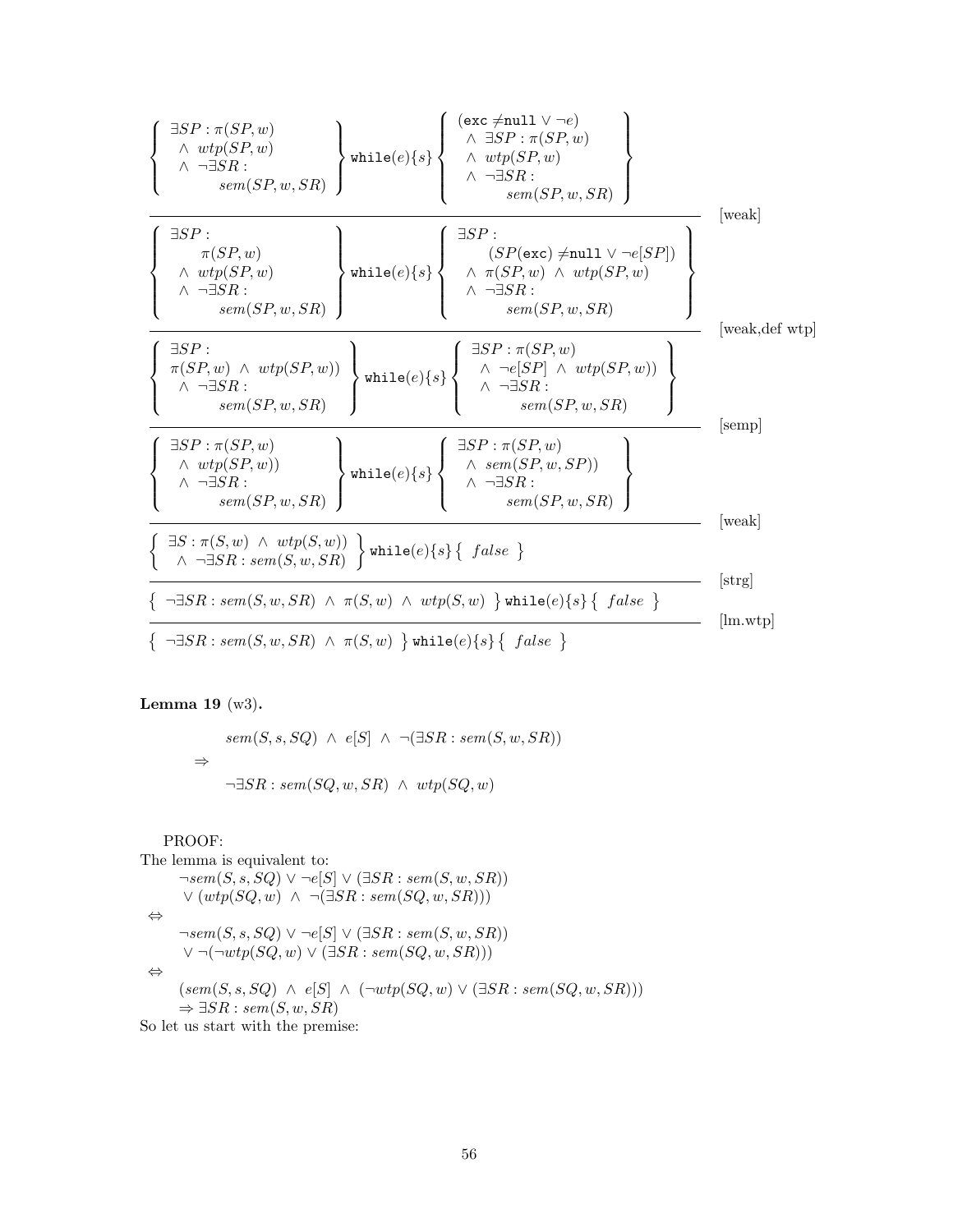$sem(S, s, SQ) \wedge e[S] \wedge (\neg wtp(SQ, w) \vee (\exists SR : sem(SQ, w, SR)))$ ⇒  $(wtp(S, w) \wedge e[S] \wedge ssem(S, s, SQ) \wedge \neg wtp(SQ, w))$  $\vee (\exists SR : wtp(S, w) \wedge e[S] \wedge ssem(S, s, SQ) \wedge wtp(SQ, w) \wedge ssem(SQ, w, SR))$  $\Rightarrow$   $[lm.well - typed - res]$  $(wtp(S, w) \wedge e[S] \wedge ssem(S, s, SQ) \wedge wr(SQ, w) \wedge \neg wtp(SQ, w))$  $\vee (\exists SR : wtp(S, w) \land e[S] \land ssem(S, s, SQ) \land wtp(SQ, w) \land ssem(SQ, w, SR))$  $\Rightarrow$  [[semp,  $SQ(\text{exc}) \neq \text{null}$ inthef irstdisjunct]]  $sem(S, w(e) \{s\}, SQ) \vee (\exists SR : wtp(S, w) \land e[S] \land ssem(S, s, SQ)$  $\land$   $SQ(\text{exc}) = \text{null} \land \text{seem}(SQ, w, SR)$  $\Rightarrow$  [[PL]]  $(\exists SR : sem(S, w(e) \{s\}, SR)) \vee (\exists SR : wtp(S, w))$  $∧ e[S] ∧ \exists SQR : ssem(S, s, SQR)$  $\land$   $SOR(exc) = null \land$   $ssem(SQR, w, SR)$  $\Rightarrow$  [[semp]]  $(\exists SR : sem(S, w(e) \{s\}, SR)) \vee (\exists SR : sem(S, w(e) \{s\}, SR))$  $\Rightarrow$  [[semp]]  $\exists SR : sem(S, w, SR)$ QED Lemma.w3 QED (d) QED while

catch( Statement CTypeId Statement ):  $s = \frac{try}{s0} \cdot \frac{col}{c}$ 

The induction hypo yields

$$
\mathcal{AVI} \quad \succcurlyeq \quad \left\{ \begin{array}{l} \pi(S,s) \end{array} \right\} s0 \left\{ \begin{array}{l} \exists SQ : sem(S, s0, SQ) \ \wedge \ \pi(SQ, s) \end{array} \right\} \n\mathcal{AVI} \quad \succcurlyeq \quad \left\{ \begin{array}{l} \pi(S,s) \end{array} \right\} s1 \left\{ \begin{array}{l} \exists SQ : sem(S, s1, SQ) \ \wedge \ \pi(SQ, s) \end{array} \right\}
$$

from which we have to show

$$
\mathcal{AVI} \quad \succ \quad \{ \ \pi(S,s) \ \} \ s \{ \ \exists SQ : sem(S,s,SQ) \ \wedge \ \pi(SQ,s) \ \}
$$

From the induction hypo we derive the triples (cf. equivalence of  $MGF$  with  $MGF_t$  and  $MGF_d$ ):

t) 
$$
AVI
$$
  $\rightarrow \{\pi(S, s) \land sem(S, si, SR) \} si \{\pi(SR, s) \}$   
d)  $AVI$   $\rightarrow \{\pi(S, s) \land \neg \exists SQ : sem(S, si, SQ) \} si \{\ false \}$ 

where si stands for s0 or s1. On the one hand, starting with  $(t)$ , we will consider three cases  $(a)-(c)$ , in which we will derive

$$
\left\{\begin{array}{l}\pi(S,s) \land sem(S, s0, SR) \\ \land SR(\texttt{exc}) = \texttt{null} \end{array}\right\} s \left\{\begin{array}{l}\exists SQ: sem(S,s, SQ) \land \pi(SQ, s) \end{array}\right\}
$$
\n
$$
\left\{\begin{array}{l}\pi(S,s) \land sem(S, s0, SR) \\ \land SR(\texttt{exc}) \neq \texttt{null} \\ \land \tau(SR(\texttt{exc})) \nleq T \end{array}\right\} s \left\{\begin{array}{l}\exists SQ: sem(S,s, SQ) \\ \land \pi(SQ, s) \end{array}\right\}
$$
\n
$$
\left\{\begin{array}{l}\pi(S,s) \land sem(S, s0, SR) \\ \land SR(\texttt{exc}) \neq \texttt{null} \land \tau(SR(\texttt{exc})) \preceq T \end{array}\right\} s \left\{\begin{array}{l}\exists SQ: sem(S, s, SQ) \\ \land \pi(SQ, s) \end{array}\right\}
$$

From these results disjunction yields:

$$
\frac{\{\pi(S,s) \land sem(S,s0,SR)\} s \{\exists SQ : sem(S,s,SQ) \land \pi(SQ,s) \}}{\{\pi(S,s) \land \exists SR : sem(S,s0,SR)\} s \{\exists SQ : sem(S,s,SQ) \land \pi(SQ,s) \}}
$$
 [ex]

On the other hand, starting with (d), we get

 $\{\ \pi(S, s) \land \neg \exists SR : sem(S, s0, SR) \ \} \ s0 \{ false \ \}$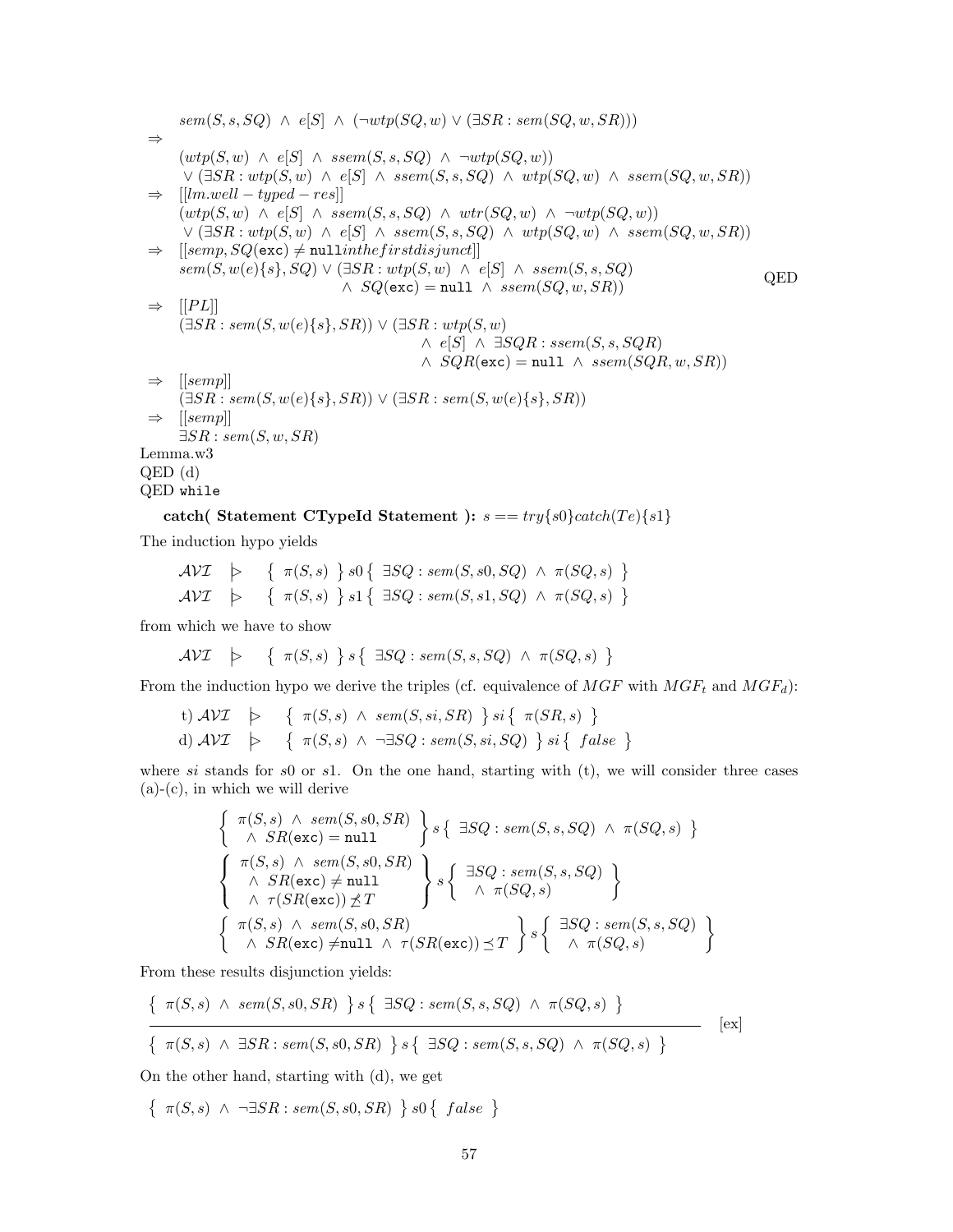$$
\frac{\left\{\begin{array}{c}\pi(S,s)\\ \wedge \neg \exists SR: sem(S,s0,SR)\end{array}\right\}s0\left\{\begin{array}{c}\exists SQ: sem(S,s,SQ)\\ \wedge \pi(SQ,s)\wedge \text{exc =null}\end{array}\right\}}{\left\{\begin{array}{c}\pi(S,s)\\ \wedge \neg \exists SR: sem(S,s0,SR)\end{array}\right\}s\left\{\begin{array}{c}\exists SQ: sem(S,s,SQ)\\ \wedge \pi(SQ,s)\end{array}\right\}}
$$
 [catch]

and by disjunction  $MGF$  for  $s\colon$ 

$$
\{ \pi(S,s) \} s \{ \exists SQ : sem(S,s,SQ) \land \pi(SQ,s) \}
$$

case a:

Semantic property:

$$
ssem(S, s0, SQ) \ \land \ SQ(\texttt{exc}) = \texttt{null} \ \ \Rightarrow \ \ ssem(S, s, SQ)
$$

yields

$$
sem(S, s0, SQ) \ \land \ SQ(\texttt{exc}) = \texttt{null} \ \ \Rightarrow \ \ sem(S, s, SQ)
$$

$$
\frac{\left\{\begin{array}{c}\pi(S,s) \ \land \ sem(S,s0,SR) \end{array}\right\} s0 \left\{\begin{array}{c}\pi(S,s) \ \land \ Sem(S,s0,SR) \end{array}\right\} s0 \left\{\begin{array}{c}\text{sem}(S,s0,SR) \ \land \ SR(\texttt{exc}) = \texttt{null} \end{array}\right\} \qquad \text{[inval]}
$$
\n
$$
\left\{\begin{array}{c}\pi(S,s) \ \land \ sem(S,s0,SR) \end{array}\right\} s0 \left\{\begin{array}{c}\text{sem}(S,s0,SR) \ \land \ SR(\texttt{exc}) = \texttt{null} \end{array}\right\} \qquad \text{[semp,weak]}
$$
\n
$$
\left\{\begin{array}{c}\pi(S,s) \ \land \ sem(S,s0,SR) \end{array}\right\} s0 \left\{\begin{array}{c}\text{sem}(S,s,SR) \ \land \ \text{exc} = \texttt{null} \end{array}\right\} \qquad \text{[catch]}
$$
\n
$$
\left\{\begin{array}{c}\pi(S,s) \ \land \ sem(S,s0,SR) \end{array}\right\} s \left\{\begin{array}{c}\text{sem}(S,s,SR) \ \land \ \pi(SR,s) \end{array}\right\} \qquad \text{[catch]}
$$
\n
$$
\left\{\begin{array}{c}\pi(S,s) \ \land \ sem(S,s0,SR) \end{array}\right\} s \left\{\begin{array}{c}\text{sem}(S,s,SR) \ \land \ \pi(SR,s) \end{array}\right\} \qquad \text{[weak]}
$$
\n
$$
\left\{\begin{array}{c}\pi(S,s) \ \land \ sem(S,s0,SR) \end{array}\right\} s \left\{\begin{array}{c}\n\exists SQ : \ sem(S,s,SQ) \end{array}\right\} \qquad \text{[weak]}
$$

case b:

Semantic property yields:

$$
sem(S, s0, SQ) \ \wedge \ SQ(\text{exc}) \neq \texttt{null} \ \wedge \ \tau(SQ(\text{exc})) \not\preceq T \ \Rightarrow \ sem(S, s, SQ)
$$

$$
\frac{\left\{\begin{array}{c}\pi(S,s) \land sem(S,s0,SR) \quad\} \ s0 \left\{\begin{array}{c}\pi(S,s) \land sem(S,s0,SR) \quad\end{array}\right\}}{\left\{\begin{array}{c}\pi(S,s) \land sem(S,s0,SR) \quad\land\ S\mathcal{R}(\texttt{exc}) \neq \texttt{null} \quad\land \ S\mathcal{R}(\texttt{exc}) \neq \texttt{null} \quad\land \ \tau(S\mathcal{R}(\texttt{exc})) \not\preceq T \quad\land \ \tau(S\mathcal{R}(\texttt{exc})) \not\preceq T \quad\land \ \tau(S\mathcal{R}(\texttt{exc})) \not\preceq T \quad\land \ \pi(S\mathcal{R}(\texttt{exc})) \not\preceq T \quad\land \ \pi(S\mathcal{R},s) \end{array}\right\}} \quad [\text{temp},\text{weak}]
$$
\n
$$
\frac{\left\{\begin{array}{c}\pi(S,s) \quad\land\ sem(S,s0,SR) \quad\land\ S\mathcal{R}(\texttt{exc}) \neq \texttt{null} \quad\land \ \tau(S\mathcal{R}(\texttt{exc})) \not\preceq T \quad\end{array}\right\}}{\left\{\begin{array}{c}\pi(S,s) \land \ sem(S,s0,SR) \quad\land\ sem(S,s0,SR) \quad\land \ \tau(S\mathcal{R}(\texttt{exc})) \not\preceq T \quad\end{array}\right\}} \quad \text{[catch-exc]} \quad [\text{catch-exc}]
$$
\n
$$
\left\{\begin{array}{c}\pi(S,s) \land sem(S,s0,SR) \quad\land \ \tau(S\mathcal{R}(\texttt{exc})) \not\preceq T \quad\end{array}\right\} s \left\{\begin{array}{c}\text{sem}(S,s,SR) \quad\land \ \pi(S\mathcal{R},s) \quad\land \ \pi(S\mathcal{R},s) \quad\land \ \pi(S\mathcal{R}(\texttt{exc})) \not\preceq T \quad\end{array}\right\}} \quad [\text{catch-exc}]
$$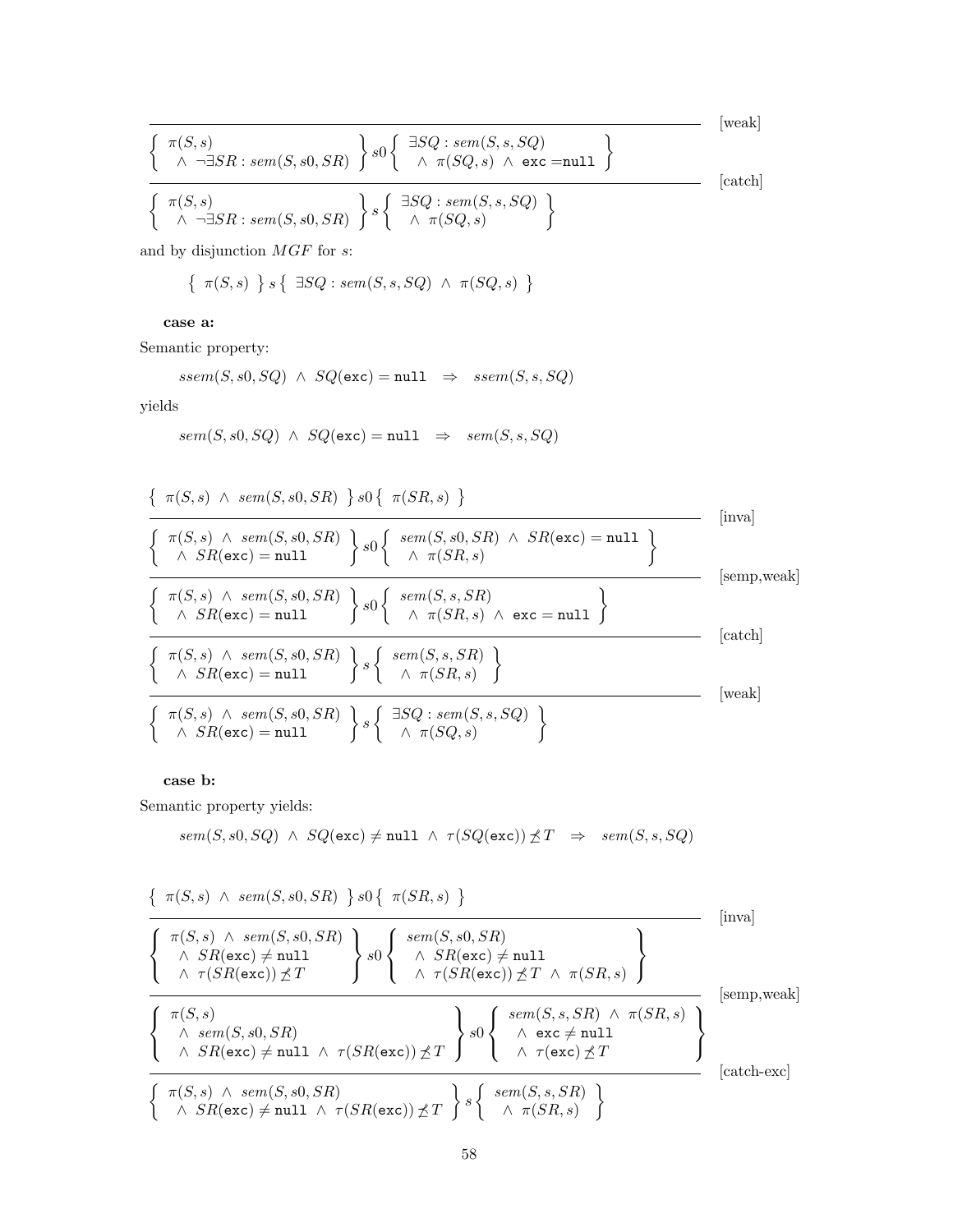[weak]

$$
\left\{\begin{array}{l} \pi(S,s) \ \wedge \ sem(S,s0,SR) \\ \wedge \ SR(\texttt{exc}) \neq \texttt{null} \ \wedge \ \tau(SR(\texttt{exc})) \not\preceq T \end{array}\right\}s\left\{\begin{array}{l} \exists SQ: sem(S,s,SQ) \\ \wedge \ \pi(SQ,s) \end{array}\right\}
$$

case c:

Semantic property yields:

$$
\begin{aligned} sem(S,s0,SR) \ \wedge \ SR(\mathsf{exc}) &\neq \texttt{null} \ \wedge \ \tau(SR(\mathsf{exc})) \preceq T \\ \wedge \ ssem(SR[e := SR(\mathsf{exc}), \mathsf{exc} := \texttt{null}], s1, SQ) \\ \Rightarrow \\ sem(S,s,SQ) \end{aligned}
$$

From the first induction hypo we get:

$$
\left\{\begin{array}{l} \pi(S,s) \ \wedge \ sem(S, s0, SR) \ \} \ s0 \left\{\begin{array}{l} \pi(S,s) \ \wedge \ sem(S, s0, SR) \\ \wedge \ S R(\text{exc}) \neq \text{null} \\ \wedge \ \tau(S R(\text{exc})) \preceq T \\ \wedge \ sem(S R[e := SR(\text{exc}), \\ \text{exc} := \text{null}, s1, SQ) \end{array}\right\} \ s0 \left\{\begin{array}{l} SR(\text{exc}) \neq \text{null} \\ \wedge \ \tau(S R(\text{exc})) \preceq T \\ \wedge \ sem(S R[e := SR(\text{exc}), \\ \text{exc} := \text{null}, s1, SQ) \end{array}\right\} \ \text{(i)}
$$
 [inval] (inval) 
$$
\left\{\begin{array}{l} \pi(S,s) \ \wedge \ sem(S R[e := SR(\text{exc}), \\ \wedge \ \text{sec} := \text{null}, s1, SQ) \end{array}\right\} \ s0 \left\{\begin{array}{l} \text{sem}(SR[e := SR(\text{exc}), \\ \wedge \ \pi(S R, s) \end{array}\right\} \ \text{(weak)} \ \text{(weak)} \\ \text{(weak)} \ \wedge \ \text{sem}(SR[e := SR(\text{exc}), \\ \text{exc} := \text{null}, s1, SQ) \end{array}\right\} \ \text{(weak)} \ \text{(weak)} \ \text{(weak)} \ \text{(weak)} \ \text{(weak)} \ \text{(weak)} \ \text{(weak)} \ \text{(weak)} \ \text{(weak)} \ \text{(weak)} \ \text{(weak)} \ \text{(weak)} \ \text{(weak)} \ \text{(weak)} \ \text{(weak)} \ \text{(weak)} \ \text{(weak)} \ \text{(weak)} \ \text{(weak)} \ \text{(weak)} \ \text{(weak)} \ \text{(weak)} \ \text{(weak)} \ \text{(weak)} \ \text{(weak)} \ \text{(real)} \ \text{(real)} \ \text{(real)} \ \text{(real)} \ \text{(real)} \ \text{(real)} \ \text{(real)} \ \text{(real)} \ \text{(real)} \ \text{(real)} \ \text{(real)} \ \text{(real)} \ \text{(real)} \ \text{(real)} \ \text{(real)} \ \text{(real)} \ \text{(real)} \ \text{(real)} \ \text{(real)} \ \text{(real)} \ \text{(real)} \ \text{(real)} \ \text{(real)} \ \text{(real)} \ \text{(real)} \ \text{(real)} \ \text{(real)} \ \text{(real)} \ \text{(real)} \ \text{(real)} \ \text{(real)} \ \text{(real
$$

From the second induction hypo we get:

 $\mathcal{L}$ 

$$
\left\{\n\begin{array}{l}\nsem(SR[e := SR(\text{exc}), \text{exc} := \text{null}], s1, SQ) \\
\wedge \pi(SR[e := SR(\text{exc}), \text{exc} := \text{null}], s1)\n\end{array}\n\right\}\n\text{s1}\n\left\{\n\begin{array}{l}\n\pi(SQ, s1) \\
\wedge \pi(SR[e := SR(\text{exc}), \text{exc} := \text{null}], s1, SQ) \\
\wedge \wedge_{v \in vis(s1)\{\text{exc}, e\}} SR(v) = v \wedge SR(\$) = \$ \\
\wedge \text{SR}[e := SR(\text{exc}), \text{exc} := \text{null}](e) = e \\
\wedge \text{null} = \text{exc}\n\end{array}\n\right\}
$$
\n[swis]

sem(Sn[e := SR(exc), exc := null], s1, SQ)  
\n
$$
\land \bigwedge_{v \in vis(s1) \{ \text{exc}, e\}} SR(v) = v
$$
\n
$$
\land SR(\$) = \$ \land SR(\text{exc}) = e
$$
\n
$$
\Bigg\} s1 \{ \pi(SQ, s) \}
$$

Applying the catching rule to the last two results yields

$$
\left\{\begin{array}{l}\pi(S,s) \ \wedge \ sem(S,s0,SR) \ \wedge \ SR(\mathsf{exc}) \neq \texttt{null} \\ \wedge \ \tau(SR(\mathsf{exc})) \preceq T \\ \wedge \ sem(SR[e := SR(\mathsf{exc}), \mathsf{exc} := \texttt{null}], s1, SQ)\end{array}\right\}s\left\{\begin{array}{l}\pi(SQ,s) \ \end{array}\right\}
$$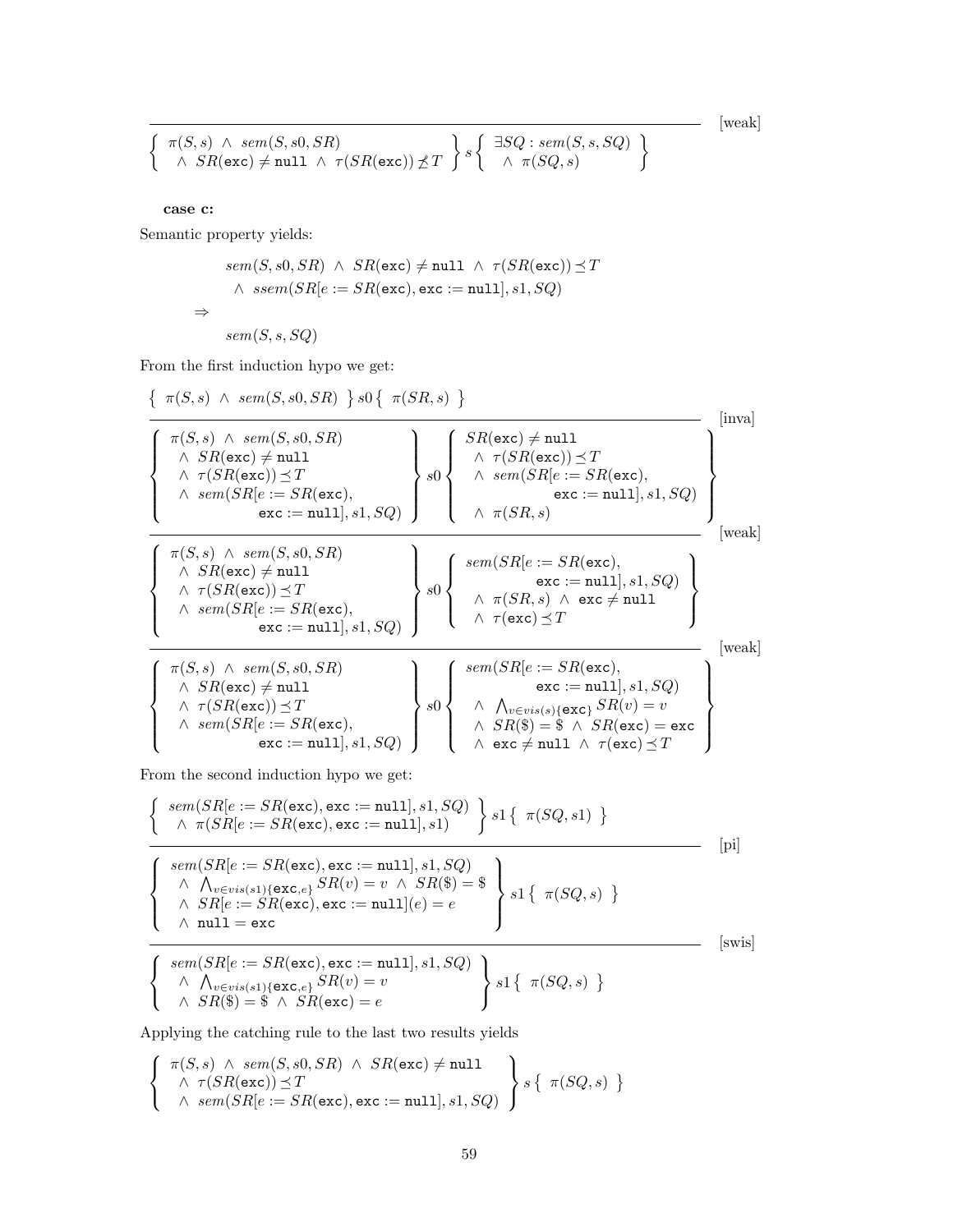$$
\left(\begin{array}{c}\n\pi(S, s) \land sem(S, s0, SR) \\
\land SR(\texttt{exc}) \neq null1 \\
\land \tau(SR(\texttt{exc})) \preceq T \\
\land sem(SR[e := SR(\texttt{exc}), \\
\land sem(SR[e := SR(\texttt{exc}), \\
\texttt{exc} := null], s1, SQ)\n\end{array}\right) \left\{\n\begin{array}{c}\nSR(\texttt{exc}) \neq null \land sem(S, s0, SR) \\
\land sem(SR[e := SR(\texttt{exc}), \\
\texttt{exc} := null], s1, SQ)\n\end{array}\n\right\} \text{ [iwa]}
$$
\n
$$
\left(\begin{array}{c}\n\pi(S, s) \land sem(S, s0, SR) \\
\land sem(S, s0, SR) \\
\land \texttt{SR}(\texttt{exc}) \preceq T \\
\land sem(SR[e := SR(\texttt{exc}), \\
\texttt{exc} := null], s1, SQ)\n\end{array}\n\right) \left\{\n\begin{array}{c}\n\exists SQ : sem(S, s, SQ) \\
\land \pi(SQ, s)\n\end{array}\n\right\}
$$
\n
$$
\left(\begin{array}{c}\n\pi(S, s) \land sem(S, s0, SR) \\
\land sem(SR[e := SR(\texttt{exc}), \\
\texttt{exc} := null], s1, SQ\n\end{array}\n\right) \left\{\n\begin{array}{c}\n\exists SQ : sem(S, s, SQ) \\
\land \pi(SQ, s)\n\end{array}\n\right\}
$$
\n
$$
\left[\n\begin{array}{c}\n\text{exl} \\
\text{exl} \\
\text{sem}(SR[e := SR(\texttt{exc}), \\
\texttt{exc} := null], s1, SQQ)\n\end{array}\n\right\}
$$

In a similar way we show:

$$
\left\{\begin{array}{l} \pi(S,s) \ \wedge \ sem(S,s0,SR) \ \} \text{ } s0 \left\{\begin{array}{l} \pi(S,s) \ \wedge \ sem(S,0,SR) \ \wedge \ \text{ } S\text{ } R(\text{exc}) \neq \text{null} \ \wedge \ \text{ } \tau(SR(\text{exc})) \preceq T \\ \text{ } \wedge \ \neg \exists SQQ: \ sem(SR[e := SR(\text{exc}), \text{exc} := \text{null}, s1, SQQ) \\ \text{ } \end{array} \right\} \text{ [inval]} \\ \left\{\begin{array}{l} \pi(\text{exc}) \neq \text{null} \ \wedge \ \tau(SR(\text{exc})) \preceq T \\ \text{ } \wedge \ \neg \exists SQQ: \ sem(SR[e := SR(\text{exc}), \text{exc} := \text{null}, s1, SQQ) \ \wedge \ \pi(SR,s) \end{array} \right\} \text{ [weak]} \\ \text{ } \left\{\begin{array}{l} \pi(S,s) \ \wedge \ sem(S, s0, SR) \ \wedge \ \text{ } SR(\text{exc}) \neq \text{null} \ \wedge \ \tau(SR(\text{exc})) \preceq T \\ \text{ } \wedge \ \neg \exists SQQ: \ sem(SR[e := SR(\text{exc}), \text{exc} := \text{null}, s1, SQQ) \\ \text{ } \end{array} \right\} \text{ [weak]} \\ \text{ } \left\{\begin{array}{l} \pi(SR,s) \ \wedge \ \text{exc} \neq \text{null} \ \wedge \ \tau(\text{exc}) \preceq T \\ \text{ } \wedge \ \neg \exists SQQ: \ sem(SR[e := SR(\text{exc}), \text{exc} := \text{null}, s1, SQQ) \\ \text{ } \end{array} \right\} \text{ [weak]} \\ \text{ } \left\{\begin{array}{l} \pi(S,s) \ \wedge \ sem(S, S, SR) \ \wedge \ \text{ } SR(\text{exc}) \neq \text{null} \ \wedge \ \tau(SR(\text{exc})) \preceq T \\ \text{ } \wedge \ \neg \exists SQQ: \ sem(SR[e := SR(\text{exc}), \text{exc} := \text{null}, s1, SQQ) \\ \text{ } \end{array} \right\} \text{ [weak]} \\ \text{ } \left\{\begin{array}{l} \text{ } \text{Ave} \neq \text{null} \ \wedge \ \tau(SR(\text{exc}) \neq \text{null} \ \wedge \ \tau(SR
$$

Applying the catching rule to the last two results yields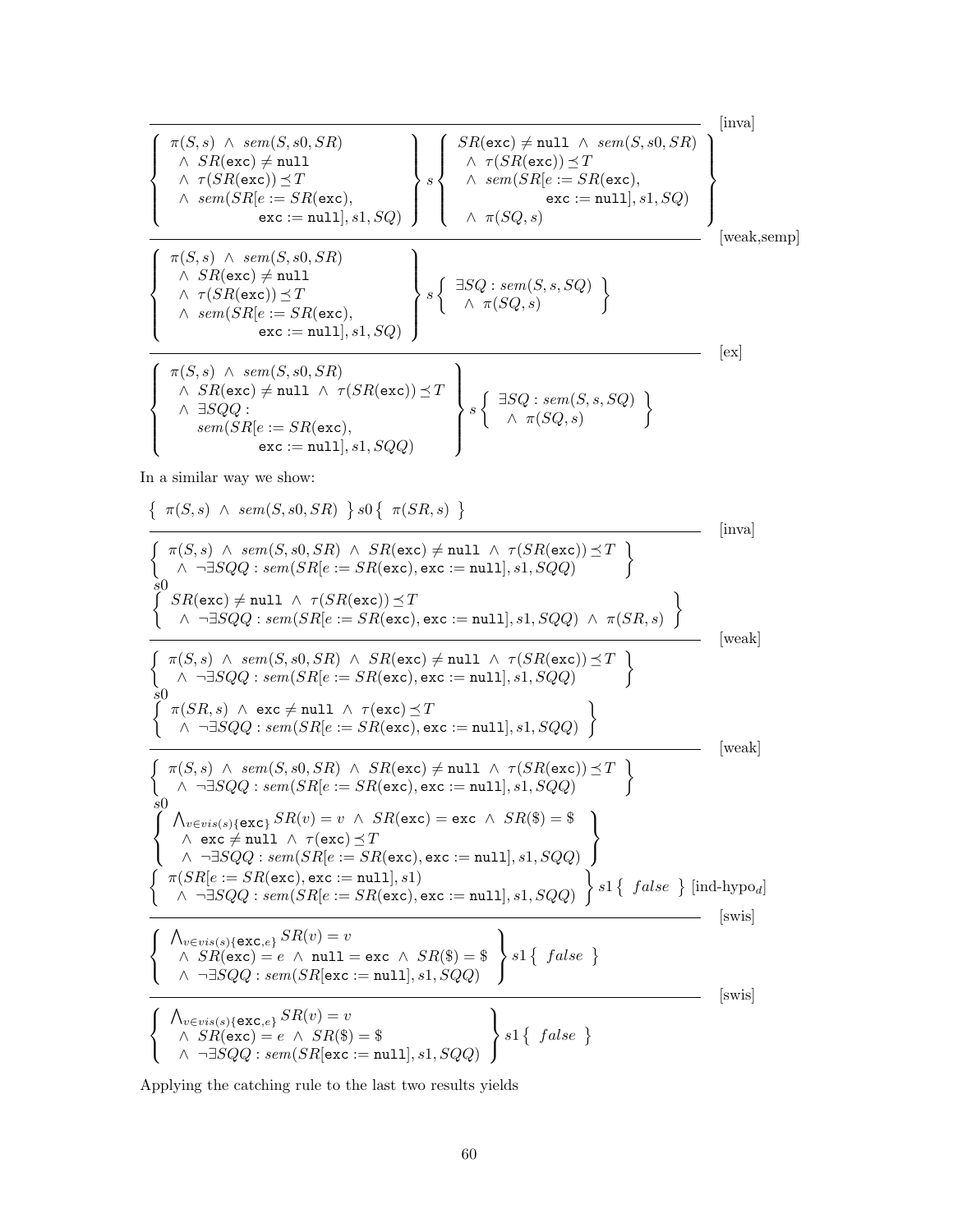$$
\left\{\n\begin{array}{l}\n\pi(S, s) \land sem(S, s0, SR) \\
\land SR(\texttt{exc}) \neq \texttt{null} \land \tau(SR(\texttt{exc})) \preceq T \\
\land \neg \exists SQQ : sem(SR[e := SR(\texttt{exc}), \texttt{exc} := \texttt{null}], s1, SQQ)\n\end{array}\n\right\}\ns\left\{\n\begin{array}{l}\n\text{false }\n\\
\uparrow\text{disc}\n\end{array}\n\right\}
$$
\n[weak]

\n
$$
\left\{\n\begin{array}{l}\n\pi(S, s) \land sem(S, s0, SR) \\
\land SR(\texttt{exc}) \neq \texttt{null} \land \tau(SR(\texttt{exc})) \preceq T \\
\land \neg \exists SQQ : sem(SR[e := SR(\texttt{exc}), \texttt{exc} := \texttt{null}],\n\end{array}\n\right\}\ns\left\{\n\begin{array}{l}\n\exists SQ : sem(S, s, SQ) \\
\land \pi(SQ, s)\n\end{array}\n\right\}
$$

Disjunction leads to the goal for this case:

$$
\left\{\begin{array}{c}\pi(S,s) \land sem(S,s0,SR) \\ \land SR(\text{exc}) \neq \text{null} \land \tau(SR(\text{exc})) \preceq T\end{array}\right\} s \left\{\begin{array}{c} \exists SQ : sem(S,s,SQ) \\ \land \pi(SQ,s) \end{array}\right\}
$$

QED catch

block( Type VarId Statement ):  $c == \{Tx; s\}$ 

Assuming

$$
\mathcal{AVI} \quad \succ \quad \{ \ \pi(S,s) \ \} \ s \{ \ \exists SQ : sem(S,s,SQ) \ \wedge \ \pi(SQ,s) \ \}
$$

we have to show

$$
\mathcal{AVI} \quad \succ \quad \{ \ \pi(S,c) \ \} c \{ \ \exists SQ : sem(S,c,SQ) \ \wedge \ \pi(SQ,c) \ \}
$$

Semantic property:  $ssem(S[x := init(T)], s, SQ) \Rightarrow ssem(S, c, SQ)$ and  $wtp(S[x := init(T)], s) \Rightarrow wtp(S, c)$  because  $vis(V, s) \Leftrightarrow vis(V, c) \vee V = x'$ i.e.  $sem(S[x := init(T)], s, SQ)4 \Rightarrow sem(S, c, SQ)$ 

$$
\frac{\{\pi(S[x := init(T)], s) \} s \{\exists SQ : sem(S[x := init(T)], s, SQ) \land \pi(SQ, s) \}}{\{\pi(S[x := init(T)](x) = x \} s \{\exists SQ : sem(S[x := init(T)], s, SQ) \}} \quad [\text{strg}]\n\frac{\{\pi(S[x := init(T)](x) = x \} s \{\exists SQ : sem(S[x := init(T)], s, SQ) \} }{\{\pi(S[x := init(T)], c) \} c \{\exists SQ : sem(S[x := init(T)], s, SQ) \land \pi(SQ, s) \}} \quad [\text{block}]\n\frac{\{\pi(S[x := init(T)], c) \} c \{\exists SQ : sem(S, c, SQ) \land \pi(SQ, s) \}}{\{\pi(S, c) \} c \{\exists SQ : sem(S, c, SQ) \land \pi(SQ, s) \}} \quad [\text{strg}, S[...] \text{ not applied to x}]\n\frac{\{\pi(S, c) \} c \{\exists SQ : sem(S, c, SQ) \land \pi(SQ, s) \}}{\{\pi(S, c) \} c \{\exists SQ : sem(S, c, SQ) \land \pi(SQ, s) \}} \quad [\text{strg}, S[...] \text{ not applied to x}]
$$

invoc( VarId VarId MethodId Exp ):  $c == x = y.m(e);$ 

We have to show

$$
\mathcal{AVI} \quad \succ \quad \left\{ \begin{array}{c} \pi(S,c) \end{array} \right\} x = y.m(e); \left\{ \begin{array}{c} \exists SQ : sem(S,c,SQ) \;\wedge\; \pi(SQ,c) \end{array} \right\}
$$

 $\mathcal{AVI}$  contains the following triple:

 $\{\pi(S, mv) \mid mv \{ \exists SQ : sem(S, mv, SQ) \land \rho(SQ, mv) \}$ 

where  $mv ==vm (styp(y', c), m)$ . The semantic property:

$$
S(y) \neq \text{null} \ \land \ \tau(S(y)) \preceq \text{styp}(y', c)
$$
\n
$$
\land \ \text{ssem}(S[\text{this} := S(y), \text{par} := e[S],
$$
\n
$$
\text{res} := \text{init}(\text{rtyp}(dm(\tau(S(y)), m)))],
$$
\n
$$
\text{body}(dm(\tau(S(y)), m)), SQ)
$$
\n
$$
\Rightarrow
$$

 $ssem(S, c, S[x := SQ(\texttt{res}), \$ := SQ(\$), \texttt{exc} := SQ(\texttt{exc})]$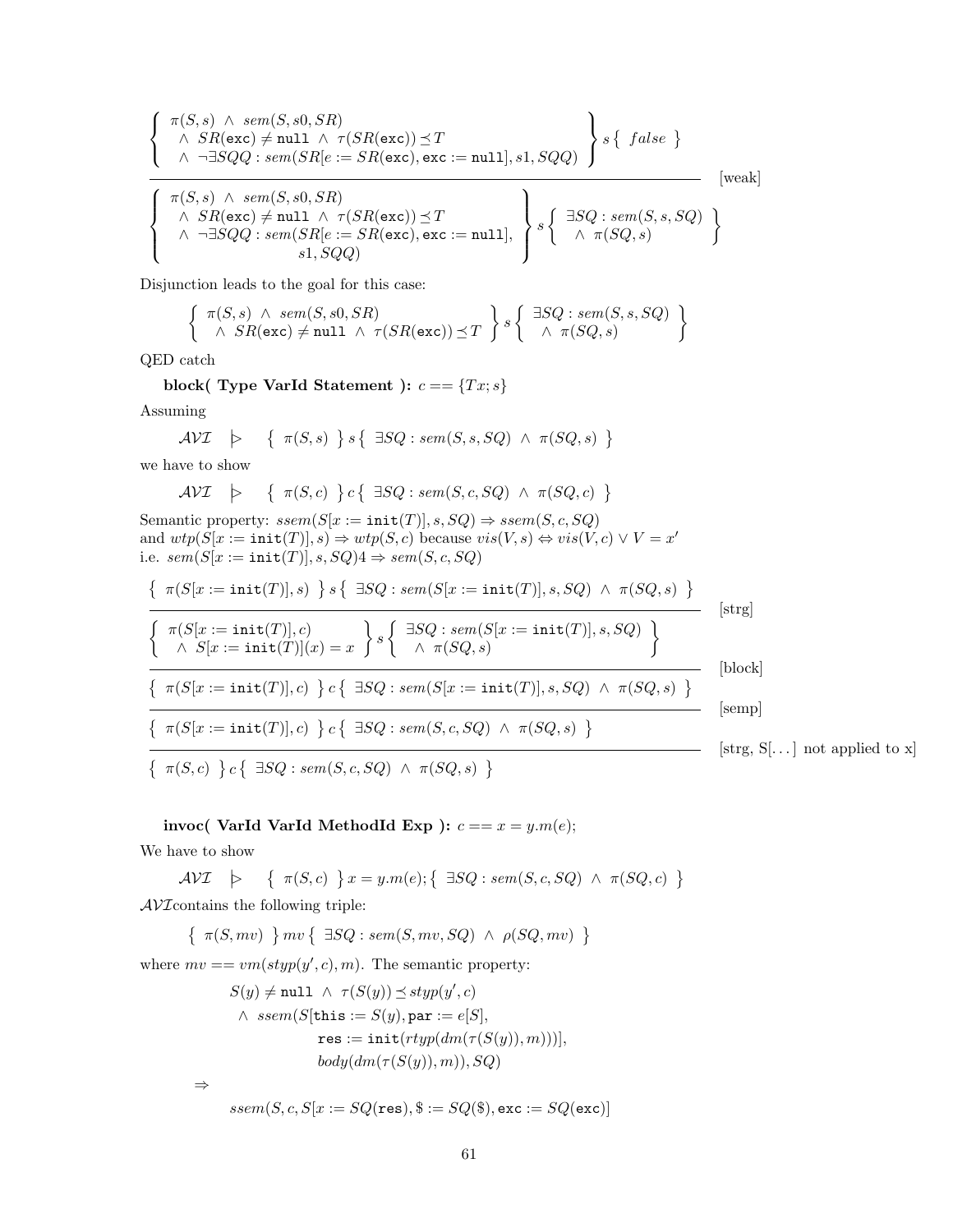Omitting the assumptions, we obtain by assumpt-axiom and assumpt-intro:

$$
\left\{\begin{array}{ll} \pi(S,mv) \mid m v \{ \exists SQ : sem(S,mv,SQ) \land \rho(SQ,mv) \} \\ \hline \{\pi(S,mv) \mid m v \{ \exists SQ : sem(S, dm(\tau(S(\text{this})),m),SQ)) \land \rho(SQ,mv) \} \\ \text{sums} \end{array} \right\} \text{ [swe]} \\ \begin{array}{ll} \pi(S[\text{this} := S(y), \text{par} := e[S]], mv) \\ \hline \text{max}([s] = S(y), \text{par} := e[S]], mv) \\ \hline \text{max}([s] = S(y), \text{par} := e[S]], mv) \\ \hline \text{max}([s] = S(y), \text{par} := e[S], \text{tris}), m), SQ \} \\ \text{max}([s] = S(y), \text{par} := e[S], \text{tris}), m), SQ \} \\ \text{max}([s] = S(y), \text{par} := e[S], \text{par})[y/\text{this}, e/\text{par}] \} \\ \text{max}([s] = S(y), \text{par} := e[S], \text{par})[y/\text{this}, e/\text{par}] \} \\ \text{max}([s] = S(y), \text{par} := e[S], \text{par})[y/\text{this}, e/\text{par}] \} \\ \text{sum}([sQ : sem(S[\text{this} := S(y), \text{par} := e[S]], mv)]y/\text{this}, e/\text{par}] \} \\ \text{sum}([sQ : sem(S[\text{this} := S(y), \text{par} := e[S], \text{char}(S(y)), m), SQ) \\ \text{sum}([sQ : sem(S[\text{this} := S(y), \text{par} := e[S], \text{char}(S(y), m), SQ) \} \\ \text{sum}([sQ : sem(S[\text{this} := S(y), \text{par} := e[S], \text{char}(S(y), m), SQ) \} \\ \text{sum}([sQ : sem(S[\text{this} := S(y), \text{par} := e[S], \text{char}(S(y), m), SQ) \} \\ \text{sum}([sQ : sem(S[\text{this} := S(y), \text{par} := e[S], \text{char}(S(y), m), SQ) \} \\ \text{sum}([sQ : sem(S[\text{this} := S(y), \text{par} := e[S], \text{char}(S(y), m), SQ) \} \\ \text{sum}([sQ : sem(S[\text{this} := S(y), \text{par} := e[S], \text{char}(S(y), m), SQ) \} \\ \text{sum}([sQ : sem(S
$$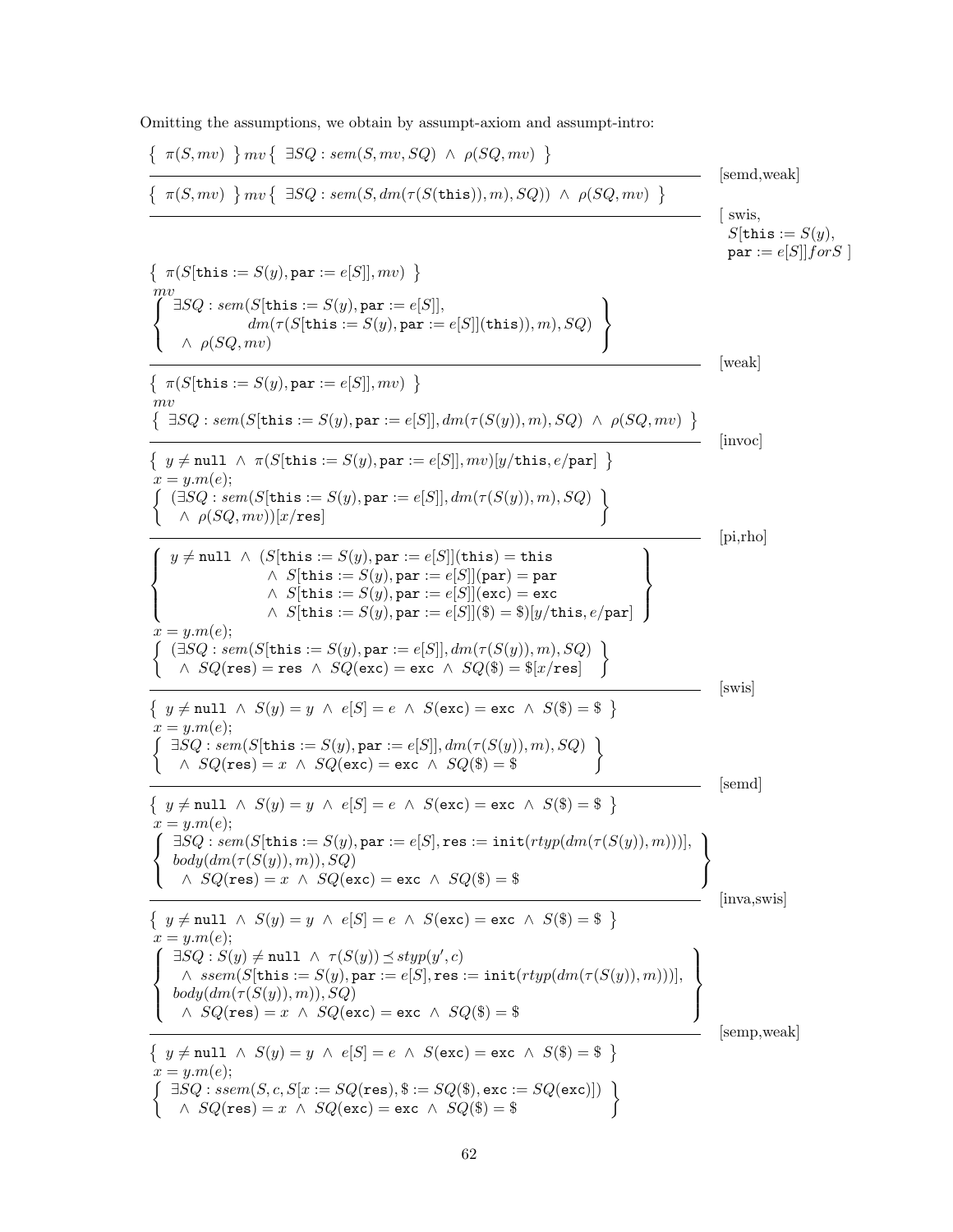[weak] y 6= null ∧ S(y) = y ∧ e[S] = e ∧ S(exc) = exc ∧ S(\$) = \$ ∧ wtp(S, c) x = y.m(e); ∃SQ : ∃SR : SR = S[x := SQ(res), \$ := SQ(\$), exc := SQ(exc)] <sup>∧</sup> ssem(S, c, SR) <sup>∧</sup> SR(x) = <sup>x</sup> <sup>∧</sup> SR(exc) = exc <sup>∧</sup> SR(\$) = \$ [inva] y 6= null ∧ V <sup>v</sup>∈vis(c){exc,x} S(v) = V<sup>v</sup> ∧ S(y) = y <sup>∧</sup> <sup>e</sup>[S] = <sup>e</sup> <sup>∧</sup> <sup>S</sup>(exc) = exc <sup>∧</sup> <sup>S</sup>(\$) = \$ x = y.m(e); ∃SQ : ∃SR : SR = S[x := SQ(res), \$ := SQ(\$), exc := SQ(exc)] ∧ ssem(S, c, SR) ∧ V <sup>v</sup>∈vis(c){exc,x} S(v) = V<sup>v</sup> ∧ SR(x) = x ∧ SR(exc) = exc ∧ SR(\$) = \$ [invoc-var,n-times] y 6= null ∧ V <sup>v</sup>∈vis(c){exc,x} S(v) = v ∧ S(y) = y <sup>∧</sup> <sup>e</sup>[S] = <sup>e</sup> <sup>∧</sup> <sup>S</sup>(exc) = exc <sup>∧</sup> <sup>S</sup>(\$) = \$ x = y.m(e); ∃SQ : ∃SR : SR = S[x := SQ(res), \$ := SQ(\$), exc := SQ(exc)] ∧ ssem(S, c, SR) ∧ V <sup>v</sup>∈vis(c){exc,x} S(v) = v ∧ SR(x) = x ∧ SR(exc) = exc ∧ SR(\$) = \$ [weak] y 6= null ∧ V <sup>v</sup>∈vis(c){exc,x} S(v) = v ∧ S(y) = y ∧ e[S] = e ∧ S(exc) = exc ∧ S(\$) = \$ x = y.m(e); ∃SR : ssem(S, c, SR) ∧ V <sup>v</sup>∈vis(c){exc,x} SR(v) = v ∧ SR(x) = x ∧ SR(exc) = exc ∧ SR(\$) = \$ [lm.ev,strg] y 6= null ∧ V <sup>v</sup>∈vis(c) S(v) = v ∧ S(\$) = \$ x = y.m(e); ∃SR : ssem(S, c, SR) ∧ V <sup>v</sup>∈vis(c) SR(v) = v ∧ SR(\$) = \$ [inva] y 6= null ∧ π(S, c) ∧ wtp(S, c) <sup>x</sup> <sup>=</sup> y.m(e); ∃SR : wtp(S, c) ∧ ssem(S, c, SR) ∧ V <sup>v</sup>∈vis(c) SR(v) = <sup>v</sup> <sup>∧</sup> SR(\$) = \$ [lemma.wtp,semd] y 6= null ∧ π(S, c) x = y.m(e); ∃SR : sem(S, c, SR) ∧ π(SR, c) 

Using invoc-axiom on the  $\it{mgf}\mbox{-}$  postcondition, and the semantic property:

$$
S(y) = \texttt{null} \Rightarrow \textit{ssem}(S, x = y.m(e); S[\$, := S(\$)\langle \texttt{NullPExc} \rangle, \texttt{exc} := \textit{new}(S(\$), \texttt{NullPExc})])
$$

we obtain the following proof outline:  
\n
$$
\{y = \text{null} \land \pi(S, c) \land wtp(S, c)\}
$$
\n
$$
\Rightarrow [[semd, swis]]
$$
\n
$$
\{y = \text{null} \land \pi(S, c) \land wtp(S, c) \land \exists SR : sem(S, c, SR)
$$
\n
$$
\land SR = S[\$ := S(\$)\langle \text{NullPExc}\rangle, \text{exc} := new(S(\$), \text{NullPExc})]\}
$$
\n
$$
\Rightarrow
$$
\n
$$
\{y = \text{null} \land \pi(S, c) \land \exists SR : sem(S, c, SR) \land \bigwedge_{v \in vis(c)} \{\text{exc}\} SR(v) = S(v)
$$
\n
$$
\land SR(\text{exc}) = new(S(\$), \text{NullPExc}) \land SR(\$) = S(\$)\langle \text{NullPExc}\rangle\}
$$
\n
$$
\Rightarrow [[strg, PL]]
$$
\n
$$
\{y = \text{null} \land \exists SR : sem(S, c, SR)
$$
\n
$$
\land \bigwedge_{v \in vis(c)} \{\text{exc}\} SR(v) = v
$$
\n
$$
\land SR(\text{exc}) = new(\$, \text{NullPExc})
$$
\n
$$
\{x = y.m(e); \{\exists SR : sem(S, c, SR) \land SR(\$) = \$ \langle \text{NullPExc}\rangle\}
$$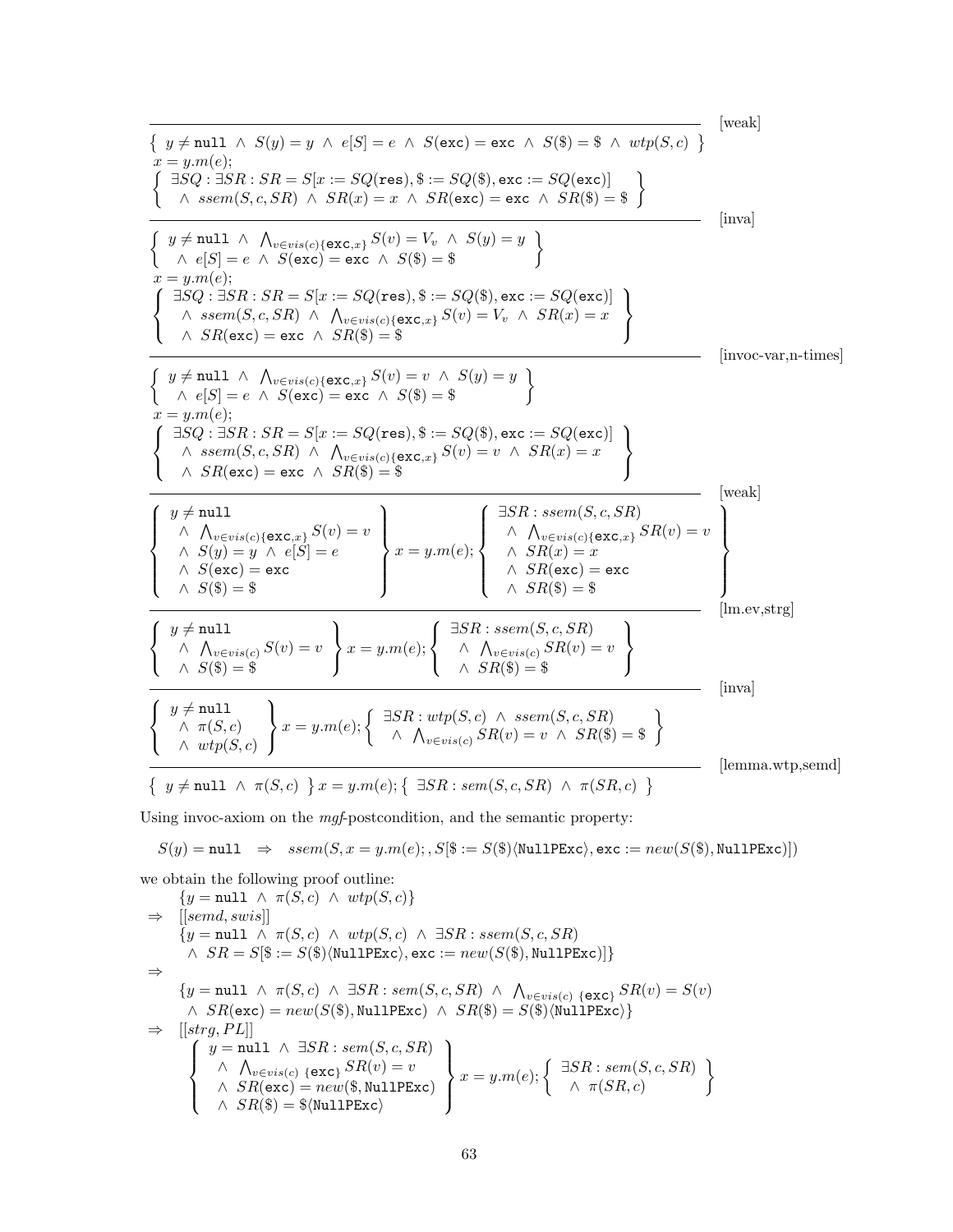Finally, application of the lemma.wtp and disjunction with the above result yields

$$
\{ \pi(S, c) \} x = y.m(e); \{ \exists SR : sem(S, c, SR) \land \pi(SR, c) \}
$$

QED invoc.

call( VarId CTypeId MethodId Exp): 
$$
c == x = super_T.m(e);
$$

We have to show

$$
\mathcal{AVI} \quad \succ \quad \{ \ \pi(S, c) \ \} \, x = super_T.m(e); \{ \ \exists SQ : sem(S, c, SQ) \ \wedge \ \pi(SQ, c) \ \}
$$

 $\mathcal{AVI}$  contains the following triple:

 $\{\pi(S, mT) \} mT \{ \exists SQ : sem(S, mT, SQ) \land \rho(SQ, mT) \}$ 

where  $mT = dm(T, m)$ . Semantic property:

⇒

$$
ssem(S[\texttt{par} := e[S], \texttt{res} := \texttt{init}(rtyp(mT))], body(mT), SR)
$$
  

$$
ssem(S, c, S[x := SR(\texttt{res}), \$ := SR(\$), \texttt{exc} := SR(\texttt{exc})])
$$

Omitting the assumptions, we obtain by assumpt-axiom and assumpt-intro:

$$
\left\{\n\begin{array}{l}\n\pi(S, mT) \quad \text{Im } T \quad \text{S} \cdot S = \text{Im } S \cdot S = \text{Im } S \cdot S = \text{Im } S \cdot S = \text{Im } S \cdot S = \text{Im } S \cdot S = \text{Im } S \cdot S = \text{Im } S \cdot S = \text{Im } S \cdot S = \text{Im } S \cdot S = \text{Im } S \cdot S = \text{Im } S \cdot S = \text{Im } S = \text{Im } S = \text{Im } S = \text{Im } S = \text{Im } S = \text{Im } S = \text{Im } S = \text{Im } S = \text{Im } S = \text{Im } S = \text{Im } S = \text{Im } S = \text{Im } S = \text{Im } S = \text{Im } S = \text{Im } S = \text{Im } S = \text{Im } S = \text{Im } S = \text{Im } S = \text{Im } S = \text{Im } S = \text{Im } S = \text{Im } S = \text{Im } S = \text{Im } S = \text{Im } S = \text{Im } S = \text{Im } S = \text{Im } S = \text{Im } S = \text{Im } S = \text{Im } S = \text{Im } S = \text{Im } S = \text{Im } S = \text{Im } S = \text{Im } S = \text{Im } S = \text{Im } S = \text{Im } S = \text{Im } S = \text{Im } S = \text{Im } S = \text{Im } S = \text{Im } S = \text{Im } S = \text{Im } S = \text{Im } S = \text{Im } S = \text{Im } S = \text{Im } S = \text{Im } S = \text{Im } S = \text{Im } S = \text{Im } S = \text{Im } S = \text{Im } S = \text{Im } S = \text{Im } S = \text{Im } S = \text{Im } S = \text{Im } S = \text{Im } S = \text{Im } S = \text{Im } S = \text{Im } S = \text{Im } S = \text{Im } S = \text{Im } S = \text{Im } S = \text{Im } S = \text{Im } S = \text{Im } S = \text{Im } S = \text{Im } S = \text{Im } S = \text{Im } S = \text{Im } S = \text{Im } S = \text{Im } S = \text{Im } S = \text{Im } S = \text{Im } S = \text{Im } S = \text{Im } S = \text{Im } S = \text
$$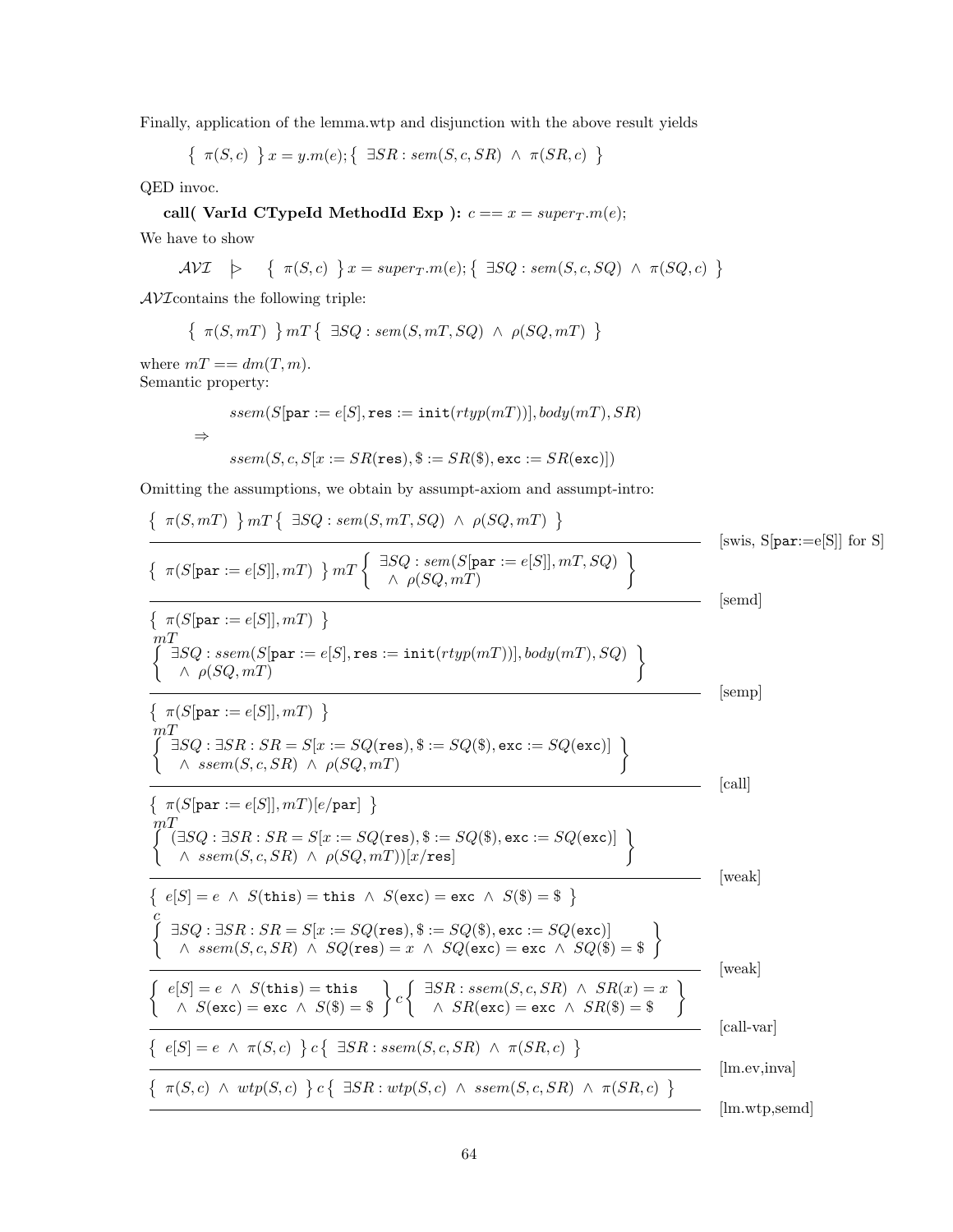$$
\{ \pi(S, c) \} x = super_T.m(e); \{ \exists SQ : sem(S, c, SQ) \land \pi(SQ, c) \}
$$

QED call

## AD 2:

Derive  $\mathcal{AI} \models mgf(mv^i)$  for all  $mv^i$  by induction on the type hierarchy of M. (In the proofs, we keep  $\mathcal{AI}$  implicit!)

## Induction base:

Let  $mv^i = T0$ : m such that T0 has only nullas subtype in M:

1. T0 is declared by an interface. I.e.:

$$
\tau(\mathtt{this})\!\preceq\! T0 \Rightarrow \mathtt{this}=\mathtt{null}
$$

We have to derive:

$$
\mathcal{AI}\big\}\quad\Set{\pi(S,T0:m)}{T0:m}\big\} \big\} \big\} \colon m\left\{\begin{array}{l} \exists SR: sem(S,T0:m,SR) \\ \wedge \ \rho(SR,T0:m) \end{array}\right\}
$$

$$
\tau(\text{this}) \preceq T0 \ \land \ \text{this} \neq \text{null} \ \land \ \pi(S, T0 : m) \Rightarrow false
$$
\n
$$
\left\{ \begin{array}{l} false \end{array} \right\} T0 : m \left\{ \begin{array}{l} false \end{array} \right\}
$$
\n
$$
false \Rightarrow \exists SR : sem(S, T0 : m, SR) \ \land \ \rho(SR, T0 : m)
$$
\n
$$
\left\{ \begin{array}{l} \tau(\text{this}) \preceq T0 \\ \land \ \pi(S, T0 : m) \end{array} \right\} T0 : m \left\{ \begin{array}{l} \exists SR : sem(S, T0 : m, SR) \\ \land \ \rho(SR, T0 : m) \end{array} \right\}
$$
\n[swis]

## 2. T0 is declared by a class: We have to derive:

$$
\mathcal{AI}\models \{ \ \pi(S,T0:m) \ \} \, T0:m\{ \ \exists SR: sem(S,T0:m,SR) \ \wedge \ \rho(SR,T0:m) \ \}
$$

according to the class-rule it suffices to show

(a) 
$$
\begin{Bmatrix} \tau(\text{this}) = T0 \\ \wedge \pi(S, T0 : m) \end{Bmatrix} dm(T0, m) \begin{Bmatrix} \exists SR : sem(S, T0 : m, SR) \\ \wedge \rho(SR, T0 : m) \end{Bmatrix}
$$
  
(b) 
$$
\begin{Bmatrix} \tau(\text{this}) \prec T0 \\ \wedge \pi(S, T0 : m) \end{Bmatrix} T0 : m \begin{Bmatrix} \exists SR : sem(S, T0 : m, SR) \\ \wedge \rho(SR, T0 : m) \end{Bmatrix}
$$

## AD a:

By assumpt-axiom and assumpt-intro, we get:  $\mathcal{AI} \geq \left\{ \begin{array}{l} \pi(S, dm(T0,m)) \end{array} \right\} dm(T0,m) \left\{ \begin{array}{l} \exists SR: sem(S, dm(T0,m), SR) \; \wedge \; \rho(SR, dm(T0,m)) \end{array} \right\}$ 

$$
\left\{\begin{array}{c}\pi(S, dm(T0, m))\end{array}\right\}dm(T0, m)\left\{\begin{array}{c}\exists SR: sem(S, dm(T0, m), SR)\\
\wedge \rho(SR, dm(T0, m))\end{array}\right\}
$$
 [inva]  

$$
\left\{\begin{array}{c}\tau(S(\text{this})) = T0\\
\wedge \pi(S, dm(T0, m))\end{array}\right\}dm(T0, m)\left\{\begin{array}{c}\tau(S(\text{this})) = T0\\
\wedge \exists SR: sem(S, dm(T0, m), SR)\\
\wedge \rho(SR, dm(T0, m))\end{array}\right\}
$$
 [inva]  

$$
\left\{\begin{array}{c}\tau(\text{this}) = T0 \wedge \pi(S, dm(T0, m))\\
\end{array}\right\}
$$
 [strg, semd]

 $dm(T0, m)$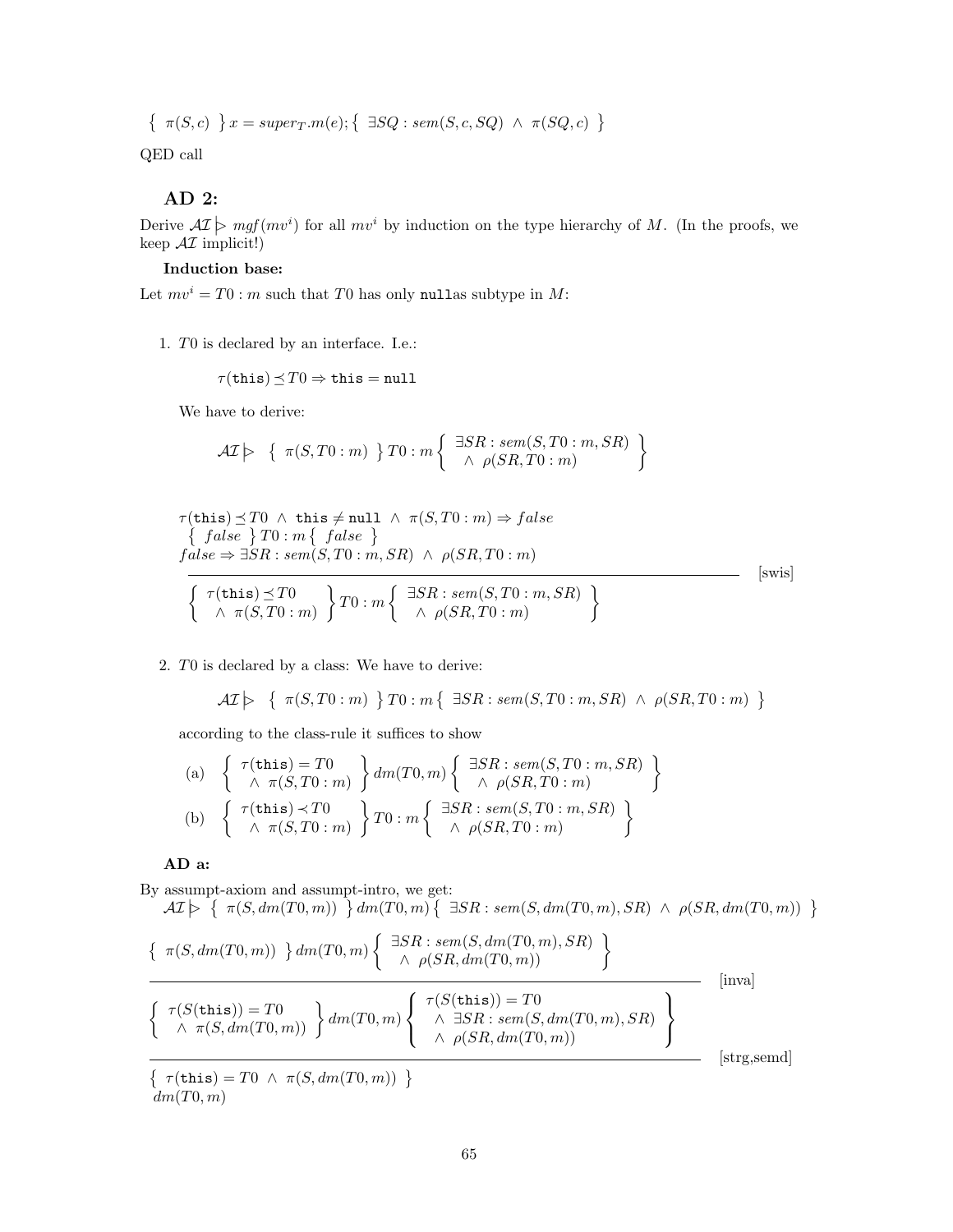$$
\left\{\begin{array}{c}\n\tau(S(\text{this})) = T0 \\
\wedge \exists SR: wtp(S, dm(T0, m) \land sem(S, dm(T0, m), SR) \\
\wedge \rho(SR, dm(T0, m))\n\end{array}\right\}
$$
\n[swis]\n
$$
\left\{\begin{array}{c}\n\tau(\text{this}) = T0 \\
\wedge \pi(S, T0 : m)\n\end{array}\right\} dm(T0, m) \left\{\begin{array}{c}\n\tau(S(\text{this})) = T0 \\
\wedge \exists SR: wtp(S, T0 : m) \\
\wedge sem(S, dm(\tau(S(\text{this})), m), SR) \\
\wedge \rho(SR, T0 : m))\n\end{array}\right\}
$$
\n[sets]\n
$$
\left\{\begin{array}{c}\n\tau(\text{this}) = T0 \land \pi(S, T0 : m) \\
\uparrow d m(T0, m)\n\end{array}\right\} dm(T0, m) \left\{\begin{array}{c}\n\exists SR: sem(S, T0 : m, SR) \\
\wedge \rho(SR, T0 : m)\n\end{array}\right\}
$$

## AD b:

According to the case assumption we have  $\tau$ (this)  $\prec T0 \Rightarrow$  this = null, i.e.

 $\tau(\texttt{this}) \prec T0$   $\land$  this  $\neq$  null  $\land$   $\pi(S, T0 : m) \Rightarrow false$   $\{false \}$   $T0 : m\{false \}$  $\exists SR : sem(S, T0 : m, SR) \land \rho(SR, T0 : m)$ [swis]

$$
\left\{\begin{array}{l}\tau(\mathtt{this}) \prec T0 \;\wedge\; \pi(S, T0:m) \end{array}\right\} T0:m\left\{\begin{array}{l}\exists SR: sem(S, T0:m, SR) \;\wedge\; \rho(SR, T0:m) \end{array}\right\}
$$

## Induction step:

Let  $mv^i = T0$ : m such that T0 has the direct subtypes  $T1, \ldots, Tn$  in  $M: T \prec T0 \Leftrightarrow \bigvee_i T \preceq Ti$ The properties of the subtypes can be combined as follows:

$$
\frac{\{\pi(S, Ti : m) \} Ti : m \{\exists SR : sem(S, Ti : m, SR) \land \rho(SR, Ti : m) \}}{\{\pi(S, Ti : m) \} Ti : m \{\exists SR : wp(S, Ti : m) \land \rho(SR, Ti : m) \}} \qquad \text{[send]}
$$
\n
$$
\frac{\{\pi(S, Ti : m) \} Ti : m \{\exists SR : wp(S, fm(\tau(S(this)), m), SR)\}}{\land \rho(SR, Ti : m)} \qquad \text{[S(this) $\preceq Ti \prec T0$]}
$$
\n
$$
\frac{\{\pi(S, Ti : m) \} Ti : m \{\exists SR : wrp(S, Ti : m) \}}{\land \rho(SR, Ti : m)} \qquad \text{[send]}
$$
\n
$$
\frac{\{\pi(S, Ti : m) \} Ti : m \{\exists SR : sem(S, T0 : m, SR) \land \rho(SR, Ti : m) \}}{\{\pi(S, T0 : m) \} Ti : m \{\exists SR : sem(S, T0 : m, SR) \land \rho(SR, T0 : m) \}} \qquad \text{[def p,rho]}
$$
\n
$$
\frac{\{\pi(his) \preceq Ti}{\land \pi(S, T0 : m)} \} Ti : m \{\exists SR : sem(S, T0 : m, SR) \land \rho(SR, T0 : m) \}} \qquad \text{[Ti \preceq To,subtype]}
$$

and by successive application of the disjunct rule:

$$
\begin{cases} \n\bigvee_{i} \tau(\text{this}) \preceq Ti \\ \n\wedge \pi(S, T0 : m) \n\end{cases} \nT0 : m \n\begin{cases} \n\exists SR : sem(S, T0 : m, SR) \\ \n\wedge \rho(SR, T0 : m) \n\end{cases} \n\end{cases} \n\text{[swis,} T \prec T0 \Leftrightarrow \bigvee_{i} T \preceq Ti]
$$
\n
$$
\left\{ \begin{array}{l} \tau(\text{this}) \prec T0 \\ \n\wedge \pi(S, T0 : m) \n\end{array} \right\} \nT0 : m \n\begin{cases} \n\exists SR : sem(S, T0 : m, SR) \\ \n\wedge \rho(SR, T0 : m) \n\end{cases} \n\text{[swis,} T \prec T0 \Leftrightarrow \bigvee_{i} T \preceq Ti]
$$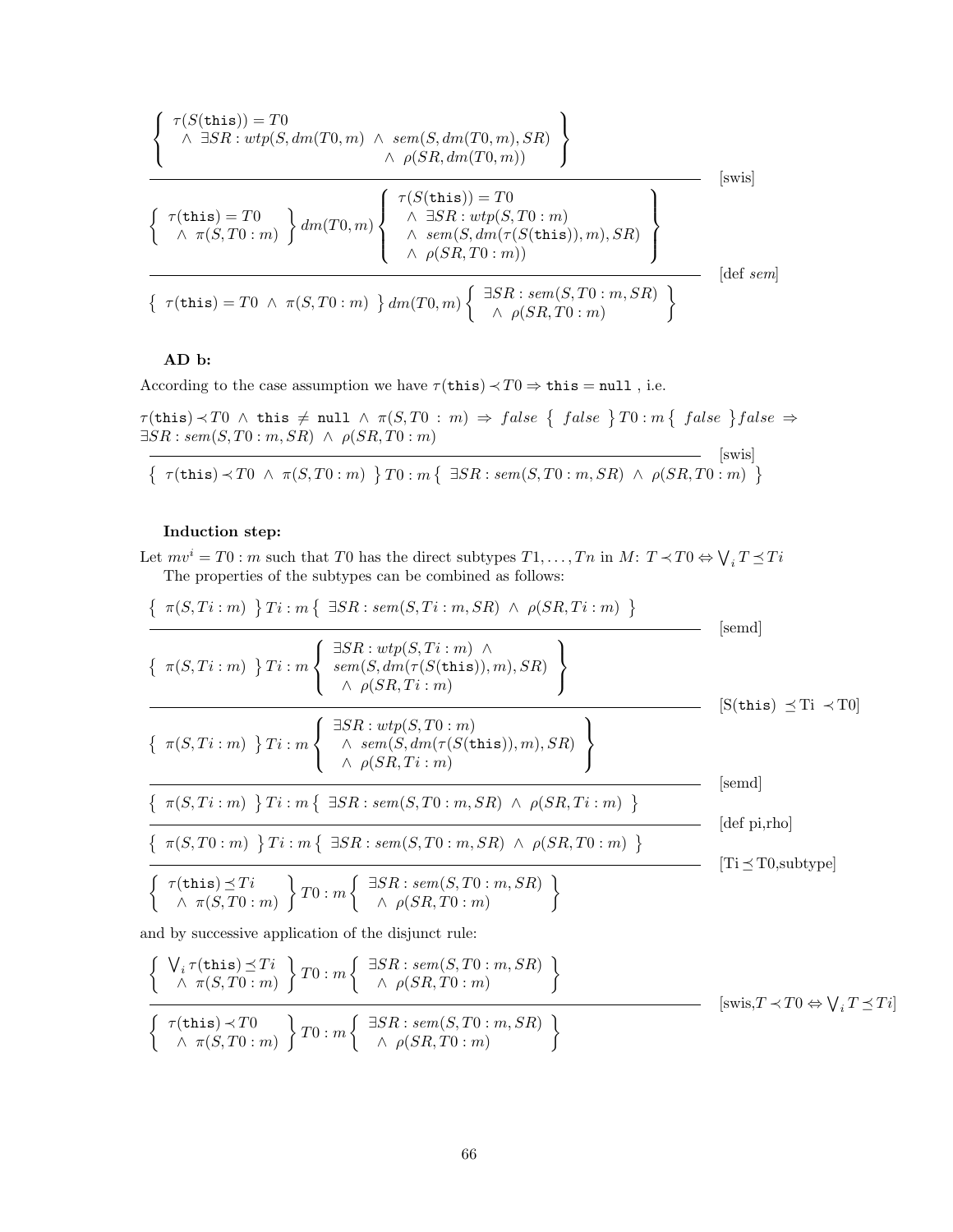1. T0 is declared by an interface  $(\tau(\text{this}) \neq T0)$ . We have to derive:

$$
\mathcal{AI} \rightarrow \{ \pi(S, T0:m) \} \, T0:m \{ \exists SR: sem(S, T0:m, SR) \land \rho(SR, T0:m) \}
$$

Using the combined properties of the subtypes, we get:

$$
\begin{cases}\n\tau(\text{this}) \prec T0 \\
\land \pi(S, T0 : m)\n\end{cases}\nT0 : m\n\begin{cases}\n\exists SR : sem(S, T0 : m, SR) \\
\land \rho(SR, T0 : m)\n\end{cases}\n\bigg\}
$$
\n
$$
\tau(\text{this}) \preceq T0\n\begin{cases}\n\tau(\text{this}) \preceq T0 \\
\land \pi(S, T0 : m)\n\end{cases}\nT0 : m\n\begin{cases}\n\exists SR : sem(S, T0 : m, SR) \\
\land \rho(SR, T0 : m)\n\end{cases}\n\bigg\}
$$
\n
$$
\left\{\n\pi(S, T0 : m) \right\} T0 : m \left\{\n\exists SR : sem(S, T0 : m, SR) \land \rho(SR, T0 : m)\n\right\}
$$
\n
$$
\text{[swis]} \tag{5.12}
$$

2. T0 is declared by a class: We have to derive:

 $\mathcal{AI} \rightarrow \{ \pi(S, T0 : m) \} \top 0 : m \{ \exists SR : sem(S, T0 : m, SR) \land \rho(SR, T0 : m) \}$ 

This can be derived by the class rule from the combined properties of the subtypes and based on

$$
\mathcal{AI}\rhd \left\{\begin{array}{c} \tau(\mathtt{this})=T0\\ \wedge \ \pi(S,T0:m) \end{array}\right\}dm(T0,m)\left\{\begin{array}{c} \exists SR: sem(S,T0:m,SR)\\ \wedge \ \rho(SR,T0:m) \end{array}\right\}
$$

which was already derived from  $\mathcal{AI}$  in the induction base (2.a).

QED.ad2

## AD 3:

Derive  $\mathcal{AI} \models mgf(c)$  for all statements by assumption elimination:

We have proved in (1.)  $AVI \rightarrow mgf(c)$  for all statements and in (2.)  $AT \rightarrow mgf(mv^i)$  for  $mv^i$ . That is the assumptions of  $AV$  are proved under the assumption  $AT$  and can thus be eliminated step by step using assumpt-intro and assumpt-elim.

## AD 4:

We may assume  $\mathcal{AI} \models \textit{mgf}(body(\textit{mi}^j))$  from (3.). We start with  $body(\textit{mi}^1)$ , abbreviated as bd1. Denoting  $mgf(mi^2), \ldots, mgf(mi^r)$  by  $\mathcal{AI}\backslash 1$ , we have:

$$
\mathcal{AI}\setminus 1, \qquad \left\{ \begin{array}{l} \pi(S, mi^1) \end{array} \right\} mi^1 \left\{ \begin{array}{l} \exists SR : sem(S, mi^1, SR) \land \rho(SR, mi^1) \end{array} \right\} \n\Rightarrow \left\{ \begin{array}{l} \pi(S, bd1)) \end{array} \right\} bd1 \left\{ \begin{array}{l} \exists SR : sem(S, bd1, SR) \land \rho(SR, body(mi^1)) \end{array} \right\}
$$

To be able to apply impl-rule, we adapt the triple:

$$
\left\{\begin{array}{l}\pi(S, bd1) \end{array}\right\}bd1\left\{\begin{array}{l}\exists SR: sem(S, bd1, SR) \\ \wedge \rho(SR, bd1)\end{array}\right\} \text{[inst]}
$$
\n
$$
\left\{\begin{array}{l}\pi(S[\text{res}:=\text{init}(rtyp(mi^1))], \\ bd1)\end{array}\right\}bd1\left\{\begin{array}{l}\exists SR: sem(S[\text{res}:=\text{init}(rtyp(mi^1)], \\ bd1, SR)\end{array}\right\} \text{[inst]}
$$
\n
$$
\left\{\begin{array}{l}\pi(S[\text{res}:=\text{init}(rtyp(mi^1)], \\ bd1, SR)\end{array}\right\} \text{[pi,rho]}
$$
\n
$$
\left\{\begin{array}{l}\pi(\text{this})=\text{this} \\ \wedge S(\text{par})=\text{par} \\ \wedge \text{init}(rtyp(mi^1))=\text{res} \\ \wedge S(\text{exc})=\text{exc} \\ \wedge S(\text{\$})=\text{\$}\end{array}\right\}bd1\left\{\begin{array}{l}\exists SR: sem(S[\text{res}:=\text{init}(rtyp(mi^1)], \\ bd1, SR) \\ \wedge SR(\text{this})=\text{this} \wedge SR(\text{par})=\text{par} \\ \wedge SR(\text{exc})=\text{exc} \wedge SR(\text{res})=\text{res} \\ \wedge SR(\text{\$})=\text{\$}\end{array}\right\}
$$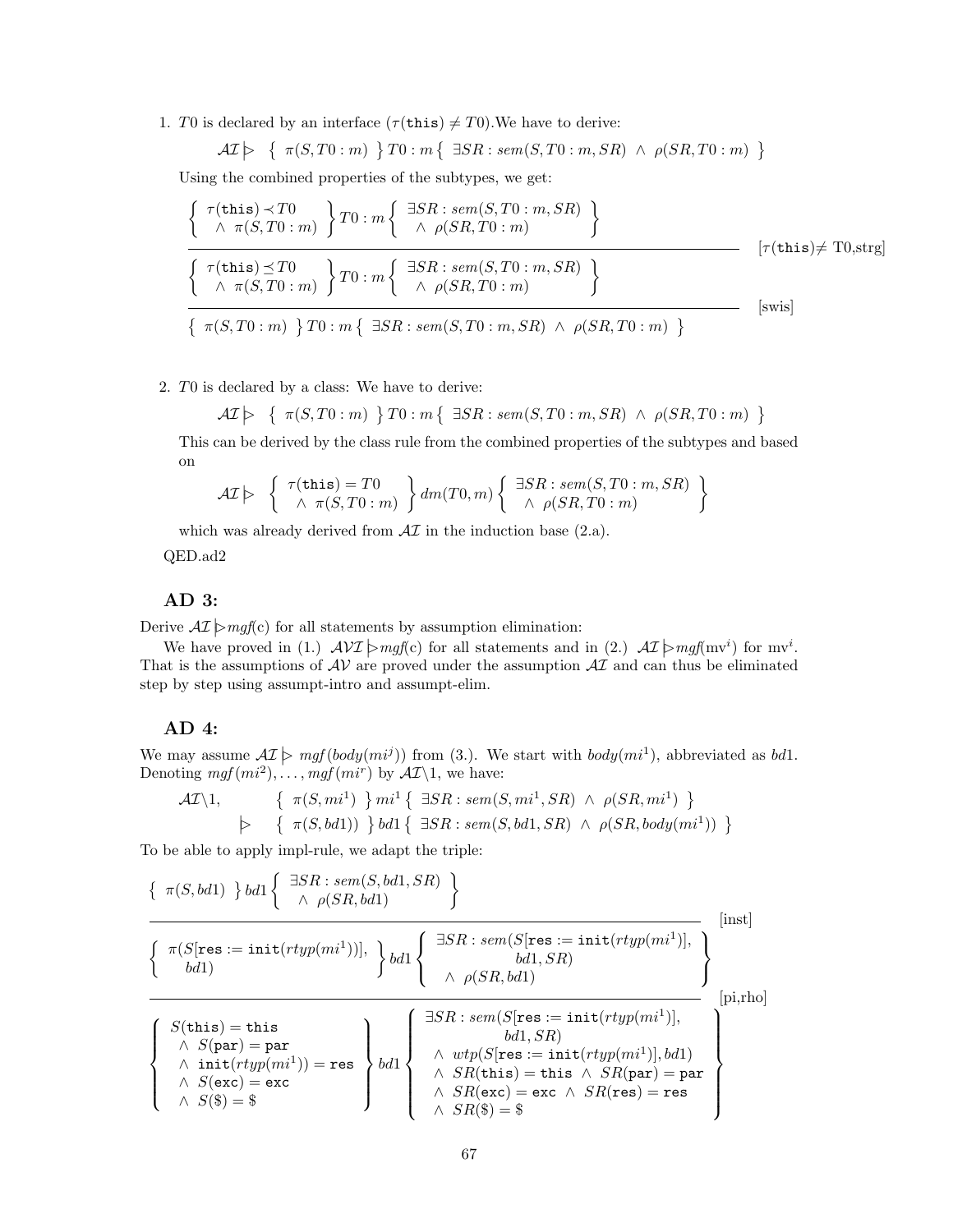[weak,semd]

$$
\left\{\begin{array}{l} S(\texttt{this}) = \texttt{this} \\ \wedge \ S(\texttt{par}) = \texttt{par} \\ \wedge \ \texttt{init}(rtyp(mi^1)) = \texttt{res} \\ \wedge \ S(\texttt{exc}) = \texttt{exc} \\ \wedge \ S(\texttt{\$}) = \$ \\ \left\{\begin{array}{l} \pi(S, mi^1) \\ \wedge \ S(\texttt{\$}) = \$ \\ \end{array}\right\} \end{array}\right\} \quad \left\{\begin{array}{l} \exists SR: sem(S[\texttt{res} := \texttt{init}(rtyp(mi^1)], \\ bd1, SR) \\ \wedge \ \texttt{wtp}(S, mi^1) \\ \wedge \ SR(\texttt{this}) = \texttt{this} \ \wedge \ SR(\texttt{par}) = \texttt{par} \\ \wedge \ SR(\texttt{exc}) = \texttt{exc} \ \wedge \ SR(\texttt{res}) = \texttt{res} \\ \wedge \ SR(\texttt{\$}) = \$ \\ \wedge \ SR(\texttt{\$}) = \$ \\ \wedge \ \texttt{p}(SR, mi^1, SR) \end{array}\right\} \quad \text{[weak,semal]}
$$

By impl-rule we conclude:

 $\mathcal{AI}\backslash 1 \triangleright \mathit{mgf}(\mathit{mi}^1)$ 

By assumpt-elim rule, we show for all  $j$ :

 $\mathcal{AI}\backslash 1 \triangleright \mathit{mgf}(body(\mathit{mi}^j))$ 

Using the same procedure, we obtain  $mgf(mi^j + 1), \ldots, mgf(mi^r) \ge mgf(mi^j)$  for all  $mi^j$ . QED.

## AD 5:

We have

$$
mgf(mi^{2}), \ldots, mgf(mi^{r}) \quad \triangleright \quad mgf(mi^{1})
$$
\n
$$
mgf(mi^{3}), \ldots, mgf(mi^{r}) \quad \triangleright \quad mgf(mi^{2})
$$
\n
$$
\vdots
$$
\n
$$
mgf(mi^{r}) \quad \triangleright \quad mgf(mi^{r-1})
$$
\n
$$
\triangleright \quad mgf(mi^{r})
$$

Using assumpt-intro and assumpt-elim the assumptions can be eliminated starting with  $mgf(mi^r), mgf(mi^{r-1}),$  etc. QED.

#### AD 6:

Derive  $\triangleright$  mgf $(mv^i)$  for all  $mv^i$  by assumption elimination:

We have proved in (2.):  $\mathcal{AI} \rightarrow mgf(mv^i)$  for all  $mv^i$  and in (5.)  $\rightarrow mgf(mi^j)$ . That is all assumptions in  $\mathcal{A}I$  are proved and can be eliminated step by step using assumpt-intro and assumpt-elim.

## AD 7:

Derive  $\triangleright$  mgf(c) for all statements by assumption elimination:

We have proved in (3.):  $\mathcal{AI} \models mgf(c)$  for all statements and in (5.)  $\models mgf(mi^j)$  for all  $mv^i$ . That is all assumptions in  $\mathcal{A}I$  are proved and can be eliminated step by step using assumpt-intro and assumpt-elim.